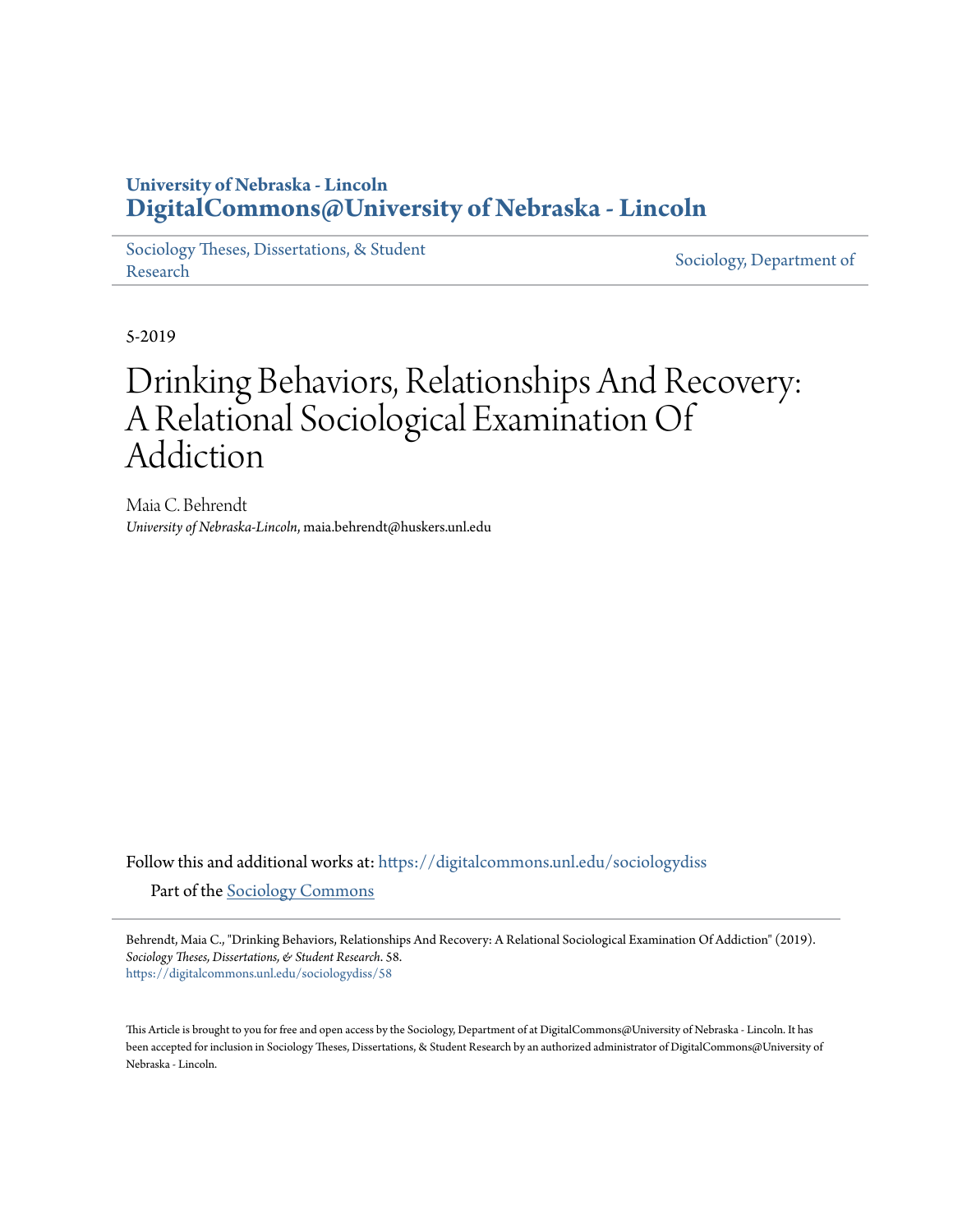## DRINKING BEHAVIORS, RELATIONSHIPS AND RECOVERY: A RELATIONAL SOCIOLOGICAL EXAMINATION OF ADDICTION

by

Maia C. Behrendt

## A THESIS

Presented to the Faculty of The Graduate College at the University of Nebraska In Partial Fulfillment of Requirements For the Degree of Master of Arts

Major: Sociology

Under the Supervision of Professor Kirk Dombrowski

Lincoln, Nebraska

May, 2019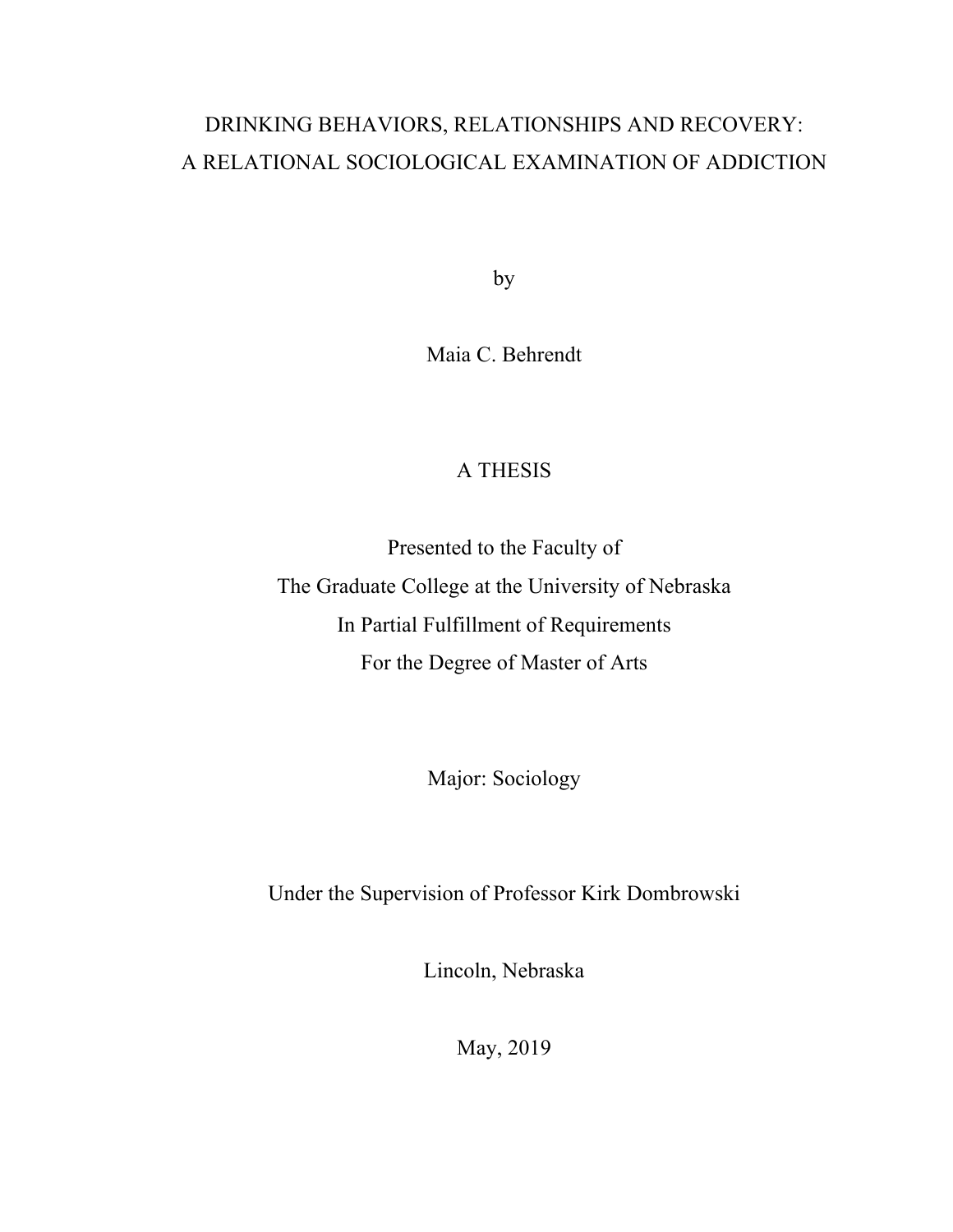## DRINKING BEHAVIORS, RELATIONSHIPS, AND RECOVERY: A RELATIONAL SOCIOLOGICAL EXAMINATION OF ADDICTION Maia Behrendt, M.A. University of Nebraska, 2019

#### Advisor: Kirk Dombrowski

Examination of addiction from the theoretical framework of relational sociology contributes to growing efforts to understand and develop addiction recovery programs that focus on the restoration of important social relationships and ties. Aims of the study include understanding how alcohol addiction has been addressed in earlier sociological studies and to provide evidence for how relational sociology may be utilized to better understand and explain how alcoholics and Alcoholics Anonymous operate within Bateson's Theory of Alcoholism and Addiction. Through a qualitative study and analysis of 20 in-depth audio recorded interviews with individuals in either active recovery or active drinking, this study provides new insight into how Bateson's Theory of Alcoholism and Addiction can be utilized to understand the transformation of symmetrical relationships and Occidental epistemologies to complementary relationships and cybernetic epistemologies through active engagement in group-based recovery programs.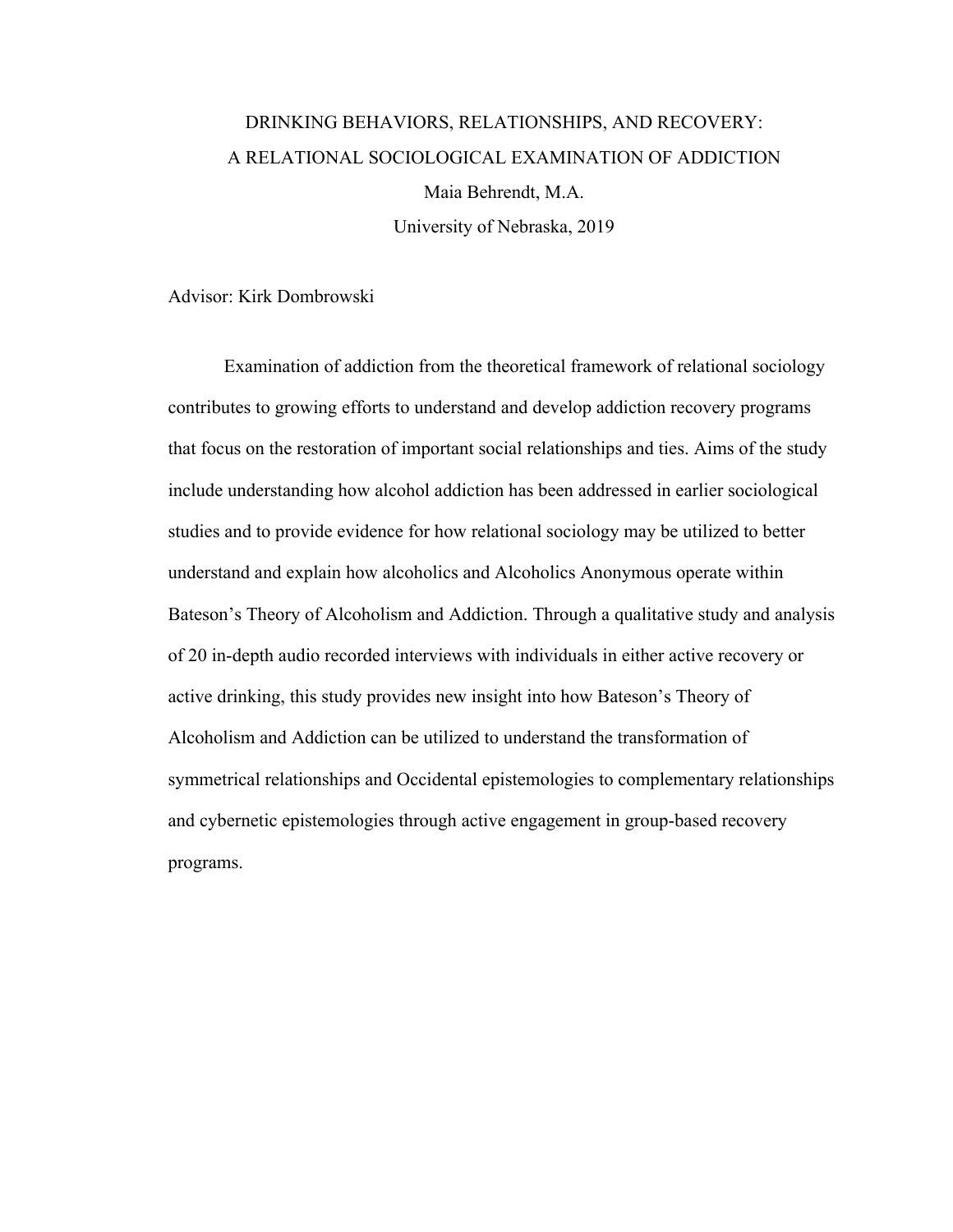#### Acknowledgements

I would first like to thank my advisor, Dr. Kirk Dombrowski, for his innovative guidance and his unwavering support. I would like to also extend my gratitude for my other committee members, Dr. Kelsy Burke and Dr. Kimberly Tyler, for their invaluable feedback, expertise, and guidance. I would also like to thank the members of the Research, Evaluation, and Analysis for Community Health (REACH) Lab, particularly Devan Crawford and Emily Schultz for their unique expertise in data collection which supported the heart of my research.

I want to offer special words of appreciation to The Bridge Behavioral Health for allowing me to interact with clients and staff and who enthusiastically supported my contacts with the many unique and informative clients who contributed to my research.

Lastly, I would like to thank my parents and my sister for their unfailing support for my academic interests and continuous encouragement. I could not have done this without your love and patience.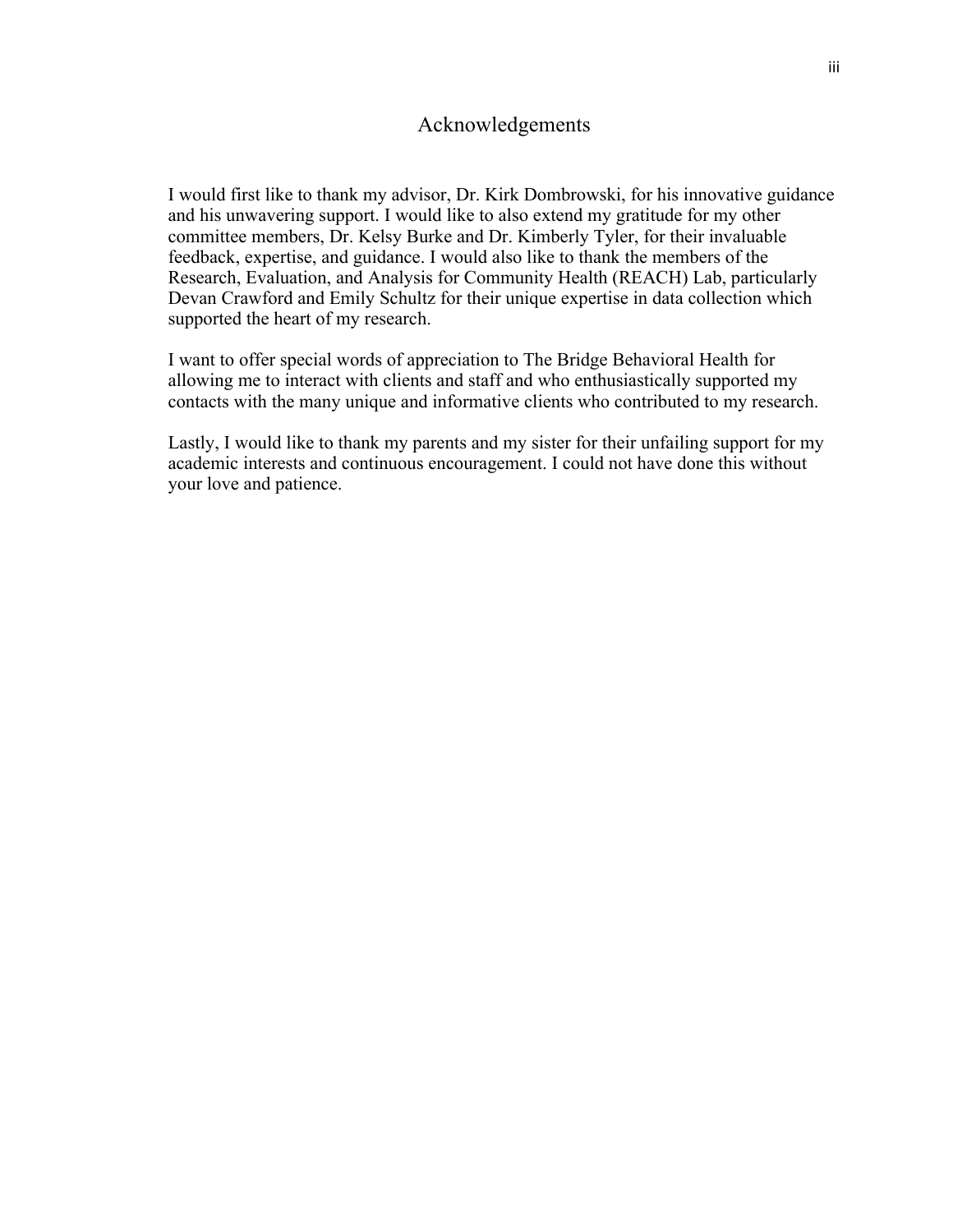### **TABLE OF CONTENTS**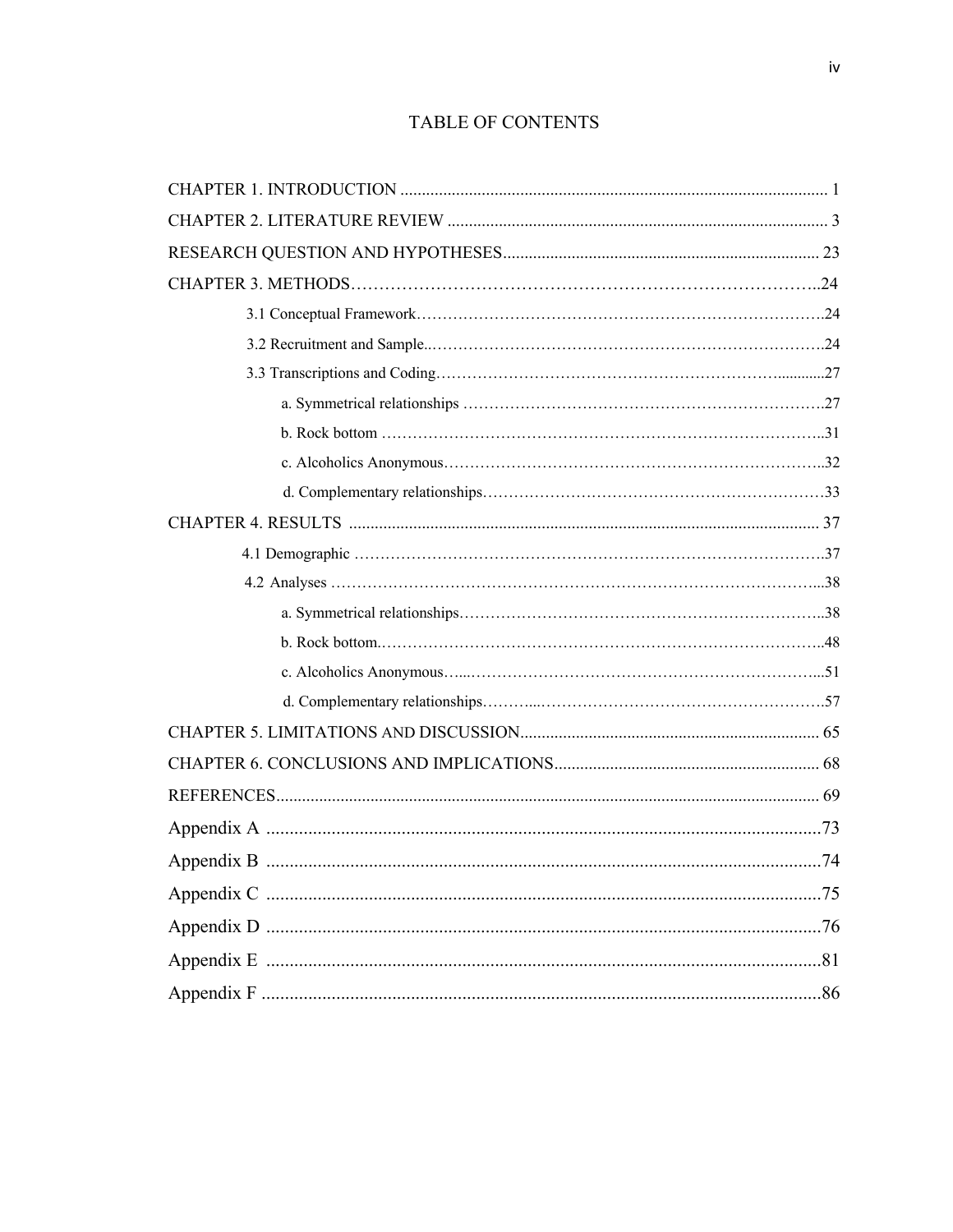### LIST OF FIGURES

|--|--|--|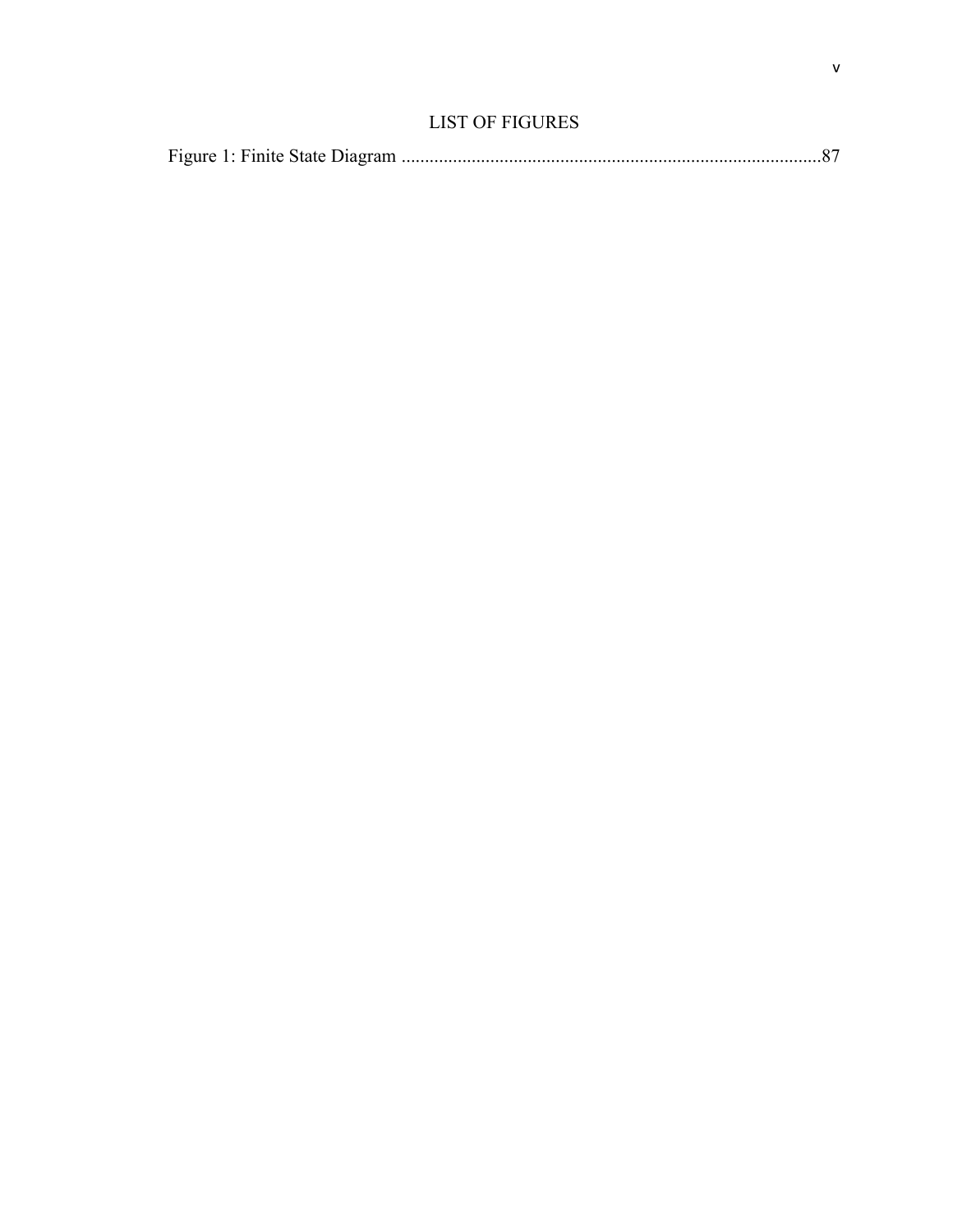#### CHAPTER 1. INTRODUCTION

Earlier studies of substance abuse in the social sciences often drew from psychological and biological explanations for the initiation and maintenance of behavioral patterns associated with addiction. Fewer studies within the social sciences have examined addiction from a sociological perspective with particular attention to the tenets of relational sociology. A relational sociological approach is one that seeks to understand the complex and dynamic relations that occur between individuals and considers these relationships the unit of analysis (Emirbayer, 1997). Relational sociology allows us to examine the functions that relationships play in the epistemologies of alcoholics and to consider how those relationships change as individuals enter and work through the process of recovery programs. Examining addiction from the theoretical framework of relational sociology contributes to growing efforts to understand and develop addiction recovery programs that focus on the restoration of important social relationships and ties. By comparing the various ways in which alcohol addiction has been addressed in the literature, this thesis seeks to clarify how social relationships affect and are affected by an individual's epistemology and how that epistemology, in turn, influences drinking behaviors.

This thesis draws upon a theory of alcoholism and addiction developed by sociologist and cyberneticist Gregory Bateson, one of the first social science researchers to pioneer the use of cybernetics in the study of alcoholism and Alcoholics Anonymous. By examining the ways in which various published studies have considered the phenomenon of alcohol addiction, we can better understand how drinking behaviors of alcoholics reflect an Occidental epistemology that is deeply flawed. Bateson argues that because of a flawed Occidental epistemology, the alcoholic drinks heavily in order to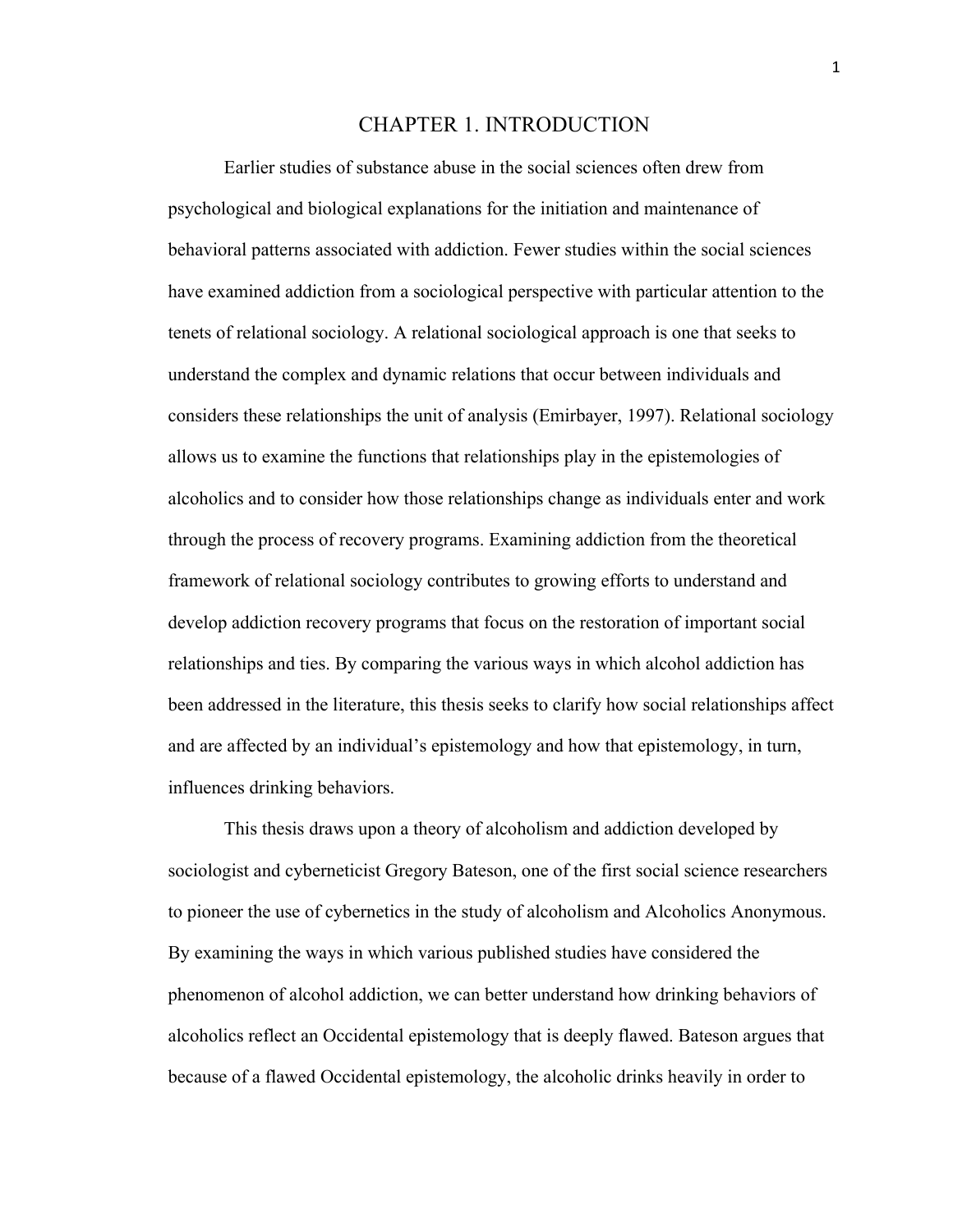restore social order and control. This thesis aims to understand how alcohol addiction has been addressed in earlier studies and to provide evidence for how relational sociology may be utilized to better understand and explain how alcoholics and Alcoholics Anonymous (AA) operate within Bateson's Theory of Alcoholism and Addiction. The study also aims to qualitatively examine how hitting a "bottom" acts as a mechanism for initiating epistemological changes. Because no other study has empirically examined Bateson's language with regard to alcoholic experiences, this study offers new insight into how destructive symmetrical relationships may be transformed through the AA experience to benefit complementary relationships.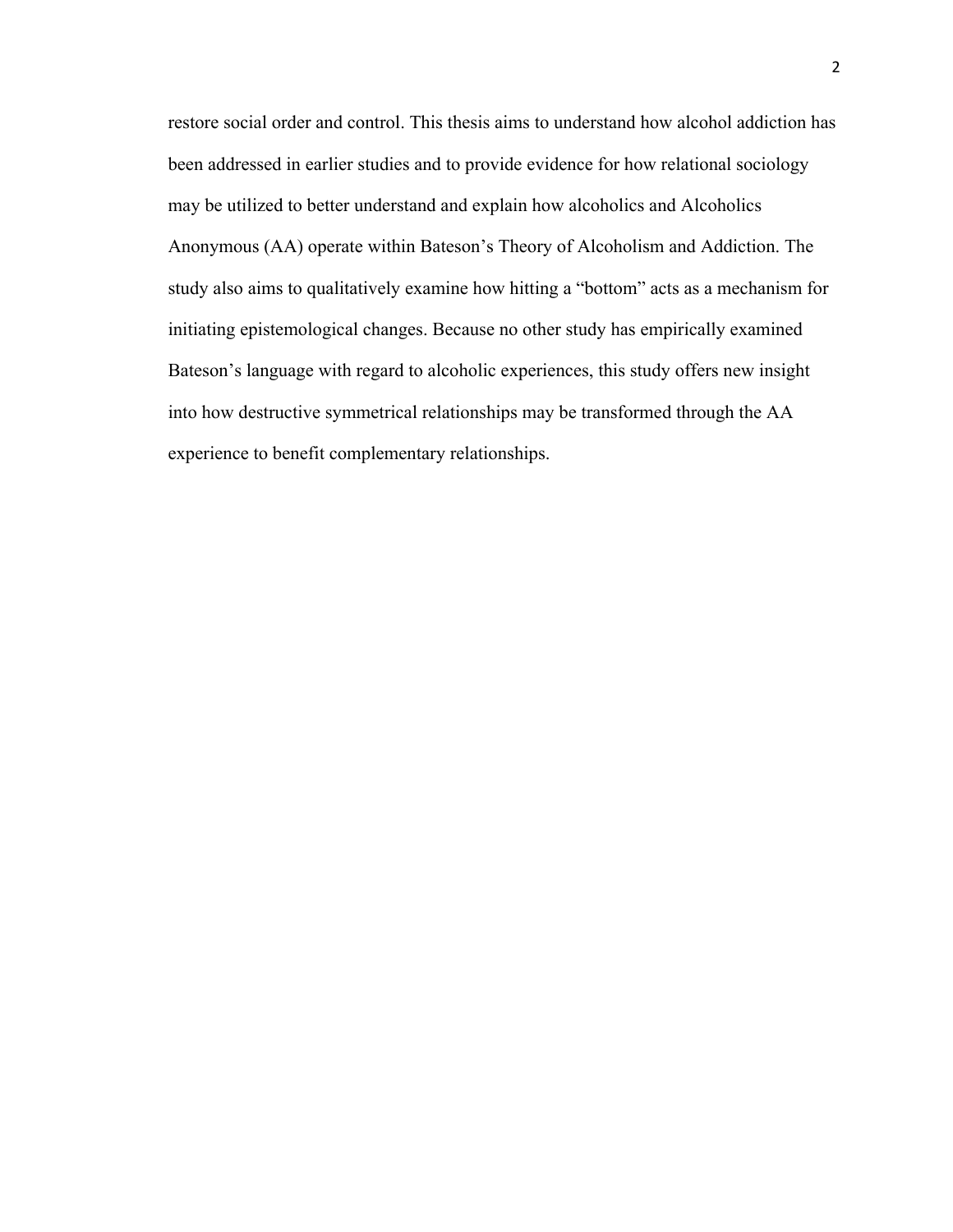#### CHAPTER 2. LITERATURE REVIEW

In the 1950s, a primary theoretical perspective for examining alcoholism stemmed from a cultural and social lens focused upon group and societal values, attitudes, customs, and sanctions (Ullman,1958). An individual's social environments were held to be responsible for enforcing and maintaining certain attitudes toward drinking. Bacon (1953) similarly argued that social scientists attempting to explain alcoholism rates in the United States had to consider the role of drinking norms integration. Ullman (1958) and Bacon (1953) both argued that among groups and societies where the customs and values associated with drinking behaviors were widely known and established among members of the society, alcoholism rates were comparatively low. An example of this type of integrated society that Ullman (1958) described involved the Chinese, whose attitudes toward alcohol lack ambivalence. He argued that because the Chinese consumed alcohol regularly and exhibited high frequencies of "drunkenness," there were no unspoken boundaries that lead to conflicting attitudes toward drinking (1958, p. 51). On the other hand, societies in which attitudes toward drinking and drinking behaviors were less fully integrated into the society's cultural values, alcoholism rates were comparatively high. Bacon (1953, p.179) argued that individuals from the "United States American of the Northeast quarter of the nation" provided evidence of a type of society that lacked integrated drinking customs and attitudes. For example, Bacon posited that the rules and procedures of drinking reflected different types of social environments, but that each environment differed in the sanctions that were placed on people, therefore leading young adults to consume alcohol in secrecy to avoid negative consequences.

Although this explanation for alcohol addiction was popular during the time that Ullman and Bacon were writing, the social and cultural perspective soon began to shift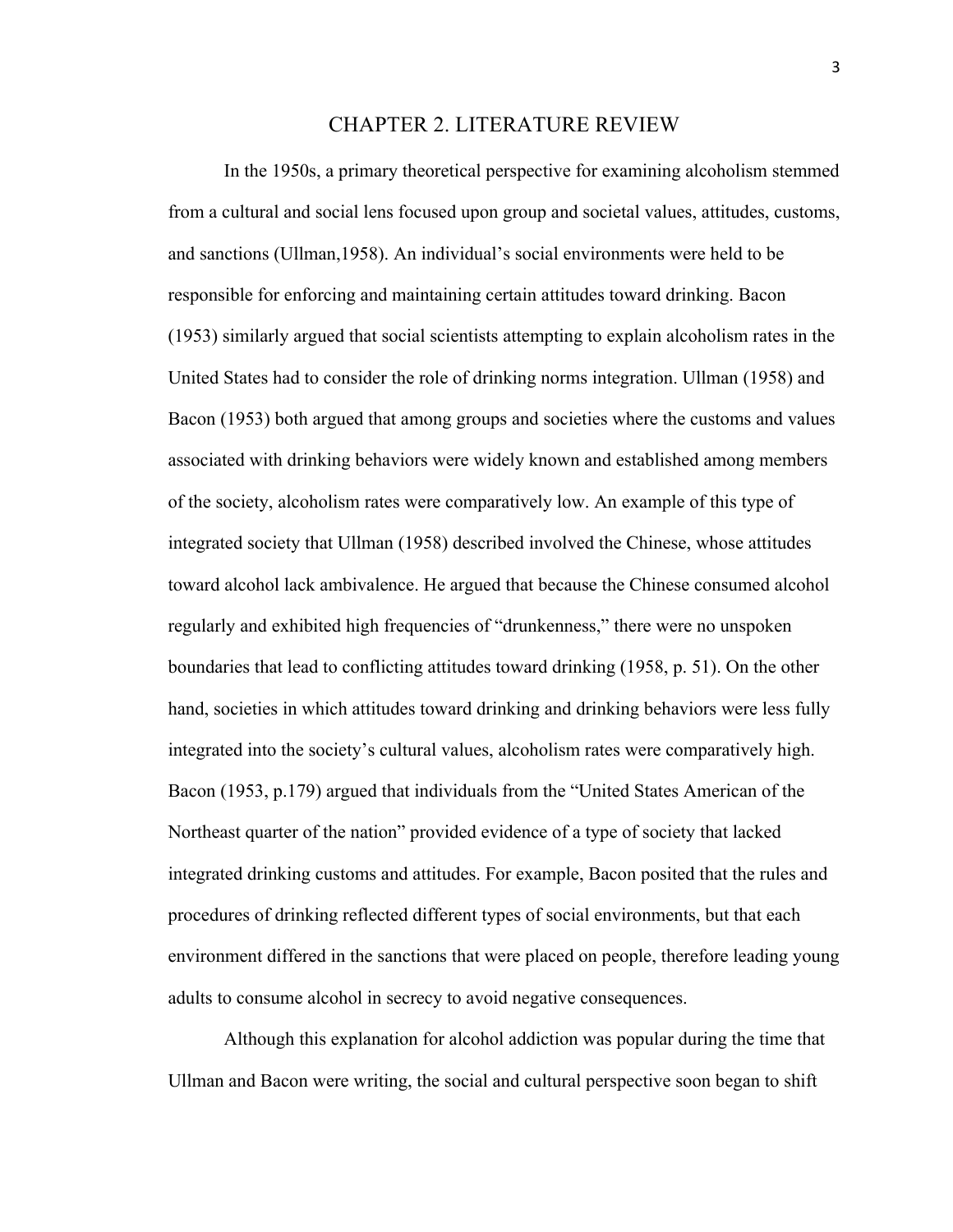from addiction as a macro level social issue to one of a more micro level problem within the individual addict. In the 1960s, efforts were made in the sciences to provide evidence for how alcoholics could be understood to be inherently different from non-alcoholics (Kendell, p. 1979). Despite attempts to demonstrate how alcoholics were genetically, mentally, and chemically different from non-alcoholics, however, researchers, were unable to identify any substantive differences. The 1960s was a decade in which alcoholism was examined predominantly within the framework of a disease. Although the World Health Organization's Expert Committee on Mental Health (1952) had already officially labeled alcoholism as a disease, few studies during the 1950s developed disease models to examine alcoholism rates. Elvin Morton Jellinek's (1960) study of addiction, therefore, was one of the first to examine alcohol addiction as a type of disease. Jellinek argued that there were five types of alcoholism, *alpha, beta, gamma, delta, and epsilon,* that corresponded with cultural norms of drinking. *Alpha* and *beta* were not classified as diseases because among those drinkers there was not yet a physical dependence on alcohol. *Gamma, delta,* and *epsilon*, however, were classified as diseases because the individuals in those stages had developed a strong physical and mental dependence on alcohol. Most importantly, Jellinek argued that beginning with the advanced classification of *gamma*, the alcoholic individual experienced a loss of control over their drinking behaviors, an important concept that will later be discussed with regard to Bateson's theory of alcoholism and addiction.

During the 1970s and early 1980s, alcoholism and addiction studies once again returned to looking primarily at psychological and sociological explanations for alcohol addiction. The disease model of alcohol addiction fell out of currency, although some studies still incorporated disease into their explanations when combined with other social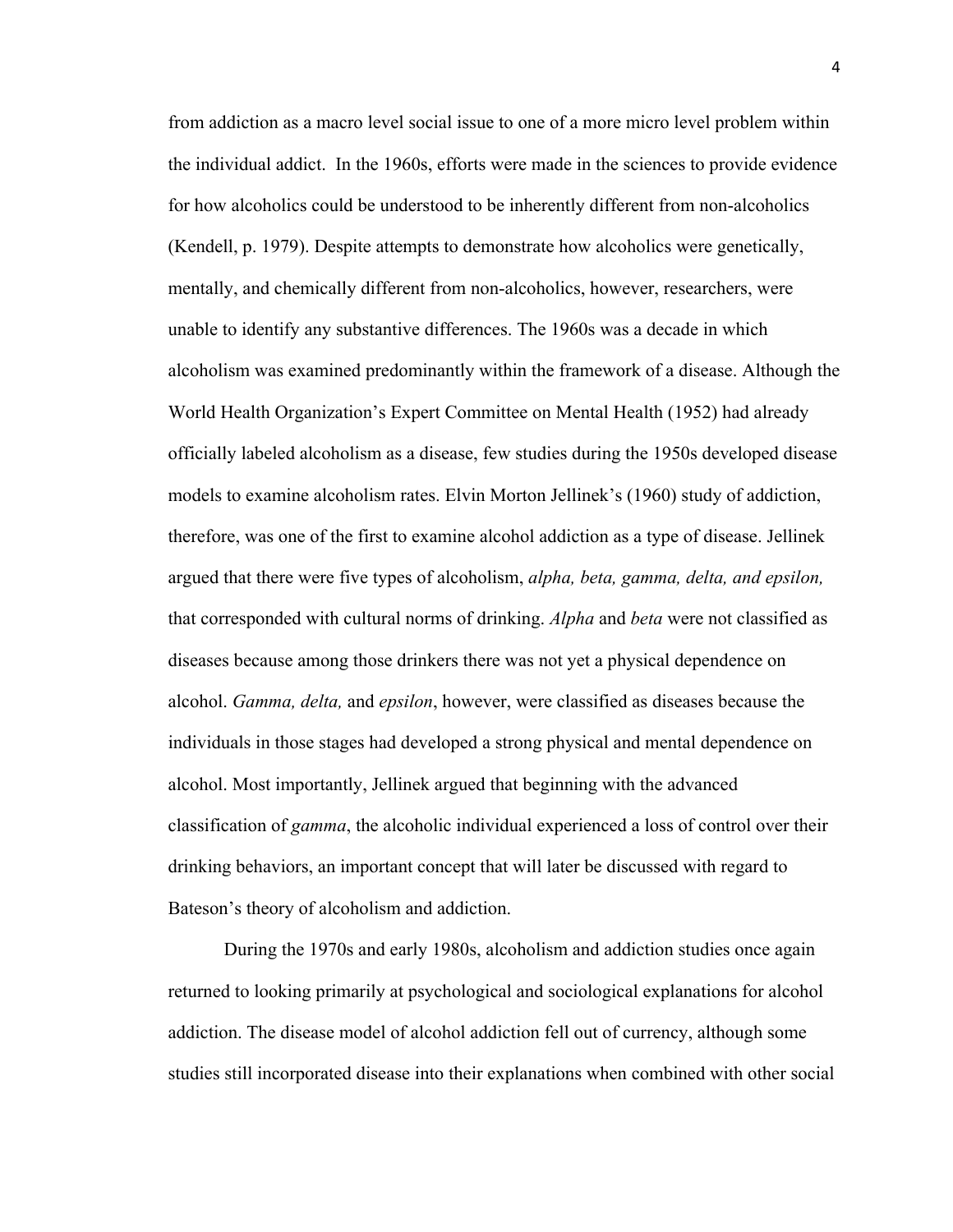explanations for addiction. Terms such as ambivalence, frail morality, deviance and denial were often used to conceptualize and characterize the nature of alcoholism (Room, 1976; Anderson,1981; Ries, 1977). During the 1970s, there was a return to arguments like those made in the 1950s regarding the role of integrated social and cultural attitudes toward drinking, arguments first developed by Straus and Bacon (1953). Room (1976) cites a formal submission to the United States Congress by Dr. Morris Chafetz, who was a former director of the federal alcoholism agency—the National Institute on Alcohol Abuse and Addiction. Dr. Chafetz argued that because of American attitudes of ambivalence and guilt toward drinking, alcoholism rates were likely to be higher compared to societies where drinking norms are integrated into societal ideology. Due to these ambivalent attitudes, then, Chafetz argued that it becomes increasingly difficult for Americans to develop a cultural and social environment that encourages responsible drinking behaviors. Room (1976) notes that this submission to the U.S. Congress provides a rare instance of the impact of sociological thought on influencing public policy.

Room (1976) also argued that the term "ambivalence" seemingly serves as a large-scale macro sociological explanation for wide spread alcohol use as opposed to explaining in greater depth the micro level interactions in which individuals engage. By examining only these large-scale processes through which alcoholism emerges as a social issue, Room argued, we exclude many of the individual interactions that affect alcohol use. Therefore, Room posited that within a model involving two levels (the individual and a larger system), there is a need to explain the role of deviant behavior in alcoholism that is not created exclusively in terms of individualism but that is instead created on the basis of repeated, defective interpersonal social interactions. These repeated, defective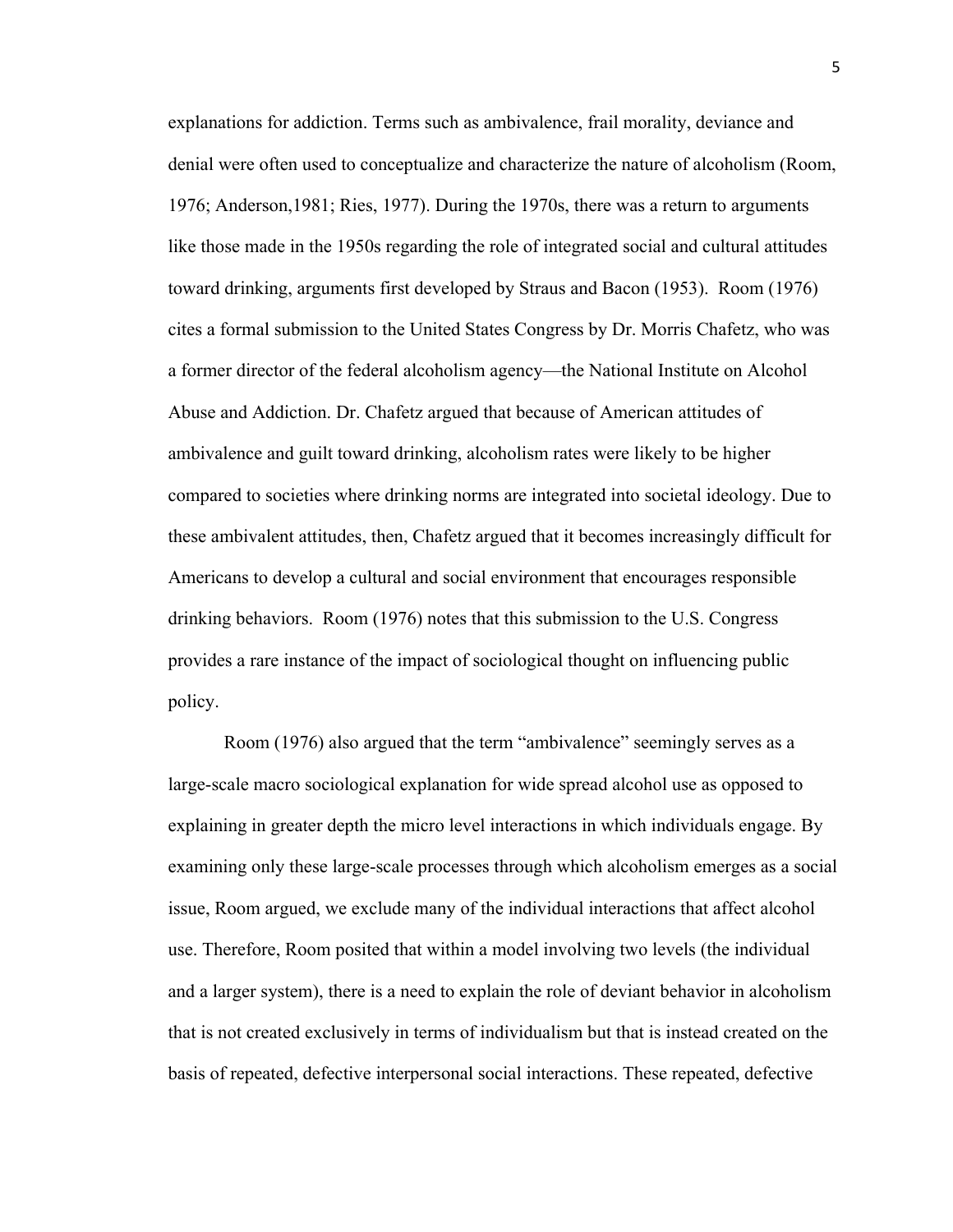interpersonal social interactions are a critical component to an alcoholic's flawed epistemology as it is described by Bateson (1971). Although Room does not cite Bateson or discuss the role of epistemologies in the (1976) article, there are clear connections between the theoretical concepts of the two authors.

In 1978, Schneider posited that deviant drinking was a type of disease that was politically and socially constructed. The crux of Schneider's argument is that alcoholism as a disease should be considered through interpersonal social examinations rather than by scientific or medical investigation. Schneider cites Benjamin Rush (1784) as one of the first social scientists to study alcoholism in the context of language such as addiction and disease; however, Rush does not describe disease within a medical context. Rather, addiction was for Rush the consequence of a loss of control over drinking behaviors: the concepts of will and desire were juxtaposed with one another, with an individual's will to stop drinking being over powered by the desire to drink. This juxtaposition turns out also to be an important aspect of Bateson's theory of alcoholism and addiction, according to which the individual continues to lose his or her repeated battle for control over their drinking, a behavioral pattern that reinforces an alcoholic's flawed epistemology.

In an early study of the success of Alcoholics Anonymous, Trice and Roman (1970) found that success in AA could be attributed to the replacement of stigmatized labels with socially acceptable identities. That is, AA acted as a mechanism through which alcoholics learned to positively reshape their identities. Friedson (1970) similarly noted that the conception and operationalization of alcoholism as a medical disease promotes a negative stigma and suggests that illnesses should therefore be considered as "social objects" (339). Rather than utilizing a disease model in which alcoholism is portrayed as a consequence of physiological and psychological conditions, according to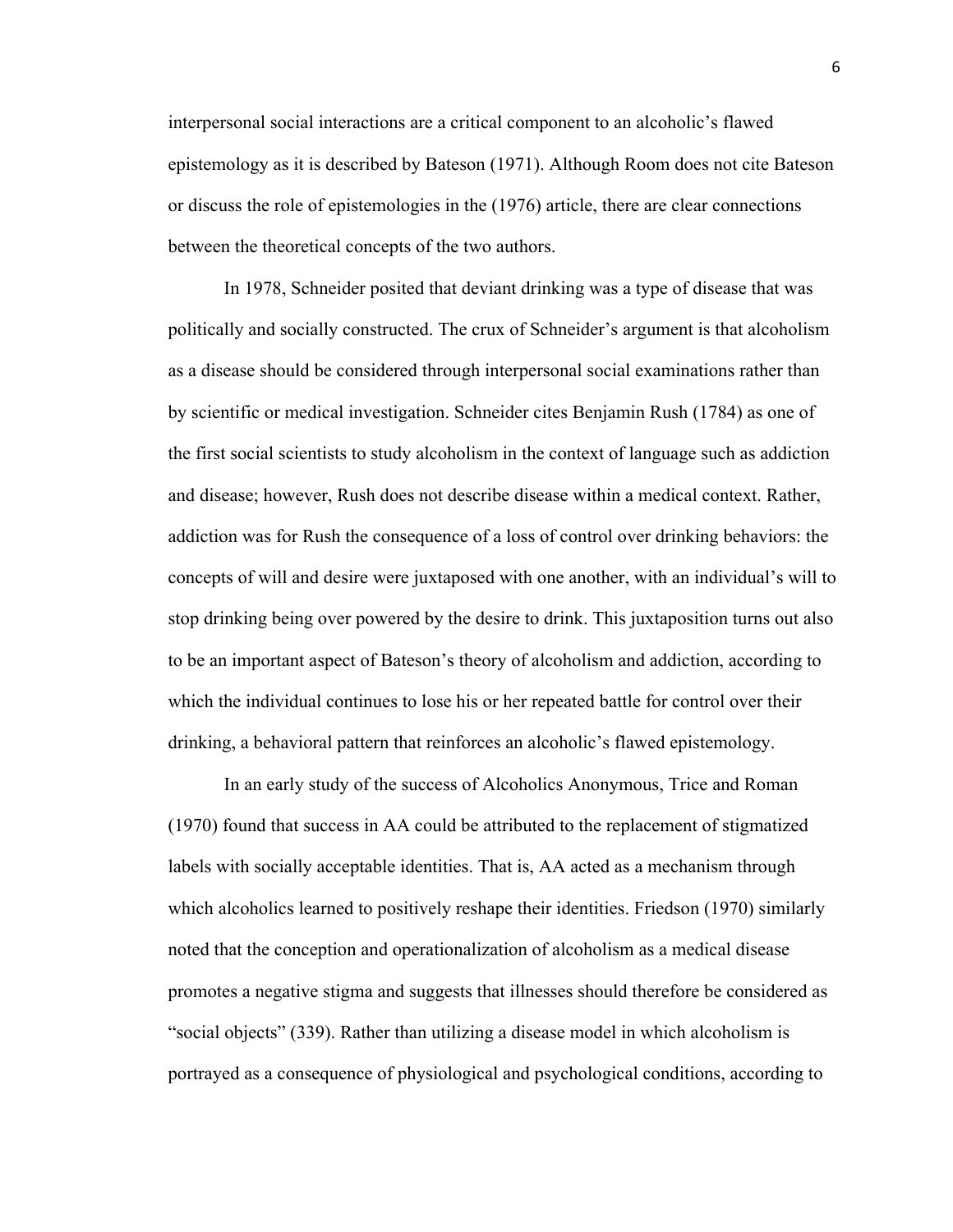Friedson, illnesses such as alcoholism and addiction may be better understood to result from a dysfunction in the social sphere of an individual's life. In a survey study of American public opinions on different illnesses and other physiological conditions, Ries (1977) found that individuals were more intolerant of alcoholics and alcoholic behaviors than they were of individuals who were blind and epileptic. Ries' study demonstrates sociological attempts to understand and explain the roles of individuals with illnesses and other health conditions within the public sphere. Contrary to earlier studies that corroborated the notion that Americans held predominantly ambivalent attitudes toward drinkers and alcoholic behaviors, Ries' study proposed that Americans, in fact, held strikingly negative attitudes toward drinking.

Alcoholic denial, or the state in which a drinker denies that they have a dependence on alcohol, is a critical component when it comes to understanding an alcoholic's relationship to others. Wiesman (1972) argued that alcoholic denial may occur only within certain types of relationships, and particularly ones that the individual wants to protect. The state of denial both becomes embedded within the processes and decisions that are involved in drinking behaviors and enables the persistence of a flawed epistemology of the world. Brissett (1988) addressed alcoholic denial, arguing that denial is a defense mechanism that alcoholics inadvertently devise to protect themselves from the self-knowledge that they do, in fact, have a problem with alcohol use. For Brissett, the concept of rationalization is key to understanding alcoholic denial in three main areas: the amount and extent of one's drinking, the connections between drinking behaviors and consequential problems in an individual's life, and the degree to which individuals have control over their drinking. When it comes to consideration of the importance of rationalization and denial in the formation and maintenance of social relationships, there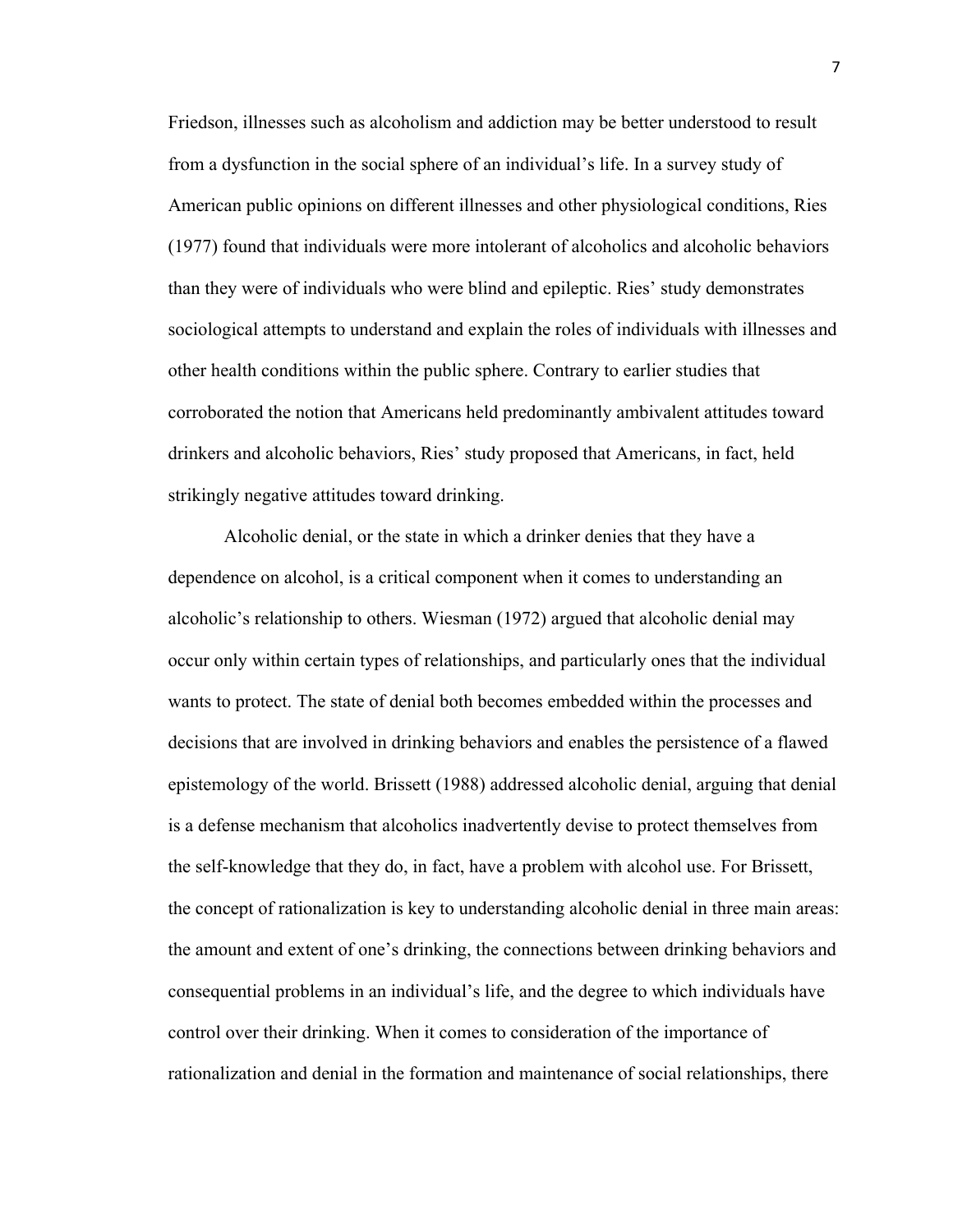are clear connections between how individuals perceive their drinking behaviors and the epistemologies within which they operate. If an alcoholic is operating in their everyday life within a flawed epistemology that promotes rationalization and denial of their substance abuse, the alcoholic may find that relationships with their loved ones begin to be negatively impacted over time. Studies of the impact of alcoholism and addiction on the quality of relationships signals the beginning of a more transactional and relational approach.

Specifically, Beauchamp (1980) argued that there is a cultural tendency to transform interpersonal problems into intrapersonal problems. Rather than viewing alcoholism and addiction as a manifestation of negative interactions with others, the alcoholic, as an individual, comes to be perceived as the center of the problem. Stein (1985) developed a similar type of argument to Beauchamp, positing that alcoholism involved a collusion between different facets of the alcoholic's life, including family and normative society. While many studies of alcoholism attempt to understand the phenomenon through a cultural, psychological, and biological framework, fewer sociological studies attempt to explain alcoholism from a perspective similar to that of Beauchamp and Stein. Rather than attempting to explain alcoholism as a consequence of psychological or intrapersonal problems, Beauchamp, Stein, and Bateson offer ways to examine alcoholism that focus on the problems within the interpersonal transactional relationships of an individual as opposed to looking exclusively at the individual as the unit of inquiry.

Although Beauchamp, Stein, and Bateson represent a shift in theoretical ideologies regarding the study of alcoholism and addiction framed within transactionalism, alcoholism and addiction studies in the late 1990s and early 2000s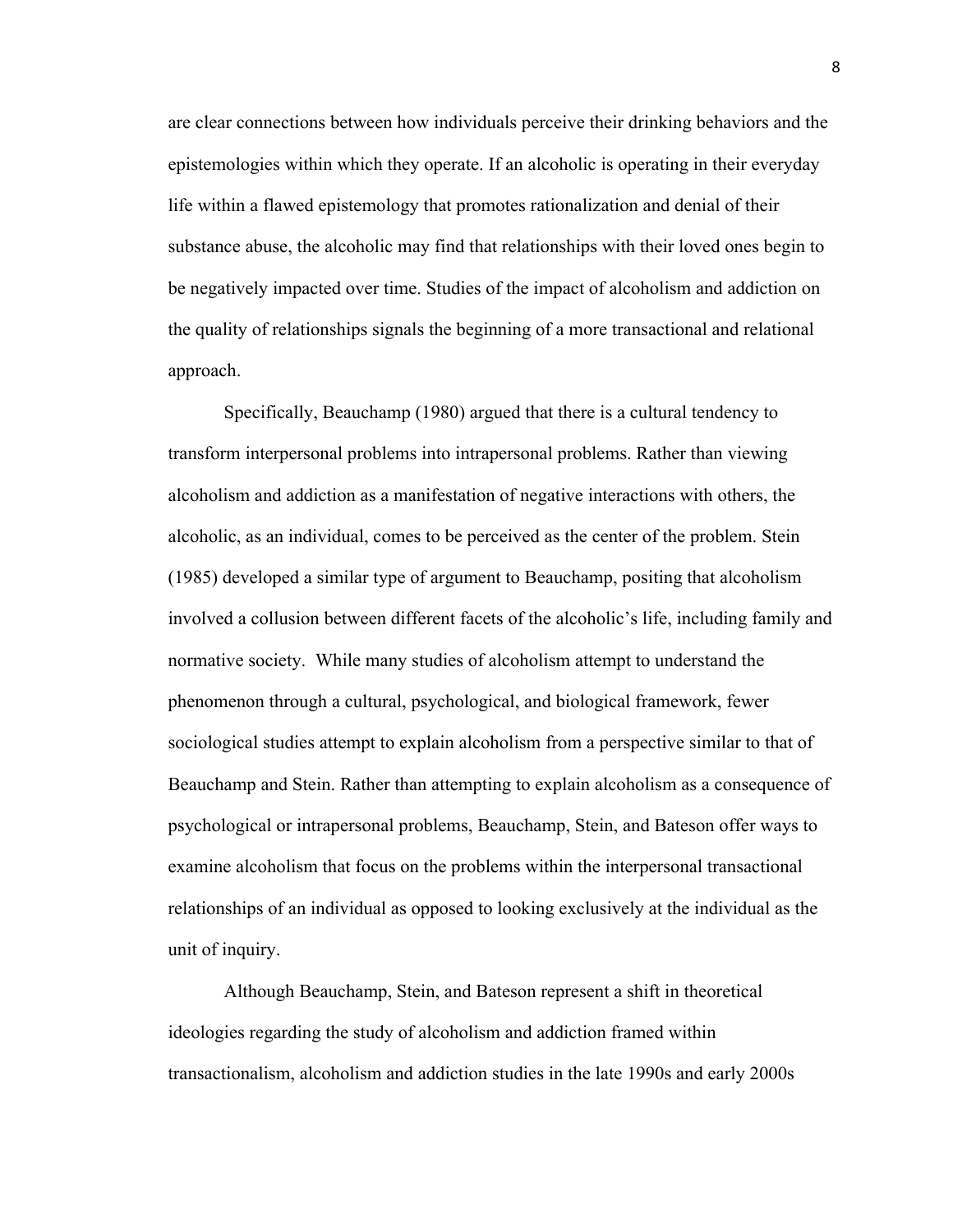reveal a return to the concept of disease, a framework prevalent in the 1700s (Benezet, 1774), and 1800s (Rush, 1814). The concept of alcoholism and addiction as a chronic disease also re-emerged in the 1970s and 1990s rhetoric in the policies developed by the National Council on Alcoholism and Drug Dependence as well as the American Society of Addiction Medicine that addressed the issues of acute care regarding the treatment of addiction (White, Boyle, & Loveland 2002). Bride and Nackerud (2002) argued that although the disease model of alcoholism had lost its status as a primary paradigm for studying addiction internationally, the United States nevertheless continued to utilize the disease paradigm as a primary explanation for understanding and treating addiction throughout the 1990s and early 2000s. For example, Morse and Flavin argue that "alcoholism is a primary, chronic disease with genetic, psychosocial, and environmental factors influencing its development and manifestations. The disease is often progressive and fatal" (1992, p. 1013).

In the late 1990s, addiction and alcoholism were studied primarily within the framework of disease and epidemiology, with particular interest in the prevalence of liver disease (Bunout, 1999; Currall, 1998). Researchers also sought to understand genetic determinants of alcohol and opioid addictions, perpetuating the disease model of addiction as a primary paradigm (DuPont, 1998; Begleiter & Kissin, 1995; Terenius, 1996). The disease concept of alcoholism persisted in the early 2000s, with researchers continuing to seek genetic explanations for alcoholism and addiction (Ammendola et al., 2001; Kurtz, 2002; Zintzaras et al., 2006). Despite the prevalence of the disease model of alcoholism as the primary paradigm in the United States, Heather (2002) argues that although excessive alcohol consumption can be a catalyst for physical diseases, such as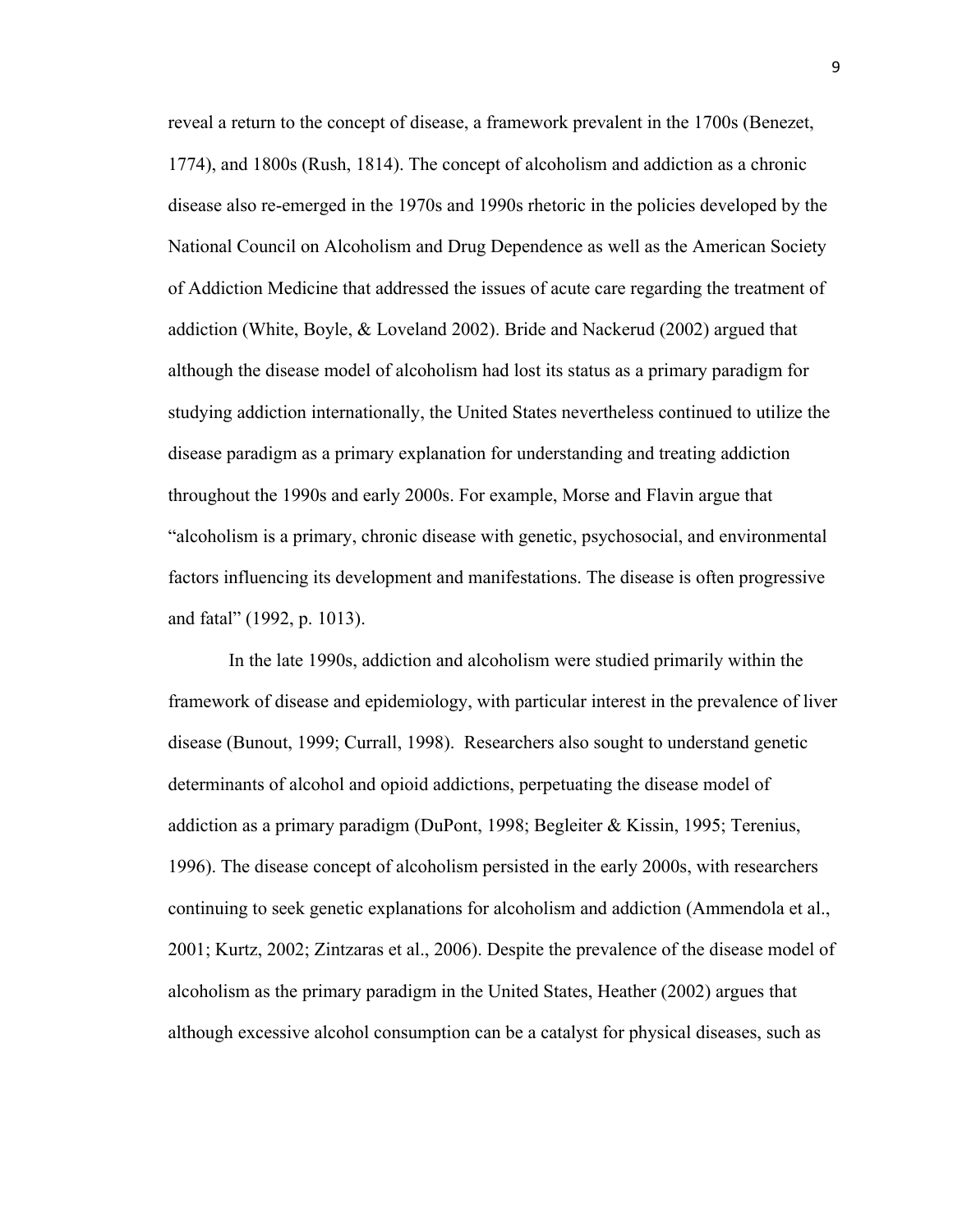liver disease, it is not a disease itself. A survey of the literature highlights the scarcity of research during the early 2000s that wholly refutes the disease model of alcoholism.

Although studies of alcoholism still continue to draw from genetic, neurological, and psychological explanations for addiction (Agrawal & Lynskey, 2008; Miranda et al., 2009; Jupp & Dalley, 2014), more researchers are now looking to cultural and social explanations for the prevalence of addiction (Room, 2014; Reinarman, 2014). Furthermore, numerous contemporary studies of Alcoholics Anonymous seek to understand the specific roles that AA plays in an individual's recovery and changing behaviors (Kelly, 2017; Dermatis & Galanter, 2016). As opposed to solely utilizing the paradigm of the disease model of addiction, there is growing interest among scholars to examine multiple dimensions of alcoholics' lives, including both interpersonal and intrapersonal explanations for addiction as well as the use of social networks to gain insight into how various relationships influence drinking behaviors (Hill & Leeming, 2014; Kelly et al., 2014).

The paucity of contemporary literature that specifically seeks to examine alcoholism from a social, relational perspective, however, reveals the clear need to more thoroughly explore how relational sociology—including Bateson's cybernetics and systems theory—offers meaningful new approaches to empirically studying alcoholism and addiction.

#### *Relational Sociology*

Emirbayer's (1997) *Manifesto for a Relational Sociology* is one of the most widely cited arguments for the practice of relational sociology. Emirbayer cites Dewey and Bentley (1949) for their examination of the dynamic processes that result from individuals deriving meaning, significance, and identity from transactions. Emirbayer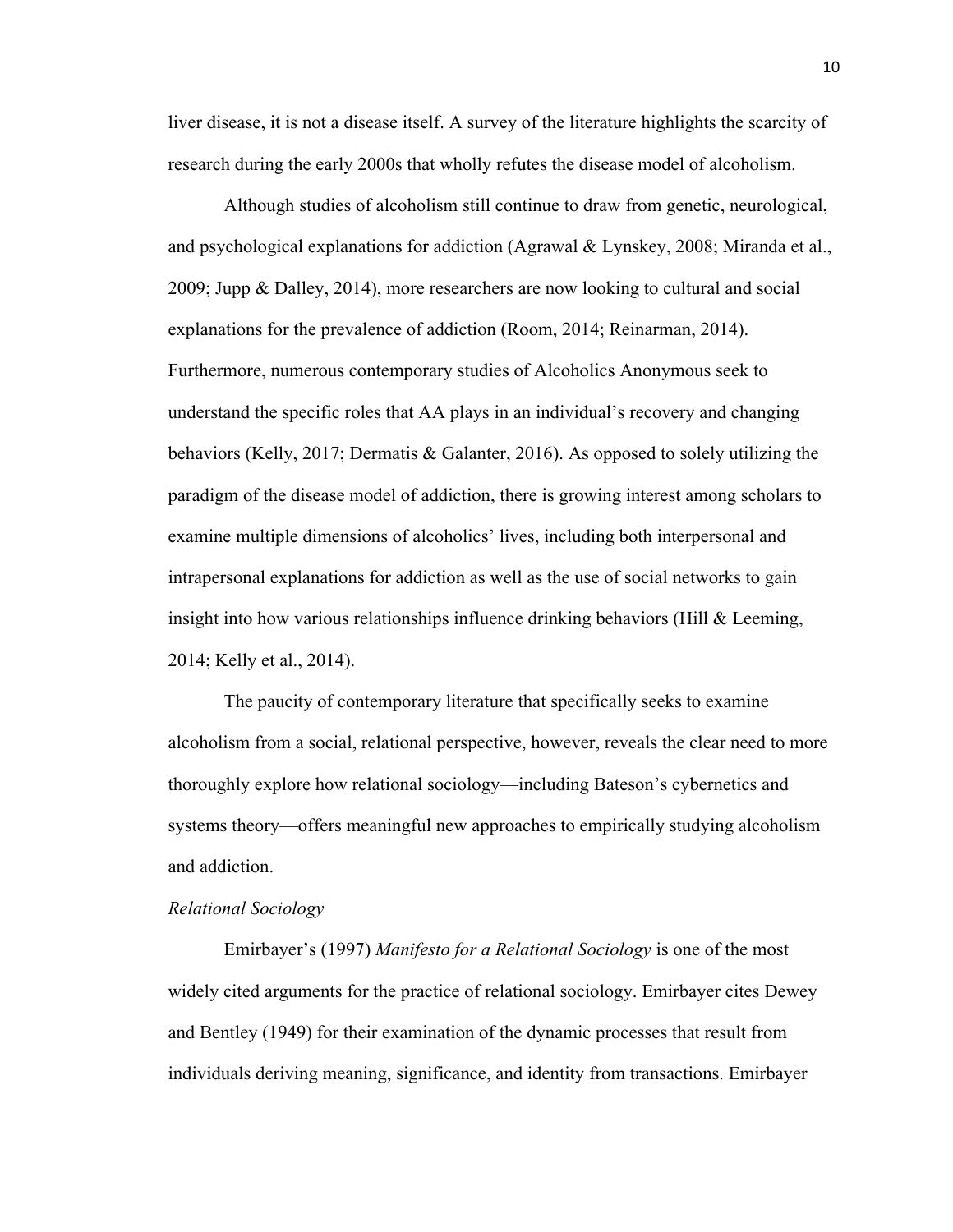similarly cites Somers and Gibson (1949) for their idea that the relational approach embeds the individual in relationships that shift within time and space. That is, an individual in a relationship not only changes on the intrapersonal level but also has the ability to affect the nature of an interpersonal relationship. As individuals interact and react on the micro level, relationships are also simultaneously shifting across time. For relational theorists, individuals are not the unit of inquiry; rather it is the relationship itself that is of importance.

Emirbayer contrasts substantialism with relationalism, arguing that these concepts differ on their views of nature and the construction of social reality. Substantialism posits that substances, being, and "things" constitute the units of inquiry, a framework that is found in Western language, and that articulates a concept developed by Norbert Elias (definition cited in Emirbayer 1997). Relationalism or a transactional approach, as Emirbayer writes, is about understanding the relationships between actors as being "within fields of mutual determination and flux" (1997, p. 288). The unit of inquiry, then, is the dynamic relationships and processes that emerge between the actors as opposed to the actors themselves as the objects of inquiry. Depeltau (2008, p. 65) similarly argues that transactionalism (relationalism) was "founded on the idea that the production of the social world happens through social relations and in a physical environment." Within Emirbayer's manifesto on relational sociology, it is clear that understanding the context in which social action occurs is critical in any discussion of how individuals perceive their relationships with others.

Within the latter part of the manifesto, Emirbayer explores the role of social network analysis with regard to relationalism, citing Burt (1980) for his description of a network structure. The network structure, according to Burt (1980), is understood in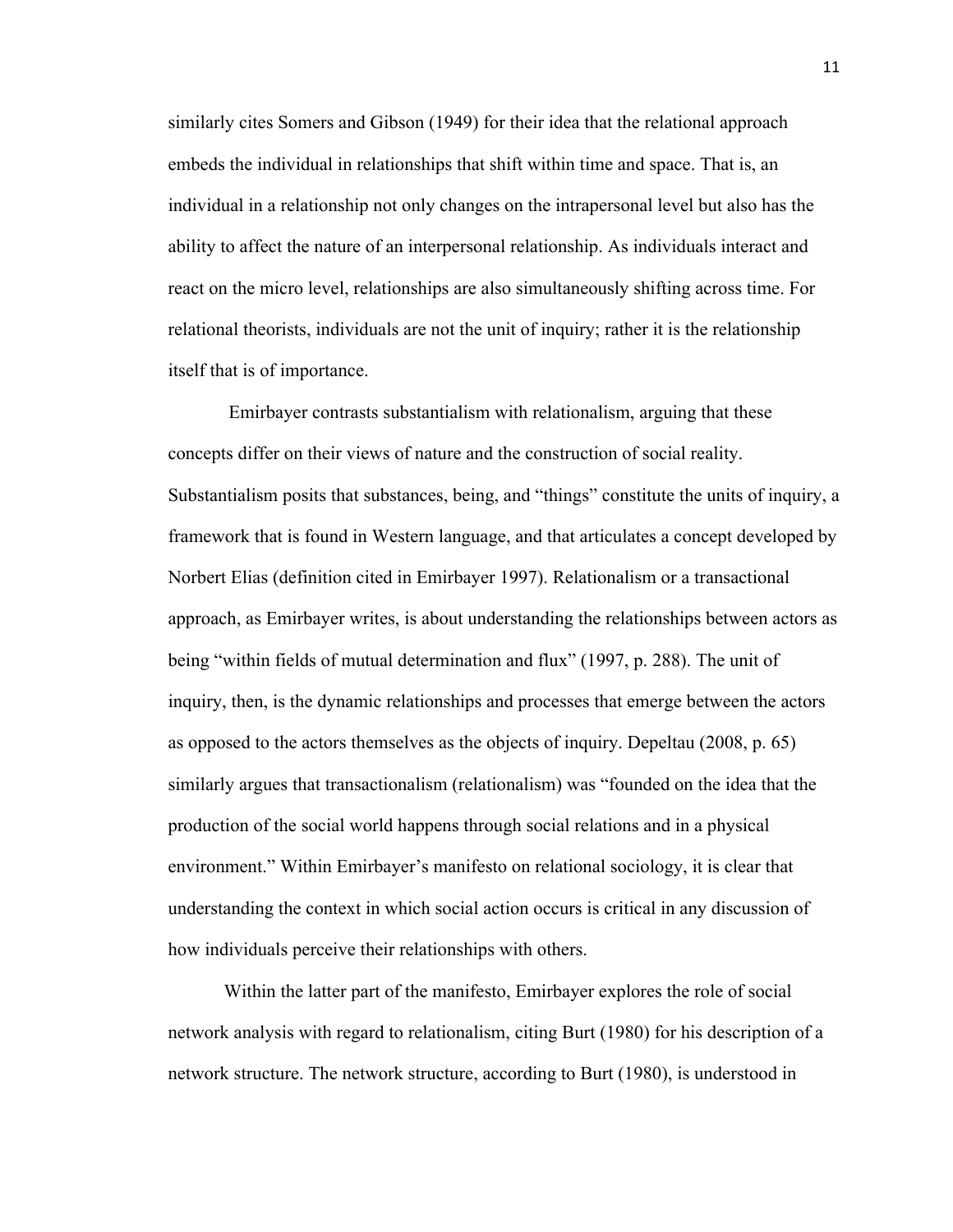terms of the relations in which people are involved and the extent to which individuals are connected to one another within their primary groups. Within the flawed epistemology that Bateson describes within his theory of alcoholism, it is clear that individuals who do not perceive that they have strong relationships with their family continue to drink in order to restore feelings of connectedness and belonging. For alcoholics, according to Bateson, drinking to the point of intoxication allows them to correct their current flawed epistemology of isolation from others to an epistemology that represents their ideal view of how their world is constituted. This epistemology, however, is similarly flawed because it is derived from a state of inebriation and creates a false social reality.

Burkitt (2016) posited that scholars should begin to shift their focus from a critical realist approach to a perspective that is more reflexive. Although Burkitt does not strictly use the term relationalism within his study, his discussion of the importance of interactions and relationships implies a relational or transactional approach. Burkitt notes that the critical realist approach is a distinctively Western formulation that emphasizes that agents or actors are autonomous. Rather than viewing individuals as autonomous actors who act as separate and discrete agents making deliberate choices in their actions, Burkitt suggests that scholars view actors instead as independent but intermittently reflexive. That is, actors need to be seen as responsive to the sensitivities of others and to the nature of interpersonal interactions. He argues that our agency is constituted from our "emotional relatedness to others" (2016, p. 1). Like Somers and Gibson (1994), Burkitt posits that relationships are relatively fluid and on-going. He argues that humans are always nested in some form of social relations, and that these social relations contain an emotional dimension. The emotions that are involved in such interactions or transactions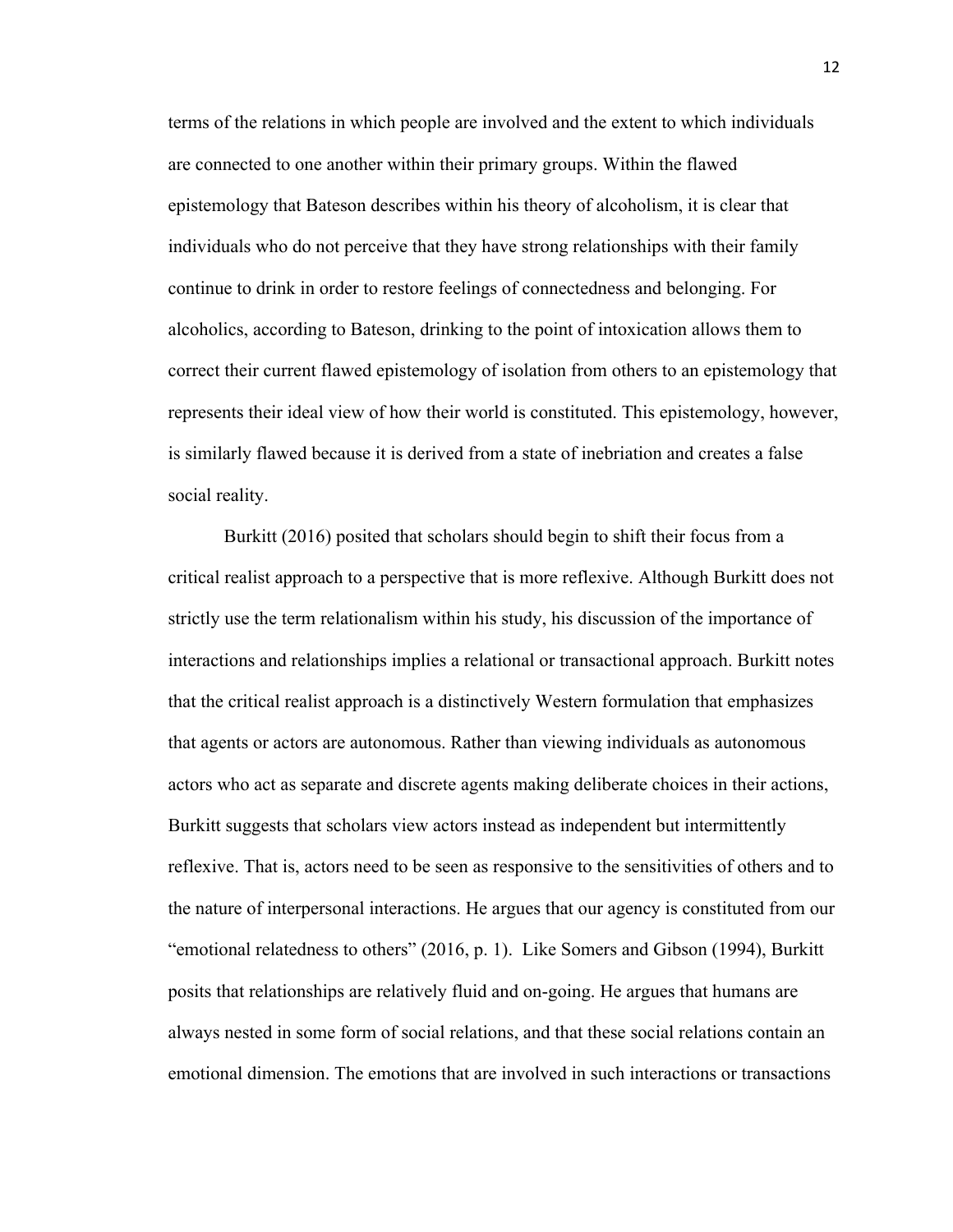include feelings of "compulsion, attachment, loyalty, affiliation, identification, trust, love, need, friendship, or their opposites and, most crucially, ambivalences (2016, p. 27).

The concept of power is also fundamental in considering agency in relationships. In his manifesto, Emirbayer's addresses Bourdieu and Foucault's conceptualization of power at great length. Rather than looking at power as it is traditionally understood, as a type of "substance," Bourdieu and Foucault suggest that power is a characteristic of a multi-personal relationship rather than a characteristic of discrete, autonomous individuals themselves. Examining power as a characteristic of a relationship is, in turn, critical for understanding the complex relationships that alcoholics have to themselves, to the system of alcohol, to other individuals, and to a higher power. Power, as understood through relationalism, plays an even more essential role in the process of recovery and treatment for alcoholics within Alcoholics Anonymous, whose program revolves around the ties and relationships of power that individuals possess. According to Burkitt, individuals inform their own decisions and behaviors to act in a certain way on the basis of consideration and deliberation within the interdependent ties they have with one another. Agency, then, occurs within and between interactants who are themselves "deeply dialogical and polyphonic" (2016, p. 30). The interdependent relationships that Burkitt examines demonstrate how individuals or actors are embedded in relations that are founded upon emotional bonds and joint activities. Perhaps it is the presence of these emotional bonds and joint activities that permits alcoholics seeking recovery to achieve sobriety for an extended period of time because they serve as a true correction for their flawed epistemology. Rather than intoxication serving merely as a temporary correction for a flawed epistemology, the restoration of social relationships through emotional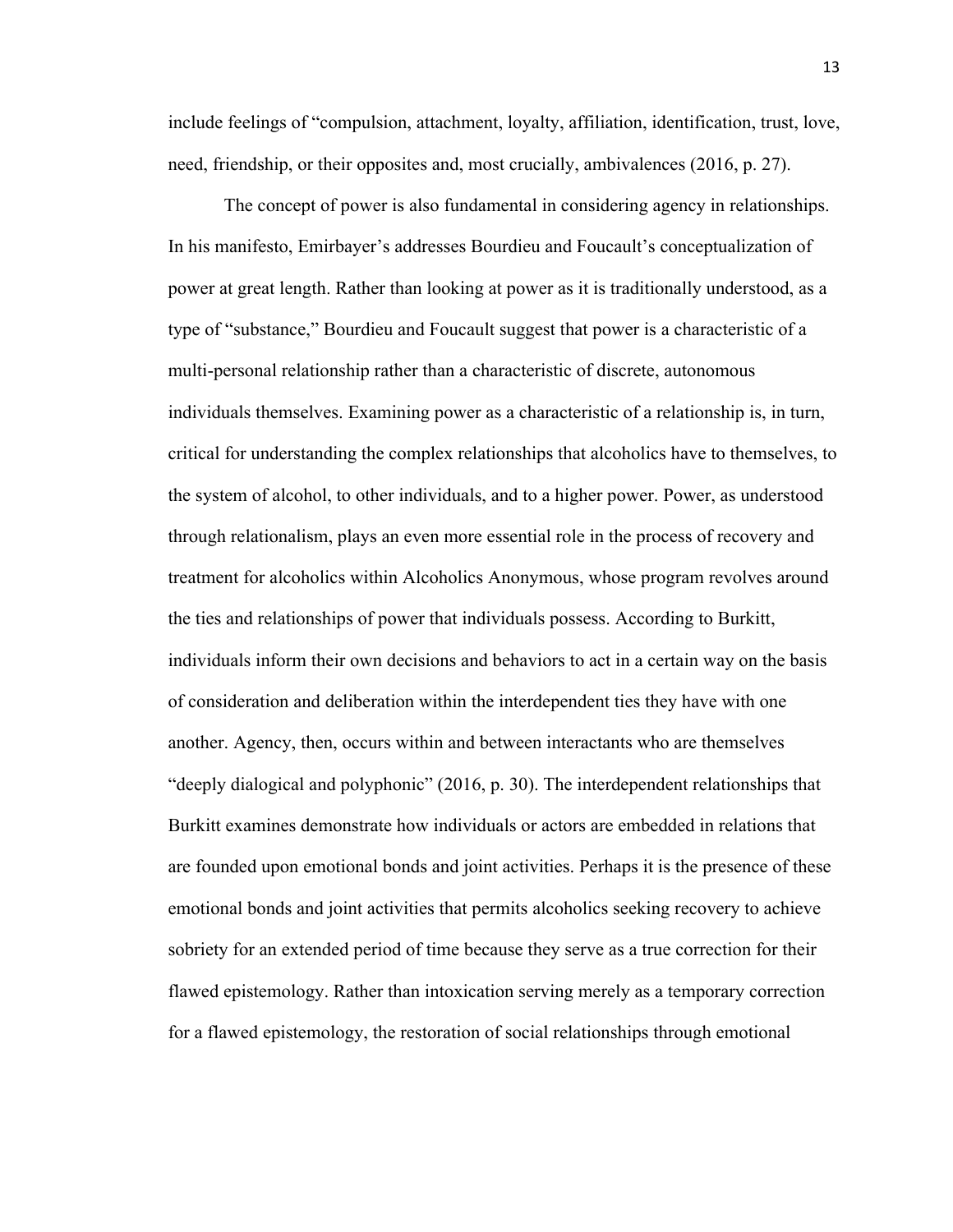connectedness and shared activities may actually enable alcoholics to shift their own perspectives.

Drawing from the 1990s synthesis of cultural sociology with social network analysis, Prandini (2015) suggests that a new sociological paradigm has emerged. Prandini concludes from a comparison of four theoretical perspectives of relational sociology that there is yet to be a clear or definite consensus concerning the tenets of relational sociology. His critique, however, does identify some clear areas of agreement among the scholars. Social reality, for scholars like Jan Fuhse and Francois Depelteau, is created through the establishment, reproduction, and modification of social relationships and it cannot exist outside of interdependency (paraphrased from Prandini, 2015). Nick Crossley argues that the social world is a complex "network of interactions and ties between actors who are themselves formed in these interactions" (Prandini, 2015). Pierpaolo Donati, as discussed in Prandini (2015), argues that social relations are made by individuals; however, these relations are not made *of* individuals. The sociological study of the complex relations among individuals as the unit of analysis provides a valuable new perspective for understanding the ways in which individuals choose to interact with their external environment and with others. Transactions between actors, as Depelteau (2008) posits, shape our future interactions, suggesting that relational sociology offers particularly useful methods for understanding and interpreting agency and action.

#### *Relational Sociology and Gregory Bateson's Theory of Alcoholism*

Depelteau's (2008) concept of transaction, or relationalism, reveals a clear connection with Gregory Bateson's operationalization of cybernetics and systems theory. Depelteau's model, in which every step of the transaction is dependent on its history (that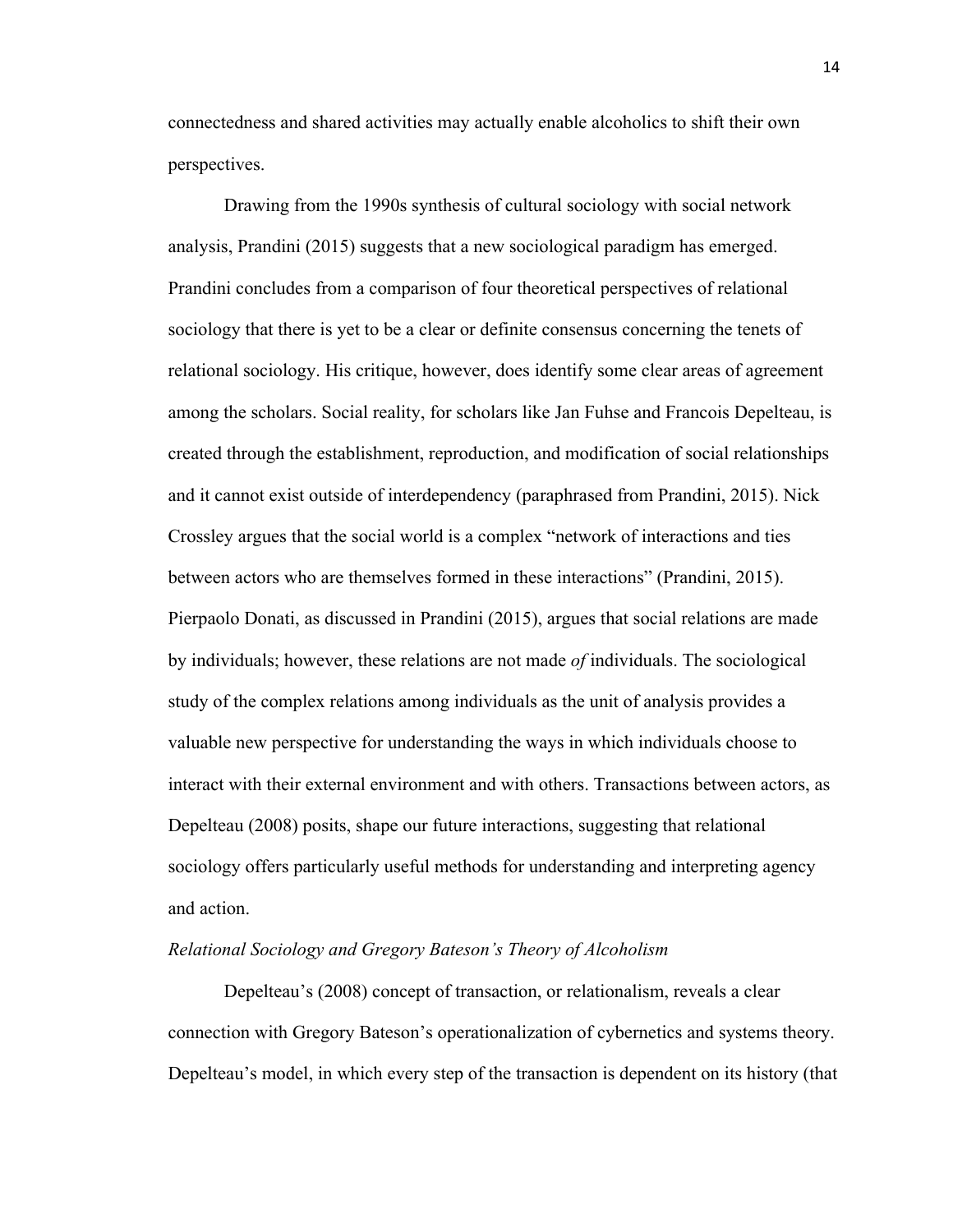is, the action and reaction of each actor sets the precedent for the next sequence of events), resonates with Bateson's discussion of two different types of relationships: complementary and symmetrical. Bateson (1972), in his theory of alcoholism, describes the nature of complementary and symmetrical relationships as they relate to the epistemologies held by alcoholics. For Bateson, symmetrical relationships are characterized by the alcoholic's desire to obtain, establish, and maintain power and control over their drinking. Symmetrical relationships are also a characteristic of a flawed epistemology, in which individuals see themselves in a type of competition, both with others and with alcohol itself.

Complementary relationships, on the other hand, are often characterized by a type of surrender to a power that is perceived as greater than oneself. Through the acknowledgement that one does not, in fact, have control over their drinking, Bateson argues that an alcoholic is capable of recovering from their addiction and is able to begin rebuilding relationships. Complementary relationships, then, are symbolic of a transformed epistemology in which the individual no longer feels a need to compete against others and against alcohol. For Bateson, the relationships that any individual maintains to the "system" of alcohol and to others is critical in understanding the framework from which an alcoholic operates and, more importantly, for understanding how Alcoholics Anonymous seeks to help alcoholics in recovery. Bateson's use of cybernetics and systems theory in the examination of alcoholic epistemologies relates to the practice of relational sociology (note: Bateson does not use the term relational sociology in his work) in that it focuses on the interactions that alcoholics maintain with their friends and family and with their addiction itself.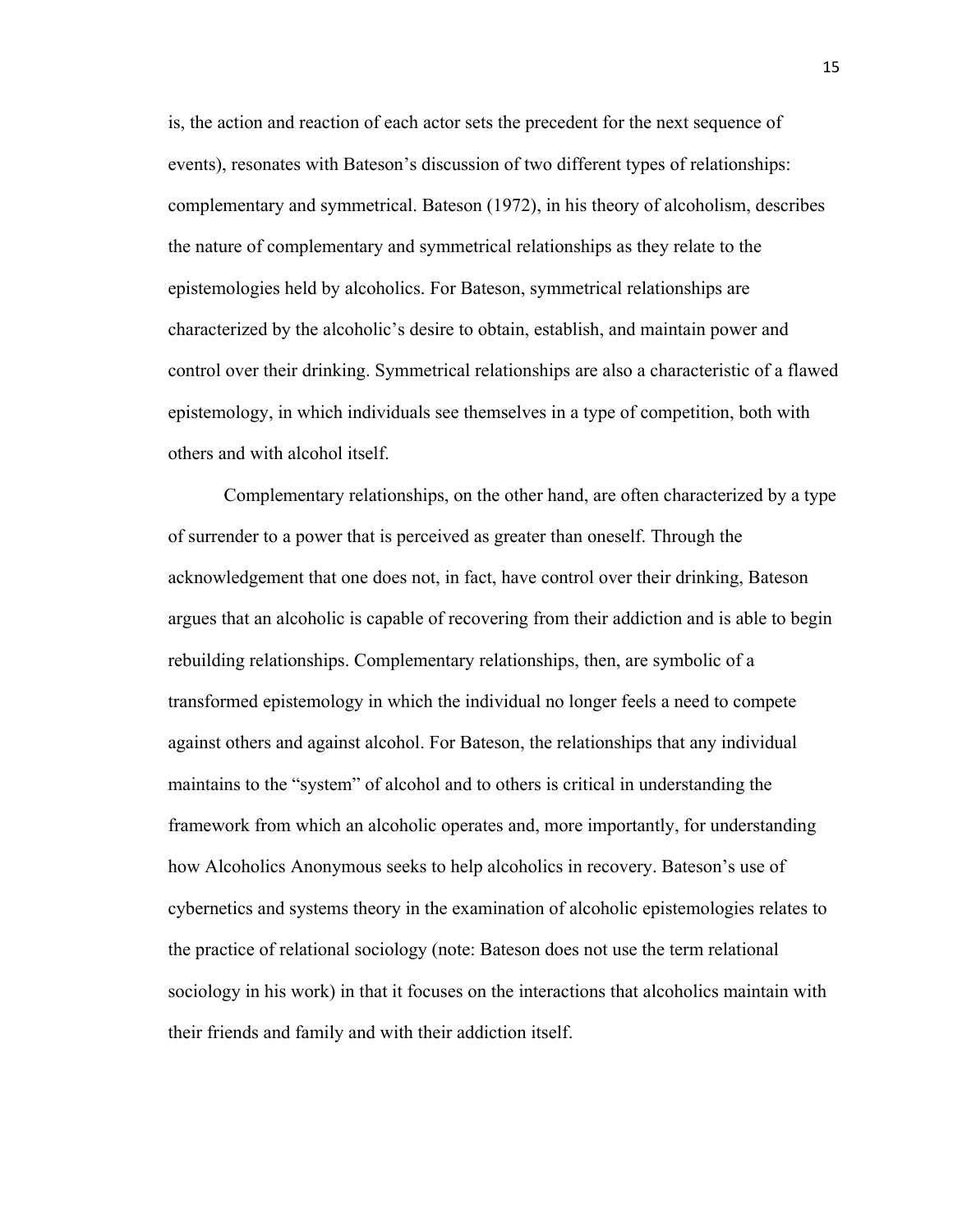For Bateson, the problem of alcoholism extends beyond the individual. The nature of the problem for alcoholics is embedded in the symmetrical relationships that an alcoholic has to others and to the system of alcohol. Bateson argues that within Western (Occidental) culture, there is a tendency for language to center on concepts of competition and rivalry, creating a social environment that both enables and encourages heavy drinking. This concept relates to Depelteau's (2008) argument that the production of the social world, in fact, occurs within interactions and the physical environment. As the individual participates in social drinking with friends, Bateson proposes, that individual is more likely to consume greater amounts of alcohol as a consequence of an Occidental or flawed epistemology.

In a multi-level ecological and system dynamic study of drinking, Clapp and colleagues (2018) found that drinkers were, in fact, significantly influenced by their drinking companions and vice versa, demonstrating the active and reactive relationships that occur and shift within time and space. Although the authors do not utilize or refer to Bateson's concepts of symmetrical and complementary relationships, their observations and findings nevertheless reflect the presence of symmetrical relationships within drinking events, mainly through a perceived competition with others. The individuals did not necessarily have to engage physically in any particular type of explicit competition; rather, it was their perception of inherent competition that led people to consume greater amounts of alcohol. The alcoholic not only maintains symmetrical relationships with his or her drinking companions but with others as well. Bateson notes that as family members, employers, or other people central to the alcoholic's life begin to remark on the alcoholic's drinking behaviors, the alcoholic becomes more likely to try to control his or her addiction. Bateson referred to the alcoholic's cyclical desire to control their drinking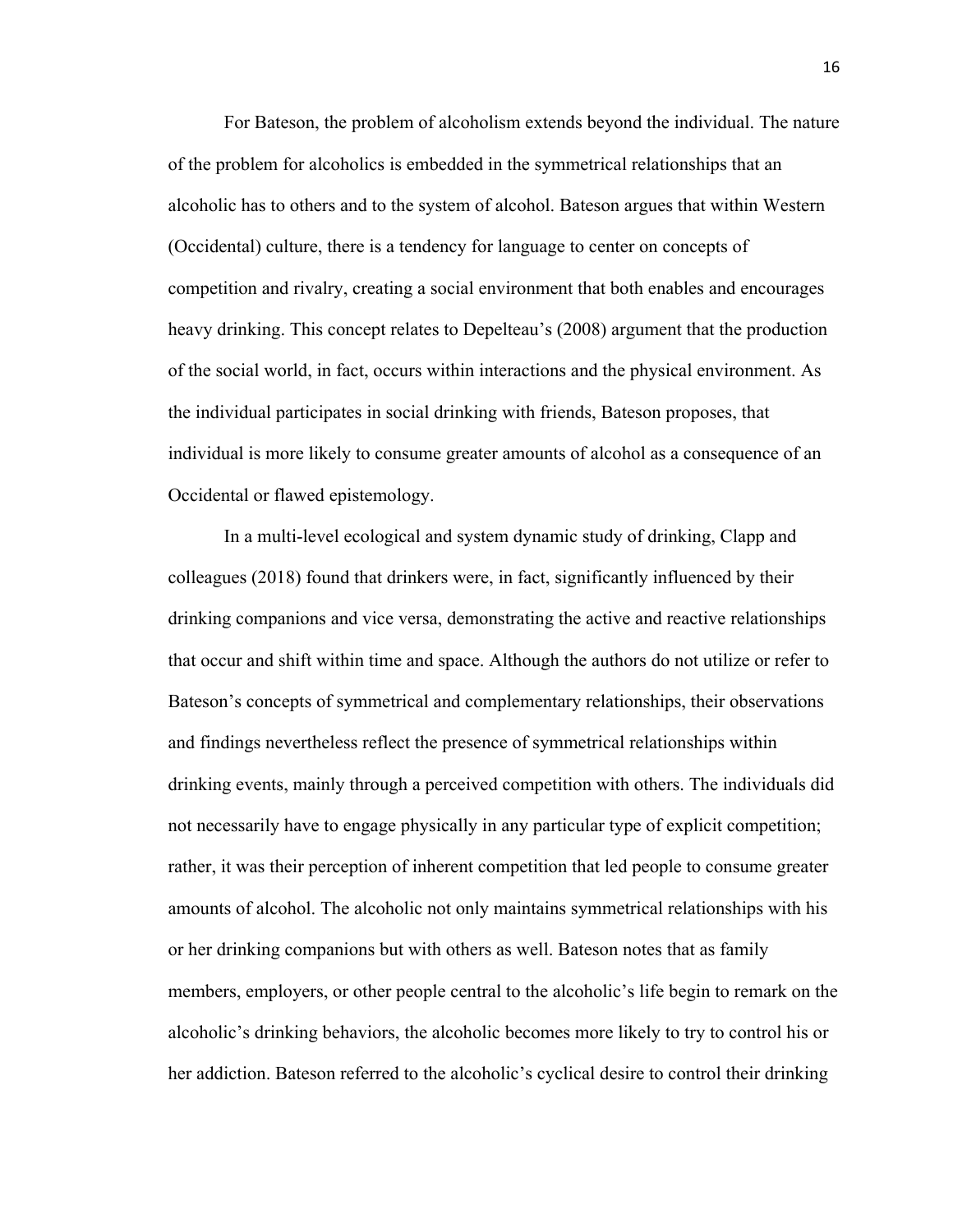as alcoholic pride, which reflects the growing symmetrical relationship the alcoholic develops to the system of alcohol. In order to demonstrate they have control over their addiction, alcoholics may attempt to abstain from drinking for a period of time, whether for a few days or a few weeks. Once alcoholics persuade themselves that they can control their drinking behaviors because they have been able to successfully abstain from alcohol for that period of time, they may allow themselves to have a drink in order to prove that they can once again stop.

The self-testing that occurs with such alcoholics creates a paradoxical and destructive cycle in which individuals perceive that they must drink to prove that they have the ability to stop drinking. This symmetrical relationship consequently reinforces an epistemology that ultimately prevents individuals from maintaining a sober lifestyle because the challenge of a drink remains present in the alcoholic's life. By applying relational sociology, we may be able to qualitatively dissect the nature of the relationship that an alcoholic has to the system of alcohol. By examining the different types of relationships that individuals have to others and to alcohol, we may be better able to understand how those relationships create new relationships in and of themselves. That is, how might a symmetrical relationship with alcohol generate symmetrical relationships with family members, and how might such symmetrical relationships with family result in the persistence of a symmetrical relationship with alcohol? As opposed to looking at individual psychological explanations for negative relationships with family or negative interactions with alcohol, relational sociology allows us to broaden the unit of inquiry to the level of the relationship. How do those relationships and interactions reinforce or challenge deeply held epistemologies?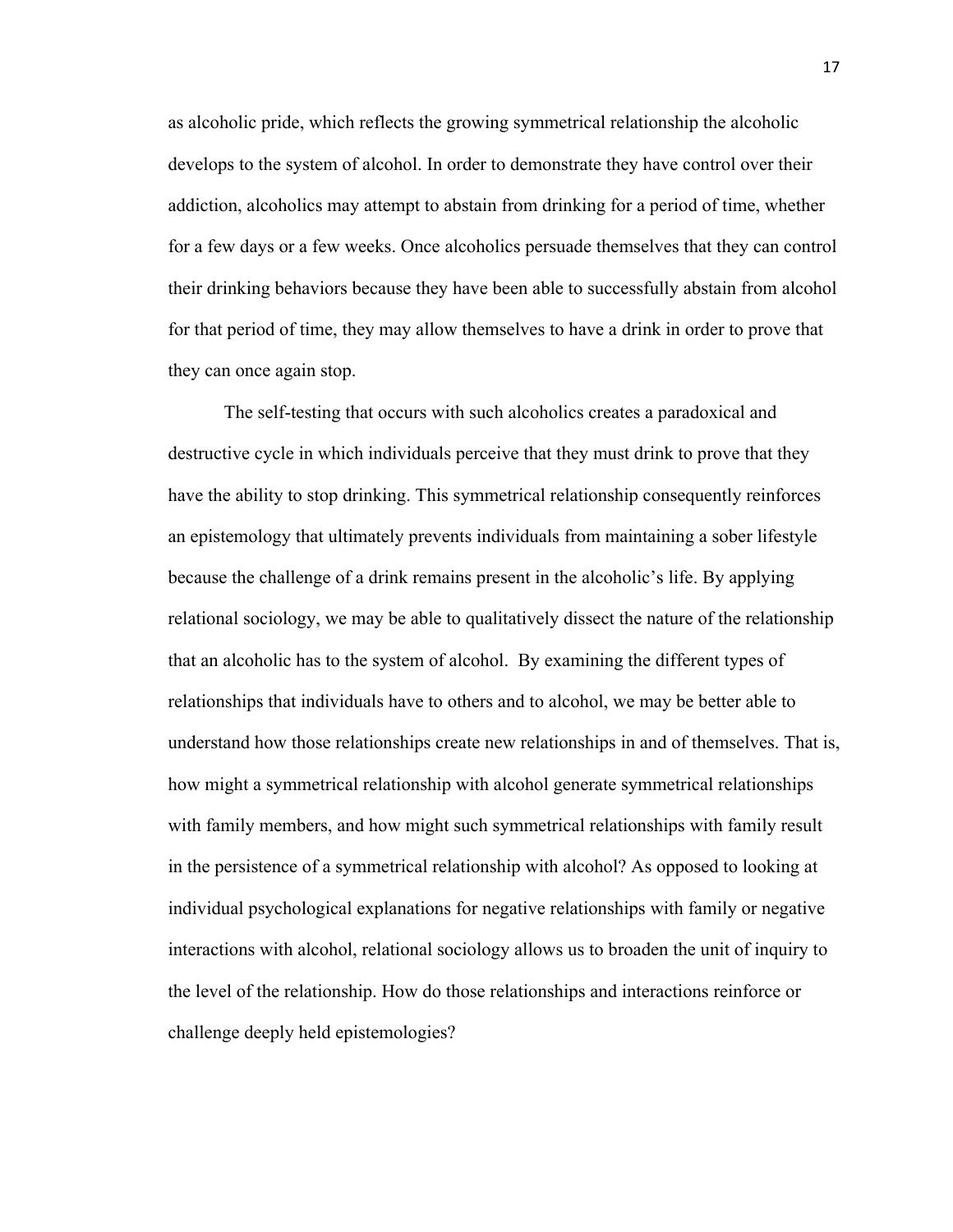By applying Bateson's model of alcoholism and his examination of the role of Alcoholics Anonymous, we can observe a fundamental shift from symmetrical to complementary relationships. Rather than maintaining the symmetrical relationships with others and to alcohol that are embedded in the false epistemology held by alcoholics, Alcoholics Anonymous attempts to change the epistemologies of alcoholics through the development of complementary relationships to others, to alcohol, and to a higher power. Barnes (2009) writes that while a symmetrical relationship with alcohol characteristically situates alcoholism outside of the self, a complementary relationship embeds the alcoholic directly within the system of alcohol. Rather than trying to prove that he or she can overcome the greater system of alcohol by means of alcoholic pride (the repeated self-testing to assure oneself of control) and will power, the alcoholic surrenders to the greater system of alcohol, leading to a new complementary relationship. Bateson argues that through this surrender to the system of alcohol, the alcoholic acknowledges that he or she cannot be the "captain of [their] soul" (Bateson, 1972, p. 441, gendered language changed from the original [his]). Employing a relational sociological approach allows us to better understand and examine how that relationship is able to change. Rather than examining changes within the individual self, a relational sociological approach would seek to examine and assess changing relationships that alcoholics have to others and to the system of alcohol.

With regard to the concept of power as a characteristic of a relationship, as discussed by Emirbayer (1997), the relationship of the alcoholic to alcohol can be reasonably argued to be a relationship of power. The alcoholic seeks to establish control of their alcoholism through alcoholic pride and self-testing, ultimately reinforcing a flawed epistemology in which the alcoholic presumes to have control over the system of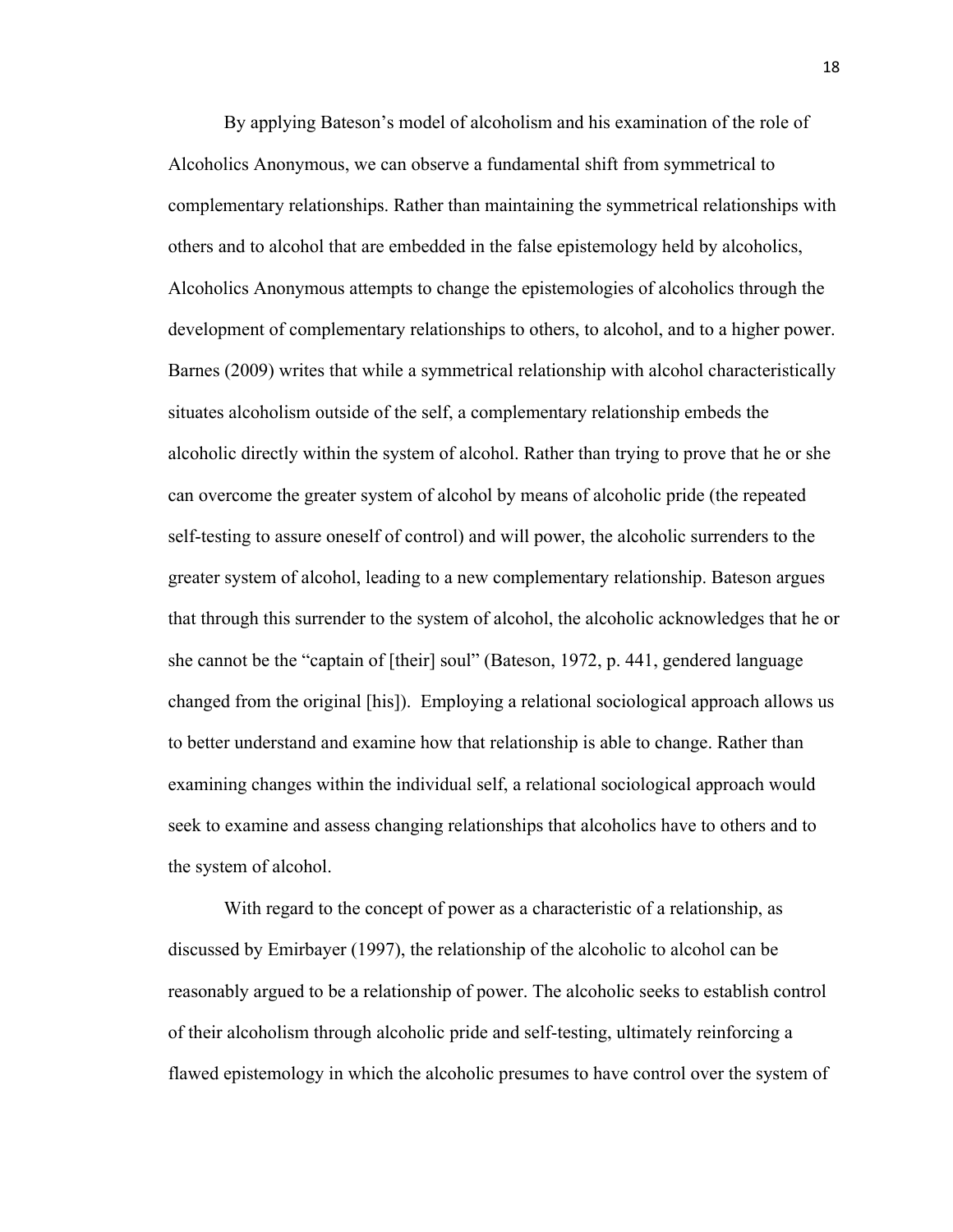alcohol. The relationship of power is characterized by the alcoholic's determination to prove they are the "captain of their soul" and yet, paradoxically, the more they try to control their addiction, the more deeply imbedded they become in the flawed symmetrical relationship with alcohol.

The first three steps of the Twelve Step program of AA rely on the alcoholic's willing surrender to a higher power (Alcoholics Anonymous, 1939). As part of this surrender, the alcoholic acknowledges that they are powerless over alcohol, an admission that requires both humility and bravery. The relationship of power, therefore, shifts as power becomes a characteristic of a type of complementary relationship rather than a symmetrical relationship. Through honest admission that he or she is powerless over alcohol, the alcoholic accepts AA's notion that there is no true, absolute state of sobriety, but rather a conscious, deliberate choice to be not intoxicated. For the alcoholic, in other words, there is power in deliberately choosing to abstain from alcohol. By accepting that the possibility of taking a drink is always present within oneself, the alcoholic is able to make a deliberate decision to not drink, acknowledging and exercising a concept of power and responsibility that is not present in the epistemology that reinforces symmetrical relationships. As alcoholics seeking recovery acknowledge that they do not have control over their addiction, a surrender to a higher power occurs, allowing for an epistemological shift from symmetrical to complementary. Although AA in its early stages conceptualized the higher power as a Christian God, members of AA today are empowered to interpret the higher power however they may choose. The role of the higher power, as Bateson posits, is to provide a model, whether real or fictional, to which alcoholics are to surrender their pride and addiction. As opposed to challenging the higher power for control, the alcoholic ultimately has to admit, humbly, that they do not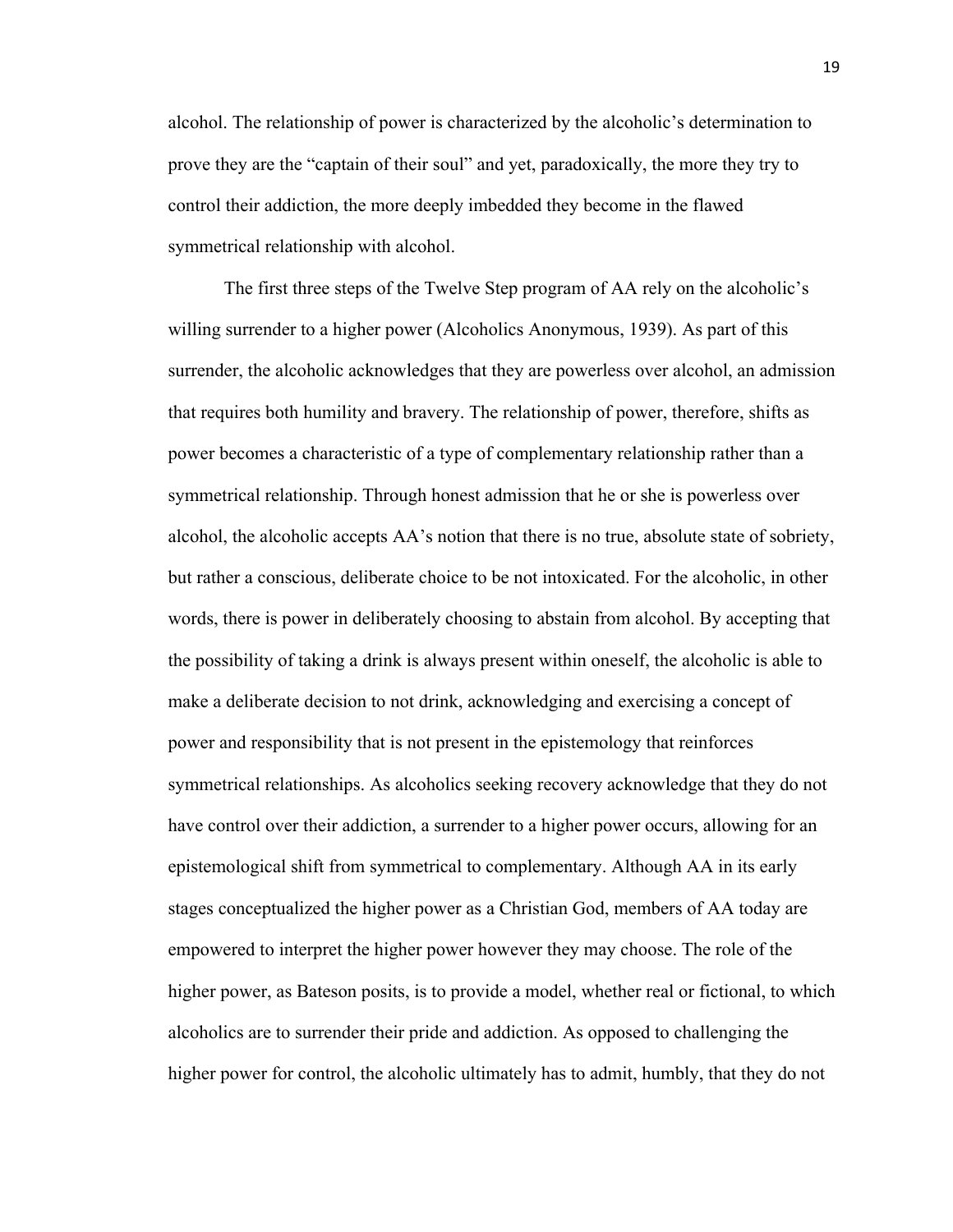have control. Regardless of how the individual conceptualizes the higher power within the 12 Steps, Bateson argues, the salutary complementary relationships replace the counterproductive and destructive symmetrical relationships that the alcoholic once maintained to others, to alcohol, and to themselves.

With regard to the academic literature addressing the spiritual components of AA, Swora (2004) notes that the disciplines of psychology and sociology often try to transform spiritual concepts to sociological and psychological terms. Swora argues that in doing so, these disciplines try to explain the spiritual nature of AA in ways that are more immediately tangible. A search of academic literature regarding sociological examinations of Alcoholics Anonymous yielded few results; however, many sociological studies demonstrate how participation in spiritual or religious activities is demonstrably important for health and well-being (Green & Elliott, 2010; Hill, Rote, Ellison et al., 2014). With regard to the alcoholic's willing surrender to a higher power, the concept of motivation becomes a critical component to examine. The alcoholic must be both willing and motivated to recover, which, when attempting the 12 Steps of AA, requires the acknowledgement of that higher power. Oman (2018) argues that spirituality and religion are significantly related to the concept of motivation in that they "commonly reflect our ultimate concerns, our deepest motives" (p. 2). On the other hand, however, Galanter (2014) found that the seemingly explicit religious components of AA were difficult for alcoholics to accept. For Bateson (1972), recognition of a higher power of any sort rests in alcoholics' acknowledgement that there is some coherent system that may not be fully apparent but that nevertheless is far greater than themselves. It is the recognition and acknowledgement of this greater system that allows for alcoholics to begin the process of recovery.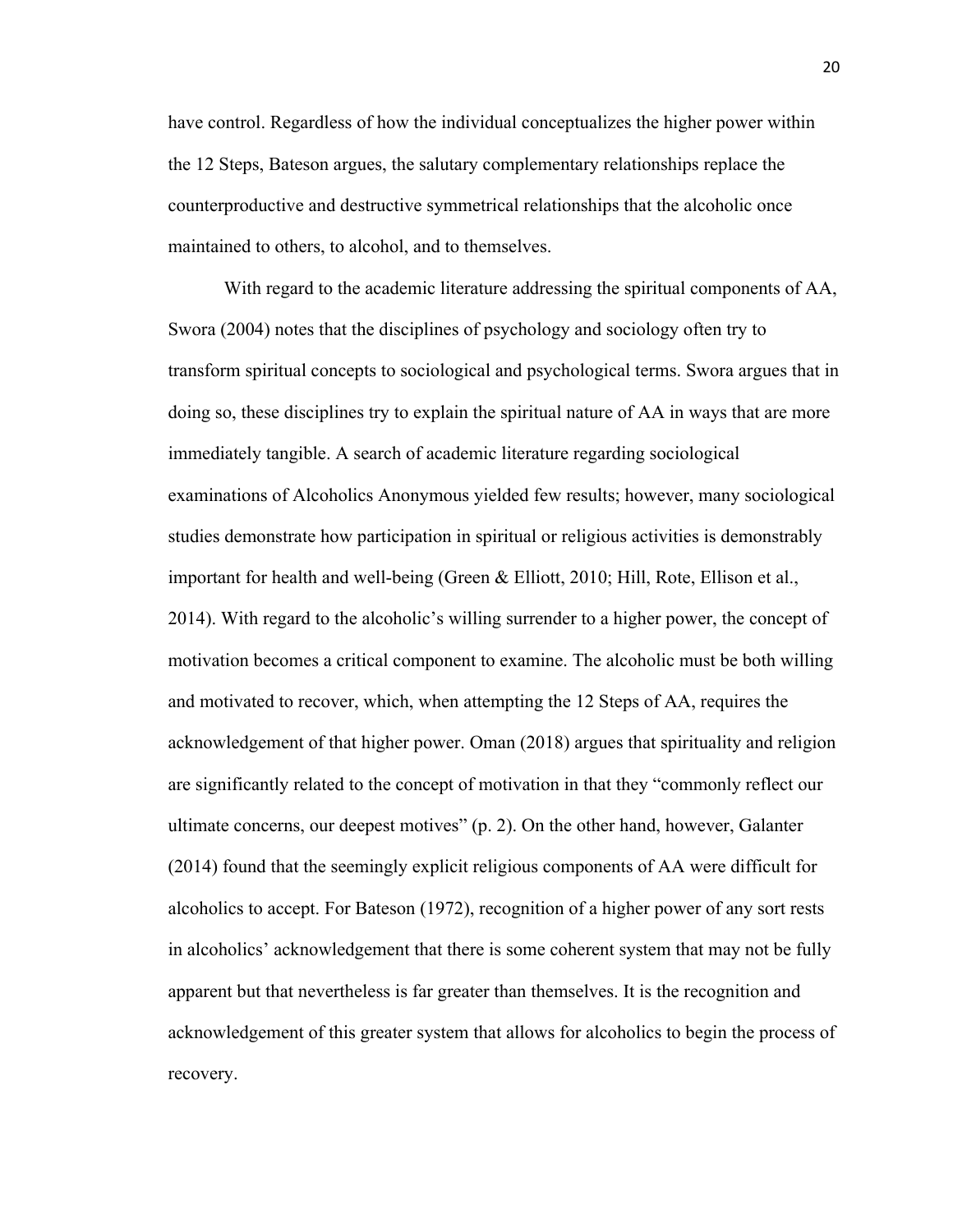AA literature suggests that alcoholics cannot be fully committed to AA without the experience of hitting some form of a "bottom." Young (2011) addresses the concepts of "high-bottoms" and "low-bottoms," finding distinct differences among those who choose to seek recovery and those who do not. Individuals who identify as having experienced high bottoms are alcoholics who have demonstrably higher motivation to seek and attain sobriety before they begin to lose tangible objects in their life or who have not yet encountered an experience that has affected them in a deeply profound and destructive way. Bentley (2017) argues that individuals who are low bottom alcoholics, on the other hand, are less likely to actively pursue recovery, and more likely to relapse into drinking once they leave a treatment or recovery program. More specifically, Bentley posits that low bottom alcoholics are less likely in any event to enter a recovery program such as AA at a high bottom stage due to limitations of their social networks (2017, p. 63). Low bottom alcoholics' social networks, for instance, are less likely to include active AA members who may encourage them to attend AA meetings. A relational sociological perspective on this phenomenon suggests that the types of relationships (symmetrical or complementary) that alcoholics maintain with others plays a considerable role in their pursuit of treatment or recovery.

Active involvement and participation within the AA program are associated with higher rates of abstinence from alcohol (Jenkins & Tonigan, 2011; Magura et al., 2013). The formation of positive relationships within the structure of AA has also been associated with success in sobriety. Tonigan and Rice (2012) found that individuals who perceived that others in their AA meetings had strong social ties were more likely to attend and participate in AA activities. Perceived relationship quality within AA also predicted individual sobriety; specifically, individuals who believed that others within the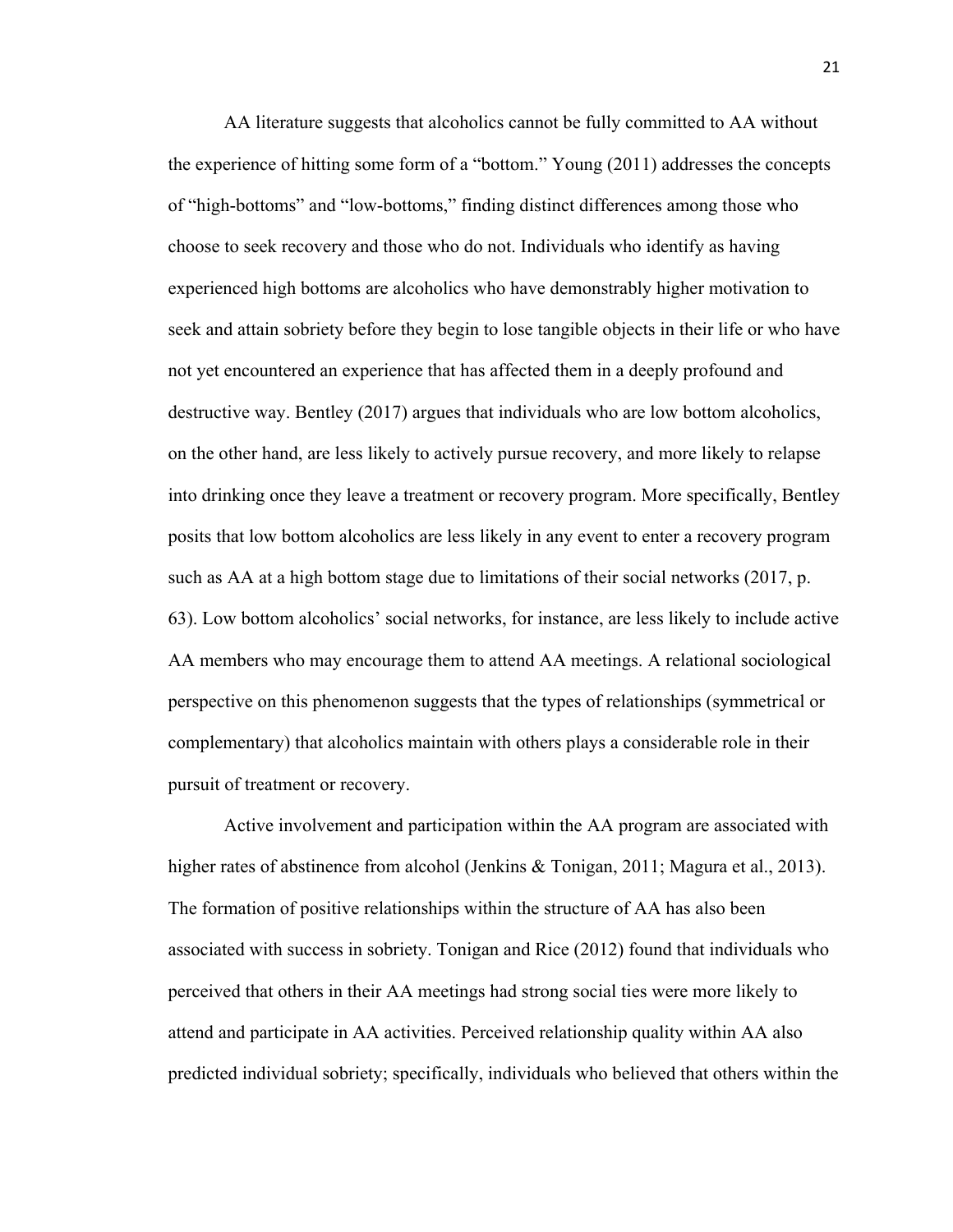group were working toward the similar goal of alcohol abstinence were more likely themselves to follow the 12 steps and decrease alcohol consumption (Rynes, Tonigan  $\&$ Rice, 2013). Shared narratives and life experiences are also important for alcoholism recovery. Both Cain (1991) and Humphreys (2000) found that within the network of AA, individuals are likely to develop better understandings of their relationships with others, with alcohol, and with themselves, leading to a strengthening of their own self-identity. In a recent study of the rhetoric of AA, Wolf (2018) found evidence for the development of community through commonly used language among the members of AA, arguing specifically that shared language serves as a mechanism through which fellowship is strengthened and individuals can find recovery.

For Bateson (1972), involvement in the AA program is concerned not only with individual recovery, but also with the relationships that alcoholics establish and maintain with others. Involvement in AA and the positive consequences that manifest in restored relationships characterizes a systems theory, cybernetic, and relational epistemology in which individuals no longer perceive themselves as existing outside of a system; rather, the individual is embedded in multiple interconnected relationships and networks that perpetually inform one another. Bateson's theory of alcoholism fundamentally rests on the epistemological changes that occur as individuals transform symmetrical relationships into complementary relationships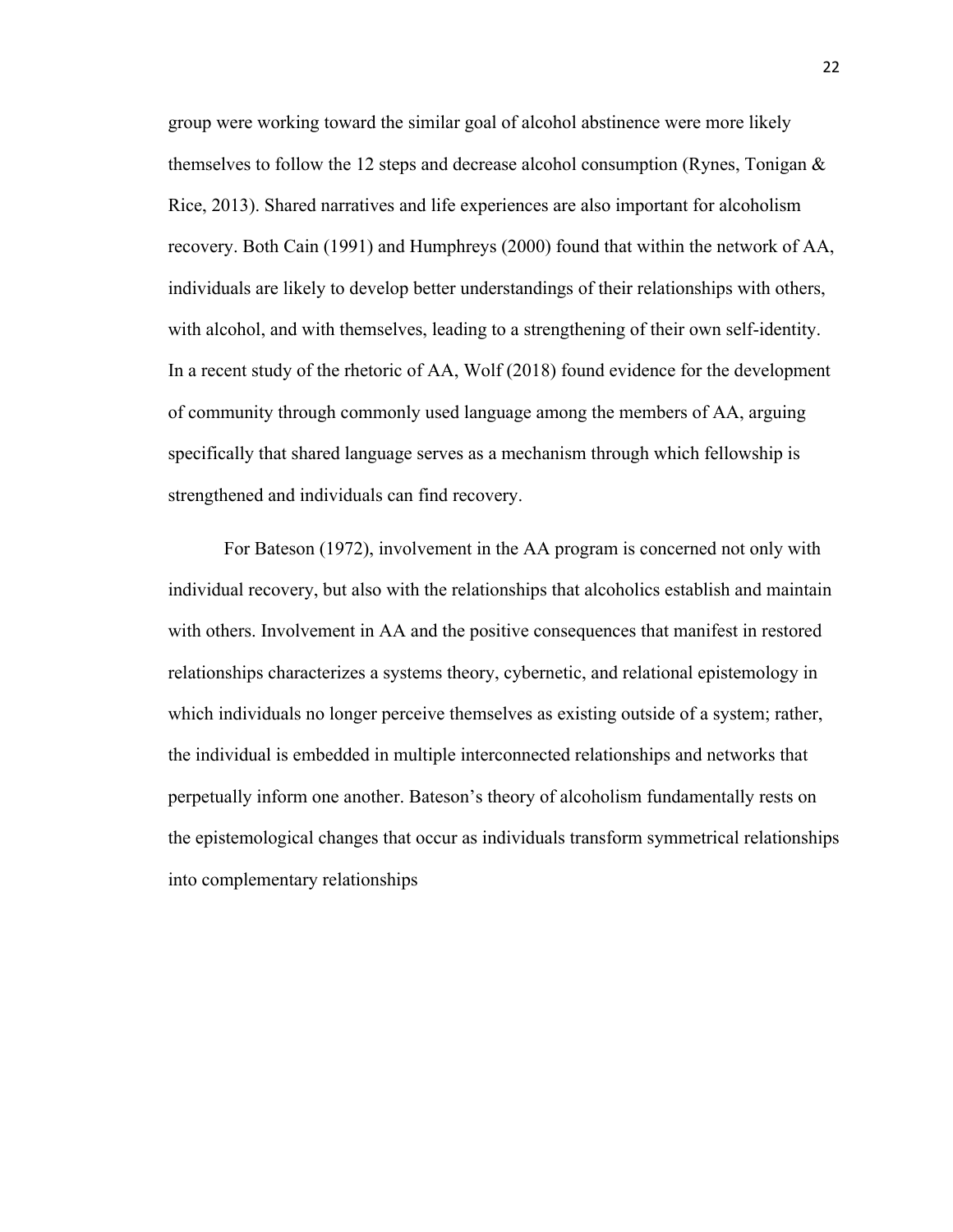#### RESEARCH QUESTION AND HYPOTHESES

The overarching question guiding this study is: Can we use a relational sociological approach to examine whether Bateson's Theory of Alcoholism and Addiction represents an accurate reflection of the lived experiences of recovering and non-recovering alcoholics?

I hypothesize that, through interviews with recovering and non-recovering alcoholics, Bateson's Theory of Alcoholism and Addiction will be supported through participant self-described perceptions of their relationships with the system of alcohol, with friends and family, and with a higher power. I also hypothesize that through descriptions of engagement with an alcohol or drug recovery program, participants will exemplify a fundamental epistemological change, from an Occidental epistemology to a cybernetic epistemology.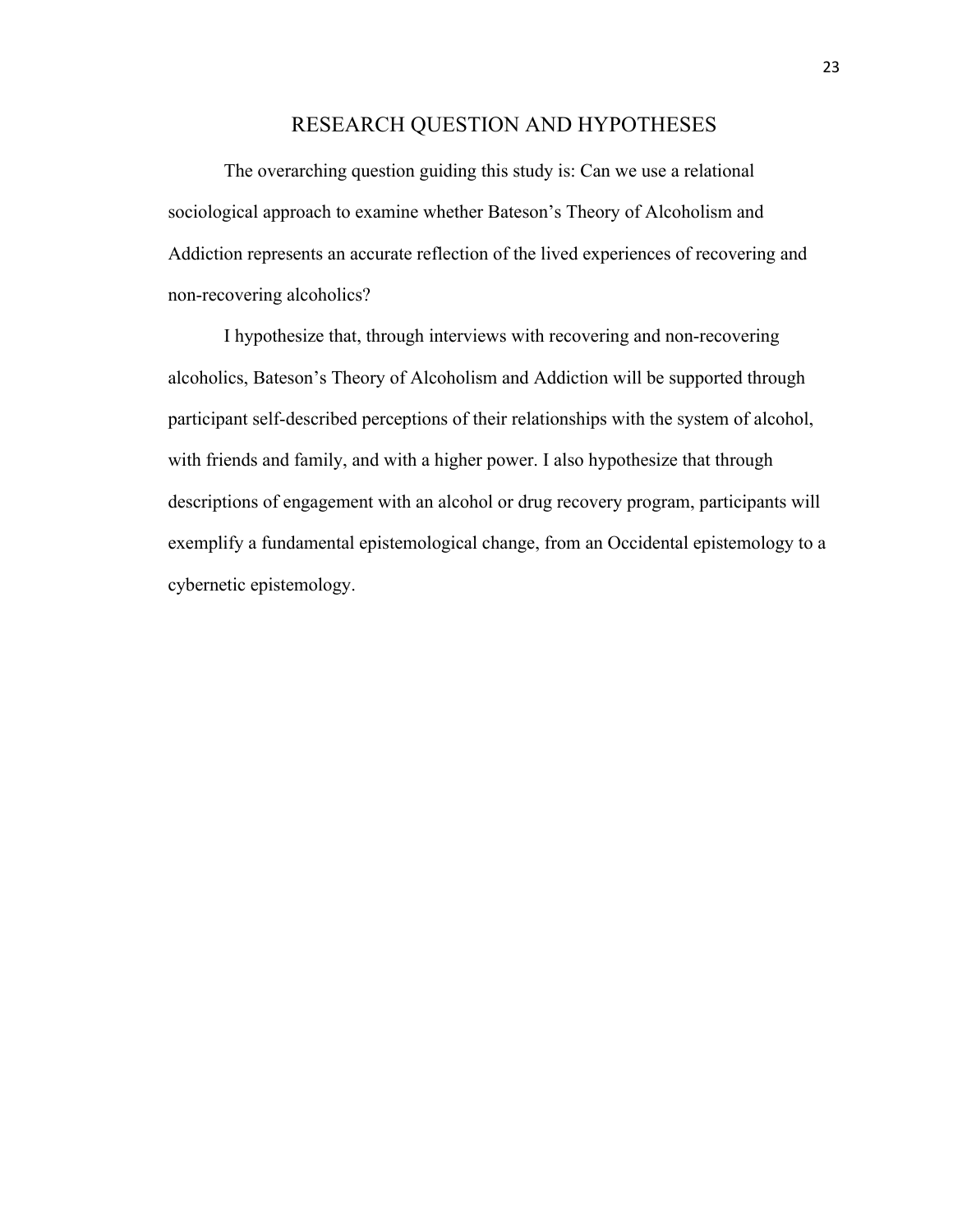#### CHAPTER 3. METHODS

#### 3.1 *Conceptual Framework*

To explore whether Gregory Bateson's Theory of Alcoholism and Addiction (TAA) is reflective of the real-life experiences of recovering and non-recovering alcoholics, data were collected through 20 audio recorded in-depth semi-structured personal interviews. Utilizing deductive qualitative analysis of Gregory Bateson's "The cybernetics of 'self': A theory of Alcoholism," a finite state diagram was constructed to better understand the theoretical framework in which Bateson grounded his ideas [see Figure 1]. Following the chain of epistemological processes rooted in Bateson's Theory of Alcoholism and Addiction (TAA) allowed for the development of interview questions that measure five specific constructs: symmetrical relationships, complementary relationships, higher power, rock bottom, and Alcoholics Anonymous. Each construct measured aims to corroborate Bateson's TAA by providing evidence of how individuals, through self-described experiences, engage in behaviors that reflect changing epistemological processes.

#### *3.2 Recruitment and Sample*

All study materials for the "Drinking Behaviors, Relationships, and Recovery Study" were approved by the Institutional Review Board as well as approved by the community agency in which recruitment and data collection would take place. The Bridge Behavioral Health (The Bridge) is a nationally-accredited treatment center located in Lincoln, Nebraska, that specializes in the treatment of both alcoholism and drug addiction and that provides customized treatment programs for each individual. Prior to the distribution of all study materials, feedback on interview procedures and questions were obtained from professional clinicians at The Bridge to ensure the safety of the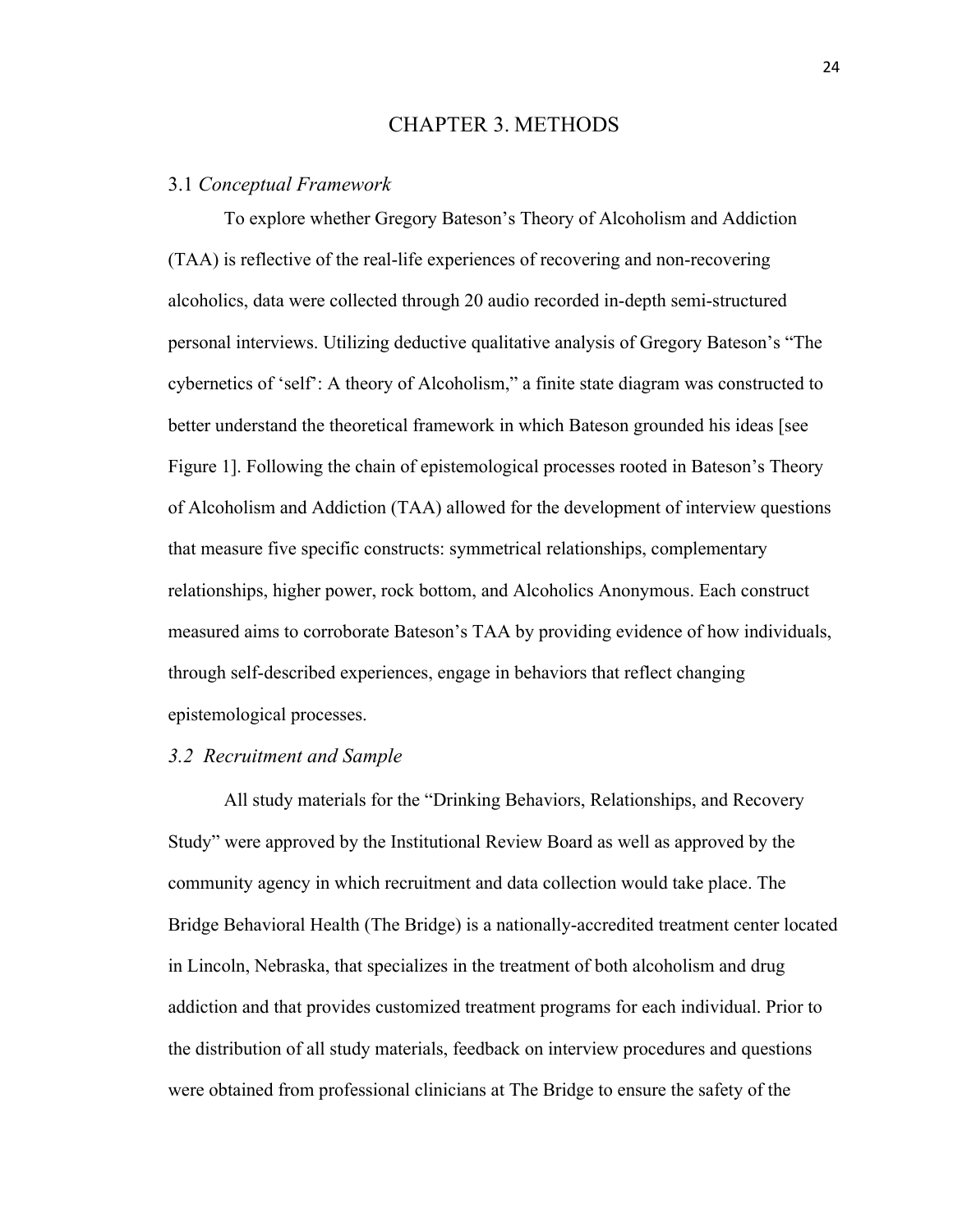participants. Upon feedback and review of recruitment procedures, flyers were distributed to The Bridge, where various Alcoholics Anonymous and Narcotics Anonymous groups were able to access them. The recruitment flyer included a brief statement of purpose for the study, the mode in which the interview would be conducted, eligibility requirements, as well as an emphasized cash incentive for completing the interview. Participants were given contact information on flyer tabs containing a university phone number and a university email address to inquire about participation in the study. [see Appendix A for example of the recruitment flyer that was distributed to The Bridge]. Through purposive sampling, I limited the number of participants to 20 individuals who were in either active recovery or active drinking. The study sought to examine 10 individuals in active drinking and 10 individuals in active recovery and did not consider limitations on either gender or racial/ethnic composition of the sample size. To be eligible for participation in the study, three criteria had to be met:

- a. Participants had to be 25 years of age or older
- b. Participants had to have either 60 days of continuous sobriety or 60 days of active drinking
- c. Participants had to have either attended an alcohol or drug recovery program at least once a week in the past 60 days or not attended an alcohol or drug recovery program at least once a week in the past 60 days.

Individuals who had 60 days of continuous sobriety but did not attend an alcohol or drug recovery program were considered ineligible for the study, as were individuals who were in active drinking but had attended an alcohol or drug recovery program at least once a week in the past 60 days. When individuals contacted me, they were screened on the telephone for eligibility [see Appendix B for telephone administered eligibility screener]. While 12 individuals utilized information provided on the flyer tabs to contact me directly regarding participation in the study, several individuals informed me that they had been made aware of the study through conversations with other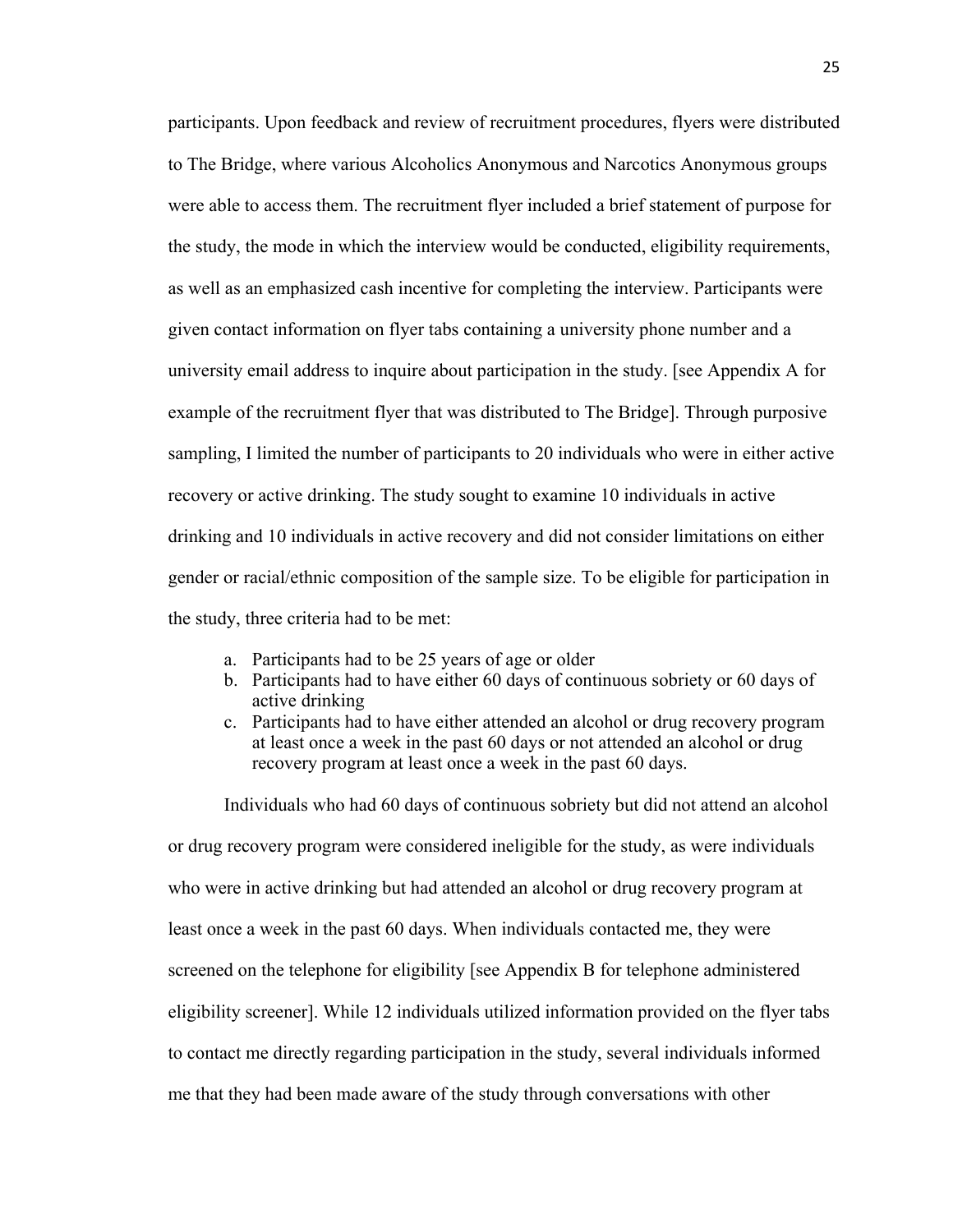individuals during their recovery program meetings. Individuals in either the residential treatment or detox program who were eligible for the study were also recruited by professionals at The Bridge. Those eligible participants who were in either the residential treatment program or the detox program were those who did not have 60 days of continuous sobriety and many of them had not been at The Bridge long enough to have attended an alcohol or drug related recovery program at least once a week in the past 60 days.

With permission from The Bridge, interviews were conducted in a private room at The Bridge for confidentiality purposes. Participants were also given a mental health screener prior to obtaining signature for consent [see Appendix C for the mental health screener that was administered]. Informed written voluntary consent was obtained from all participants prior to audio recording. Participants were given a \$25 cash incentive, a copy of the informed consent, and a list of local and national alcohol and drug recovery resources at the completion of the interview.

Although the interview questions measure identical constructs across the two samples, the wording of the questions varied slightly depending on whether the participant was in active drinking or active recovery [see Appendix D and Appendix E for a full copy of the interview scripts for the order in which the questions were asked]. For individuals in the sample for active recovery, questions measuring the various constructs were worded to encourage participants to describe their experiences with substance misuse and the quality of their relationships prior to, during, and after their active participation in an alcohol or drug recovery program. For individuals in the sample for active drinking, questions measuring the various constructs were worded to encourage participants to reflect on their current experiences with substance misuse and the quality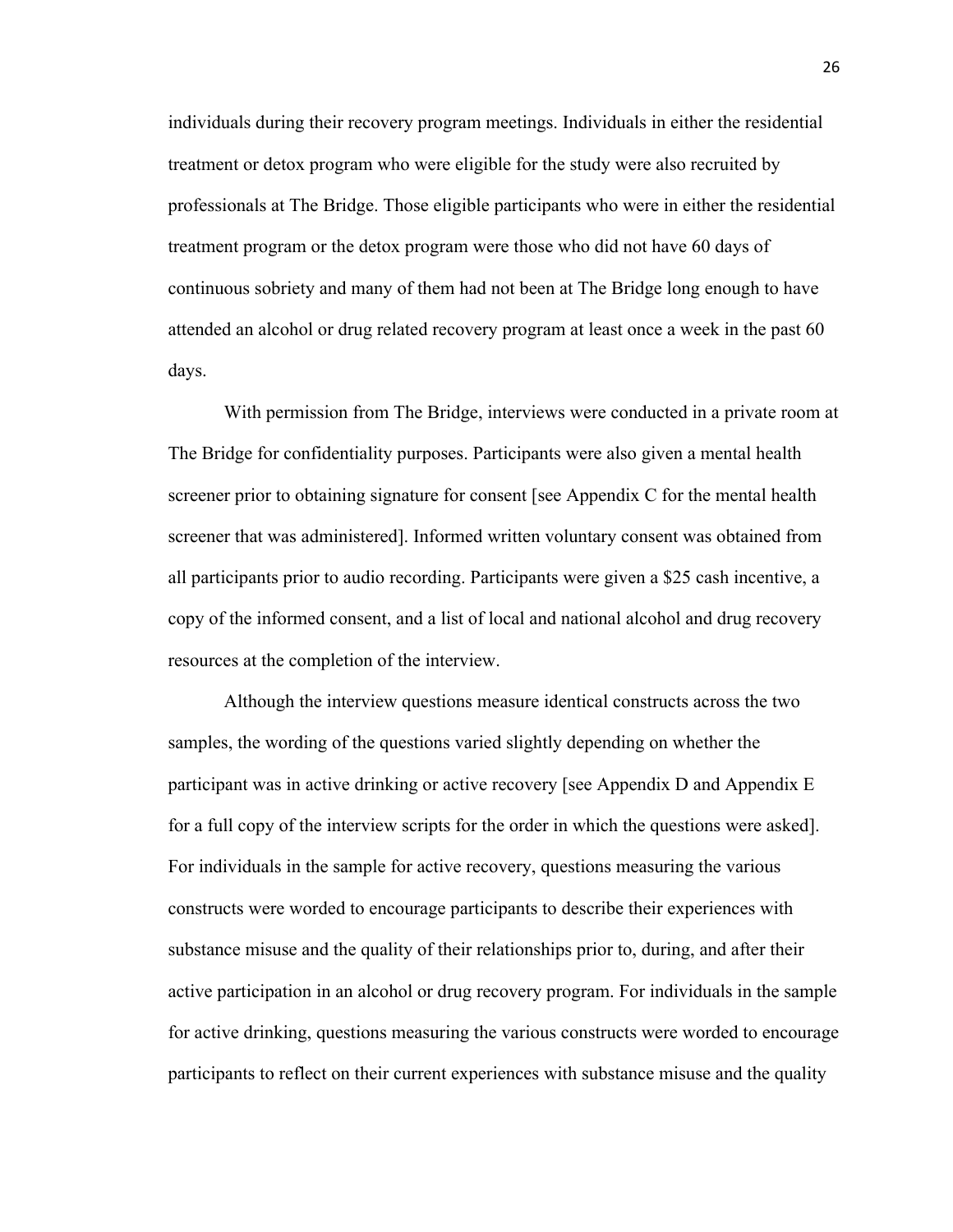of their relationships at the time of the interview and discuss how the quality of their relationships may change with active participation in an alcohol or drug recovery program.

#### *3.3 Transcription and Coding*

Audio recorded interviews were uploaded to an encrypted Box folder provided through the University of Nebraska-Lincoln and recorded sessions were deleted from the audio recording device. The audio files were then downloaded from the Box folder to a program called Express Scribe, a user-friendly program for transcribing interviews. Microsoft Word transcriptions of the interviews were then uploaded to the secure box folder and the audio files were deleted from the transcription program. Microsoft Word was utilized to organize the coding schemes and to code the interviews. The codes developed for this study are grounded in Bateson's TAA [see Appendix F for the list of codes]. Although other themes emerged through data analysis, the aim of this study was to examine the four constructs outlined by Bateson. Each overarching theme or construct was coded as a parental code and was derived from the major arguments within Bateson's TAA: symmetrical relationships, complementary relationships, rock bottom, and Alcoholics Anonymous. To further analyze how each overarching construct operates within the level of individual experiences, child codes were created to measure how different components of those constructs demonstrate different aspects of epistemologies. *3.3a Symmetrical Relationships (Parent Code)*

The construct of symmetrical relationships intends to measure how individuals reflect on and characterize the nature of their relationships. According to Bateson's TAA, symmetrical relationships, generally, are characterized by an internalized sense of competition for power and control over social relationships, the system of alcohol, and a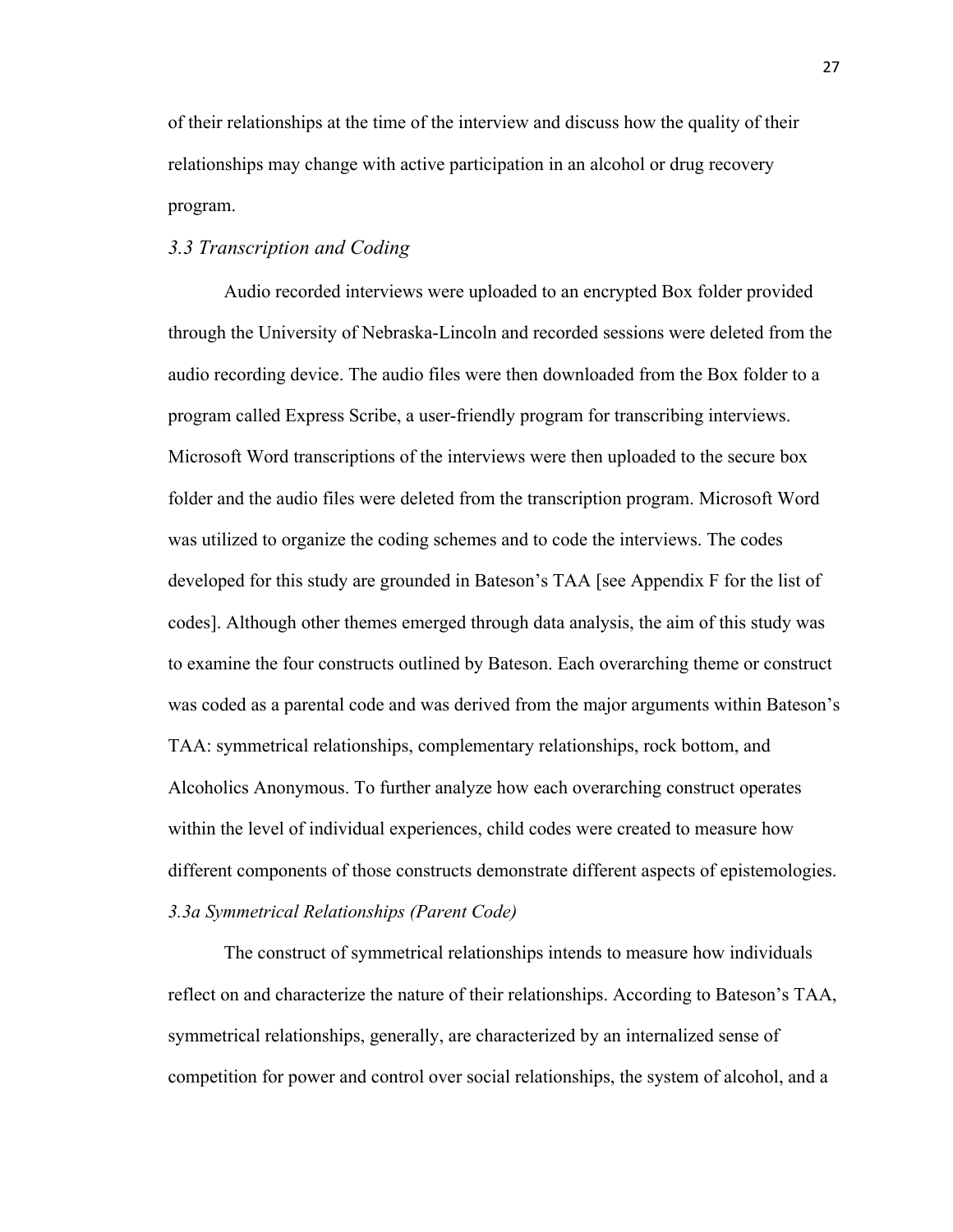higher power. Symmetrical relationships reflect an Occidental epistemology in which ideologies of competition and control overshadow ideologies that encourage cooperation, compassion, and humility. Four child codes were developed from this parent code to better understand the epistemology that encourages symmetrical relationships: symmetrical relationship with alcohol, alcoholic pride, symmetrical relationship with family and friends, and symmetrical relationship with a higher power,

- 1. Symmetrical with alcohol: Interviews were coded for this theme based on self-described experiences with alcohol, in which subjects reflected on moments or periods of time where they felt as though they had exerted a type of control over their addiction or felt as though they had lost control of their addiction. Similarly, questions were asked to measure how participants describe their relationship, generally, with the system of alcohol. Individuals who examined specific feelings related to being intoxicated and sober were coded for this subtheme. Participants who described relationships with alcohol that were reflective of competitive power dynamics were also coded for this subtheme. Although this subtheme emerged throughout the interviews with individuals in both samples (active drinking and active recovery) the following questions were specifically written to measure this concept. The questions below were asked of individuals who were in the sample for active drinking. These questions were also asked in the active recovery sample, with slight changes in wording to reflect the participant's experiences with continuous sobriety.
	- a. "Can you describe some reasons for why you drink?"
	- b. "What sorts of emotions do you feel when you are intoxicated?"
	- c. "Are there moments in which you feel that you do not have control over your drinking?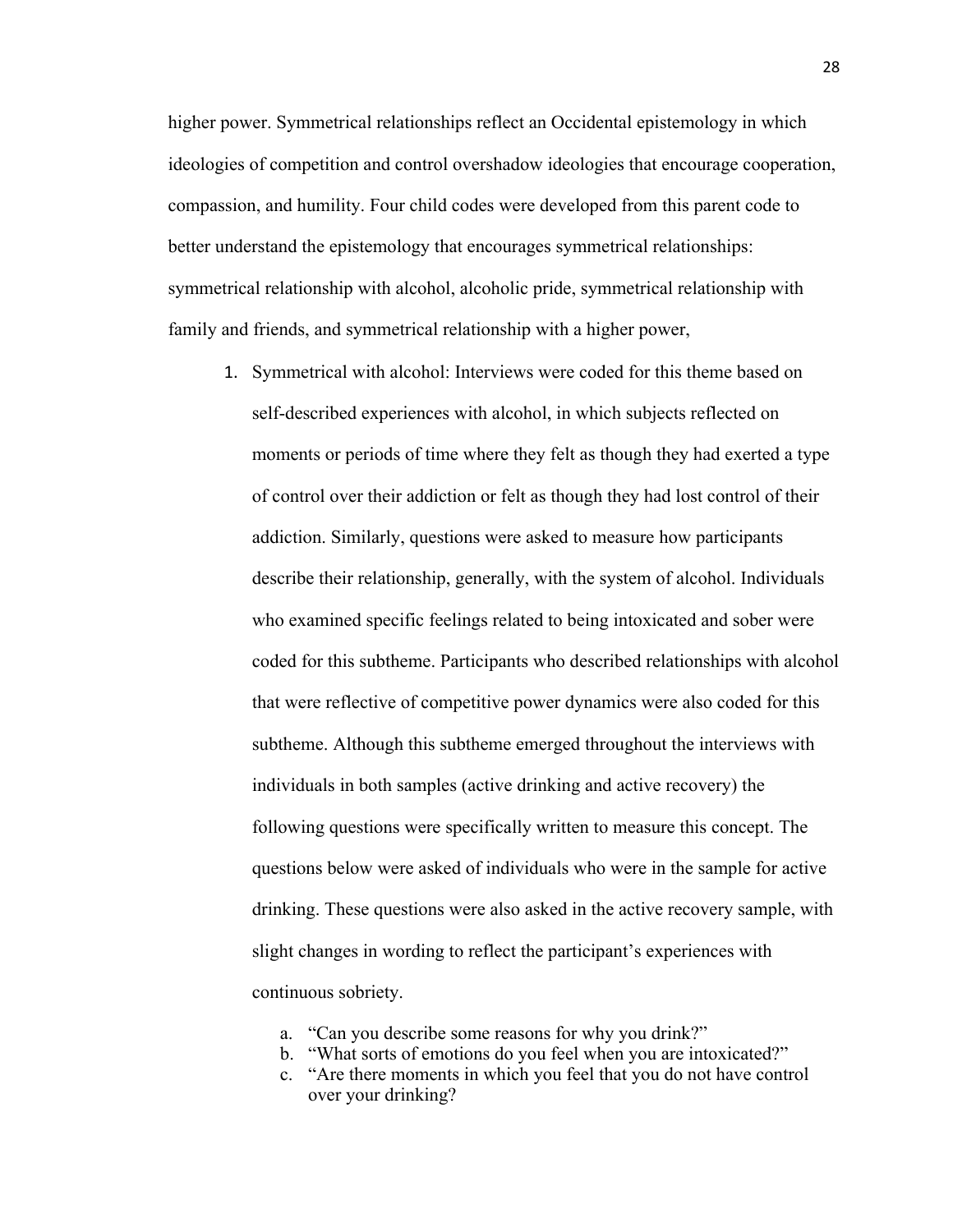- i. If yes: How do you feel in those moments?
- ii. Are there people that you talk to about these feelings?"
- 2. Alcoholic pride: Interviews were initially coded for alcoholic pride as an isolated construct representing forms of alcoholic pride based on participant self-described experiences in which they explicitly discuss a process in which they attempt to control their addiction. Upon reviewing Bateson's TAA, it is clear that this concept actually examines how alcoholic pride is a specific characteristic of symmetrical relationships. There are no specific questions that measure this idea; rather, this is a subtheme that emerges from participant descriptions of their symmetrical relationships with alcohol. As individuals attempt to control their addiction and ultimately fail, they repeatedly challenge themselves to try to control their addiction.
- 3. Symmetrical with family and friends: Interviews were coded for this theme based on participant self-described experiences with their family and friends and on their reflections on the quality of their relationships. Specifically, this subtheme measures how individuals in both active drinking and active recovery view the status of power dynamics within family and friend relationships. Individuals who identify experiences in which they challenge or challenged family and friends over their substance misuse were coded as symmetrical with family and friends, to reflect the competitive nature of symmetrical relationships. Although this subtheme was described throughout interviews with individuals in both active drinking and active recovery samples, the following questions were specifically asked to measure the nature of competitive symmetrical relationships. The questions below were asked of individuals who were in the sample for active drinking. These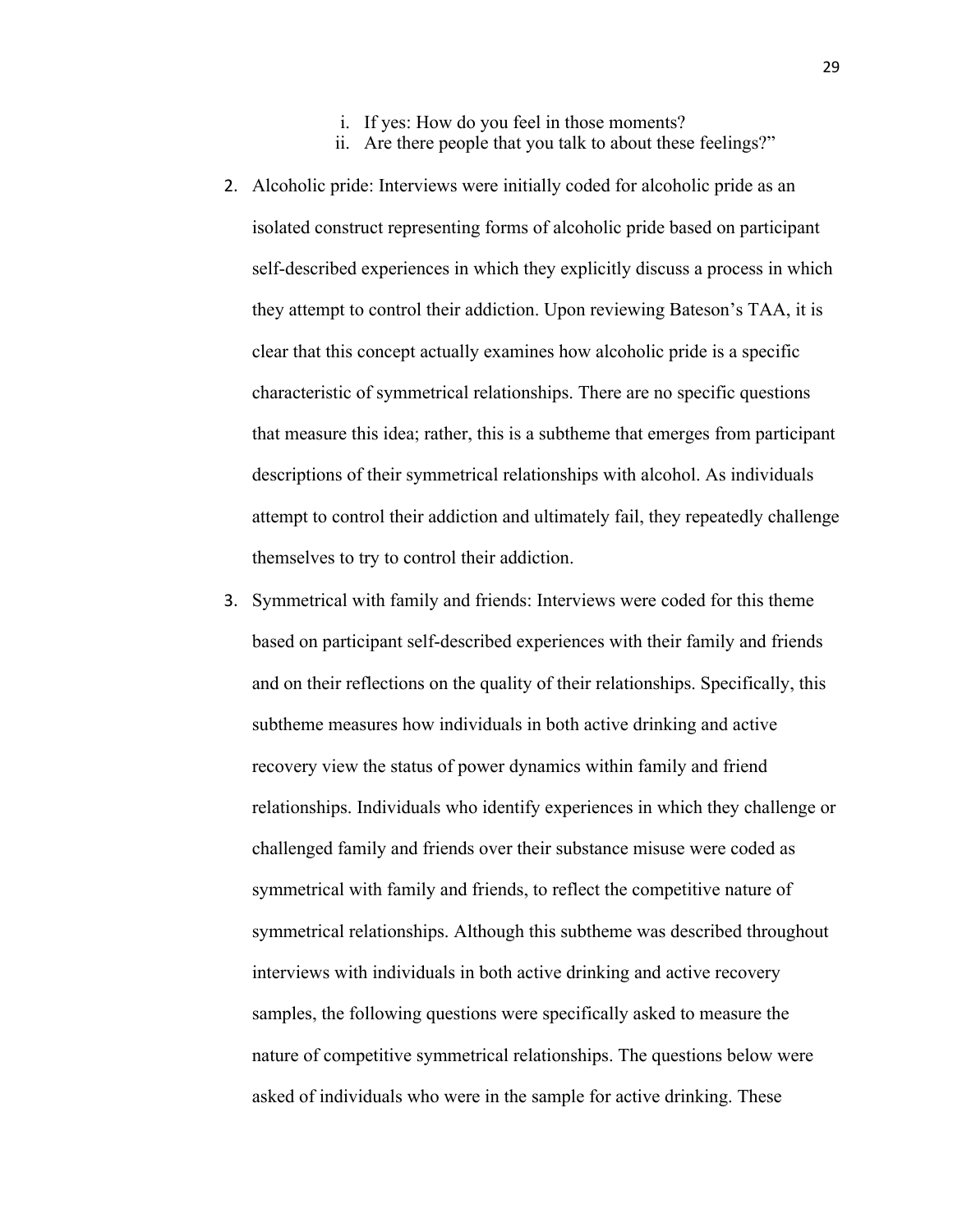wording to reflect current relationship qualities.

- a. "Who are the people who you feel most comfortable drinking with? What are their relationships to you?
	- i. How would you describe your drinking behaviors with these individuals?
		- 1. How often do you drink together?
		- 2. How much do you drink together?"
- b. "Who are the people who you feel most uncomfortable drinking around?
	- i. What are their relationships to you?
		- 1. Why do you feel uncomfortable?"
- c. "Do you prefer drinking by yourself or drinking with others?
- d. "Within the last year, have any of your family or friends come to you with concerns about your drinking behaviors?
	- i. If they have:
		- 1. What sorts of things do they say to you?
		- 2. How do you feel about their concerns?
		- 3. How do you react?
		- 4. When your family and friends do confront you, do your own feelings change? Does your drinking change in response to your own concerns? "
	- ii. If they have not:
		- 1. Why do you think they have not talked to you about your drinking behaviors?"
- 4. Symmetrical with higher power: Interviews were coded for this theme based on participant self-described experiences and relationships with a higher power. Participants who described their relationship with a higher power as one that is characterized predominantly by punishment were coded for this subtheme. Participants who also characterized their relationship within a framework of competition and control were similarly coded for this subtheme. This subtheme reflects a type of relationship in which individuals express a loss of control of their addiction by means of their higher power. The following questions were asked specifically to analyze participants'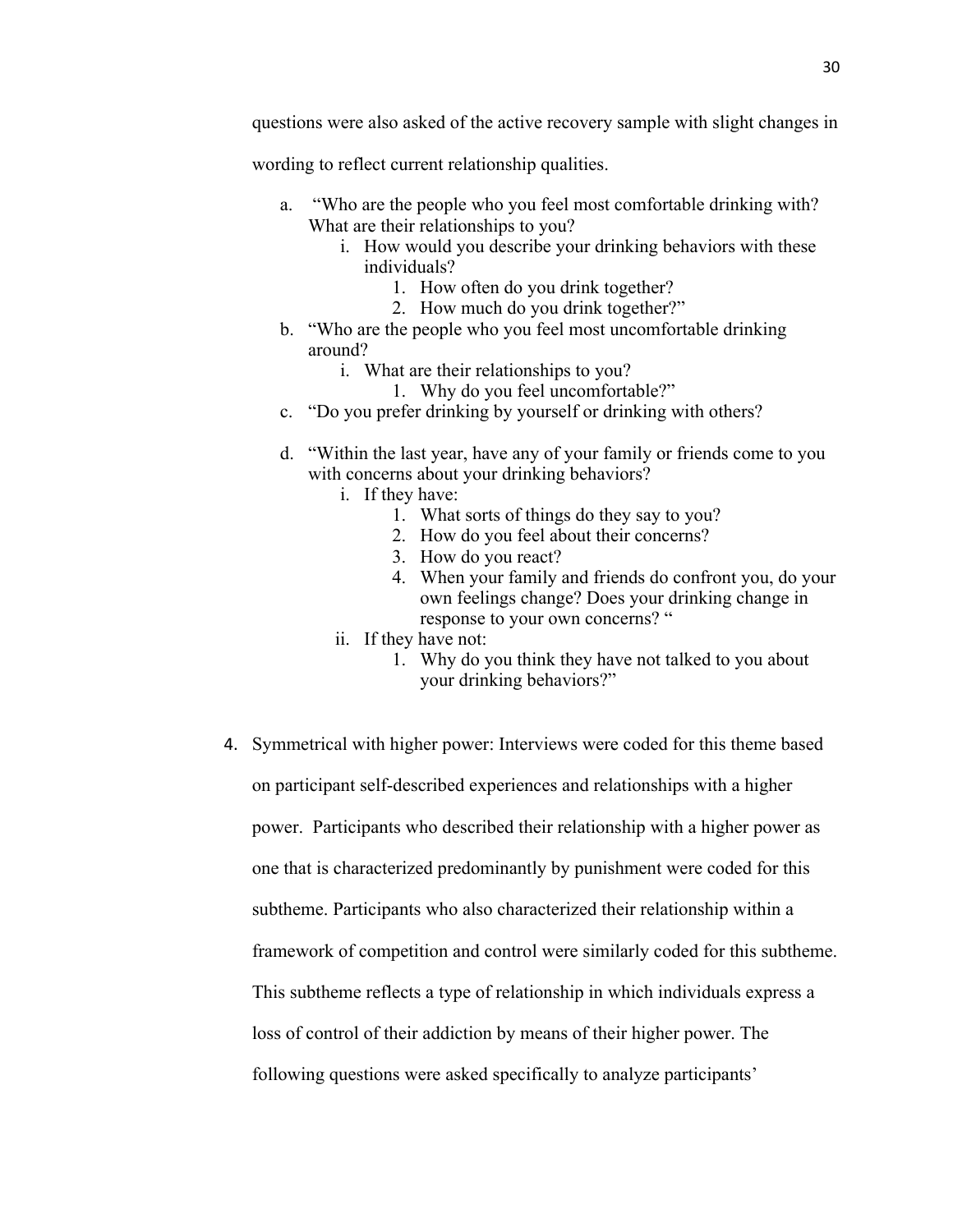experiences with and attitudes toward the use of a higher power within an alcohol or drug recovery program. The questions below were identically asked of individuals who were in the samples for active drinking and active recovery.

- a. "As you may know, Alcoholics Anonymous emphasizes the presence and usefulness of a higher power in their recovery program.
	- i. What does a higher power mean to you?
	- ii. Do you feel the concept of a higher power is important in maintaining continuous sobriety?
		- 1. If not, then what are important factors for maintaining continuous sobriety?
	- iii. In what ways do you see the concept of a higher power being useful?
	- iv. In what ways do you see the concept a higher power being not useful?"

## *3.3b Rock Bottom*

The construct of rock bottom intends to measure the type of experiences and feelings that individuals have that lead them to believe they are at rock bottom. The literature of Alcoholics Anonymous suggests that hitting a "rock bottom" is a crucial component of alcohol and drug misuse recovery. Therefore, rock bottom was selected as a construct that holds importance for understanding how individuals characterize their personal feelings and experiences associated with the term rock bottom. The questions also seek to understand how people may characterize the experiences of rock bottom for others, providing evidence of the importance for us to examine not only individuals singularly within a relationship, but to also study the types of relationships that individuals have with others and how those relationships impact interpretations of individual experiences. Both samples of active recovery and active drinking participants were asked similarly worded questions regarding the nature of rock bottom. The following questions were asked to the samples of participants.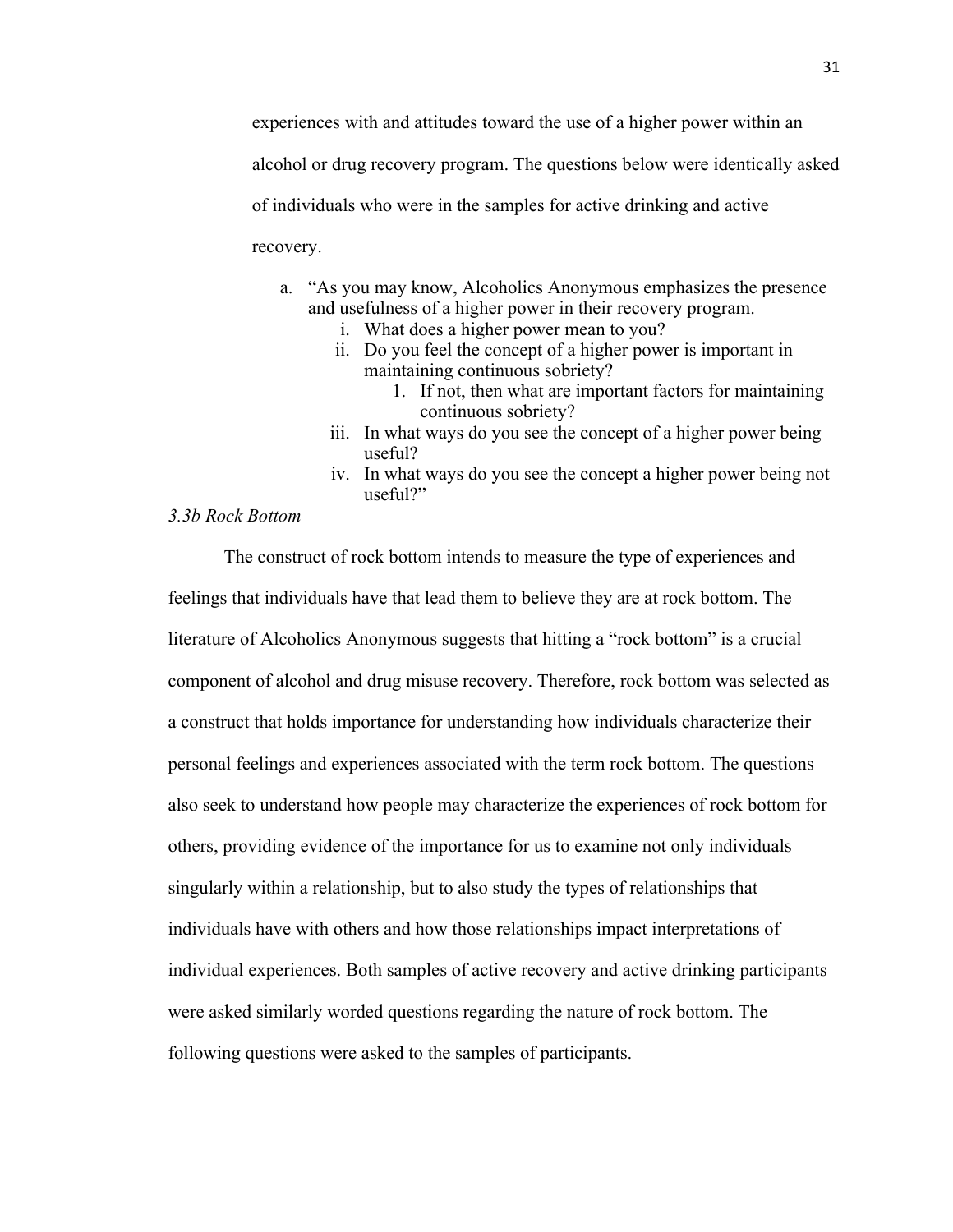1. "People often use the phrase "hitting rock bottom" in speaking about their experiences with addiction. Do you think there is a rock bottom?

a. If yes:

i. What do you think it means to have hit rock bottom?

ii. Do you believe that you have ever hit a rock bottom?

iii. What are some of the emotions and experiences do you believe people have when they believe they're at rock bottom?

d. What do you think are some of the experiences and feelings that lead people to start a recovery program?

b. If no:

i. What do you think people mean when they talk about a rock bottom?

ii. What do you think are some of the experiences and feelings that lead people to start a recovery program?"

*3.3c. Alcoholics Anonymous (parent code)*

The construct of Alcoholics Anonymous intends to measure participant attitudes

toward alcohol or drug recovery programs. This construct measures different aspects of

alcohol and drug use recovery programs: perceptions of success, perceptions of failures,

and shared experiences within the programs. Participants in the sample for active

recovery were asked slightly different questions than those in the sample for active

drinking. The following questions were asked to participants in the sample for active

drinking.

"1. Have you ever considered starting a recovery program?

a. If yes: Which ones are you considering? Why? What drew you to that particular program?

b. If no: Why have you not considered a recovery program? 2. What are some ways that you see recovery programs being useful in maintaining continuous sobriety?

3. Why do you think people join recovery programs that involve a group setting?"

For individuals in the sample for active recovery, the following questions were asked:

"1. What type of recovery program are you in? (AA, another 12 step program)

- a. Why did you choose that particular program?
- b. In what ways has that recovery program been successful? i. Are there ways in which the program has been unsuccessful? How so?"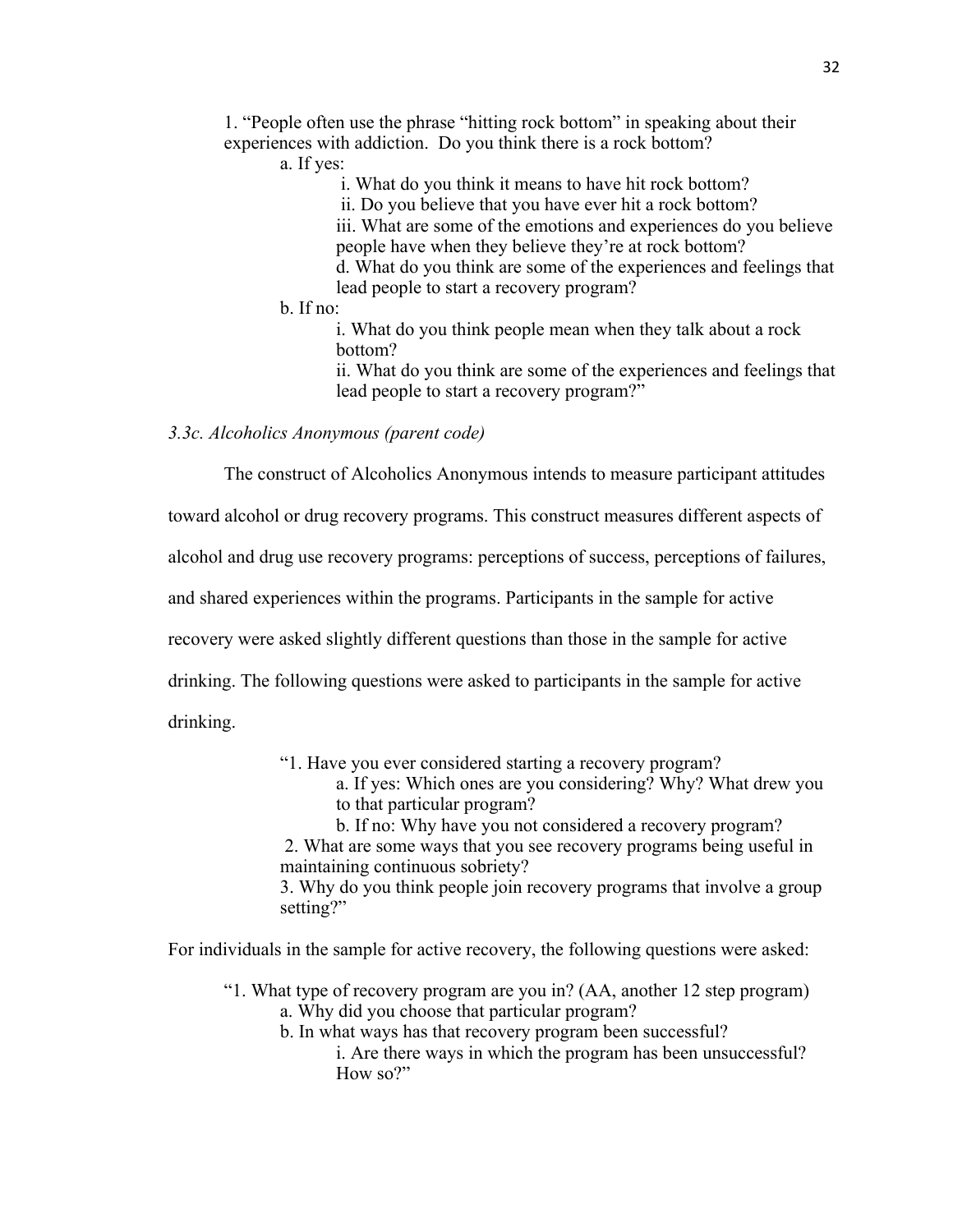Within this overarching construct of Alcoholics Anonymous, three specific themes emerged: self-perceptions of success, self-perceptions of failure, and selfperceptions of the importance of shared group experiences. The questions listed above are the only questions that were asked of the participants that were designed to measure the broad construct of Alcoholics Anonymous. The themes of success, failure, and shared experiences are described as follows:

a. Success: Interviews were coded for this theme when individuals described attitudes toward either Alcoholics Anonymous or another recovery program that reflected positive opinions of the recovery program itself, the members within it, and perceptions of self-progress in recovery and maintaining continuous sobriety.

b. Failure: Interviews were coded for this theme when individuals described attitudes toward either Alcoholics Anonymous or another recovery program that reflected negative opinions of the recovery program itself, the members within it, failure to maintain continuous sobriety, and rejection of group ideologies relating to the higher power.

c. Shared Experiences: Interviews were coded for this theme when individuals described experiences in either Alcoholics Anonymous or another recovery program in which they felt they shared similar stories of addiction. Participants who expressed the importance of shared stories and community were coded for this theme.

#### *3.3d. Complementary Relationships (Parent Code)*

The construct of complementary relationships intends to measure how individuals reflect on and characterize the nature of their relationships. According to Bateson's TAA, complementary relationships, generally, are characterized by a form of surrender within social relationships, the system of alcohol, and a higher power. The act of surrender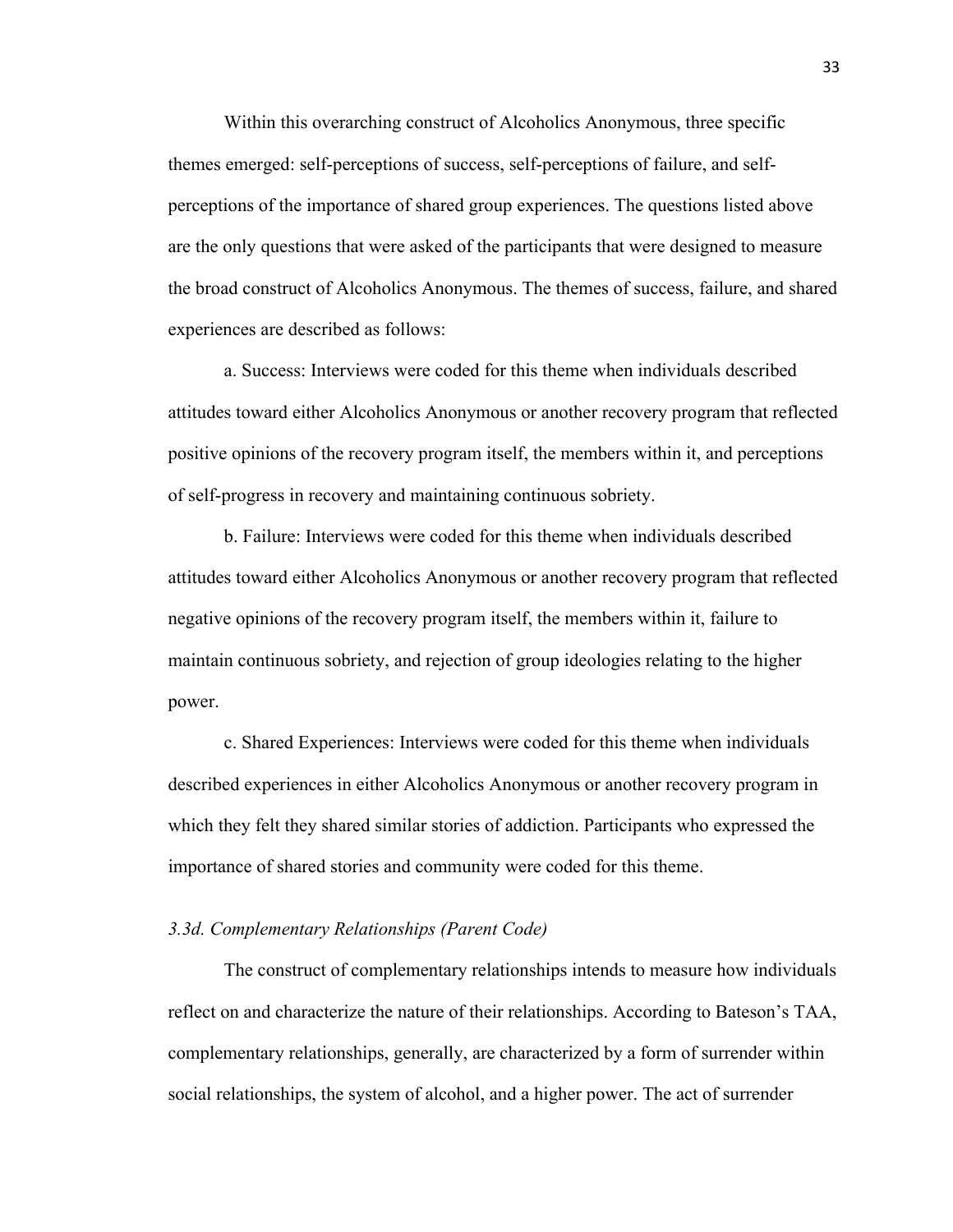represents a change in epistemology within an individual, moving from symmetrical to complementary. Within this framework, a complementary epistemology is reflective of a cybernetic understanding of the self. Three child codes were developed from this parent code in order to better understand how a complementary epistemology reflects an individual's greater understanding of the self: complementary relationship with alcohol, complementary relationship with friends and family, and complementary relationship with a higher power.

- 1. Complementary with alcohol: Interviews were coded for this theme when participants described moments or experiences in which they admitted defeat by the system of alcohol. Participants who described the processes in which they came to the realization that they did not or could not control their addiction were coded for this subtheme. This subtheme emerged from questions that asked participants to reflect on the nature of their relationships with alcohol. The questions that were asked that measured symmetrical relationships with alcohol were also likely to measure complementary relationships with alcohol, depending on whether the individual was in the active recovery or the active drinking sample. No specific questions were created for measuring and coding this subtheme.
- 2. Complementary with friends and family: Interviews were coded for this theme when participants described ways in which relationships with friends and family either change or were changed with an alcohol or drug recovery program. For individuals in the active drinking sample, the questions ask the participant to reflect on the future quality of their relationships while individuals in the active recovery sample are asked to reflect on the current quality of their relationships.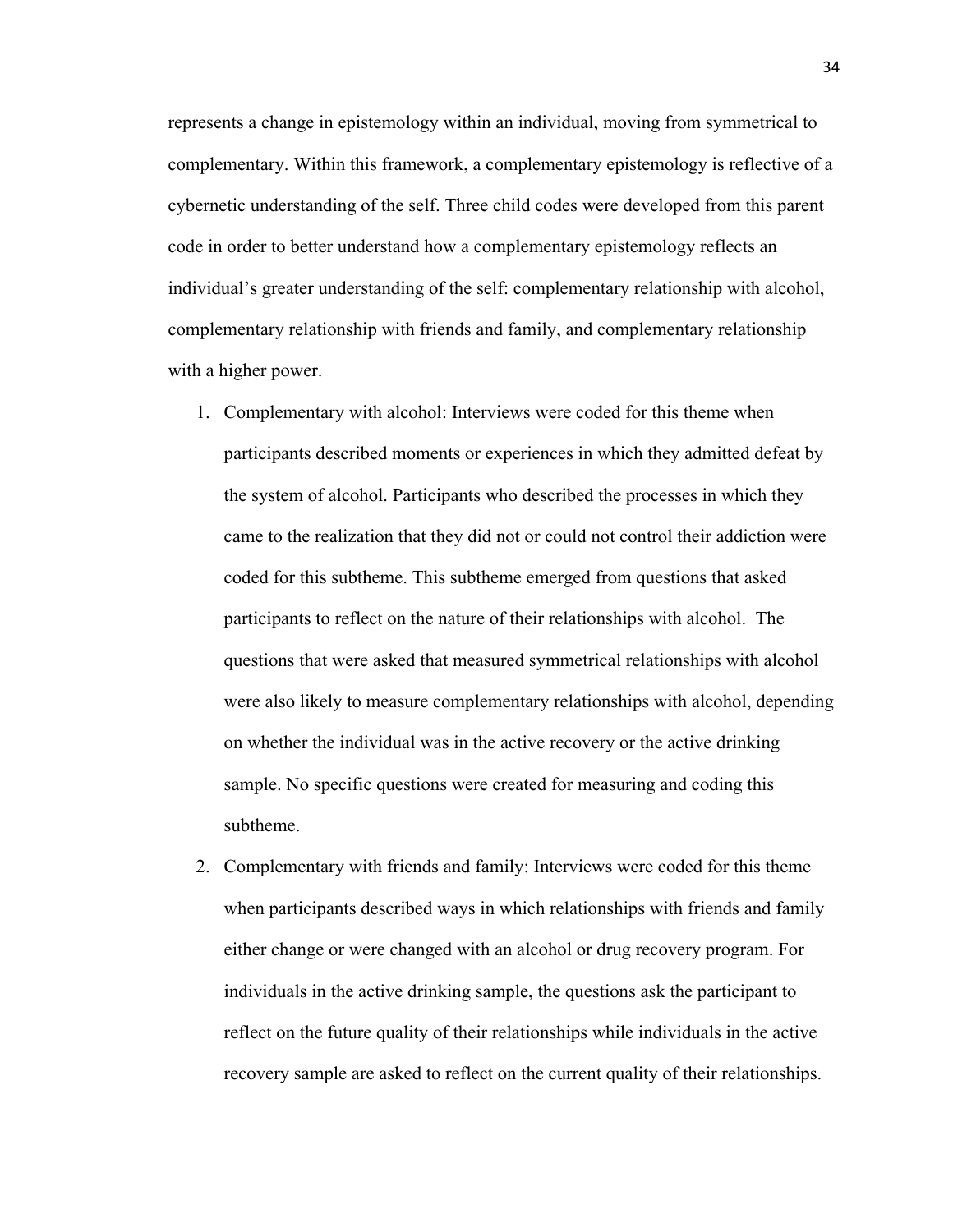The following questions were asked to the active drinking sample to measure this theme of complementary relationships with friends and family. These questions were also asked to the active recovery sample with slight changes in wording to reflect current relationship qualities.

- a. "Do you think relationships change (both with those you are comfortable drinking with and those you uncomfortable drinking around) when individuals start a recovery program for their drinking behaviors? i. a. How do they change?"
- b. "What are some ways in which involvement in a recovery program may affect relationships with friends and family?
	- i. a. How might it affect those relationships?"
- 3. Complementary with higher power: Interviews were coded for this theme when they expressed a relationship with a higher power characterized by forgiveness and surrender. Individuals who explicitly described a relationship with a higher power in which they both surrendered to and asked for help from their higher power were coded for this theme. The set of questions intended to measure this concept are the same questions that were asked for the theme of "symmetrical with higher power." No new interview questions were explicitly created to measure the theme of complementary relationships with a higher power because I expected that active recovery participants would clearly express a different, more complementary type of relationship with a higher power compared to active drinking participants who have not been actively engaged with the alcohol or drug recovery program literature for as long.

The organization and categorization of the overarching constructs of symmetrical relationships, complementary relationships, rock bottom, and Alcoholics Anonymous help to elucidate the epistemological processes of Bateson's TAA. By coding the interviews using the overarching constructs as well as the refined coding themes,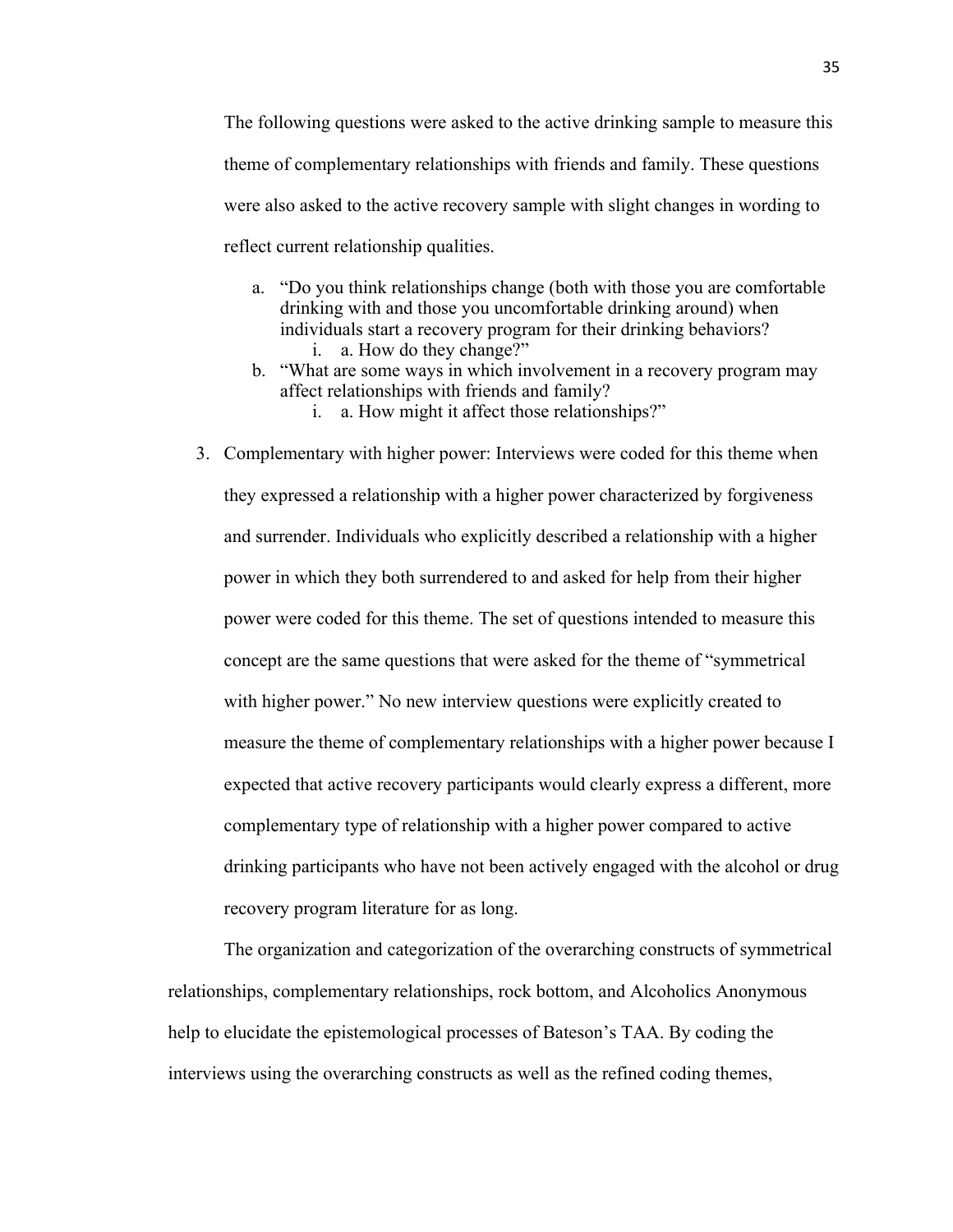interviews were analyzed to examine two principles of Bateson's TAA : 1) how various symmetrical and complementary relationships that individuals create and maintain within the cybernetic system reflect either Occidental or Cybernetic epistemologies; and 2) how participation in alcohol or drug recovery programs, such as AA or NA, act to encourage the epistemological shift that must occur for continuous sobriety.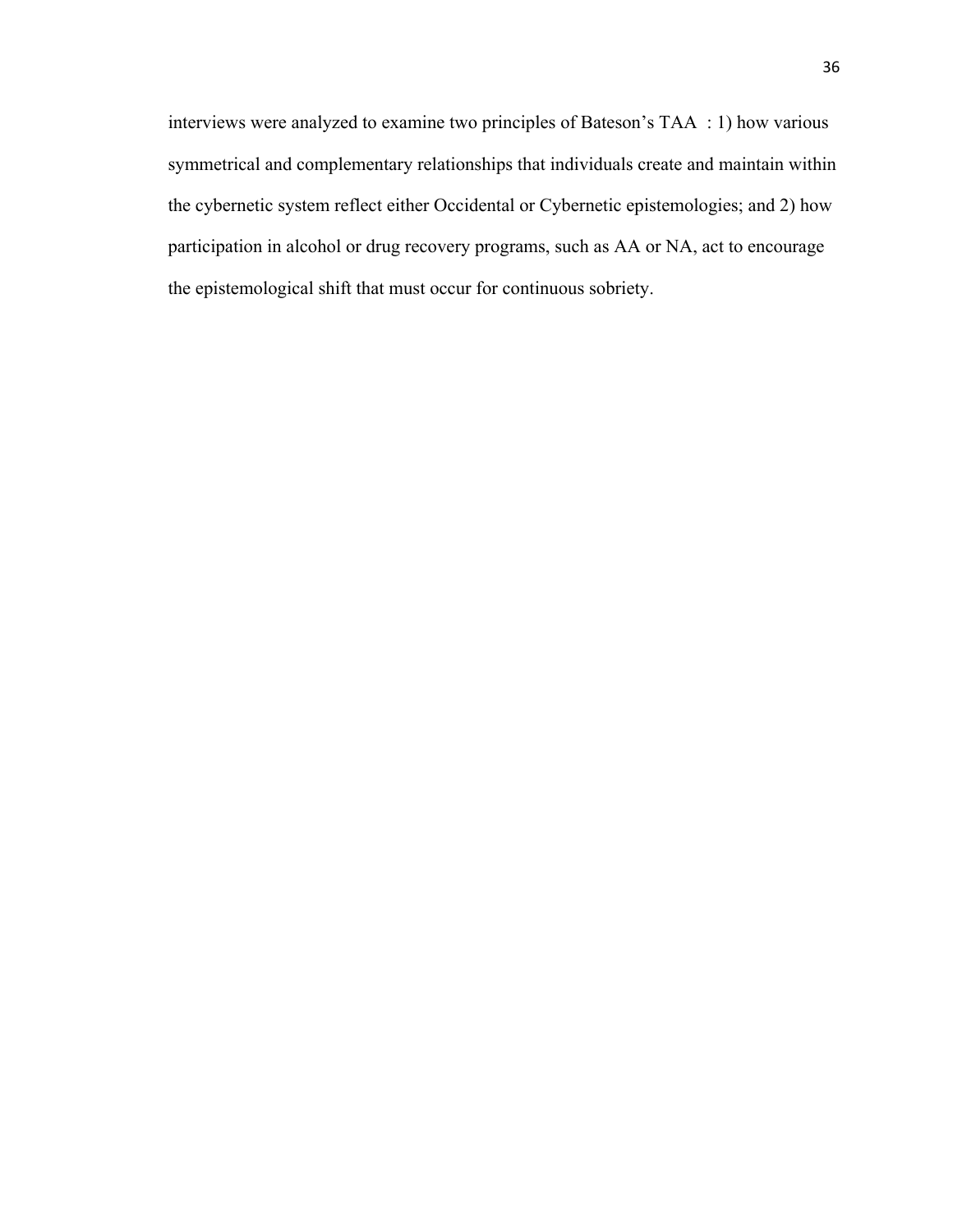### CHAPTER 4. RESULTS

#### *4.1. Demographics*

The overall study  $(n=20)$  was comprised of 15 male participants and five female participants. The average age of all 20 participants was 52. Of the 10 individuals in the subsample who are in *active recovery*: four are currently employed as full-time alcohol or drug counselors or recovery advocates, two are retired alcohol and drug recovery advocates, one is a retired military veteran, one works in janitorial services, one is unemployed, and one is a manufacturing supervisor. Within this subsample of active recovery, 9 identify as male and 4 identify as female. Although participants were not asked for their residential status, one individual in the active recovery sample identified as being homeless. Two individuals indicated that they originally attended Alcoholics Anonymous but found that Narcotics Anonymous was better suited for their needs. Because the study did not limit recovery programs to only Alcoholics Anonymous, these participants were included in the sample. In addition, one participant in this subsample of active recovery indicated that although they attended Alcoholics Anonymous regularly in the past, their current form of a regular recovery program was a Native American sweat lodge gathering with other individuals who also have continuous sobriety.

Of the 10 individuals in the *active drinking* subsample: seven individuals identified as being unemployed and three individuals identified as having part time jobs as a college instructor, ITS employee, and an employee of a Big-Box retailer. Within this subsample, 9 identify as male and 1 identify as female. In addition, 8 of the participants in this subsample were either in the residential treatment program or in the detox program. Although I did not seek out the residential status of any participant, 20% of the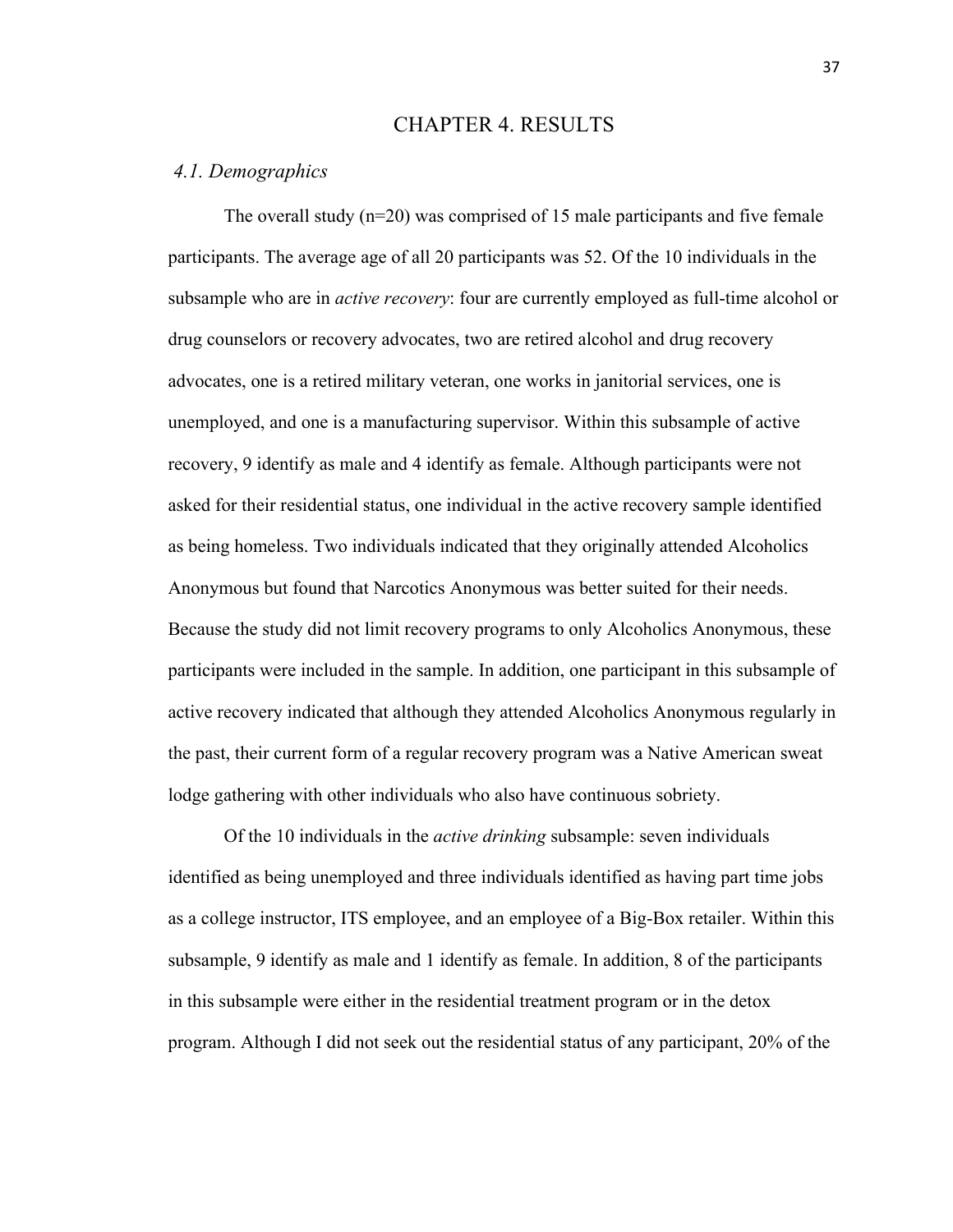individuals who were not residents at The Bridge at the time of the interview identified as being homeless.

## *4.2. Analyses*

The following analyses are ordered by overarching constructs: symmetrical relationships, rock bottom, Alcoholics Anonymous, and complementary relationships. Each construct is then organized into the various child codes/themes in which the interviews were analyzed. Participant names have been changed to pseudonyms chosen by the participant. Quotations were taken verbatim from the audio recorded transcripts and include filler words in order to allow readers to fully experience the discourse of the interview.

### *4.2a Symmetrical Relationships (Construct)*

### Symmetrical with alcohol

All participants in both samples, active drinking and active recovery, were identified and coded as having expressed a symmetrical relationship with alcohol. Symmetrical relationships with alcohol were characterized as relationships in which the participant felt as though they could not socialize or experience daily life without the aid of alcohol, expressing a dependency on either alcohol or a substance. An analysis of the question asking participants for their reasons for drinking provides an explanation for how participants form and maintain a symmetrical relationship with alcohol. For example, 11 participants described how they believed that consuming greater amounts of alcohol helped them to navigate social situations and "fit in" with their peers and colleagues. Similarly, 9 participants indicated that they were involved in alcohol or drug misuse because of insecurity and anxiety that affected their everyday activities with family or their career. Half of the participants cited family history of drinking as a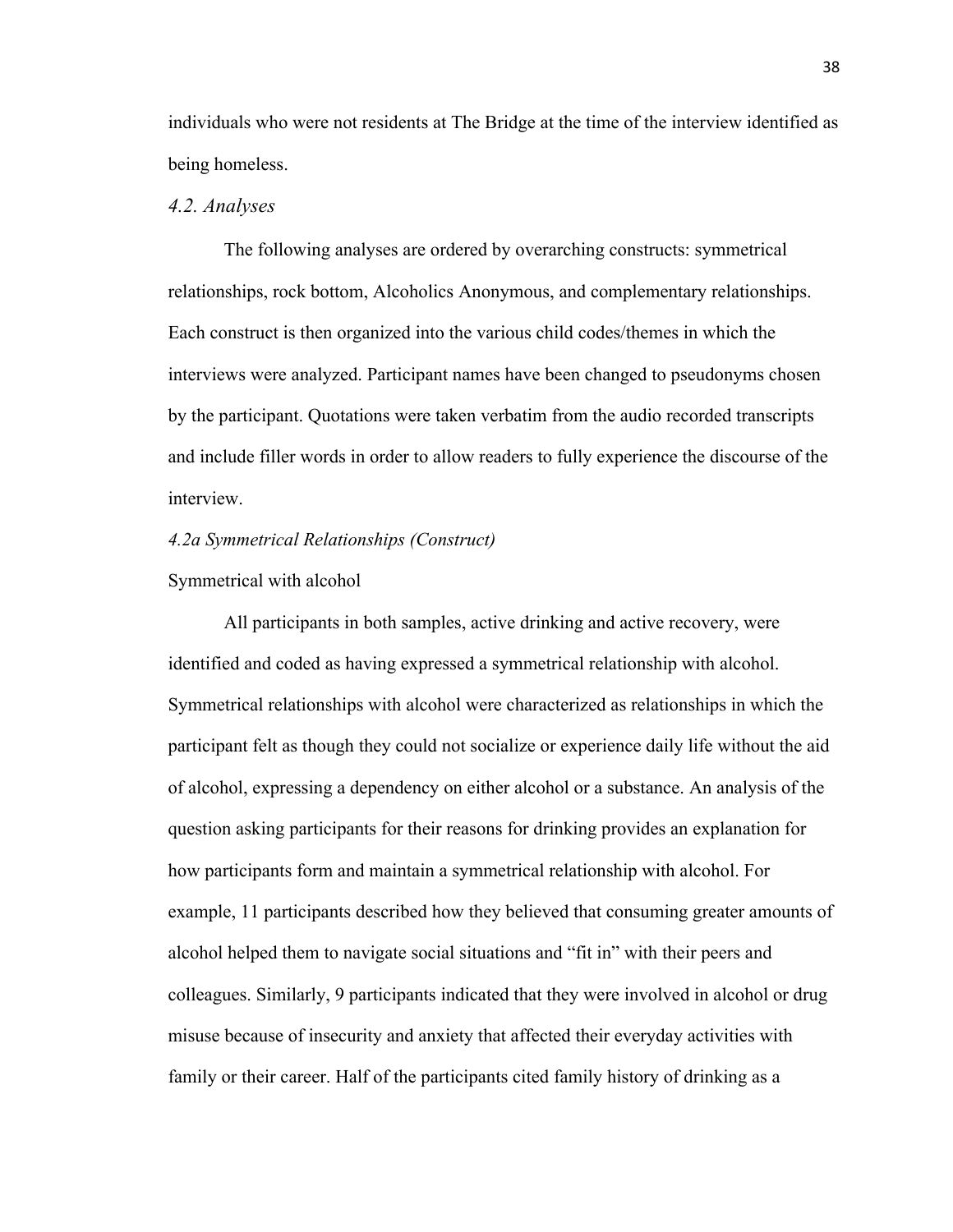catalyst for their own addiction. Less than half of the participants (35%) discussed how loss of a job or a loved one encouraged heavy alcohol consumption. Thirty percent of participants described how drinking is or was a way to escape and numb feelings of sadness and anger. Other responses that only a small number of participants indicated for reasons for drinking include rage or anger, boredom, and liking the taste or effect of alcohol. Reasons for drinking provide insight into how individuals come to understand a relationship with alcohol. For the individual who believes that the world around them is "insane," alcohol serves as a means of correcting the environment around them, a characteristic of a flawed Occidental epistemology. If an alcoholic believes that the substance they use has a positive influence on self-image and self-worth as well as an effective façade of improved relationship quality, a symmetrical relationship with alcohol is formed and maintained. As the individual seeks to correct errors in their epistemology, the stronger the dependence becomes, further strengthening the symmetrical relationship the individual has with alcohol. For example, 11 participants described how discovering that greater amounts of alcohol helped them to navigate social situations that caused anxiety, led them to believe that they needed the alcohol for future social situations.

Participant responses to feelings of intoxication similarly mirror a symmetrical relationship with alcohol. Forty percent of participants indicated that during periods of intoxication, their mood was lifted and they felt a sense of happiness or joy that accompanied feelings of sociability. Only 5 participants described feelings of depression or sadness during periods of intoxication. Sadness was characterized by the six participants as a consequence of guilt and shame for what they believe they had done to their families. Twenty five percent described being angry while intoxicated, with the anger being directed toward either themselves or loved ones. Thirty percent of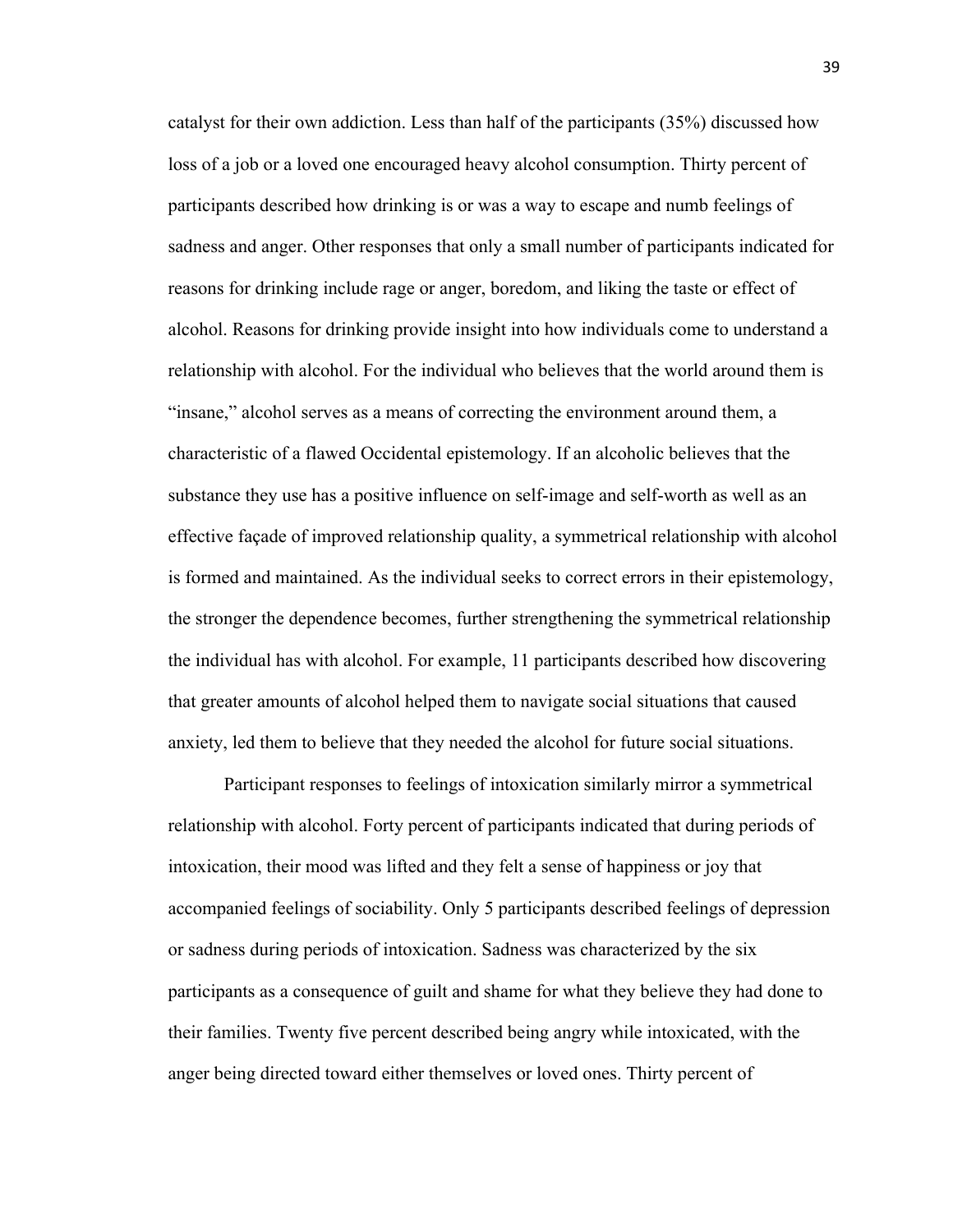participants described feeling a sense of invincibility or motivation during intoxication while 30% indicated that their intoxication led them to feel emotionally numb. Only two participants were coded as describing feeling sentimental while intoxicated. Perceived feelings of intoxication encourage the maintenance of a symmetrical relationship with alcohol and an Occidental epistemology since they encourage individuals to attach consequential tangible experiences to perceived corrections for flaws in their reality.

When asked about feelings of control over their addiction, participants overwhelmingly described experiences in which they felt they had lost control of their alcohol or substance use behaviors. Fifteen participants described feeling loss of control over their addiction.

- 1) "I had an illusion of control. I thought I had control. But in reality I didn't." –Bob, *recovered alcoholic*
- *2)* "I mean…for me, Maia, the only control I have over my drinking is complete abstinence. Um, there's the phrase one's too many, a thousand's not enough."—Tumac, *nonrecovered alcoholic*

Quotations one and two provide evidence of how individuals describe their relationships with alcohol, demonstrating a symmetrical relationship with alcohol. The first quotation echoes many of the sentiments felt by other participants who were in active recovery, showing that many who felt that they had control over their addiction were under an illusion of control by an Occidental epistemology. Individuals in active recovery reflected on experiences in which they believed they could stop drinking to the point of "blacking out" but were unable to do so. Feelings of loss of control were also coded with 55% of individuals describing feeling shame, guilt, depression, or powerlessness. The second quotation also characterizes many of the statements made by those in the active drinking sample. For these individuals, many of whom are in the residential treatment program, there is recognition that loss of control over the addiction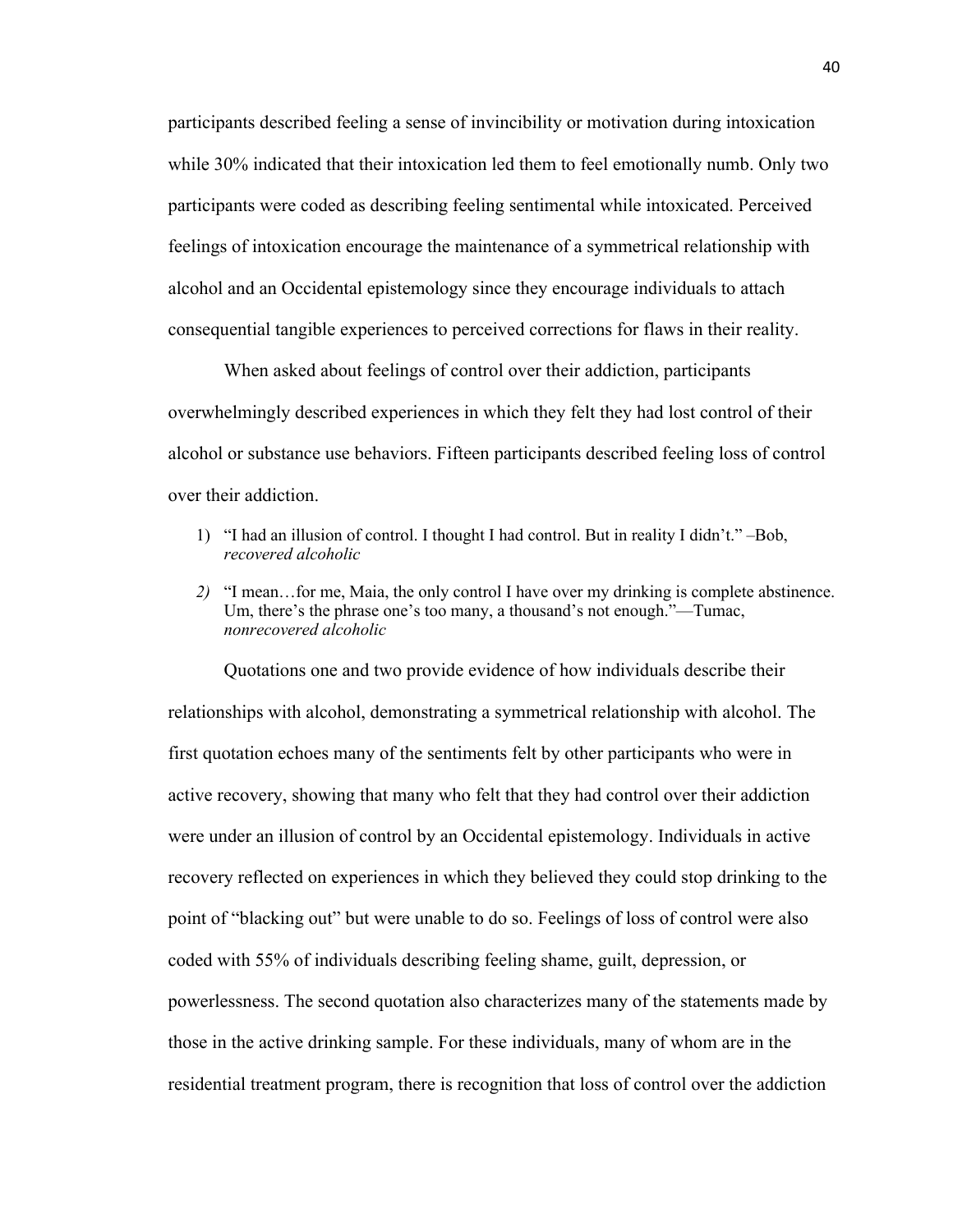exists; however, according to Bateson and the Alcoholics/Narcotics Anonymous literature, individuals cannot fully recover from their addiction until there is not only a recognition and acknowledgement but also an action that drives the individual to seek recovery.

Of the total number of participants who indicated feeling a loss of control, individuals who were in the sample for active recovery were more likely to talk about their feelings at greater length than those in the sample for active drinking. Of the four individuals who identified as believing they had control over their addiction, three of them were in the sample for active recovery. Only one individual from the sample for active drinking believed that they could control their drinking by making efforts to attend Alcoholics Anonymous meetings and connecting with like-minded individuals. This ideology suggests a deeply held internalized symmetrical relationship with alcohol in which the individual believes that through determination and desire to get better, they can defeat the system of alcohol and addiction. According to Bateson, this symmetrical relationship will only grow stronger the more the individual attempts to control their addiction.

#### Alcoholic Pride

Alcoholic pride, as defined by Bateson, is characterized by a process in which the alcoholic attempts to control their addiction through repeated self-testing. Within the finite state diagram, alcoholic pride leads to a state of runaway in which the alcoholic continuously tries to prove, either to themselves or to others, that they can control their addiction by attempting periods of sobriety. Once the individual achieves a personal goal of sobriety, for example maintaining continuous sobriety for a week, the individual may challenge themselves to a drink or substance in order to demonstrate perceived control, a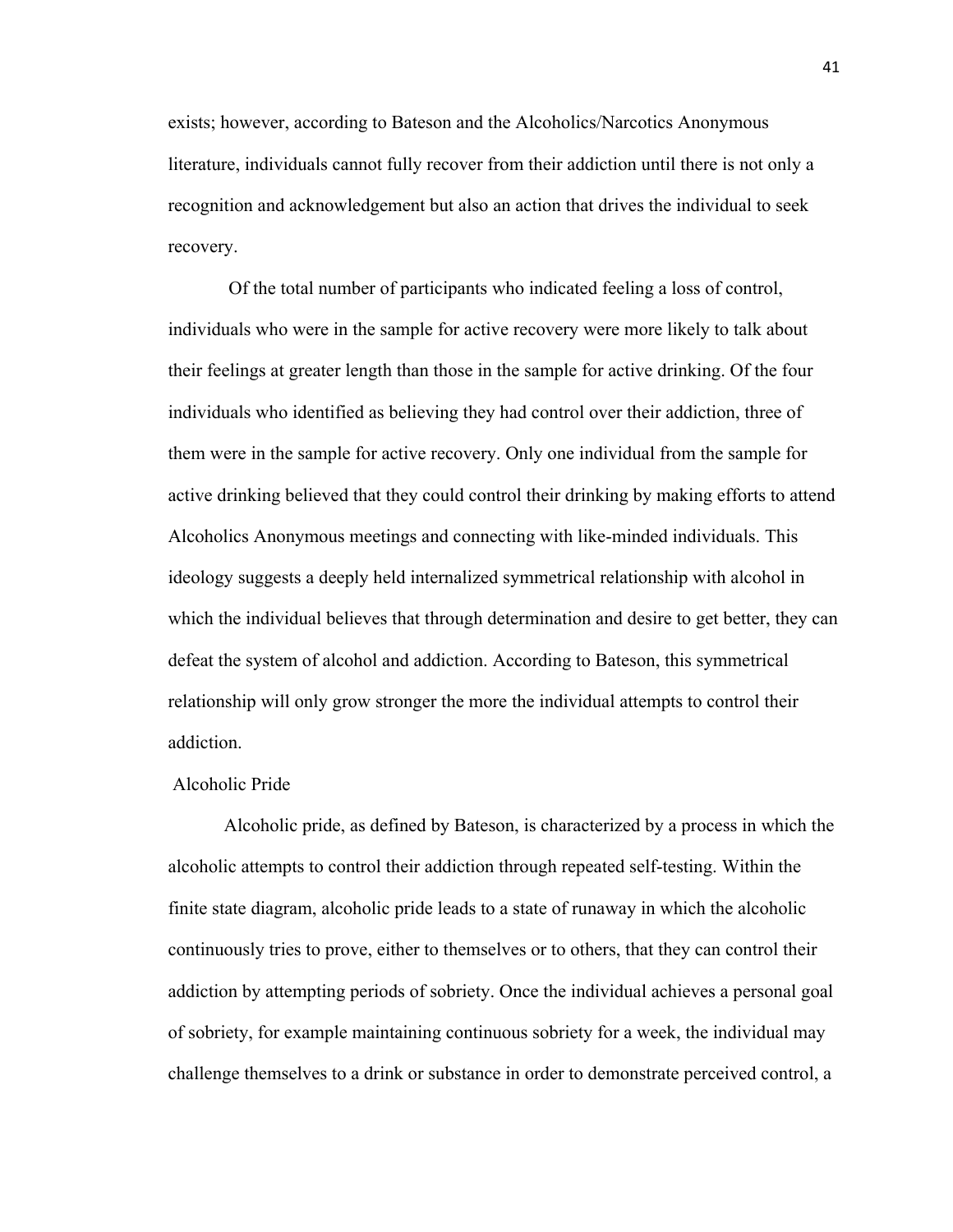swift shift from a symmetrical relationship with alcohol to a complementary one, in which the alcoholic has submitted to the system of alcohol. Seventy five percent of all participants described experiences in which they repeatedly attempted to control their addiction.

- 1) "And then I'll quit drinking for a couple days or week and then show them I'm okay, and then I'll start to believe I'm okay, and I'll start drinking again" –T, *nonrecovered alcoholic*
- 2) "I think I would drink less. I'm going out tonight, I'm just going to have one or two and just socialize but that didn't last very long, I'm only going to drink on the weekends, um. I'm not going to drink during the week, um, you know, little things like that" –Bubbles, *recovered alcoholic*

Quotations one and two are representative of the experiences described by participants in both the active drinking and the active recovery sample. The first quotation provides evidence of how alcoholics remain in a symmetrical relationship with the system of alcohol through repeated attempts to maintain sobriety. For the alcoholic, a flawed epistemology in which the alcoholic views themselves in competition with the system of alcohol encourages a continuous symmetrical relationship. Not only does the alcoholic view themselves in personal competition with the system of alcohol, they also view themselves in competition with others, whether real or fictional. Within this flawed epistemology, the alcoholic views these real or fictional others as a threat or challenge to their behaviors. The more the alcoholic continues to perceive a need to prove a demonstrable control over their drinking, the further embedded they become in a symmetrical relationship with alcohol. The more the alcoholic challenges themselves to remain sober, the more their symmetrical relationship with alcohol continues to grow stronger, and the more likely they are to continue drinking. Bateson argues that to escape this paradoxical situation, the alcoholic will either admit defeat by the system of alcohol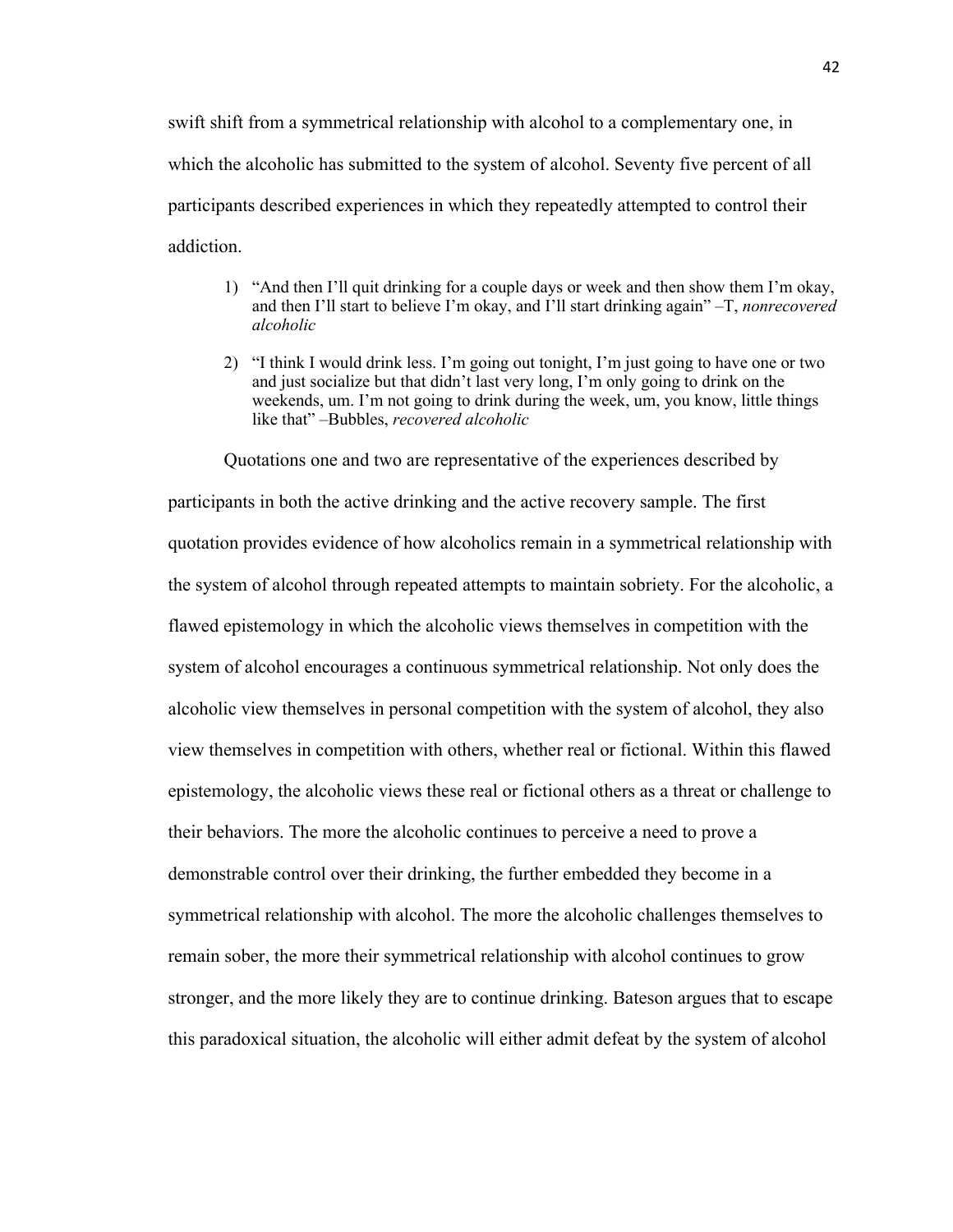through hitting a bottom or, more profoundly, die trying to establish control over their addiction.

Symmetrical with Friends and Family

All participants in both samples described experiences and feelings that are enveloped in the concept of symmetrical relationships with friends and family. The category of friends and family was left undefined for the participant in order to allow them to speak without constraints about relationships most salient to them. Participants who felt threatened or challenged by their friends and family with regard to their addiction were coded as having symmetrical relationships with them. Examples of challenges or threats to the participant include partner separation, removal from the home environment, and loss of friendships. Participants were asked to describe their drinking behaviors with regard to their social relationships. Eighty percent of the total sample provided descriptions of the types of individuals with whom they felt most comfortable drinking. Of the 80%, all participants indicated that they were most comfortable drinking with either a spouse or partner, long-time friends, colleagues, or strangers. No participant discussed feeling comfortable drinking with a family member, including parents, children, or siblings. On the other hand, 100% of the total sample described a type of relationship in which they would feel uncomfortable drinking with or around the other individual. The large majority of individuals described feeling uncomfortable drinking around parents, siblings, and supervisors. One individual, however, responded differently from all other participants for this question:

1) "People that can put drinks down. That was, you know, cuz that's again that's.. I never knew who I was going to drink with that day. I might just be walking down the street going to do a 6 pack and run into someone that maybe doesn't drink as much as I do, so I'd feel kind of embarrassed. So like I said, that's why I'd make sure I'd get mine right first so they only think..so people that basically weren't alcoholics. I didn't really want to drink with them." –Michael, *unrecovered alcoholic*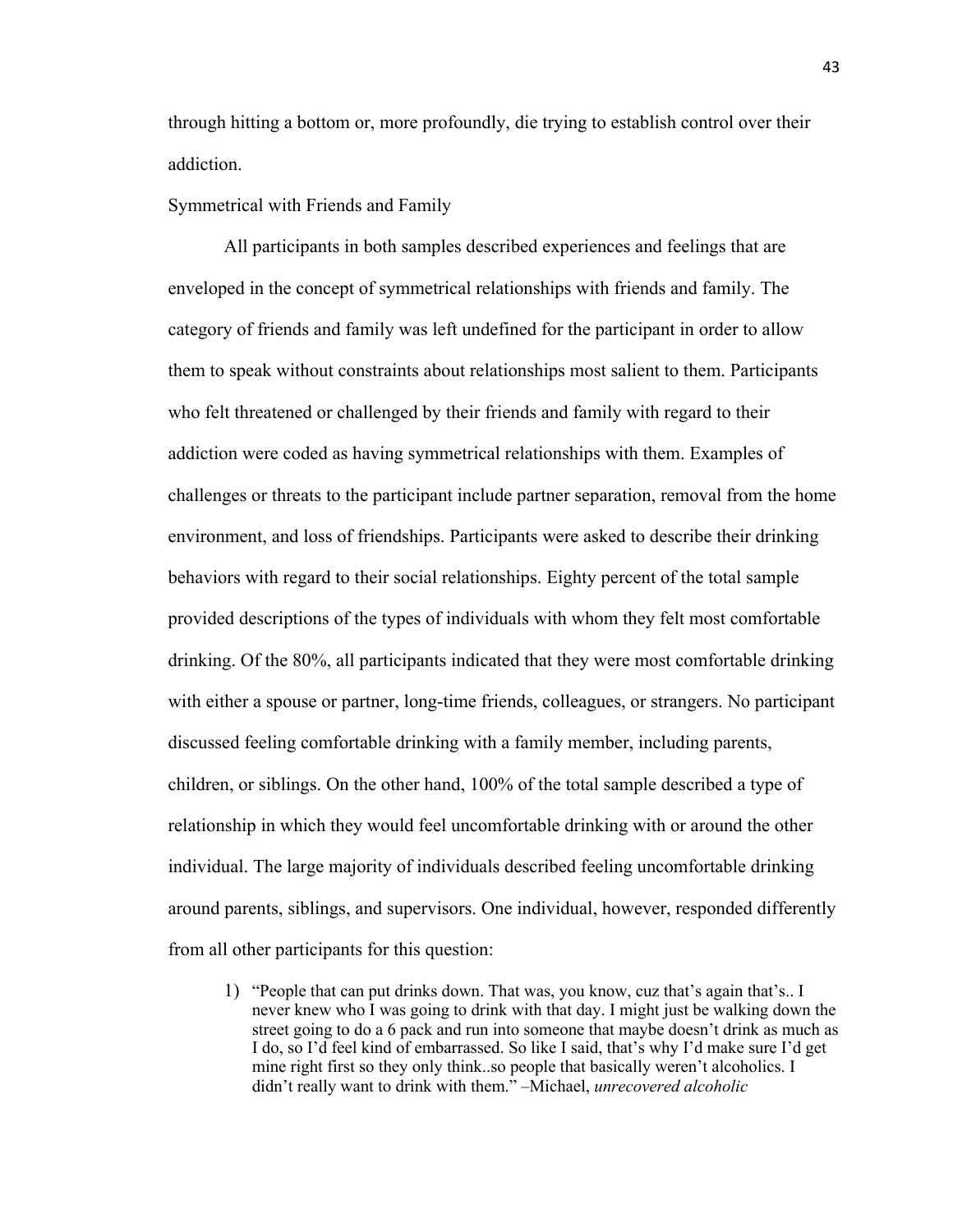This quotation suggests that the symmetrical relationships that the alcoholic maintains with established friends and family can also exist for the alcoholic with others, either real or fictional. According to Bateson, an Occidental epistemology provides a framework in which individuals perceive themselves as being outside of larger social connections. Individuals who identified feeling comfortable drinking around their peers described experiences in which there was an actualized external type of competition (e.g., seeing who could drink the most without passing out) and an internalized type of competition in which the alcoholic believed they were in a competition with another person to establish control or power over their addiction. When asked whether they prefer to drink by themselves or to drink with others, 12 participants indicated that they either currently preferred to drink by themselves or previously used to drink by themselves. The most frequently cited reasons for drinking alone were shame and guilt, unpredictable behaviors from other alcoholics, not wanting to share, and relaxation. To better examine how individuals interpret their relationships within the construct of symmetrical relationships, participants were asked to reflect on what family and friends have said to them regarding their drinking behaviors.

- 1) "They would encourage me to do something to get help. Some were ultimatums, you know threats, so to speak…Changing those relationships if I didn't do something" – JC, *recovered alcoholic*
- 2) "Well like with my mom, she's you know, she says you've done it before and you've put 2 ½ years together, I've put a year together, a year together, here together there. She say[s] you've done it before, you can do it again. You just have to figure out how you can make it permanent" –Storm, *nonrecovered alcoholic*

Quotation one is representative of a large majority of participants who described strained family relationships that often include ultimatums and threats. The symmetrical relationships between alcoholics and their friends and family are maintained while alcoholics continue to engage in drinking behaviors at the expense of their relationships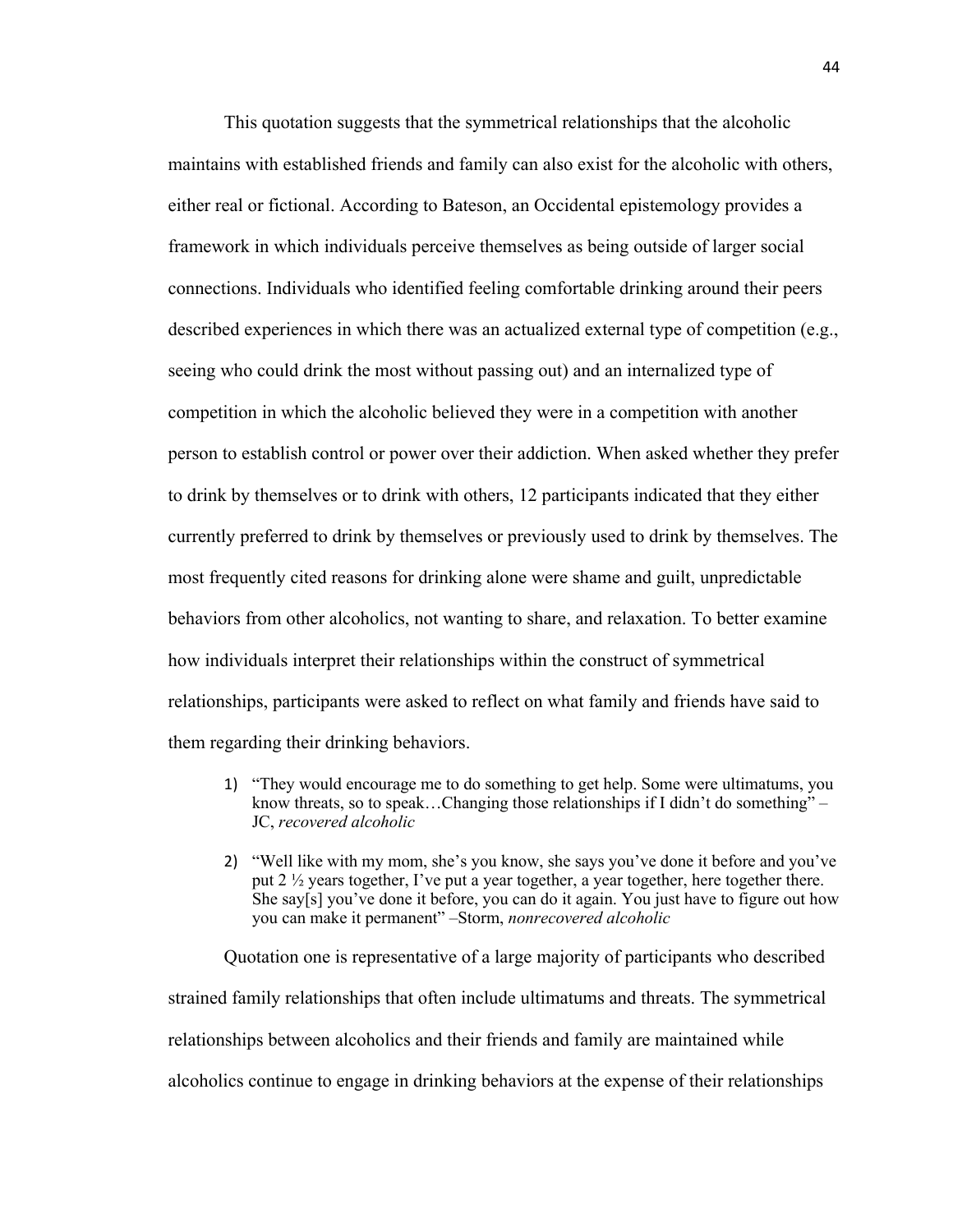with others. Quotation two reflects a scenario expressed by a small number of the active drinking participants who had previously attempted alcohol recovery. Within this situation, family members believe that because the alcoholic has previously been successful at maintaining continuous sobriety, even for a period as short as 30 days, there is hope that they can maintain longer periods of sobriety. While this may appear to others as encouragement or support, individuals who have a flawed epistemology may interpret such encouragement as a personal attack or challenge. Because family and friends may try to encourage alcoholics and substance users to seek professional help or join a recovery program, the alcoholic, who has an Occidental flawed epistemology, perceives this encouragement as a threat, leading them to continue drinking in order to prove they can stop on their own. Participants described feelings of resentment, anger, and denial when friends or family confronted them with their concerns.

1). "I would respond to my sister and my friend, like I would instantly text them back and say why are you threatening me? I see it as a threat. I used to see it as a threat." –John, *nonrecovered alcoholic*

2) "well I felt like it was not any of their business, that I wasn't doing anything wrong, that I wasn't hurting anybody but myself, um that uh they should be more concerned with other things going on, not with me"—Veronica, *recovered alcoholic*

3) "Yeah, I'd get really really mad. You know, and mostly it wasn't that I was mad at them or anything, I wanted all that to stop, and one way to do that was to get mad. Real mad. So. So then they'd go away"—Joe, *recovered alcoholic* 

The above quotations are reflective of the overall described experiences of

alcoholics both in active recovery and active drinking. For both samples, participants

expressed irritation with their friends and family during confrontations over drinking

behaviors. Denial was also a commonly discussed sentiment, with participants describing

how they did not believe they had a problem with alcohol use. Within an Occidental

epistemology, the alcoholic does not see themselves as the "problem" in their

relationships. Bateson argues that when the alcoholic is in a period of intoxication, there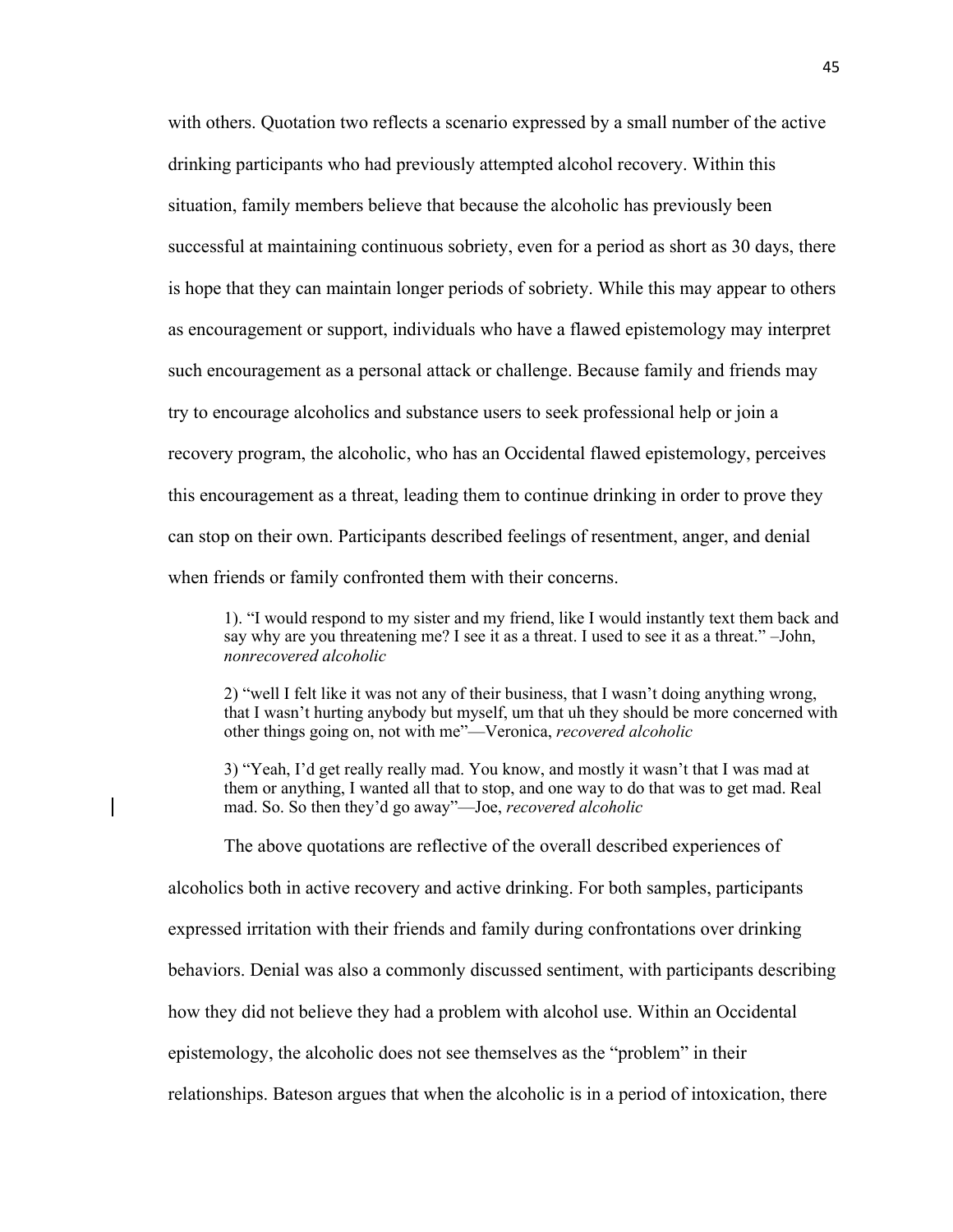is a temporary correction within the epistemology of the alcohol, which enables the alcoholic to feel and act as though they are part of the group, shifting from symmetrical to complementary relationships.

## Symmetrical with higher power

When asked about the nature of their relationships with a higher power, 65% of all participants expressed previous or current feelings of negativity in their relationship with a higher power of their own definition. Participants who described feeling that their higher power was vindictive or punitive were coded as having a symmetrical relationship with a higher power. Many of the participants who expressed feelings of negativity toward a higher power spoke about past experiences or traumas in their lives that led them to drinking more heavily or using substances more frequently. Participants spoke about feeling as though their higher power, which was defined as a Christian God for many of them, was punishing them for past actions, leading them to seek an escape from feelings of vindictiveness. The most commonly used word to describe a negative relationship with a higher power was "anger." Many participants spoke about being angry with or angry towards their higher power.

1) "I was angry at God for not answering my prayers, seemingly to be distant, and not really a human object but if there is a god, it didn't make any sense to me that a lot of the hardship I've had in my life. Why me you know? I was in a lot of self-pity."— Sport, *recovered alcoholic*

The above quotation reflects many of the sentiments expressed by other participants regarding their relationship with a higher power. Sport, a recovered alcoholic, who had experienced verbal abuse as a child and whose first wife died of cancer, described how his negative feelings toward his higher power encouraged his drinking behaviors, resulting in a reinforced symmetrical relationship with a higher power. In an analysis of the subsamples of participants who were coded as having a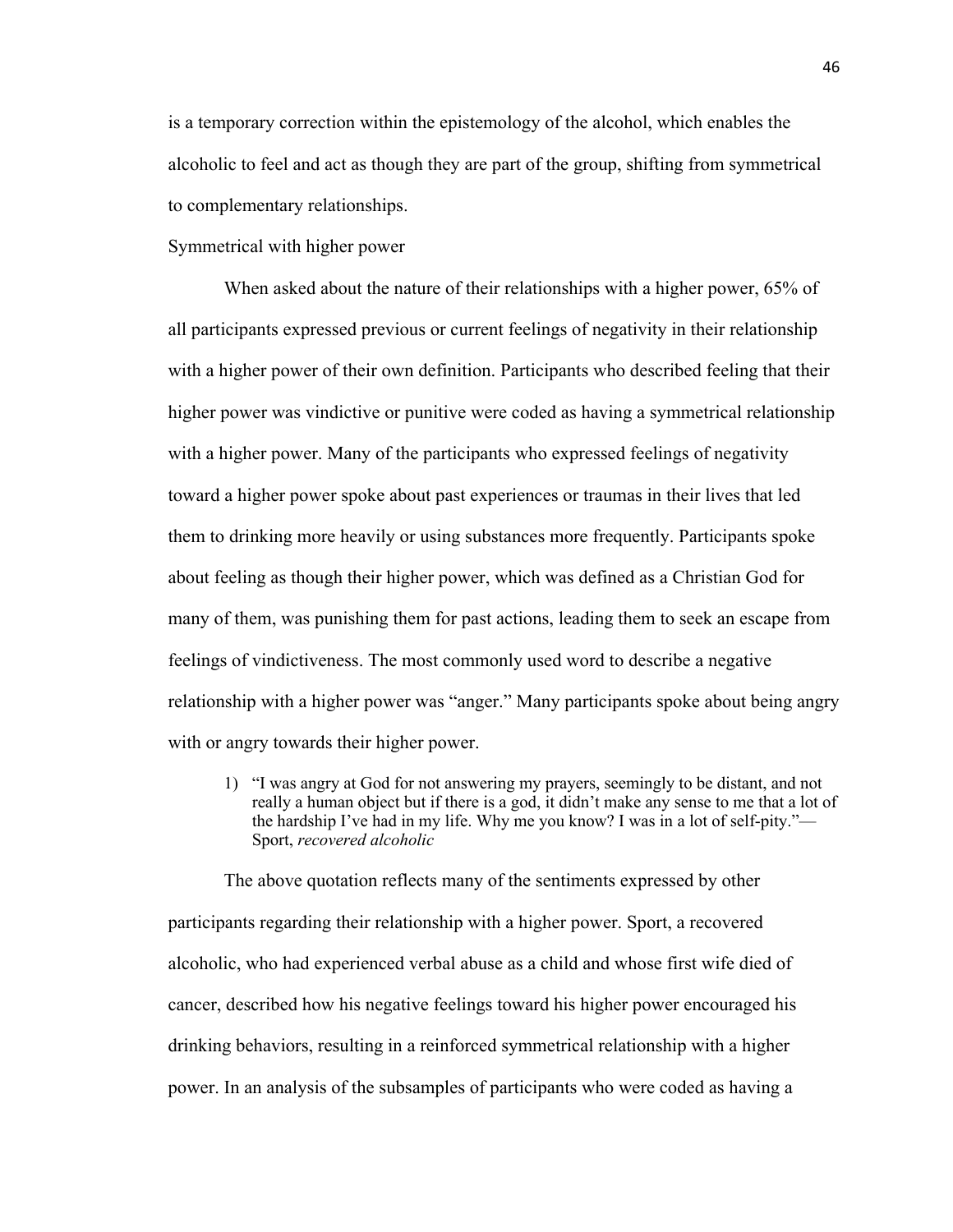symmetrical relationship with a higher power, data show that 60% of the individuals in the sample of active drinkers describe having negative attitudes, beliefs, and opinions of a higher power with regard to alcohol and drug recovery programs.

- 1. "Well, I think for a lot of people, even outside AA, it limits them because they are so tunnel vision and then they only see what they think God wants them to see, and behave. A way that they think God wants them to behave, but worst of all, they then try to force other people to do or not do what they think is right instead of just letting the…so, that sort of hypocrisy thing" –David, *nonrecovered alcoholic*
- 2. "I've seen a lot of people who very very sincerely have a belief in a higher power um who still struggle with addiction and alcoholism and um and the answer to that is you're not doing it right. You're not really believing. You're not truly giving your will and life over to the care of God as you understand him. I think it's kind of..not kind of.. very counterproductive, um, it also um it's sort of condescending that if you don't have belief that means you're not ready to get well"—Cosmo, *nonrecovered alcoholic*

These quotations are reflective of the beliefs and attitudes toward a higher power that were common within the sample of active drinkers. Individuals in the active drinking sample associated alcohol and drug recovery programs, such as AA and NA, with a strong tendency toward religiosity. In his interview, David expressed that within AA, he felt that members used religion and the higher power as a means of judging morality with regard to drinking behaviors. Cosmo's experiences reflect not only a symmetrical relationship with a higher power but also symmetrical relationships with others within alcohol and drug recovery programs. David and Cosmo both described their perceptions that AA is more of a religious "cult" than a spiritual recovery program. Although Bateson and AA/NA utilize terminology related to less dogmatic spirituality as compared to strict religiosity, several participants in the active drinking sample described previously choosing not to seek recovery based on the perceived religiosity of the recovery program. These quotations provide evidence of how symmetrical relationships with a higher power can influence decisions to seek and engage in recovery programs.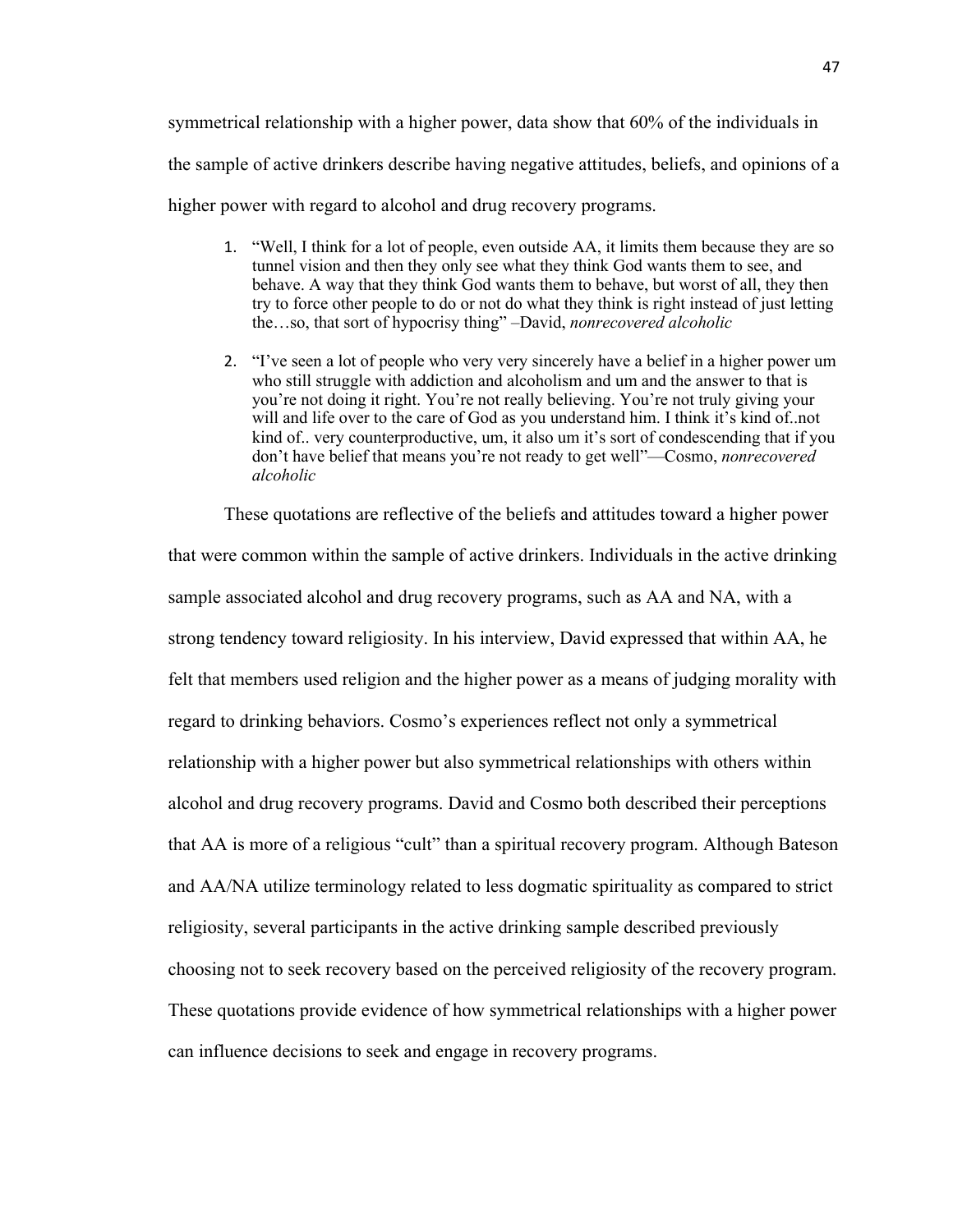Within a flawed epistemology, symmetrical patterns and relationships escalate as the alcoholic continues to challenge both the system of alcohol itself and fictionalized or real others. As Bateson argues, in Occidental culture and within an Occidental epistemology, alcoholics are compelled to prove control and power over their addiction, enforcing symmetrical patterns. For alcoholics, errors and flaws within their concept of the world become intolerable, leading them to drink to correct their errors. Although the effects of alcohol provide a temporary correction to the flawed epistemology, the alcoholic remains in a deadly feedback cycle. Relationships with friends and family continue to deteriorate as the alcoholic's symmetrical relationship with alcohol takes precedence over caring about relationships with loved ones, a form of schismogenesis in which the alcoholic finds themselves ever further isolated from others. This symmetrical schismogenesis only acts to reinforce an alcoholic's flawed epistemology. Although intoxication provides the alcoholic with a temporary change in epistemology, which enables more favorable complementary relationships in which the alcoholic feels included within the larger group, the alcoholic ultimately retains a flawed Occidental epistemology.

## *4.2b Rock Bottom (Construct)*

Both Bateson and the AA/NA literature theorize that in order for an alcoholic to willingly seek recovery and be able to maintain continuous sobriety, the individual must hit some sort of bottom. To better understand how individuals in both the active drinking and active recovery sample describe their experiences with rock bottom, individuals were asked to discuss characteristics of "rock bottom." Participants were also asked to discuss personal experiences in which they felt that they had hit a rock bottom. When asked to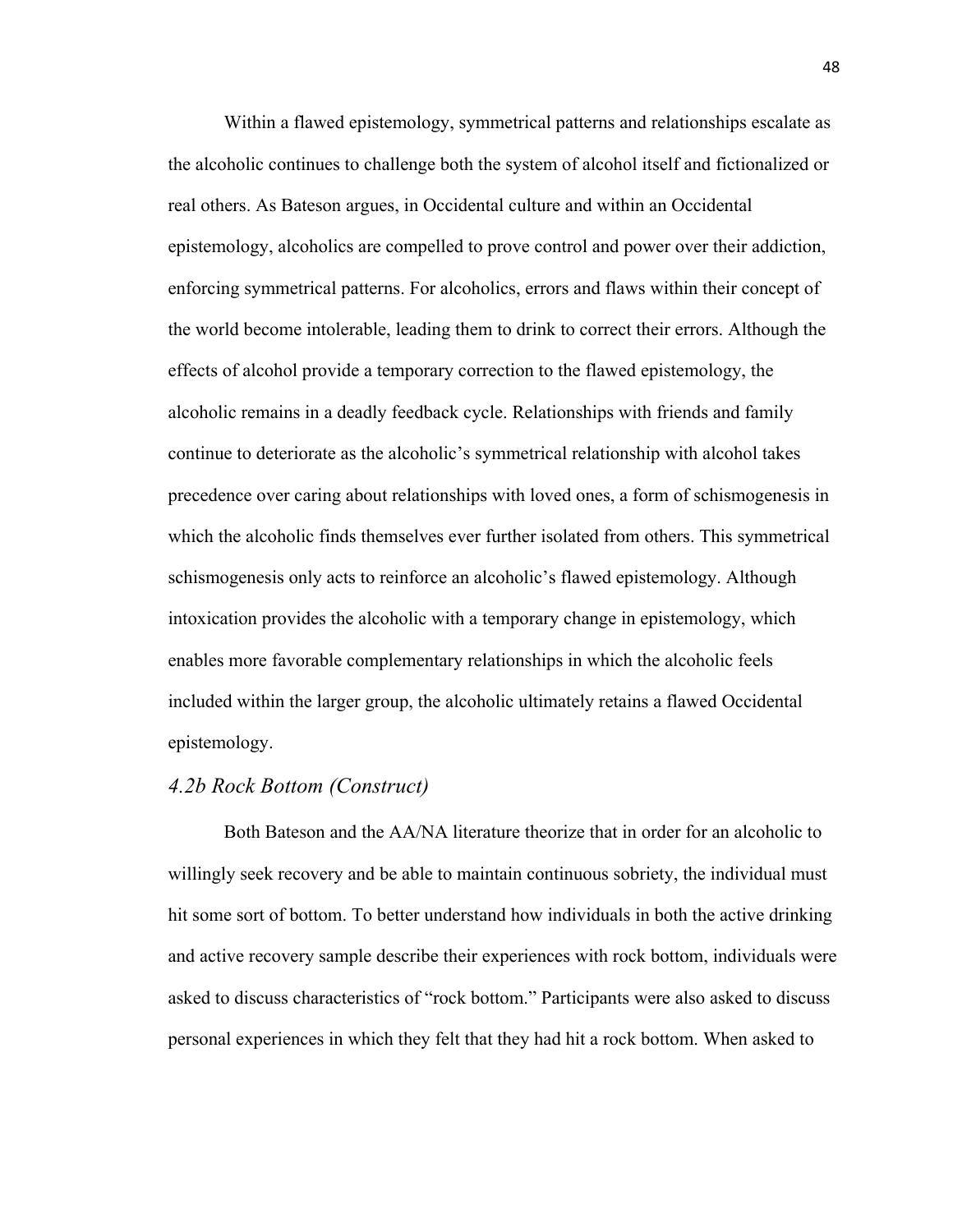define what rock bottom meant to the participant, 30% of all participants defined rock bottom as death.

- 1) "Yes I do. I think it's death. Um, and I think that you can stop digging whenever you want." –Jason, *recovered alcoholic*
- 2) "Death. Beyond that, no. As long as uh, as long as you're still alive and still drinking, things are going to get worse. At least that's been my experience and it's my belief."—Tumac, *nonrecovered alcoholic*

Quotations one and two reflect the similar definitions provided by other participants who also believe that the only rock bottom for those with an addiction is death. Of the 30% who describe rock bottom as death, four were in the sample for active recovery. On the other hand, other participants characterized rock bottom as a loss of relationships, material possessions, and employment. Twenty five percent of individuals also described how experiences with car accidents, DUIs/DWIs, and spending time in jail or prison led them to believe they were at a rock bottom. Twenty five percent of participants spoke about how homelessness felt like a rock bottom. Although in the active recovery sample, one participant, who personally chose the interview nickname Rumpelstiltskin, held up his backpack and told me that the contents of his backpack were the only possessions that he currently owned. His rock bottom was manifested through feelings of embarrassment and shame at being 35 years old and not having a place or possessions of his own. Rock bottom was also broadly characterized by all 20 participants as feelings of depression, fear, suicidal thoughts, and guilt. Seven participants described suicidal feelings and three of those participants had attempted suicide. Interestingly, only one participant out of the seven who described suicidal thoughts and feelings was in the sample for active drinkers.

1) "And I also was trying to kill myself because I used to be a RN and I knew with a blood clot you've got to take blood thinners but you can't drink with blood thinners cuz that affects the medication, it affects the blood clot, and so I wasn't taking the blood thinners because I wasn't going to quit drinking um, and I knew eventually I'd throw a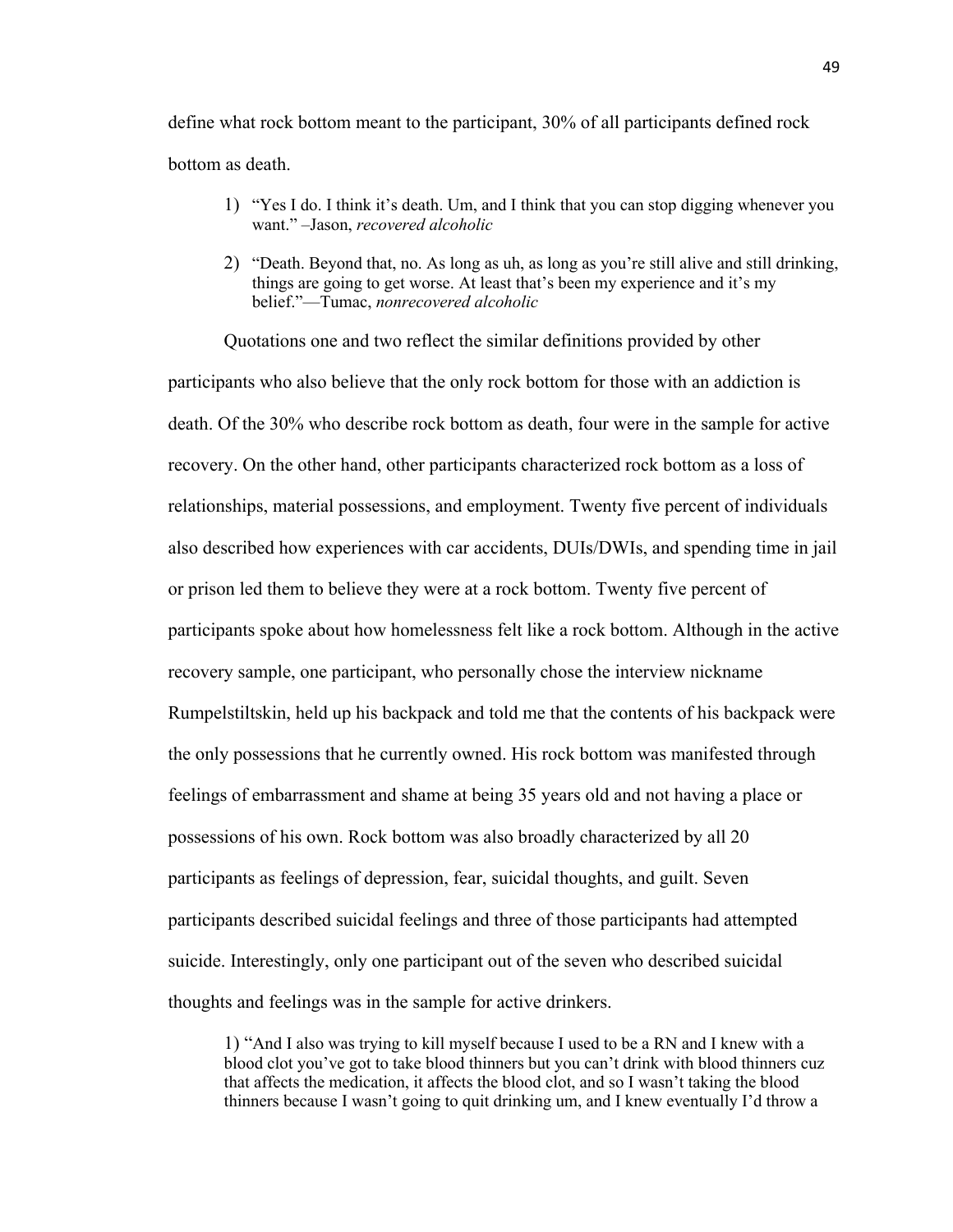clot and it'd go to my lungs, brain, or heart and kill me."—Joe, *recovered alcoholic*

*2) "*Uh 3 years ago, I shut myself in my car in a garage and closed the door. And let the motor run and shut my eyes and that was it, I was ready to die. I was hoping I would die. And I didn't. The garage leaked so any carbon monoxide wasn't strong enough to kill me but I woke up 8 hours later disoriented and confused. And I stumbled out into the yard, backyard, and um, realized what I'd done and how sorry I was for thinking I had the right to take my own life. That was my rock bottom, you know. An epiphany. A near death experience" –Sport, *recovered alcoholic*

For these two participants, in particular, their attempted suicides were a catalyst

for seeking recovery. Joe, a recovered alcoholic, spoke candidly about the moment in

which he collapsed on the floor after a medical episode, and in that moment, he

experienced an epiphany in which he was determined that he was going to live and seek

help for his addiction. Similarly, for Sport, the moment in which he realized he had hit

his rock bottom through his suicide attempt was the moment in which he realized he not

only needed help in recovery but that he wanted to seek help. Bateson's TAA and the

AA/NA literature suggests that an alcoholic or an addict has to encounter a "spiritual

experience" in which the alcoholic recognizes a loss of self-power over their addiction.

One participant, in particular, spoke about his rock bottom in terms of loss of control over

his drinking.

1) "When you finally accept the fact that you are powerless, I have no control over your drinking or whatever you're doing[…]like it finally hits you quick because you've been in denial for a long time until you…you finally lose everything and you're kinda just beat. Physically. Mentally. Emotionally. You just..time to surrender" – Cory, *nonrecovered alcoholic*

Although Cory is in the sample for active drinking, his insights provide evidence for Bateson's TAA. Bateson argues that defeat by the system of alcohol is not only necessary to convince the alcoholic that a change is needed but that it is the first step in that process. Only two participants specifically stated that they had not yet hit a rock bottom. Both Grubby and John, nonrecovered alcoholics, asserted that although they felt they had hit a rock bottom at one point, they had not truly found a bottom. For example,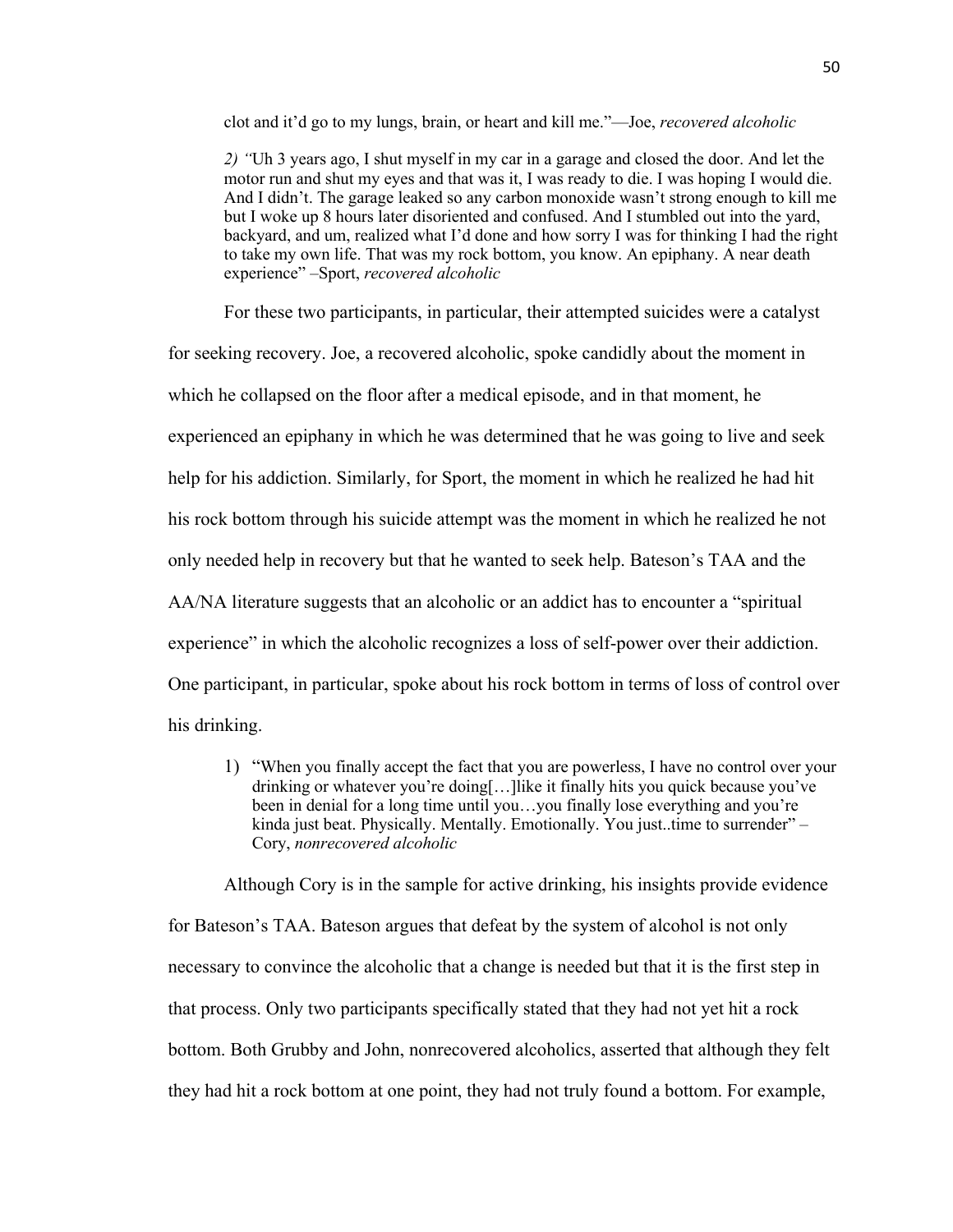John, whose children were removed from the home by Child Protective Services, spoke about how although he missed his children, that experience was not a rock bottom for him. For John, that experience was a "reality check" as opposed to a rock bottom. Grubby described how his rock bottom was manifested through depression and extreme weight loss, yet, in reflection about the question of hitting a personal rock bottom, he stated "Damn close, but no. My attitude's not." In fact, Grubby specifically stated in his interview that "If I want to quit, I'll quit. But I just don't want to."

Bateson's TAA suggests that without an experience of defeat, the alcoholic's "myth of self power" is not broken by the "demonstration of a greater power" (1972: 442). Bateson argues that although AA attempts to explain that individuals who have not hit bottom have weak prospects for recovery, there is the possibility that individuals can hit "bottoms" many times and that those instances may encourage momentary positive changes in behaviors. Yet, Bateson further posits that because of an alcoholic's flawed epistemology, this step toward recognition and acceptance of defeat by the system of alcohol, is at least a change from a flawed epistemology to a "more correct epistemology" (442).

#### *4.3c Alcoholics Anonymous (Construct)*

Bateson's analysis of the theology of AA suggests that individuals who are actively engaging with the Twelve Steps maintain complementary relationships with the system of alcohol, friends and family. Bateson's theory of the cybernetics of the self becomes critical to the analysis of AA, particularly in his discussion of the higher power. While Bateson focuses strictly on the theology of Alcoholics Anonymous, I chose to allow participants who regularly attended any drug or alcohol recovery program to be eligible for the active recovery sample in order to gather insight into how people engage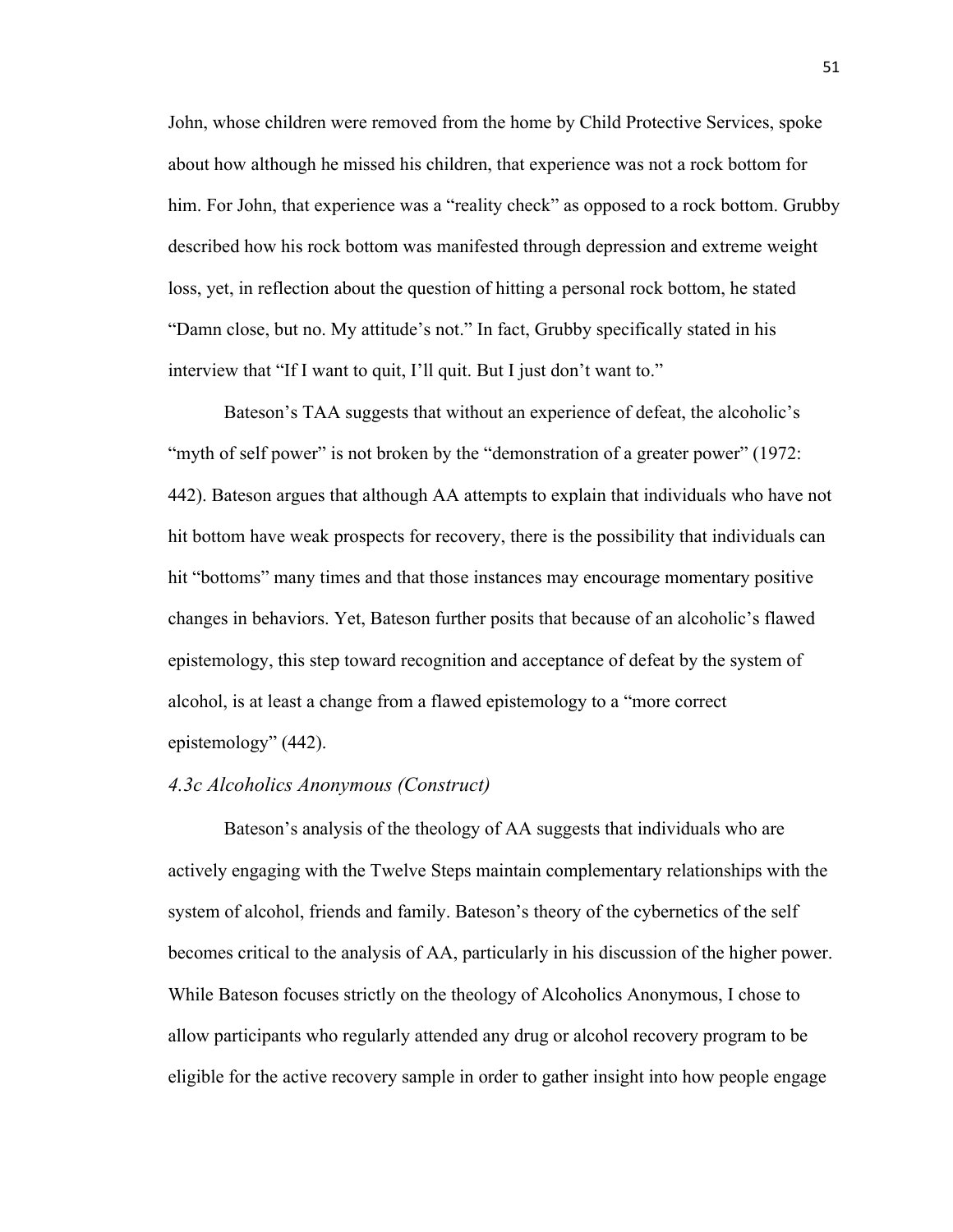with the recovery program itself and with other members. Participants were asked to describe what type of recovery program they were in, and why they chose it, as well as some of the successes and failures of the recovery program of their choice. Of the 10 individuals in the active recovery sample, seven attended Alcoholics Anonymous, two attended Narcotics Anonymous, and one individual hosted and participated in regular. Native American sweat lodge meetings with other individuals with continuous sobriety. Of the 10 individuals recruited for the active drinking sample, eight were currently in the detox or residential treatment program at The Bridge, meaning that they were exposed to the Alcoholics or Narcotics Anonymous literature; however, they qualified for the study as they had not been regularly attending at least once a week during the last 60 days at the time of the interview. The other two individuals recruited for the active drinking sample were not involved in any alcohol or drug recovery program at the time of the interview. More than half of all participants indicated that they had unsuccessfully participated in previous alcohol or drug use treatment programs.

When asked about perceived successes and failures of their alcohol or drug recovery program, 13 participants described experiences and feelings of success within their AA/NA or other drug recovery program. Although six of those participants are in the active drinking sample, their interviews provide insight as to how the AA or NA group functions to strengthen healthy complementary relationships and provide social and emotional support.

1) "I didn't have a life before AA. I had a drinking life but a lot of times that was just going down to the basement with a bottle and maybe a computer and the news. And not talking to people. AA has gotten me out and I have to associate with other members of the program. I don't have to but I like to. And we have a good time"—Bob, *recovered alcoholic*

*2) "*I felt great, I mean, I was very welcomed back, even if I had been gone for a long time. People are happy to see me. And um that's the way we treat everyone even if they've been gone for a long time (participant crying)" –Terry, *nonrecovered alcoholic*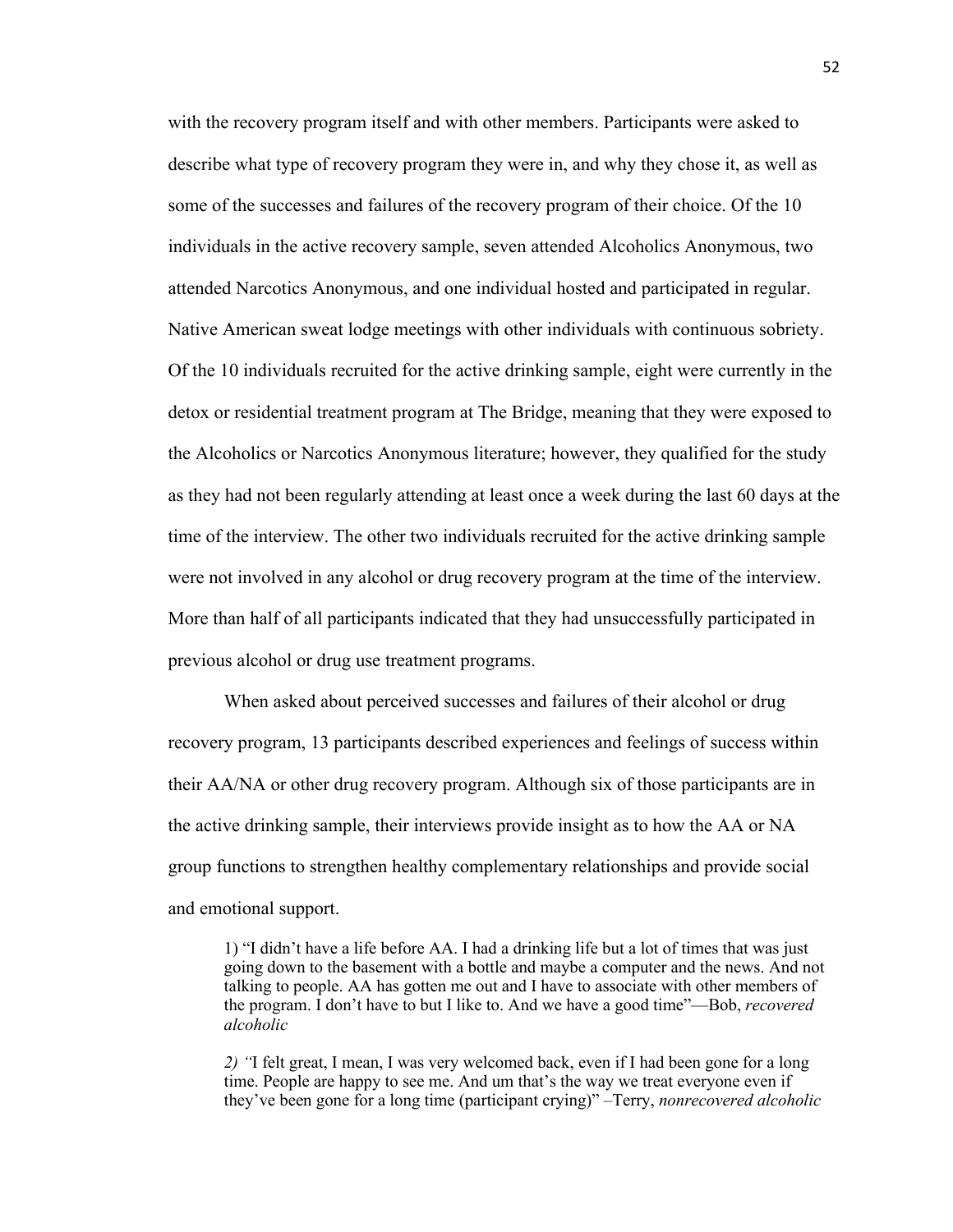Bob, a recovered alcoholic, spoke about how different his life became after joining AA and regularly attending meetings. His experiences and feelings were also shared by other participants in the active recovery sample. AA and NA provide opportunities for individuals to connect with others who have shared experiences and stories. Terry, who was early in the detox program at The Bridge, had a particularly difficult time sharing her experiences with alcoholism. Terry had several unsuccessful attempts at alcohol treatment and was currently at The Bridge because of an ultimatum from her family. Her perception of the success of AA was shared by other participants who similarly indicated that AA was a social group that was welcoming of other individuals regardless of how long they had been away from the program. Participants who described positive feelings, attitudes, and opinions toward AA, NA, or other recovery programs, were coded as describing success of Alcoholics Anonymous (other programs).

Despite the majority of participants who did not find any faults or failures within AA, NA or other recovery programs, a few participants indicated dissatisfaction with the recovery programs. Individuals were coded as describing failures of recovery programs when they expressed negative attitudes, beliefs, and opinions toward a recovery program and were able to describe what feature of the recovery program they took issue with. A few participants described feeling that among AA and NA group meetings the formation of cliques had led to judgmental and unsafe spaces for sharing personal experiences. In her interview, Jason spoke about the beginning of her journey to recovery from alcohol and drug misuse. Initially, Jason began attending AA meetings with a friend who also was addicted to alcohol and drugs; however, Jason described feeling unwelcomed to the AA recovery program because of her polysubstance misuse. Specifically, she spoke about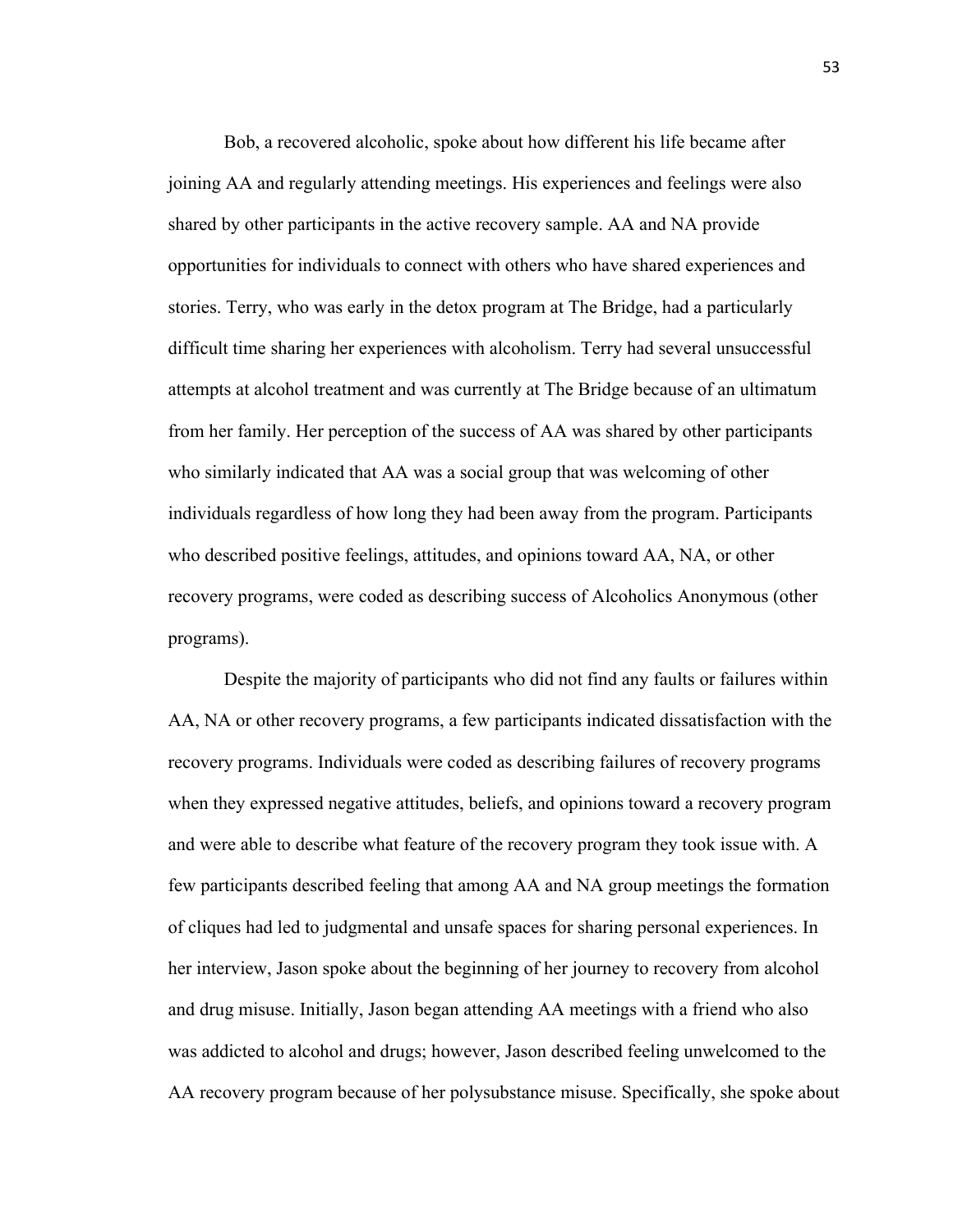feeling that AA was interested in helping individuals who only used alcohol, and felt that she did not have a positive experience with either the AA program itself or the members attending the AA meetings. Among those who were coded as describing failures of recovery programs, the most commonly cited reason for failure was related to the spiritual nature of AA and NA. In particular, some participants took issue with the concept of the higher power as being represented by God in both the literature and physical meetings. For example, one participant, George, found that the recitation of the "Serentiy Prayer" at the end of AA meetings made it seem as though it were a Christian meeting as opposed to a nonjudgmental, welcoming recovery group. Although George continued to attend AA meetings, she ultimately decided to host and attend a Native American sweat lodge recovery program with other individuals seeking continuous sobriety. Cosmo, a nonrecovered alcoholic, similarly spoke about disliking the seemingly "fundamental" religious approaches of AA.

1) "it's a very moral approach to it and regardless of whether they say it's spiritual rather than religious, it's a very religious program and I'm an atheist. And um so, there are times when some of it..nuts and bolts and details are not really to my taste.. […] And you have to follow it word for word. And people who recover without the use of the 12 steps weren't real alcoholics to begin with"—Cosmo, *nonrecovered alcoholic*

While some individuals shared similar specific feelings of disdain for the perceived Christian religiosity of the program, most participants found that the concept of a higher power was important for maintaining continuous sobriety. To better understand how individuals conceptualize a higher power in their own process of recovery, participants were asked to characterize and define their higher power. Of the total sample, 55% of participants identified as Christian and stated that their higher power was Jesus Christ or God. Bateson addresses the use of the Christian version of the "Serenity Prayer" in AA meetings by examining spirituality in relation to the concept of the double bind, in which the Serenity Prayer "frees the worshipper from these maddening bonds" (454).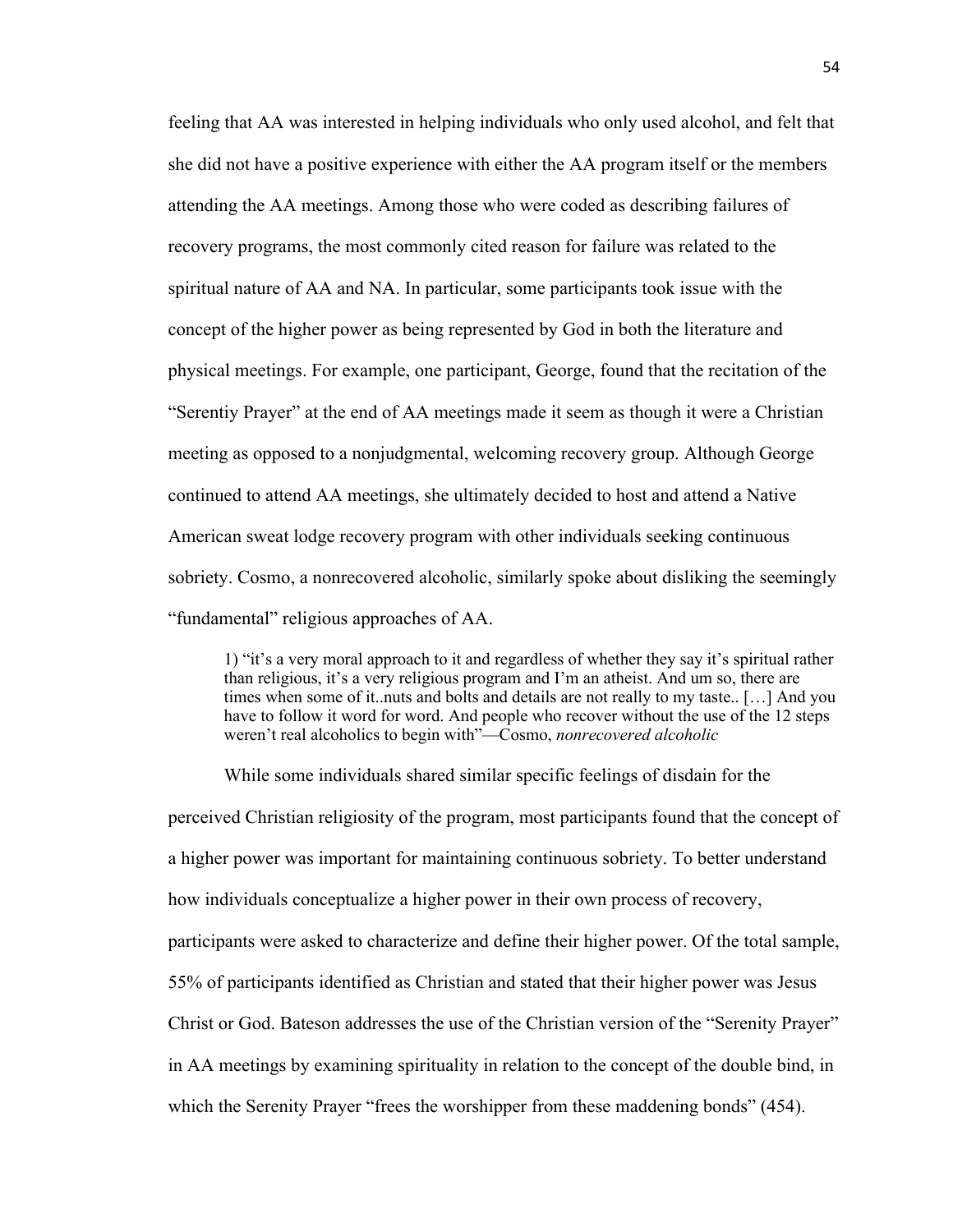That is, the Serenity Prayer is intended to encourage individuals to hand their mental burdens over to God "as [we] understand him to be." Rather than attempting to control the addiction through self-power and desire, the individual willingly admits that they cannot control their addictions.

Thirty five percent of all participants also described the recovery group itself as a form of a higher power. The large majority of all participants (70%) spoke about the importance of the concept of there being something greater than ourselves.

1) "Believing there's something more powerful than you that will help you if you let him help you"—Storm, *nonrecovered alcoholic*

2) "I've had a lot of people tell me all different higher powers that they believe in. Whatever it is, it has to be greater than them"—Veronica, *recovered alcoholic*

The quotations above reflects beliefs and attitudes toward a higher power similar to what many participants in both samples felt. Only one participant in the entire sample identified as atheist; however, when asked about the benefits of a higher power, he spoke about feeling as though there were some entity greater than ourselves that shapes and guides us to our decisions.

According to Bateson's TAA, this acknowledgement of something greater than ourselves with regard to the concept of a higher power can be understood in the context of cybernetics. Through cybernetics, we can examine how the "self," is only a "small part of a much larger trial-and error-system" (Bateson 1972, p. 452). That is, the individual is embedded in a much larger system that influences how we think, act, and make decisions. Bateson argues that a favorable relationship with a higher power is attained through the process or act of "hitting bottom" and by surrendering to a higher power. For many of the participants, the process of hitting bottom was associated with a simultaneous surrender to a higher power for help in recovery.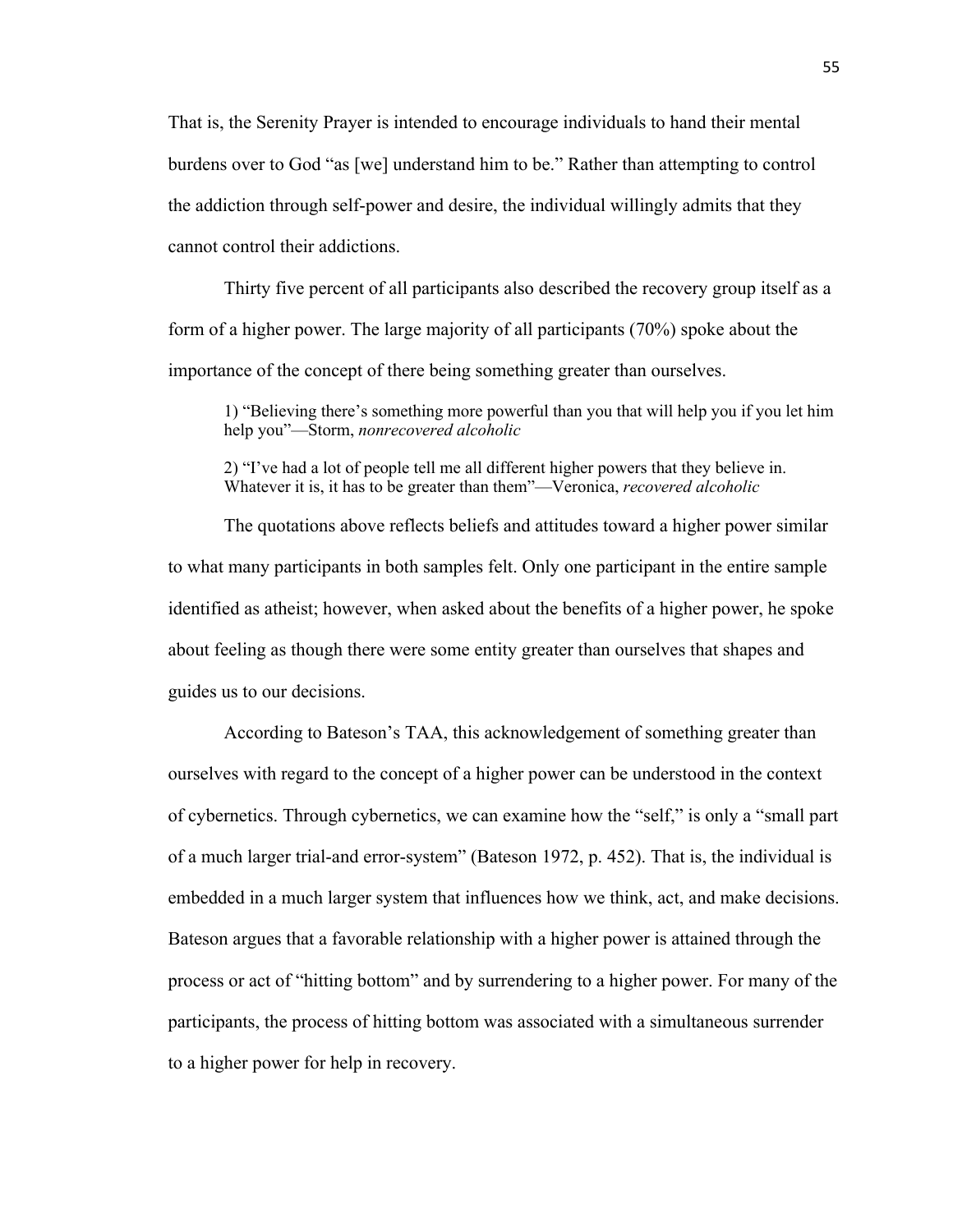Shared stories, narratives, and experiences of alcoholics within the context of AA or NA were coded in 15 participant interviews. Participants spoke enthusiastically about the quality of their relationships with others when asked about the importance of shared experiences in recovery. Participants in the sample for active drinking reflected specifically on their need for social and emotional support. Those individuals in the residential treatment or detox program spoke directly about their realization that they could not maintain continuous sobriety on their own.

1) "I need, I need the support of um likeminded individuals and I need the, you know, not only the support but you know the advice and guidance, the sponsorship, uh yeah, I can't do it alone."-Tumac, *nonrecovered alcoholic*

2) "most everybody's been through an experience that you've been through and you don't know how to handle it and they can tell you how they handled it."—Onion*, recovered alcoholic*

The above quotations are representative of the general statements made by other participants regarding the importance of having a social support group in which individuals can share their personal experiences with addiction and the processes toward recovery. For some participants, shared stories and narratives allowed participants to feel as though they were not alone in their recovery. This sense of isolation and alienation is characteristic of a flawed epistemology in which the alcoholic views the "self" as separated from the rest of the world. With regard to Bateson's cybernetic epistemology, AA/NA and other recovery programs may serve as vehicles through which alcoholics may be able to reevaluate their relationships within the context of a community of likeminded individuals.

Although most individuals employed positive language to describe the importance and value of shared stories and narratives within the setting of a recovery program, two participants found that the quality of the meeting was highly dependent on the attending members. Storm, a nonrecovered alcoholic, and Rumpelstiltskin, a recovered alcoholic,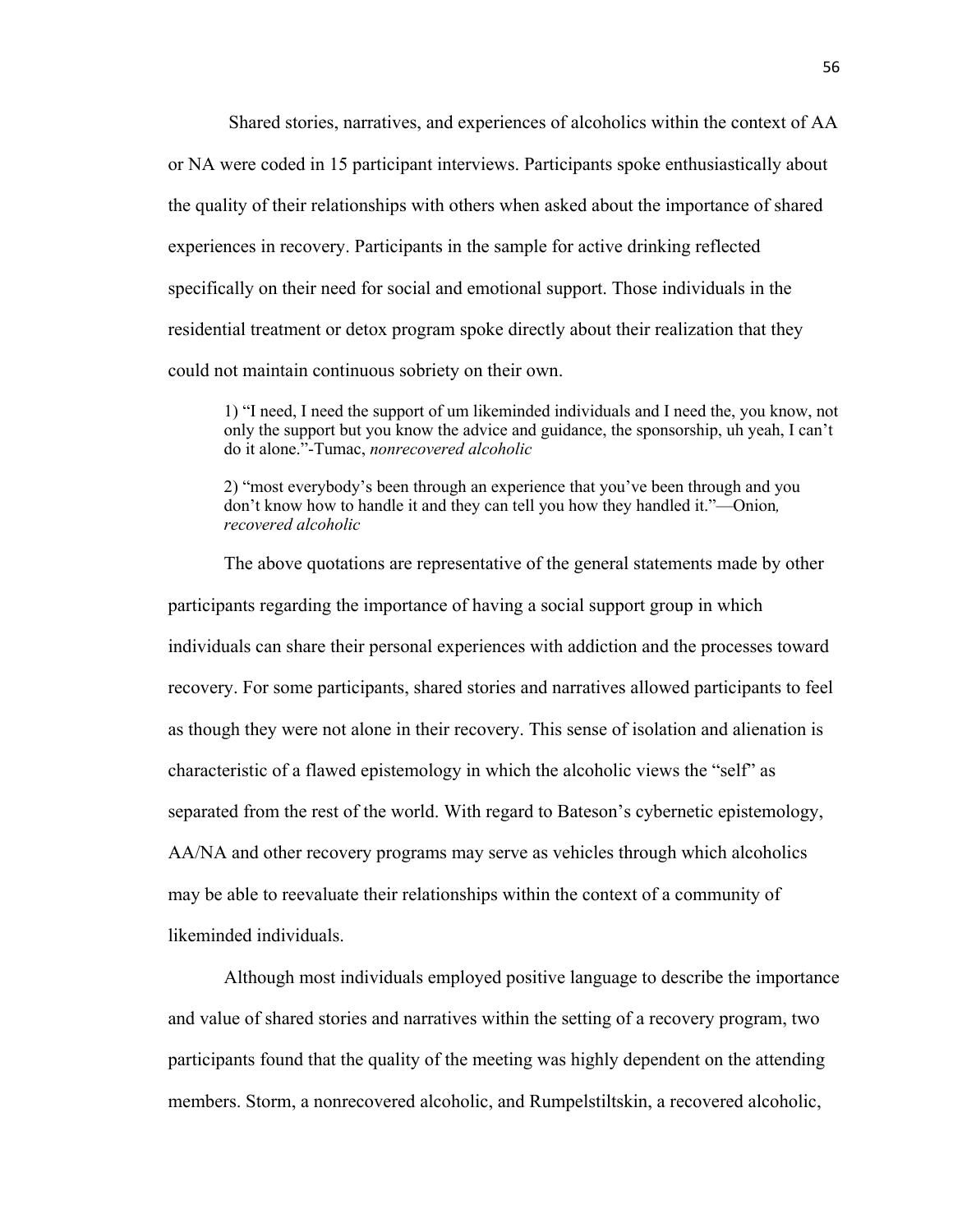discussed how their experience with their local AA group led them to consume more alcohol than they were previously consuming. For these two individuals, their AA meetings were characterized by "whining and complaining," "telling war stories," and "talking about being drunk." In one instance, Storm described leaving an early morning meeting and immediately going to the nearby liquor store to purchase a drink before work. For these individuals, the environments of their particular recovery programs seemingly enforce symmetrical relationships with others. For those whose AA or NA programs provide an opportunity for people to discuss not only their stories of alcoholism or addiction but also their recovery stories, complementary relationships with others and with alcohol are formed. Bateson's study of the theology of AA suggests that individuals in the recovery programs of AA or NA are likely to experience an epistemological change in which their relationships are characterized by an acknowledgement of surrender. For alcoholics, this complementary surrender occurs through a recognition of defeat by the system of alcohol. Rather than attempting to overpower their addiction through repetitive cycles of self-testing, the alcoholic willingly admits that the desire to drink is always within the "self." It is through a recognition of a cybernetic system that alcoholics are empowered to maintain continuous sobriety by encouraging noncompetitive relationships with others and with alcohol.

# *4.3 d Complementary Relationships (Construct)*

#### Complementary Relationships with alcohol

Participants in the sample for active recovery were coded as having a complementary relationship with alcohol when they described experiences and feelings of defeat by the system of alcohol or loss of control. Of the participants in the sample for active recovery, 7 individuals explicitly described having complementary relationships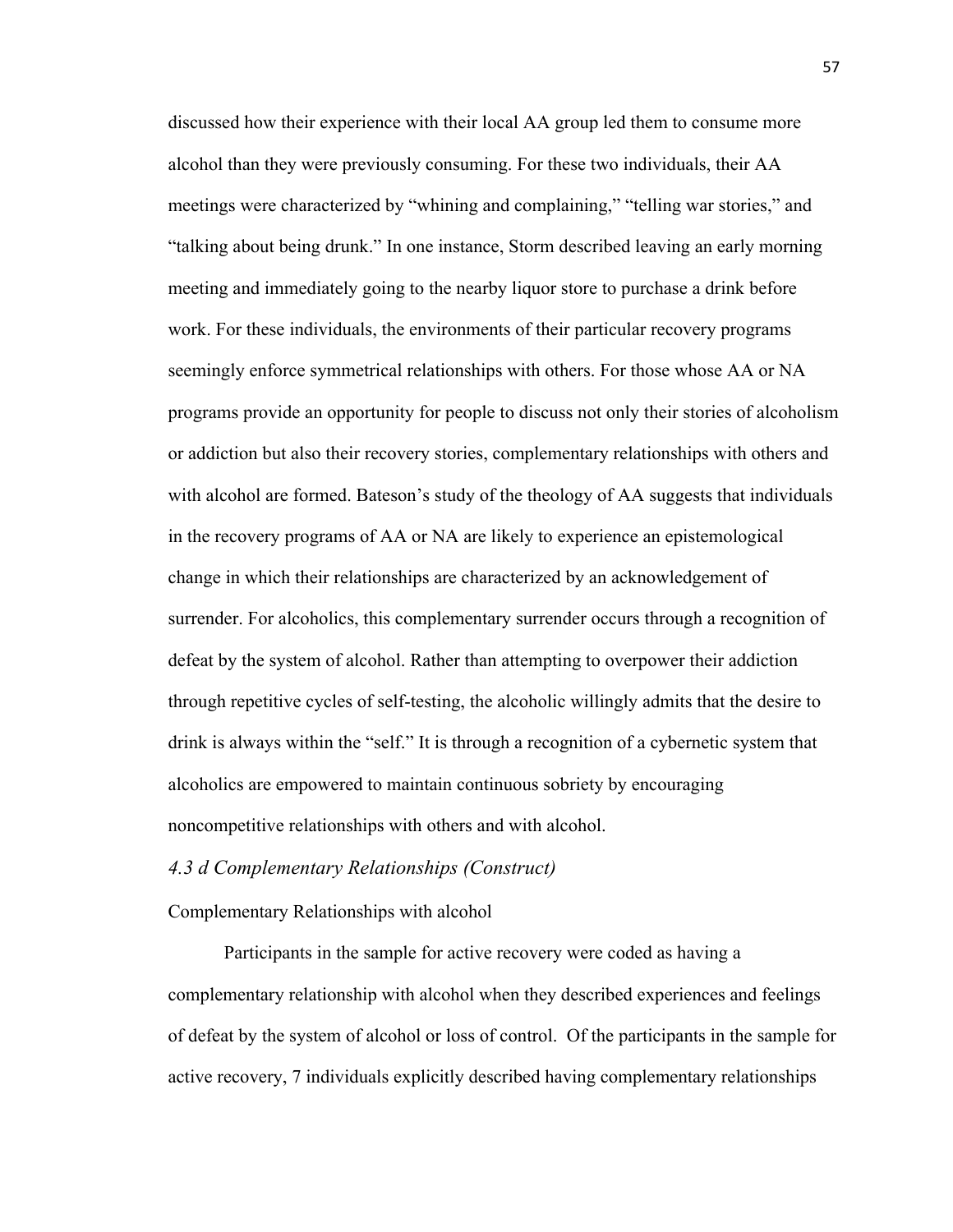with alcohol. The 3 individuals in the active recovery sample who were not coded for complementary relationships with alcohol did not describe their experiences with defeat or loss of control. A complementary relationship with alcohol was commonly characterized as acknowledging that the urge to drink is always present within the "self," evidence of Bateson's TAA in which an epistemological change has occurred.

1) "I still think about drinking once in a while and how good it would be and how nice it would be and all that stuff but it'd be insane for me to do that. And that's why we have a step now about returning us to sanity—you know, and I go to a meeting a day and as long as I go to a meeting a day I'm reminded of what being sane for me looks like. Being sane is being sober"—Bob, *recovered alcoholic*

Bob's reflections reveal an epistemological shift from a symmetrical to a more

complementary state of mind. Within the Occidental epistemology, sobriety is a state of

insanity, in which the alcoholic must drink in order to correct errors in their world.

Within the more complementary, cybernetic epistemology, the world is no longer

"insane" and the alcoholic is better able to cope with various problems. For alcoholics in

active recovery, sobriety is sanity and allows them to have better relationships with others

and relieves them of their anxieties. JC's interview provides further evidence of an

attitude that is reflective of a more cybernetic epistemology

"You're still an alcoholic but you don't have to be miserable, you don't have to be sick, you don't have to be anxious, you don't have to be confused. You work the steps in this program, you can be recovered. And that was kind of the lightbulb so to speak that, I still didn't want to believe it yet because I was physically sober but not mentally even close to..and I tried to make my mind just disagree with that fact. I wanted to stay miserable because I had an excuse to drink"—JC, *recovered alcoholic*

JC's quotation is especially interesting because it is reflective of change from an

Occidental to a cybernetic epistemology. His last sentence reveals a previously held

symmetrical relationship with both alcohol and with others. For JC, his personal feelings

of misery due to unemployment served not only as an excuse to drink but it, in fact,

reinforced symmetrical relationships he had with friends and loved ones, which in turn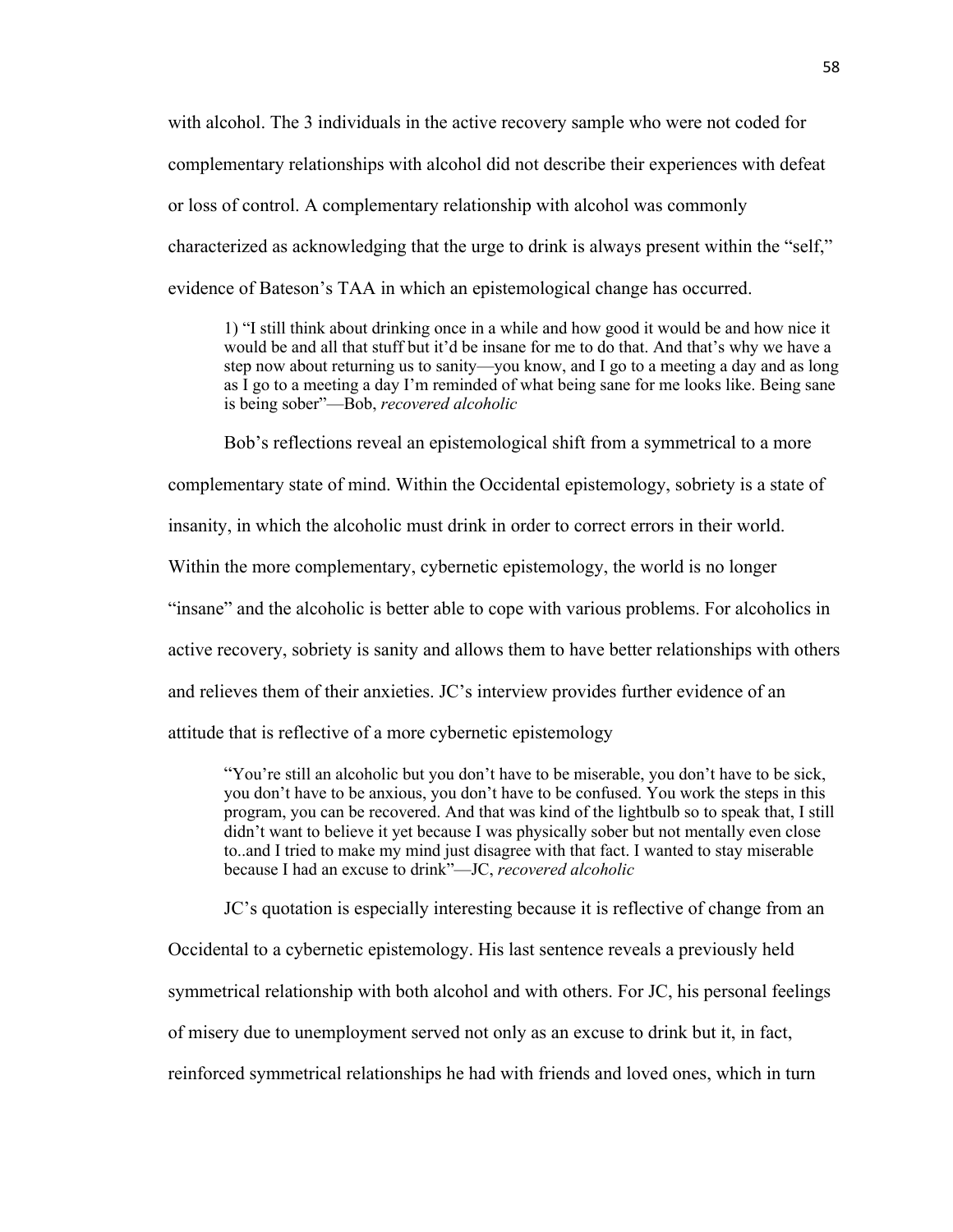only strengthened his symmetrical relationship with alcohol. His first sentence, however, reflects a Batesonian complementary relationship with alcohol, in which he recognizes that an alcoholic will always remain an alcoholic because the addiction is embedded within the "self." Nevertheless, through working the stages of the Twelve Steps, an individual is able to recover.

Of the participants in the sample for active drinking, only 2 individuals were coded as speaking about future complementary relationships with alcohol. This is unsurprising since individuals who are in active recovery are more likely to be able to reflect on their own personal experiences with alcohol recovery. For the two individuals who did briefly discuss complementary relationships with alcohol, their statements reflect a move toward a more complementary relationship with alcohol. Both T and Storm spoke about desiring the strength that comes from their higher power to resist drinking and "getting drunk." The acknowledgment of outside strength reveals a complementary understanding of the "self" and the world around them. The shift from symmetrical to complementary relationships with alcohol enables the alcoholic to form more complementary relationships with friends and family.

Complementary Relationships with Friends and family

Bateson argues that through an Occidental epistemology, the effects of alcohol enable individuals to act and feel as though they are part of the group when, in reality, symmetrical relationships with others are strengthening. Within a cybernetic epistemology, however, relationships are more complementary in that individuals no longer see themselves in competition with others and are able to maintain more positive relationships with others. Participants in the sample for active recovery were asked to describe how their relationships have changed through their recovery process, and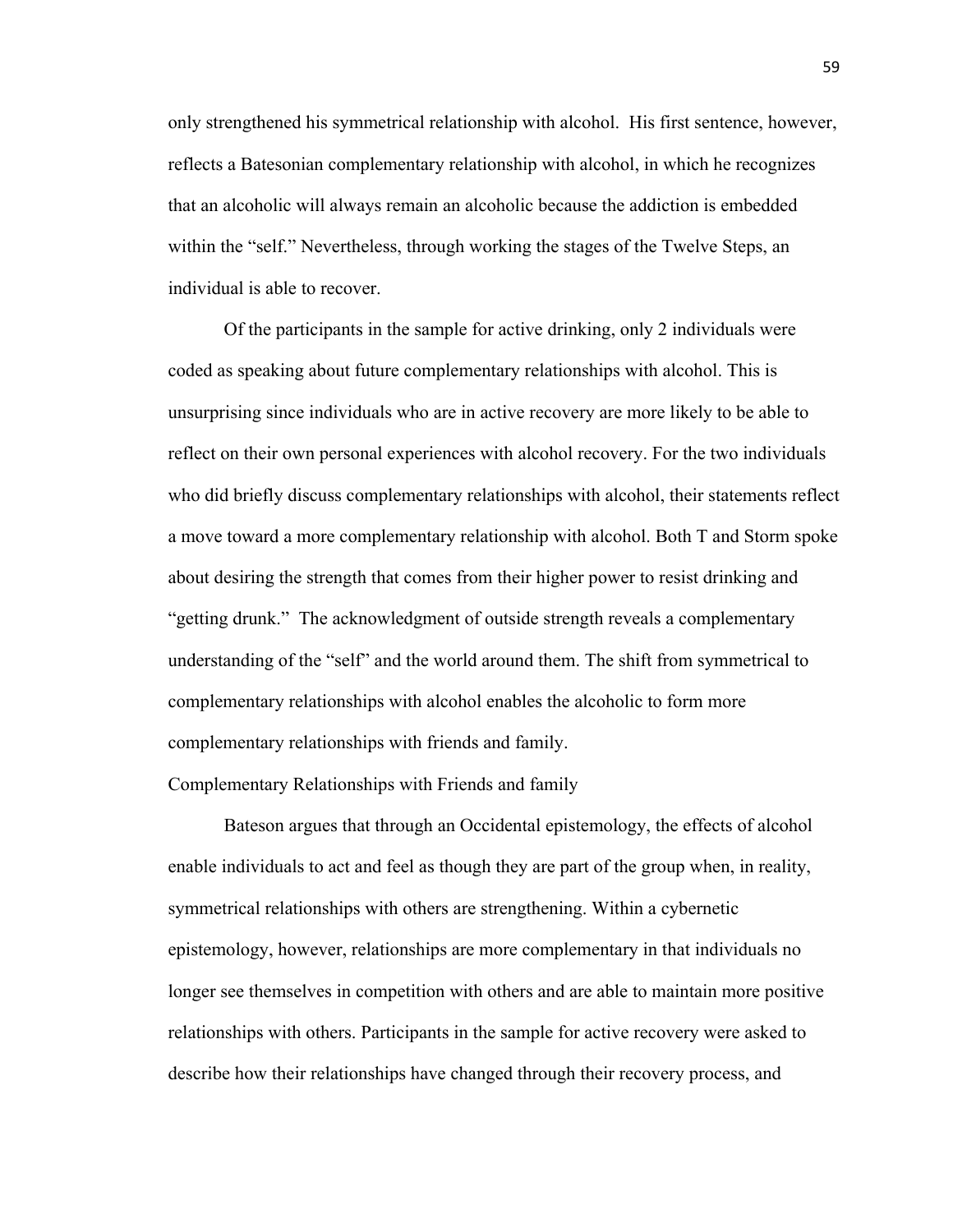participants in the sample for active drinking were asked to reflect on how they believe relationships may change through the process of recovery. Among all participants asked to reflect on changing relationships, 17 individuals discussed either having broken up friendships or having to break up friendships with other users during recovery. For some, the new support system of AA and the friendships created with other AA members enabled them to realize that certain friendships had to be discontinued in order to maintain continuous sobriety. One participant, Bubbles, described how her friends abandoned her as she was beginning her own recovery journey and left her feeling isolated. She explains, however, that the support system of AA allowed her to develop positive, healthy relationships with other people including romantic partners.

Of the 10 individuals in the active recovery sample, 100% of participants were coded as describing currently positive relationships with their family because of their sobriety. Several participants in this sample related that because of their continuous sobriety and restored relationships with loved ones, they were being invited to family functions from which they had previously been excluded. For instance, Veronica described how one year her family held a Christmas celebration without telling her because of her refusal to seek treatment for her drug addiction, leaving her feeling alienated from loved ones. This situation is reflective of Occidental symmetrical relationships with both alcohol and friends and family. Her reformed relationships with her loved ones are evidence of a cybernetic epistemology in which she is no longer trying to prove to either herself or her loved ones that she has control over her addiction. Paradoxically, her admission of no control is in some way a restoration of self-power in her decision to not engage in addictive behaviors. The development of new social and emotional support networks provides evidence of how individuals move from an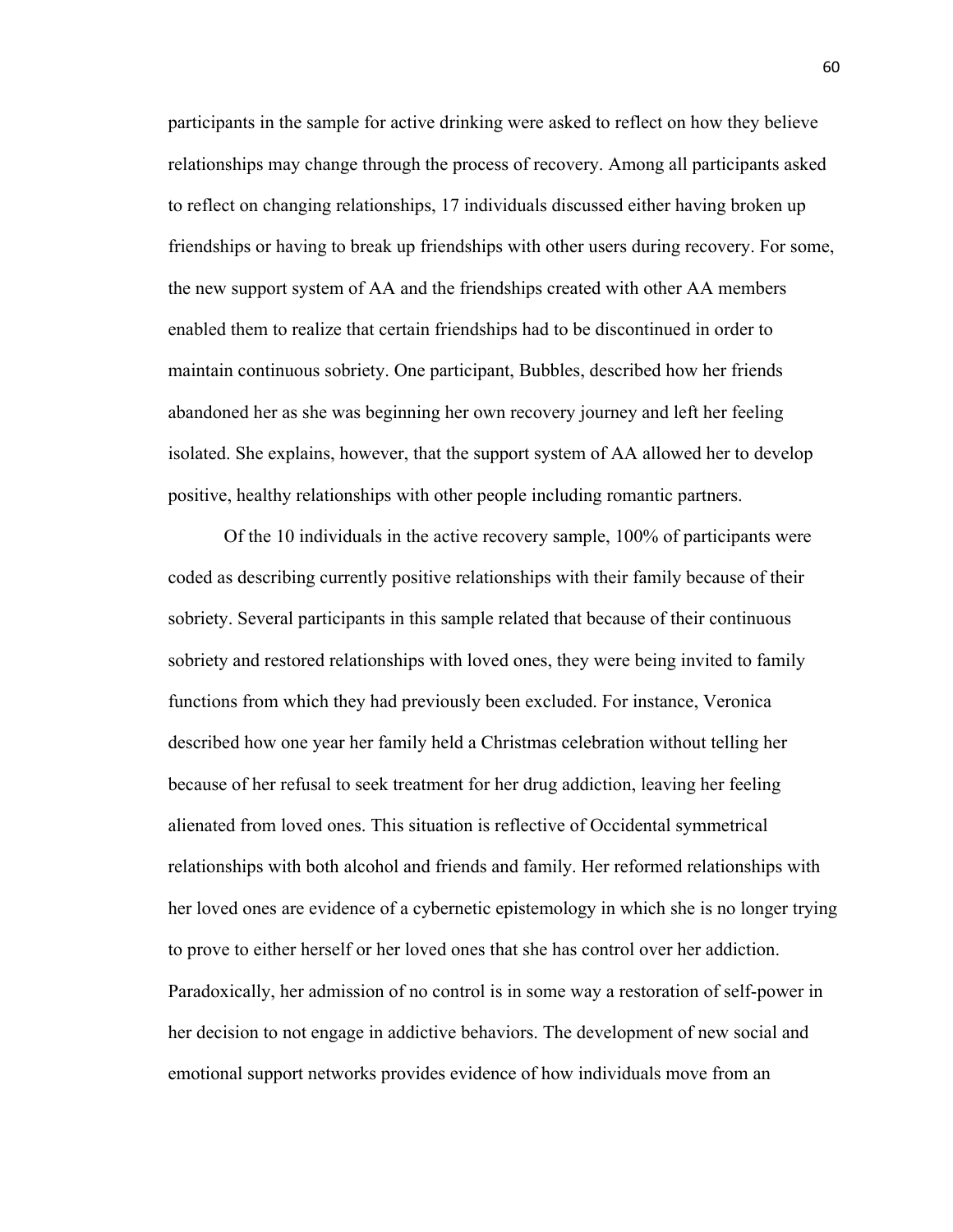epistemology that enables the individual to see the "self" as separated from the rest of the world to an epistemology in which the "self" is recognized to be embedded within other systems.

Of the 10 participants in the active drinking sample, 100% of the individuals were coded as reflecting specifically on the changing quality of relationships with friends and family. While 6 of the participants in this sample spoke about perceived positive change of relationships with loved ones, 4 expressed concern about their process of recovery. When asked specifically how relationships may change when a person enters recovery, David's response was particularly interesting.

1) "Well say it's friends and they were both drinkers and one starts not drinking, I think the recovery person becomes somewhat afraid of the other person because they don't want that person to drag them down. I think the drinking person resents the recovery person because not only do they sort of feel bad because their friend thought the drinking was bad but also they no longer have the friend that they have. Uh, you know, even if they got together for coffee and stuff, the recovery person is a completely different person" –David, *nonrecovered alcoholic*

David's concerns about recovery were also shared by other nonrecovered alcoholics, Michael, Tumac, and Cosmo. Michael's response was most similar to David's, expressing how nonalcoholic individuals in relationships with alcoholics may feel threatened by the alcoholic's recovery because they are no longer the primary source of emotional support. Specifically, these individuals described how relationships may deteriorate as alcoholics seek recovery. Cosmo and Tumac describe dysfunctional relationships in which the alcoholic is enabled by the other individual, and how the dynamic of the relationship changes drastically during the process of recovery. They both describe how the process of recovery requires the alcoholic's full attention so that relationships with friends and family may be abandoned as they form new relationships with individuals in AA or NA. Rather than viewing the recovery process as entirely positive for relationship quality, these individuals view recovery as a potential source of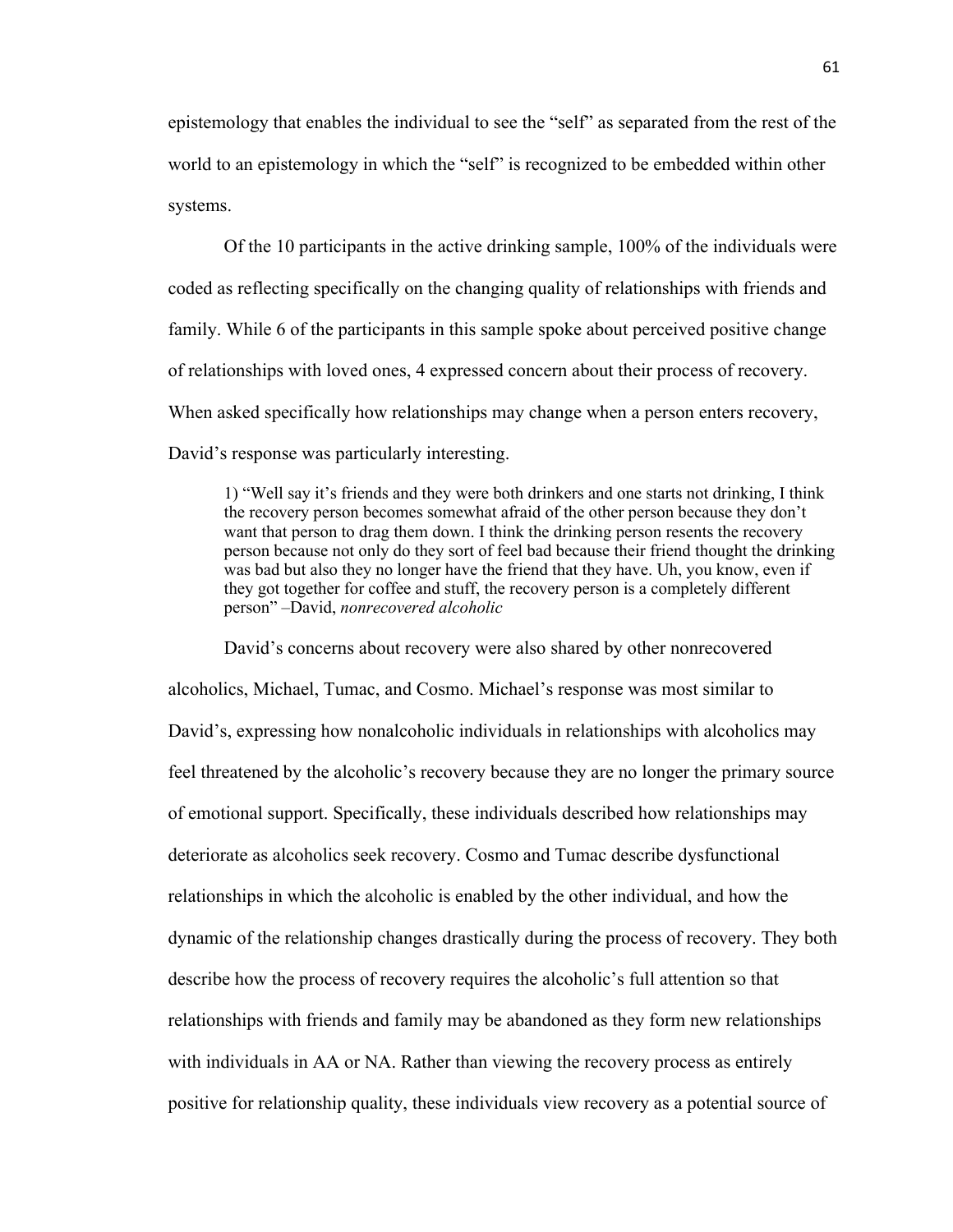strain and anxiety for the other person. Comso specifically spoke about how individuals in recovery can self-isolate themselves from their previous lives as they devote much of their attention and energy toward the AA group. What is interesting about this perspective is that from an Occidental epistemological point of view, the alcoholic is selfisolating themself by engaging with people with whom they have a symmetrical relationship. Bateson argues that it is through the process of recovery and engagement in a program such as AA or NA that previously symmetrical relationships can be restored through a complementary epistemology, therefore allowing the alcoholic to feel and act more as part of the system of others.

Generally, active engagement in a recovery program was associated with a more favorable perspective upon relationships with others, providing evidence for Bateson's TAA in which recovery programs act to reshape alcoholic Occidental epistemologies into more complementary cybernetic epistemologies. The formation of relationships with likeminded individuals appears to be crucial to maintaining continuous sobriety. Evidence from the interviews suggests that the function of the recovery program is not only to help individuals maintain sobriety, but also to provide them with tools for reconciling with others and building stronger more positive relationships. If individuals do not perceive themselves as in competition with others, fictional or real, the alcoholic is less likely to view themself as having to prove control or power. Bateson's TAA regarding shifting epistemologies is evidenced by complementary interactions with members of AA and with alcoholics' friends and families.

Complementary relationships with higher power

Bateson's TAA concludes with an analysis of the complementary relationships that alcoholics form through a new cybernetic epistemology. Complementary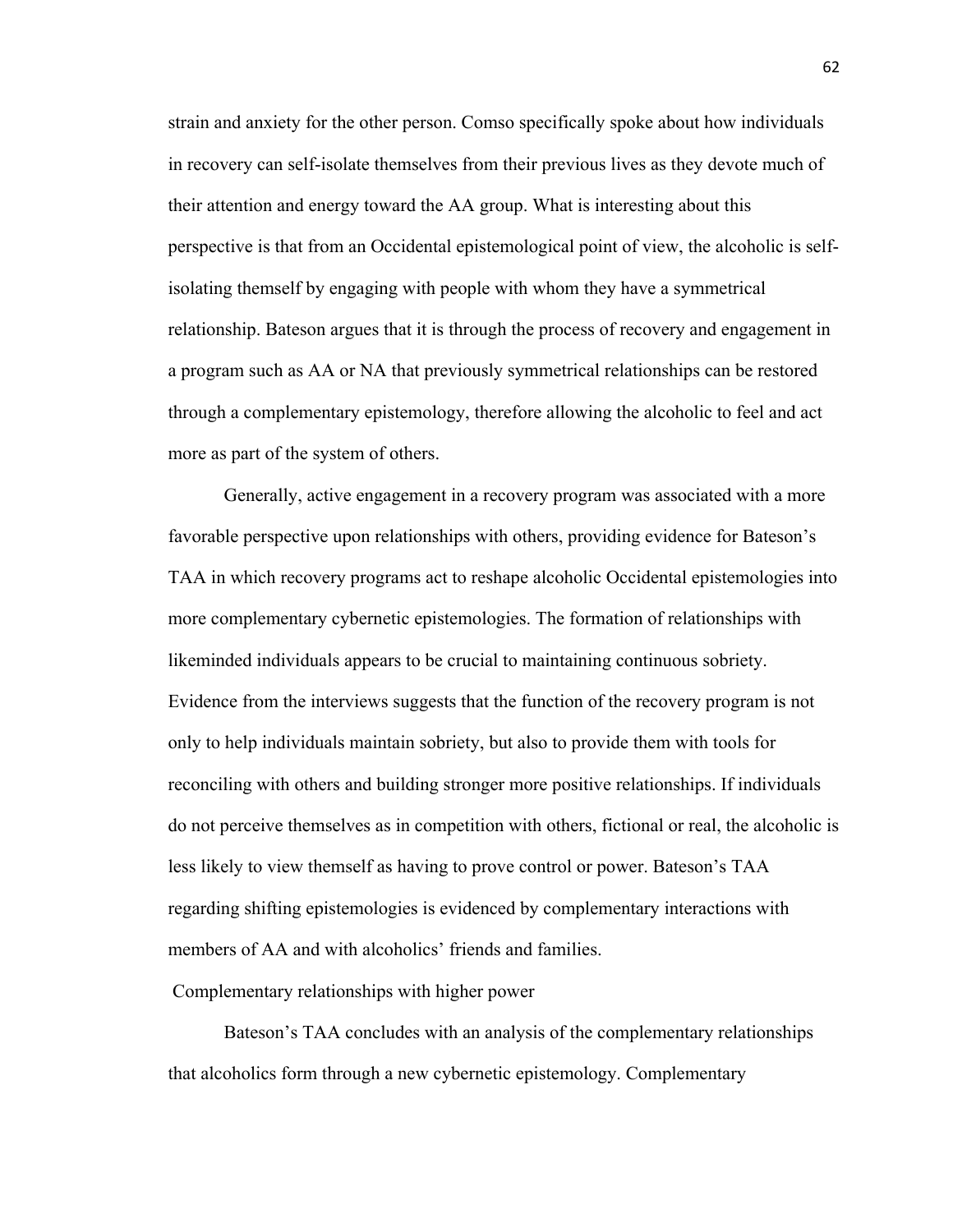schismogensis emerges through a cybernetic epistemology. That is, the more individuals express a submissive relationship to a higher power through the admission of loss of control, the more likely they are to refrain from alcohol or other substances. Individuals were coded as having complementary relationships with a higher power if they described positive attitudes, feelings, and opinions toward their higher power with regard to their addiction. Of the entire sample, 19 participants were coded as either exhibiting complementary relationships or expressing the value of a positive relationship with a higher power. Of the participants in the active recovery sample, 100% were coded as having a complementary relationship with their higher power.

1) "My God is a forgiving, altruistic, omnipresent being if you want to call it these big words. But I mean my God is everywhere I can find him, he has always been there, it's just for the lack of me not looking for him the entire time. He's willing to let me go through things similar to this in order to help other people and by helping other people, that's where I can maintain self-worth, sobriety, and things that can't be taken from me physically"—JC, *recovered alcoholic*

JC's response was best representative of other participant sentiments regarding a positive relationship with a higher power. "Forgiving" and "loving" were the words most commonly used to describe the nature of the higher power by all participants. Participant responses indicate that epistemological changes occur through their perceived connectedness with their higher power. Most participants describe praying to a higher power on a daily basis for strength and guidance in their relationships and their decision to resist alcohol.

As opposed to characterizing a higher power through terms of symmetry, such as punishment and reward, the higher power within a cybernetic epistemology does not punish or reward individuals. Bateson argues that this epistemological change occurs through an alcoholic's recognition of a power greater than oneself and that it lies in direct contrast to the alcoholic's symmetrical pride. Occidental epistemology places the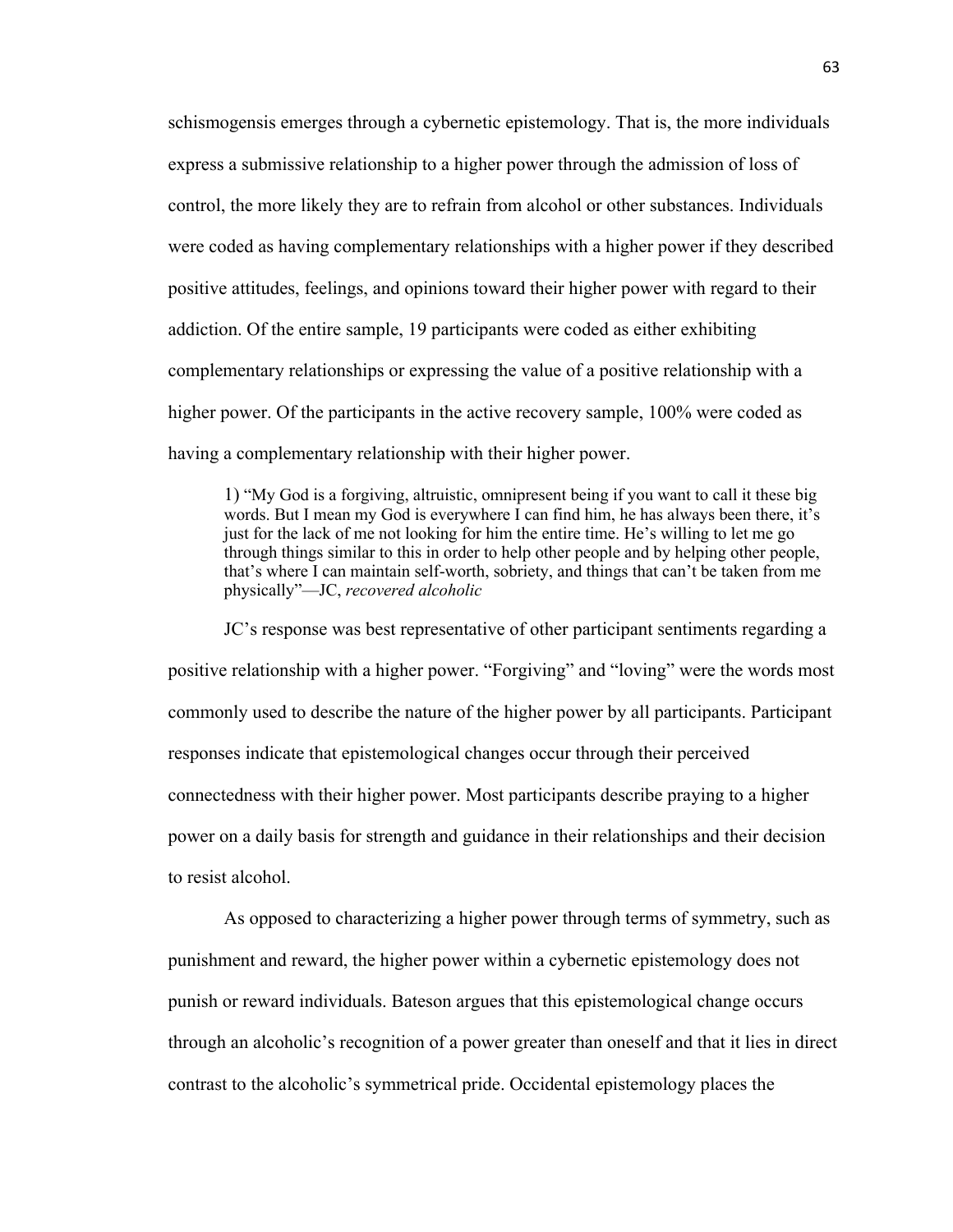individual or the "self" outside of a cybernetic, leading to a façade of control and power over both their addiction and others. A cybernetic epistemology, on the other hand, places the "self" within the system, enabling alcoholics to view themselves as part of a system of others. Bateson's analysis of the Serenity Prayer in relation to the double bind is especially important in understanding how individuals experience an epistemological change through the spiritualty of the recovery program. As Bateson argues, alcoholic pride is a manifestation of a symmetrical double bind in which the alcoholic cannot escape from the cycle of addictive self-testing. If a symmetrical double bind of alcoholic pride exists, Bateson further posits that a converse of the double bind may also exist. A more correct cybernetic epistemology leads to the emergence of a complementary double bind. Bateson argues that the serenity prayer which states "God grant us the serenity to accept the things we cannot change, courage to change the things we can, and wisdom to know the difference" has only one conclusion—"There are no alternatives" (1972:454). The double bind of the complementary relationship with a higher power suggests that by accepting the help of the higher power, the alcoholic is freed from the bonds of the symmetrical alcoholic pride. Evidence of this ideology was present in many of the participants' statements regarding the complementary nature of their relationships with their higher powers, suggesting that this double bind does, in fact, exist.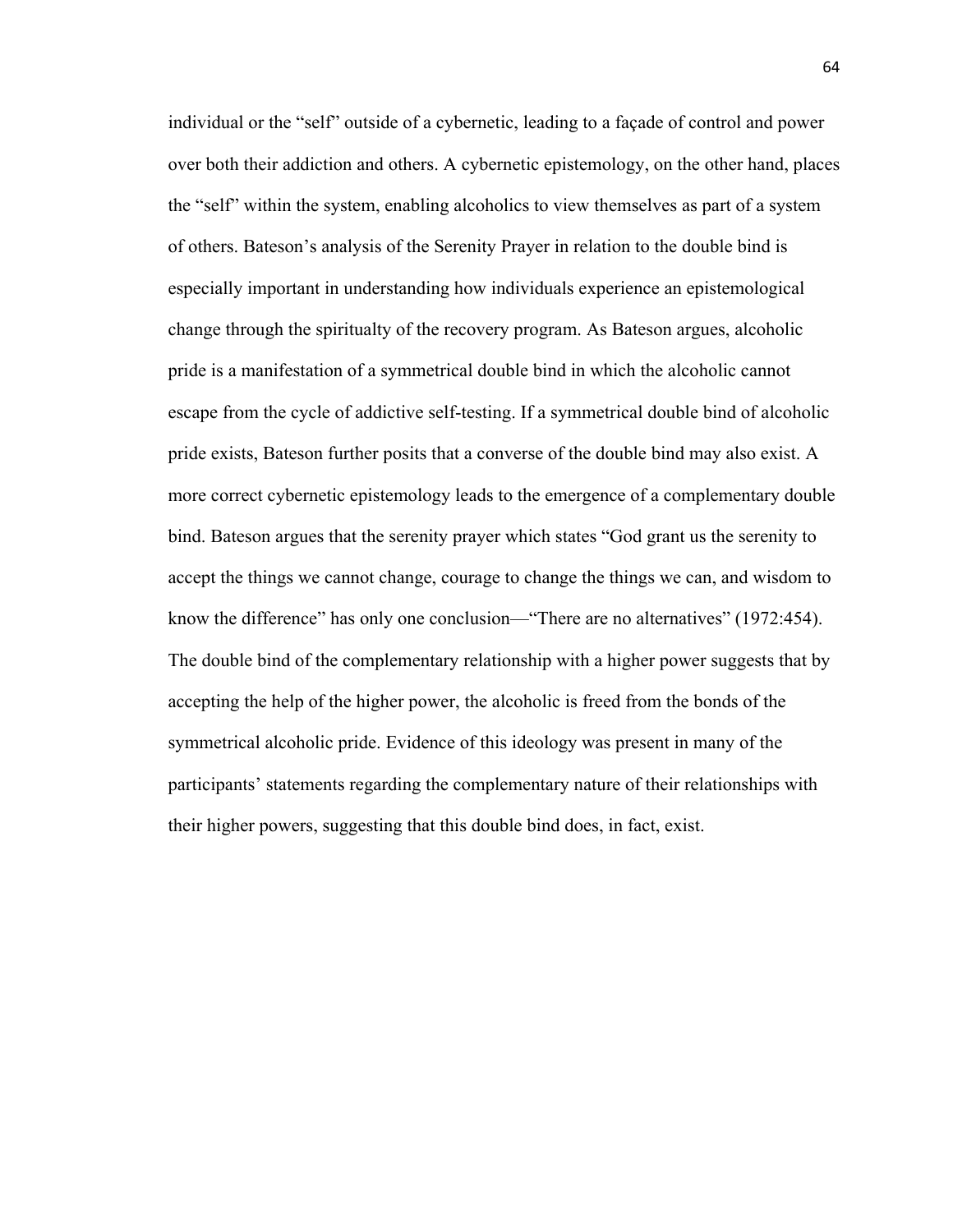### CHAPTER 5. LIMITATIONS AND DISCUSSION

Results of this study are not generalizable beyond this limited population sample. The aim of this study was to recruit 20 individuals, 10 in active recovery and 10 in active drinking, and quotas were not utilized to secure predetermined numbers of people based on race or gender. The results of this study are indicative of primarily middle-aged White men and are not reflective of the general experiences of women, other racial or ethnic groups, or other age demographics. Future studies regarding epistemological changes from active drinking to active recovery would utilize purposive sampling to recruit a wider sample of individuals. A further limitation to this study is that participants who were in the active drinking sample had had prior experiences with either a drug or alcohol recovery program; therefore, answers of the participants in the active drinking sample may have been biased due to their prior knowledge of AA or NA. To better understand true ideological and epistemological differences among individuals who are in active recovery versus active drinking, recruitment of participants would have to be strategized to target individuals who have no prior experience and engagement with an alcohol or drug recovery program.

Bateson's TAA provides a theoretical framework for interpreting the real-life experiences of individuals in active drinking and active recovery. Described experiences and feelings associated with symmetrical relationships with alcohol, friends and family, and a higher power are reflective of an Occidental epistemology that separates the "self" from other systems. Within these symmetrical relationships, the individual attempts to challenge the system of alcohol through the process of alcoholic pride. As the alcoholic isolates themself and becomes further embedded in the cyclical process of self-testing, relationships with friends and family continue to deteriorate, leading to ever greater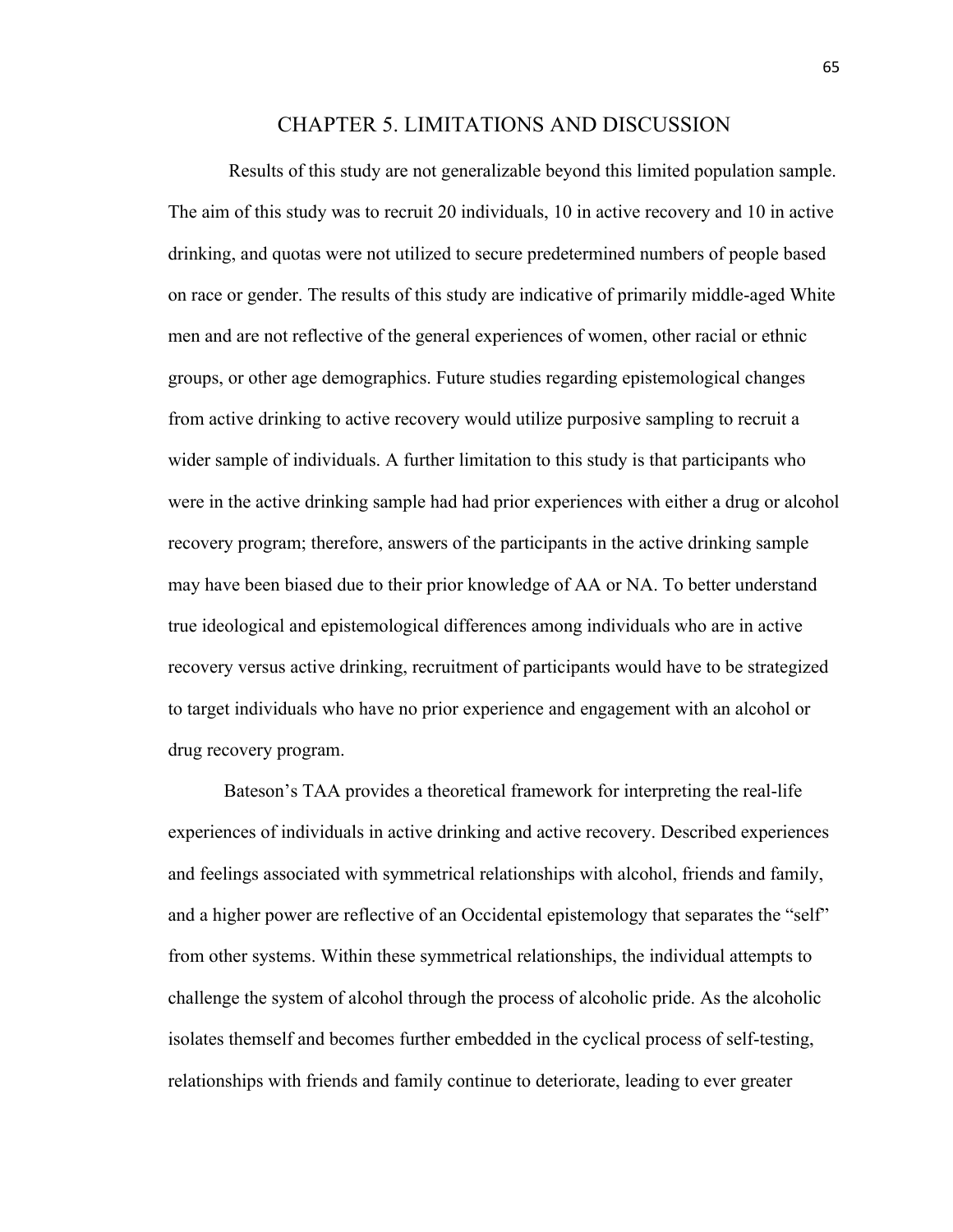isolation. Perceptions of a punitive and vengeful higher power are also symptomatic of an Occidental epistemology and encourage addictive behaviors. By "hitting a bottom," AA/NA and Bateson argue, alcoholics are more likely to be successful in their recovery process because they must willingly admit a defeat by a system greater than themselves. Through this defeat, an epistemological change occurs in which the alcoholic is no longer in a competitive relationship with others or with alcohol. Rather, the alcoholic is in a submissive relationship in which they no longer try to control their addiction but instead accept the greater power of the alcoholic system.

Participant interviews reveal this very nature of epistemological changes. Participant interviews for those in the active drinking sample were much more reflective of Occidental epistemologies, in which subjects still made distinct efforts to try to control their addiction through self-testing. Although all participants in the active drinking sample were able to reflect on potential changes in relationship quality, four of those participants believed that those altered relationships would be worse before seeking recovery. Generally, those participants who did not have 60 days of continuous sobriety and who did not attend a recovery program at least once a week during the last 60 days preceding the time of the interview provide evidence for the validity of Bateson's arguments regarding symmetrical relationships and Occidental epistemology. Those in the sample for active recovery reveal that they have experienced an epistemological change that is manifested through perceived relationship qualities with other people and with their higher powers. As opposed to trying to control their addiction through testing of sobriety, these participants acknowledged an acceptance of the powerful strength of their addiction. Yet their participation in recovery programs allows them to resist the urge to drink by means of their relationships with others.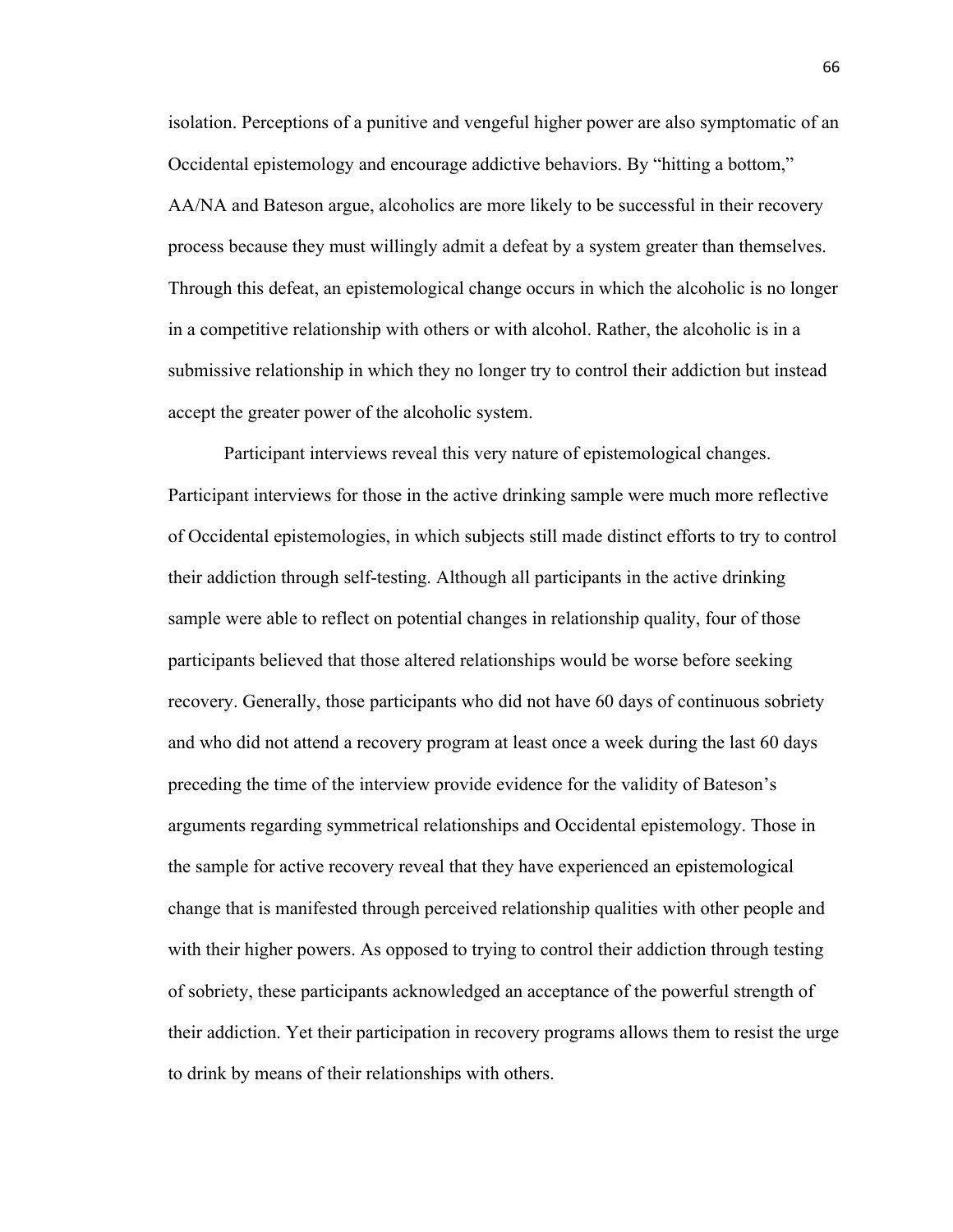Shared experiences and stories within the AA and NA recovery programs reveal the importance of these social and emotional support groups. The positive relationships formed through sponsorship, friendships with other members, and outside social functions suggest that it is not only attendance in recovery programs that enables continuous sobriety; rather, it is the quality of the relationships formed in those programs that encourages epistemological change. Individuals in the active recovery sample were able to narrate stories of their experiences as alcoholics, demonstrating a fundamental change from symmetrical to complementary relationships and from Occidental to cybernetic epistemologies. Interviews from participants in the active recovery sample who were able to reflect on their relationships prior to and after active engagement in a recovery program provide strong evidence for the validity of Bateson's TAA regarding complementary relationships and cybernetic epistemologies.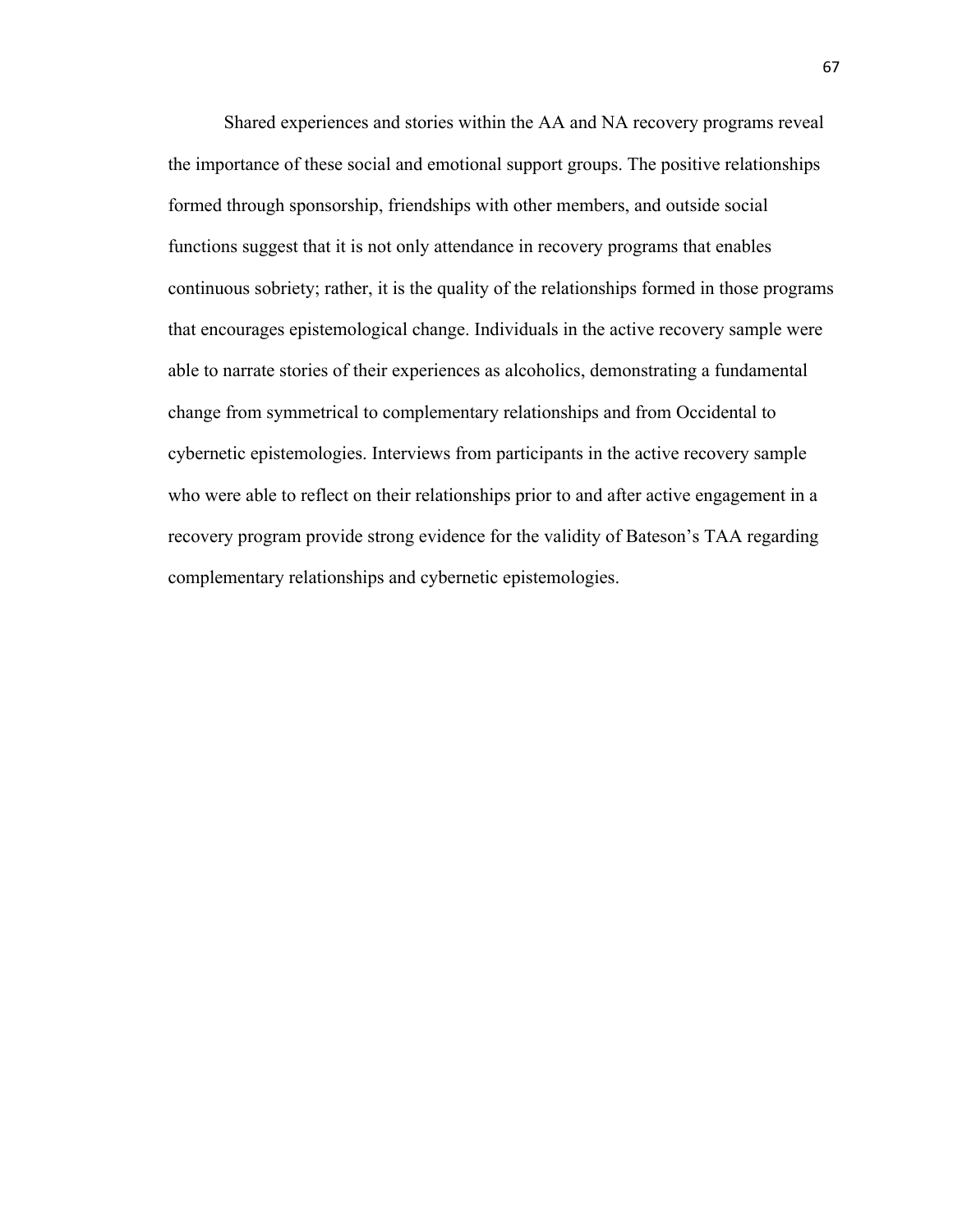## CHAPTER 6. CONCLUSIONS AND IMPLICATIONS

Results of this study support Bateson's TAA by providing evidence of how individual epistemologies can change with engagement in recovery programs such as AA and NA. This study provides further support for the efficacy of relational sociology in understanding how relationships can encourage and discourage the formation of Occidental and cybernetic epistemologies. As opposed to studying individual behaviors and ideologies as the unit of inquiry, relational sociology suggests that perhaps examinations of the perceived relationships of the alcoholic to alcohol, to friends and family, and to a higher power can provide more critical insight for the productive study of alcoholism and addiction. Given the importance of understanding alcohol and substance addiction as a public health issue, a relational sociological approach that examines the forms and functions of social, interpersonal relationships contributes significantly to the growing research on the development of treatment and recovery programs.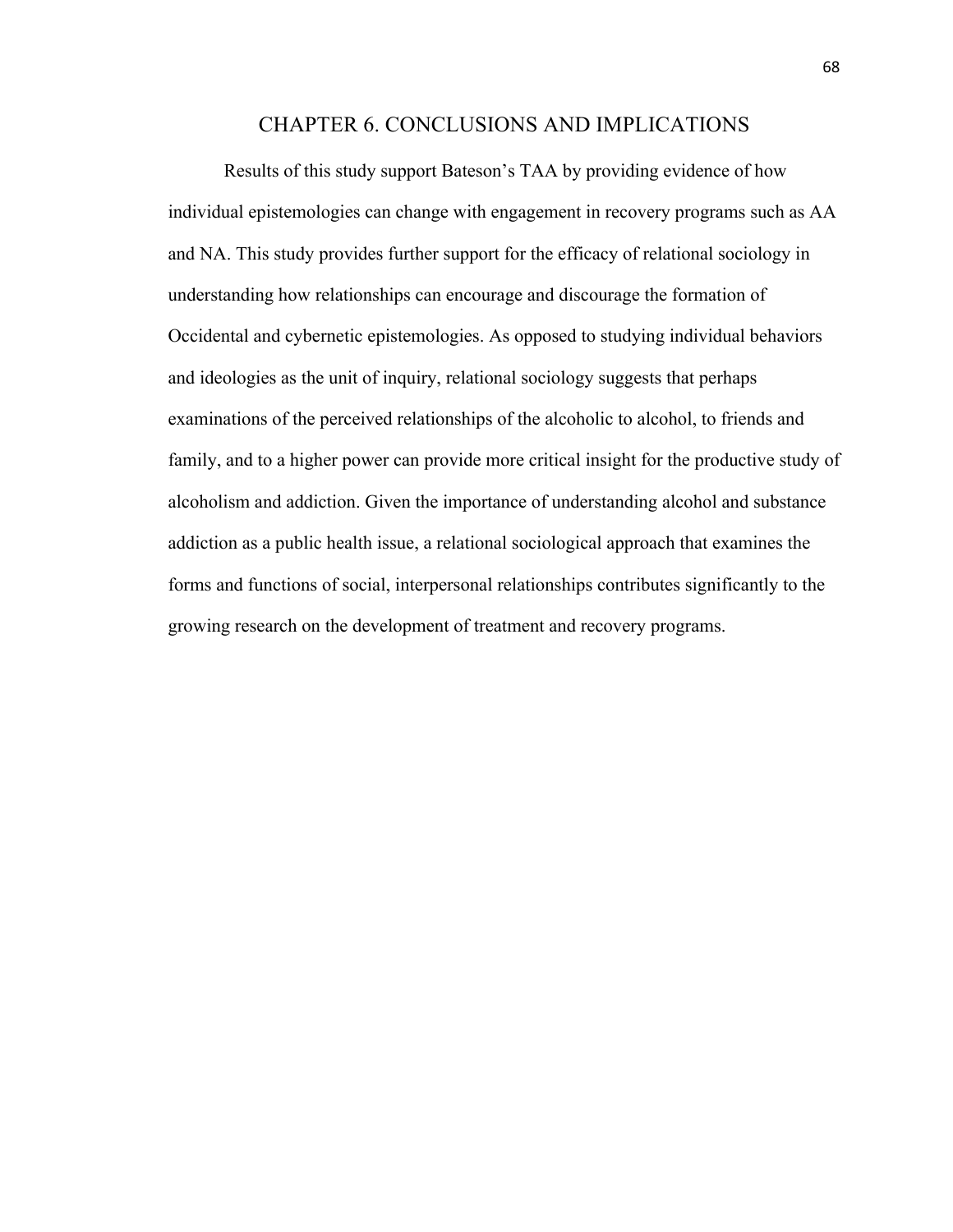# REFERENCES

Anderson, D. J. (1981). *The psychopathology of denial*. Hazelden.

- *Alcoholics Anonymous Alcoholics Anonymous: The story of how thousands of men and women have recovered from alcoholism.* (1939) 3rd ed New York Alcoholics Anonymous World Services
- Agrawal, A., & Lynskey, M. T. (2008). Are there genetic influences on addiction: evidence from family, adoption and twin studies. *Addiction,* 103(7), 1069-1081.

Ammendola, A., Tata, M. R., Aurilio, C., Ciccone, G., Gemini, D., Ammendola, E., ... & Argenzio, F. *(2001).* Peripheral neuropathy in chronic alcoholism: a retrospective crosssectional study in 76 subjects*. Alcohol and alcoholism, 36(3), 271-275.*

- Bateson, G. (1971). The cybernetics of "self": A theory of alcoholism. *Psychiatry*, *34*(1), 1-18.
- Barnes, G. (1998). Epistemology of alcoholism. *Hypnos*, *25*, 173-188.
- Beauchamp, D. E. (1980). Beyond alcoholism: Alcohol and public health policy.
- Begleiter, H., & Kissin, B. (Eds.). (1995). The genetics of alcoholism (No. 1). Alcohol and Alcoholism.
- Benezet, A. (1774). *The Mighty Destroyer Displayed (in some account of the dreadful havoc made by the mistaken used as well as abuse of spiritous liquors).* Philadelphia: Joseph Crukshank
- Bentley, D. (2018). Quantitative Assessment of Psycho-Social Factors Associated with Alcoholics Anonymous Involvement.
- Bride, B. E., & Nackerud, L. (2002). Disease Model of Alcoholism: A Kuhnian P aradigm, *The. J. Soc. & Soc. Welfare*, 29, 125.
- Brissett, D. (1988). Denial in alcoholism: A sociological interpretation. *Journal of Drug Issues*, *18*(3), 385-402.
- Bunout, D. (1999). Nutritional and metabolic effects of alcoholism: their relationship with alcoholic liver disease. *Nutrition,* 15(7-8), 583-589.
- Burkitt, I. (2016). Relational agency: Relational sociology, agency and interaction. *European Journal of Social Theory*, *19*(3), 322-339.
- Burt, R. S. (1980). Models of network structure. *Annual review of sociology*, *6*(1), 79- 141.
- Cain, C. (1991). Personal Stories: Identity acquisition and self‐understanding in Alcoholics Anonymous. *Ethos*, *19*(2), 210-253.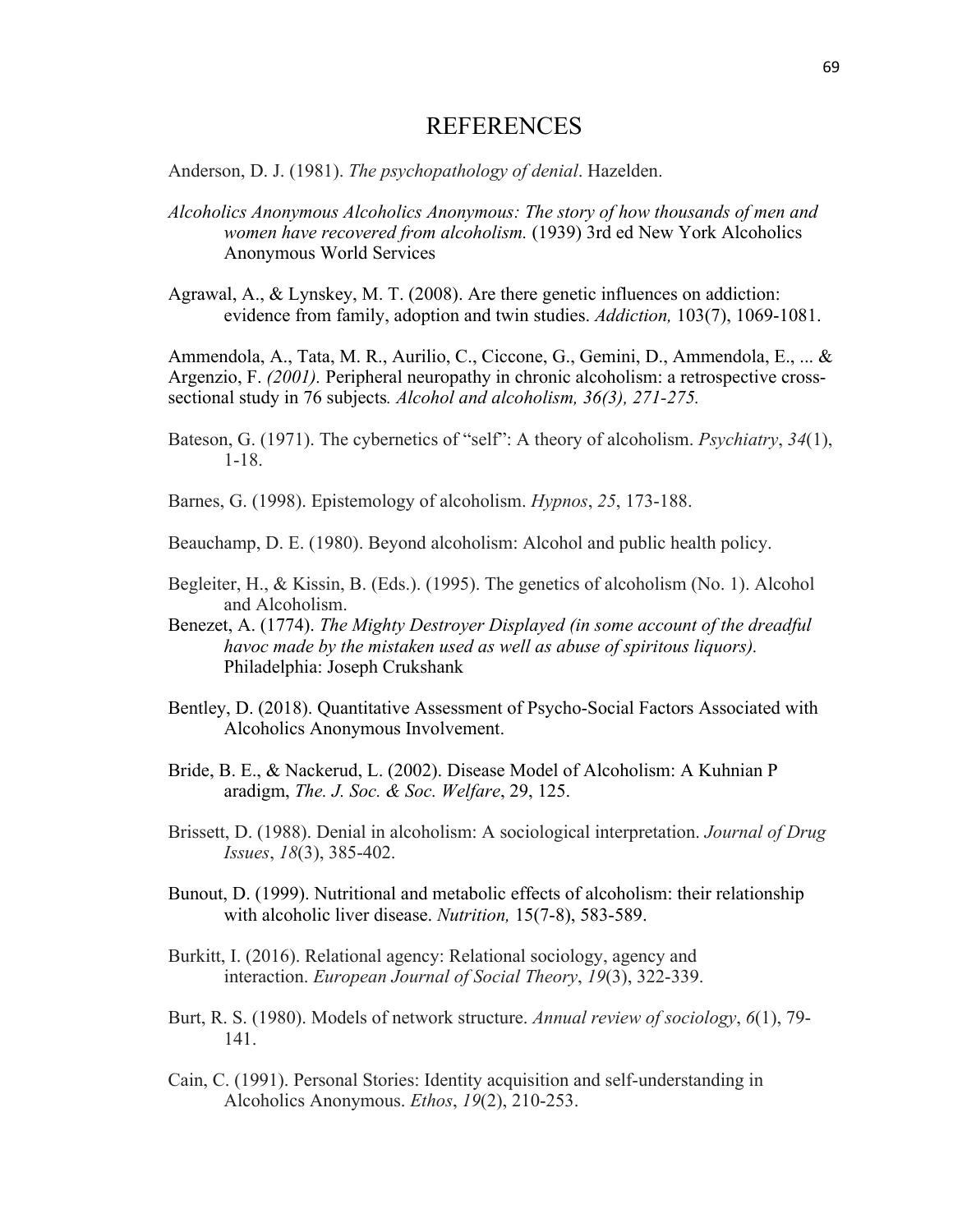- Clapp, J. D., Madden, D. R., Gonzalez Villasanti, H., Giraldo, L. F., Passino, K. M., Reed, M. B., & Fernandez Puentes, I. (2017). A System Dynamic Model of Drinking Events: Multi‐Level Ecological Approach. *Systems Research and Behavioral Science*.
- Currall, N. S. (1998). The Cirrhosis of the Legal Profession-Alcoholism as an Ethical Violation or Disease Within the Profession. Geo. J. Legal Ethics, 12, 739.
- Depelteau, F. (2008). Relational thinking: a critique of co-deterministic theories of structure and agency. *Sociological Theory, 26*(1), 51–73.
- Dermatis, H., & Galanter, M. (2016). The role of twelve-step-related spirituality in addiction recovery. Journal of religion and health, 55(2), 510-521.
- Dewey, John, and Arthur F. Bentley. 1949. Knowing and the Known. Boston: Beacon Press.
- DuPont, R. L. (1998). Addiction: A new paradigm. *Bulletin of the Menninger Clinic*, 62(2), 231.
- Emirbayer, M. (1997). Manifesto for a relational sociology. *American journal of sociology*, *103*(2), 281-317.
- Friedson, E. (1970). Profession of medicine: A study of the sociology of applied knowledge. *New York: Dodd, Mead and Company*.
- Heather, N. (1992). Why alcoholism is not a disease. *Medical journal of Australia, 156(*3), 212-215.
- Hill, J. V., & Leeming, D. (2014). Reconstructing 'the alcoholic': recovering from alcohol addiction and the stigma this entails. *International Journal of Mental Health and Addiction,* 12(6), 759-771.
- Humphreys, K. (2000). Community narratives and personal stories in Alcoholic Anonymous. *Journal of community psychology*, *28*(5), 495-506.
- Jellinek, E. M. (1960). The disease concept of alcoholism.
- Jenkins, C. O. E., & Tonigan, J. S. (2011). Attachment avoidance and anxiety as predictors of 12- step group engagement. *Journal of Studies on Alcohol and Drugs*, 72(5), 854–863.
- Jupp, B., & Dalley, J. W. (2014). Behavioral endophenotypes of drug addiction: etiological insights from neuroimaging studies. *Neuropharmacology*, 76, 487-497.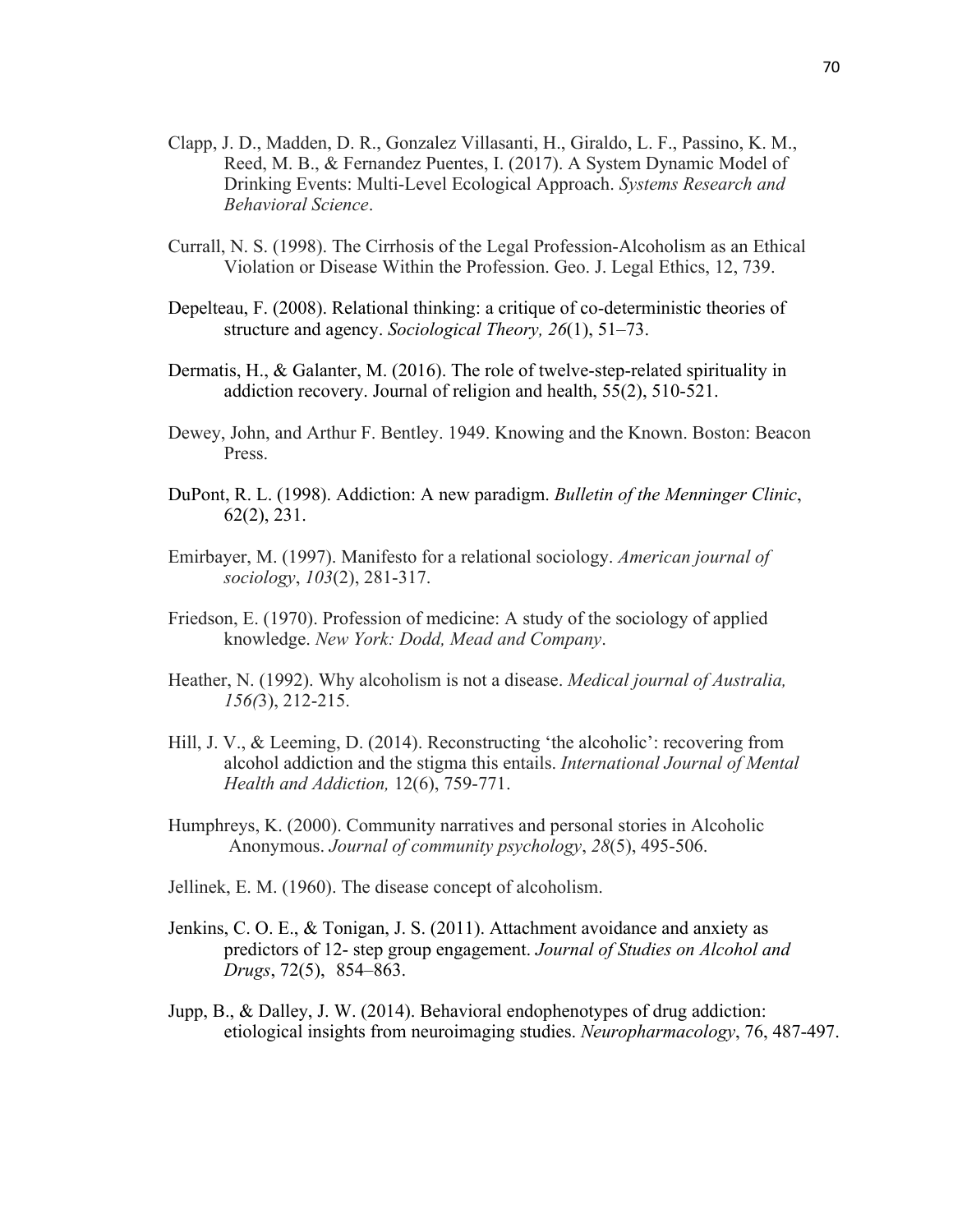Kelly, J. F., Stout, R. L., Greene, M. C., & Slaymaker, V. (2014). Young adults, social networks, and addiction recovery: Post treatment changes in social ties and their role as a mediator of 12-step participation. *PLoS One,* 9(6), e100121.

Kelly, J. F. (2017). Is Alcoholics Anonymous religious, spiritual, neither? Findings from 25 years of mechanisms of behavior change research. Addiction, 112(6), 929-936.

- Kendell, R. E. (1979). Alcoholism: a medical or a political problem?. *British Medical Journal*, *1*(6160), 367.
- Kurtz, E. (2002). Alcoholics Anonymous and the disease concept of alcoholism. *Alcoholism Treatment Quarterly*, 20(3-4), 5-39.
- Magura, S., Cleland, C. M., & Tonigan, J. S. (2013). Evaluating Alcoholics Anonymous's effect on drinking in Project MATCH using cross-lagged regression panel analysis. *Studies on Alcohol and Drugs*, 74(3), 378–385.
- Miranda Jr, R., MacKillop, J., Meyerson, L. A., Justus, A., & Lovallo, W. R. (2009). Influence of antisocial and psychopathic traits on decision‐making biases in a lcoholics. *Alcoholism: Clinical and Experimental Research*, 33(5), 817-825.
- Morse, R. M., & Flavin, D. K. (1992). The definition of alcoholism. *Jama,* 268(8), 1012- 1014.
- Oman, D. (Ed.). (2018). *Why Religion and Spirituality Matter for Public Health: Evidence, Implications, and Resources* (Vol. 2). Springer.
- Prandini, R. (2015). Relational sociology: a well-defined sociological paradigm or a challenging 'relational turn'in sociology?. *International Review of Sociology*, *25*(1), 1-14.
- Reinarman, C. (2014). Addiction is not just a brain disease: *Critical studies of addiction. In Expanding addiction: Critical essays* (pp. 13-34). Routledge.
- Rice, S. L., & Tonigan, J. S. (2012). Impressions of Alcoholics Anonymous (AA) group cohesion: A case for a nonspecific factor predicting later AA attendance. *Alcoholism Treatment Quarterly*, 30(1), 40–51.
- Ries, J. K. (1977). Public acceptance of the disease concept of alcoholism. *Journal of Health and Social Behavior*, 338-344.
- Room, R. (1976). Ambivalence as a sociological explanation: The case of cultural explanations of alcohol problems. *American Sociological Review*, 1047-1065.
- Room, R. (2014). The cultural framing of addiction. *In Expanding Addiction: Critical Essays* (pp. 55-62). Routledge.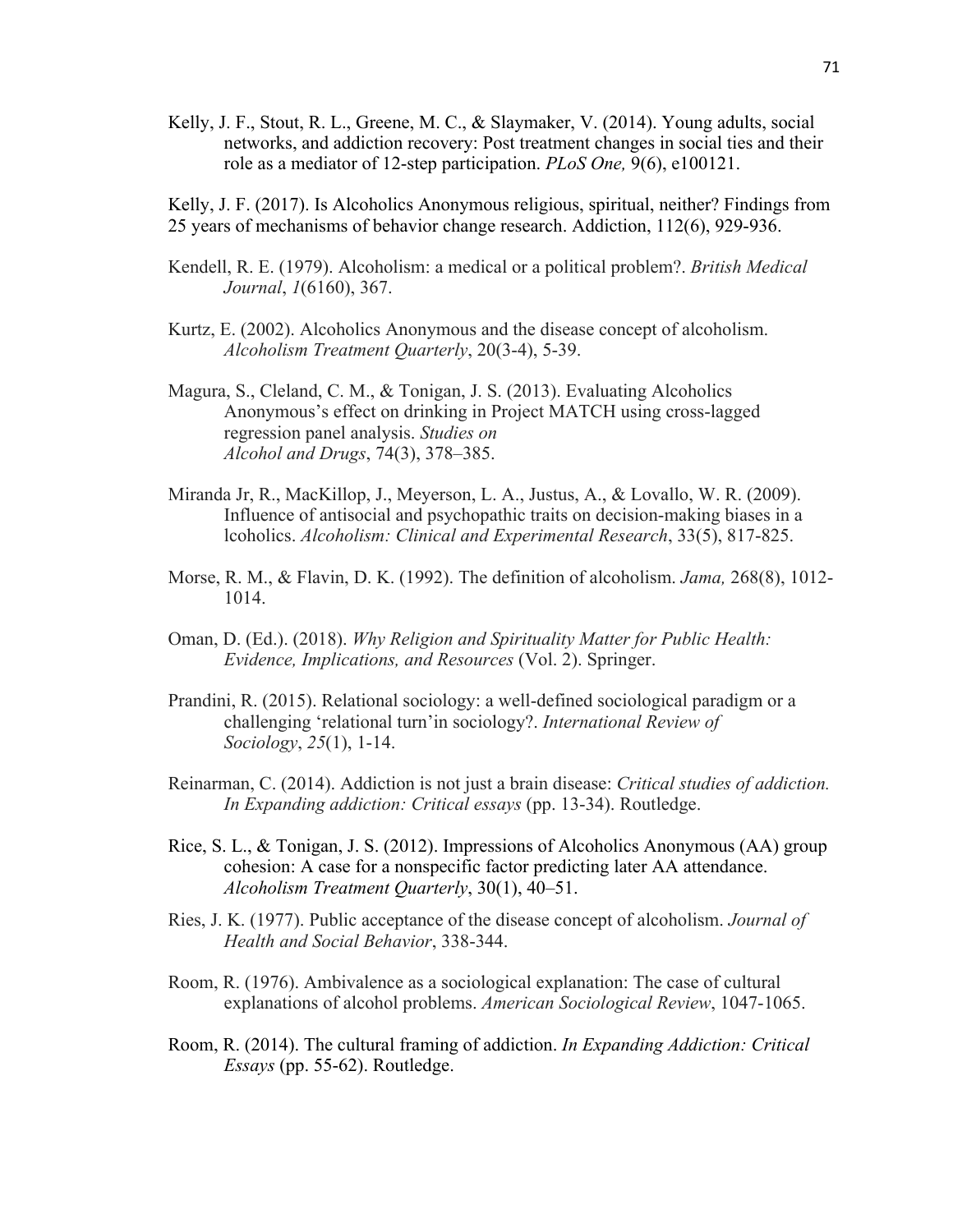- Rush, B. (1784, 1943). Inquiry into the Effects of Ardent Spirits on the Human Mind and Body is published*. Reprinted in Quarterly Journal of Studies on Alcohol,* 4:321- 341.
- Rynes, K. N., Tonigan, J. S., & Rice, S. L. (2013). Interpersonal climate of 12-step groups predicts reductions in alcohol use. *Alcoholism Treatment Quarterly*, 31(2), 167–185.
- Schneider, J. W. (1978). Deviant drinking as disease: Alcoholism as a social accomplishment. *Social Problems*, *25*(4), 361-372.
- Somers, Margaret R., and Gloria D. Gibson. (1994) . "Reclaiming the Epistemological 'Other': Narrative and the Social Constitution of Identity." in *Social Theory and the Politics of Identity,* 37–99, edited by Craig Calhoun. Oxford: Blackwell.
- Swora, M. G. (2004). The rhetoric of transformation in the healing of alcoholism: The twelve steps of Alcoholics Anonymous. *Mental health, religion & culture*, *7*(3), 187-209
- Stein, H. F. (1985). Alcoholism as metaphor in American culture: Ritual desecration as social integration. *Ethos*, *13*(3), 195-235.
- Terenius, L. (1996). Alcohol addiction (alcoholism) and the opioid system. Alcohol, 13(1), 31-34.
- Trice, H. M., & Roman, P. M. (1970). Delabeling, relabeling, and alcoholics anonymous. *Social Problems*, *17*(4), 538-546.
- Ullman, A. D. (1958). Sociocultural backgrounds of alcoholism. *The Annals of the American Academy of Political and Social Science*, *315*(1), 48-54.
- Weisman, M. N. (1972). Current status of the treatment of alcoholism. *Maryland state medical journal*, *21*(3), 73
- White, W. L., Boyle, M., & Loveland, D. (2002). Alcoholism/addiction as a chronic disease: From rhetoric to clinical reality. *Alcoholism Treatment Quarterly*, 20(3- 4), 107-129.
- Zintzaras, E., Stefanidis, I., Santos, M., & Vidal, F. (2006). Do alcohol‐metabolizing enzyme gene polymorphisms increase the risk of alcoholism and alcoholic liver disease?. *Hepatology,* 43(2), 352-361.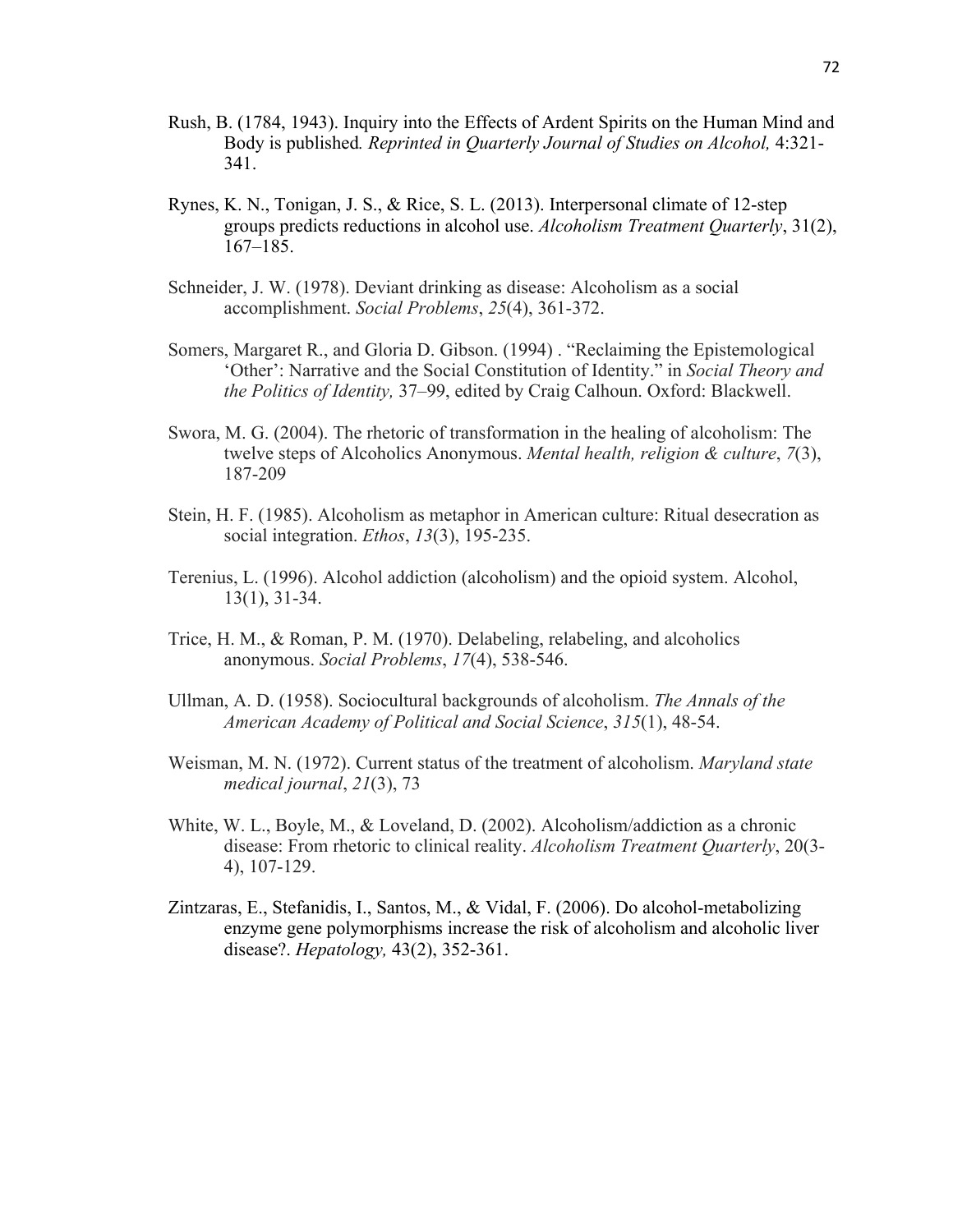## APPENDIX A : RECRUITMENT FLYER

# • • • • • • • • • • • • • • • •

# Have you had problems related to alcohol use?

If so, the Drinking Behaviors, Relationships, and Recovery Study invites you to participate in a research study. You can earn \$25 for completing one, one hour audio-recorded in-person interview. The interview recording will remain anonymous and confidential.

In the study, we would like to know about:

- Your history with alcohol use
- How alcohol affects relationships with others
- How alcohol use affects emotional responses

We would love to hear from you!

• • • • •

By participating in this study, you can help us better understand how alcohol use shapes the language we use to describe our relationships with alcohol and with others.

To be eligible:

- 1) you must be 25 years or older
- 2) Be currently attending a recovery program at least once a week
- 3) Maintained continuous sobriety for the last 60 days

If you are interested or have questions, please contact the research team: call (402) 472-5974 OR email dbrrstudy@unl.edu

| Drinking Behaviors, Relationships, and                                                                        |
|---------------------------------------------------------------------------------------------------------------|
| Email dbrrstudy@unl.edu<br>Call (402) 472-5974<br>Recovery                                                    |
| and<br>Relationships,<br>Email dbrrstudy@unl.edu<br>Call (402) 472-5974<br>Recovery<br>Behaviors,<br>Drinking |
| and<br>Behaviors, Relationships,<br>Email dbrrstudy@unl.edu<br>Call (402) 472-5974<br>Recovery<br>Drinking    |
| Behaviors, Relationships, and<br>Email dbrrstudy@unl.edu<br>Call (402) 472-5974<br>Recovery<br>Drinking       |
| Behaviors, Relationships, and<br>Email dbrrstudy@unl.edu<br>Call (402) 472-5974<br>Recovery<br>Drinking       |
| and<br>Behaviors, Relationships,<br>Email dbrrstudy@unl.edu<br>Call (402) 472-5974<br>Recovery<br>Drinking    |
| and<br>Behaviors, Relationships,<br>Email dbrrstudy@unl.edu<br>Call (402) 472-5974<br>Recovery<br>Drinking    |
| Behaviors, Relationships, and<br>Email dbrrstudy@unl.edu<br>Call (402) 472-5974<br>Recovery<br>Drinking       |
| gue<br>Behaviors, Relationships,<br>Email dbrrstudy@unl.edu<br>Call (402) 472-5974<br>Recovery<br>Drinking    |
| and<br>Behaviors, Relationships,<br>Email dbrrstudy@unl.edu<br>Call (402) 472-5974<br>Recovery<br>Drinking    |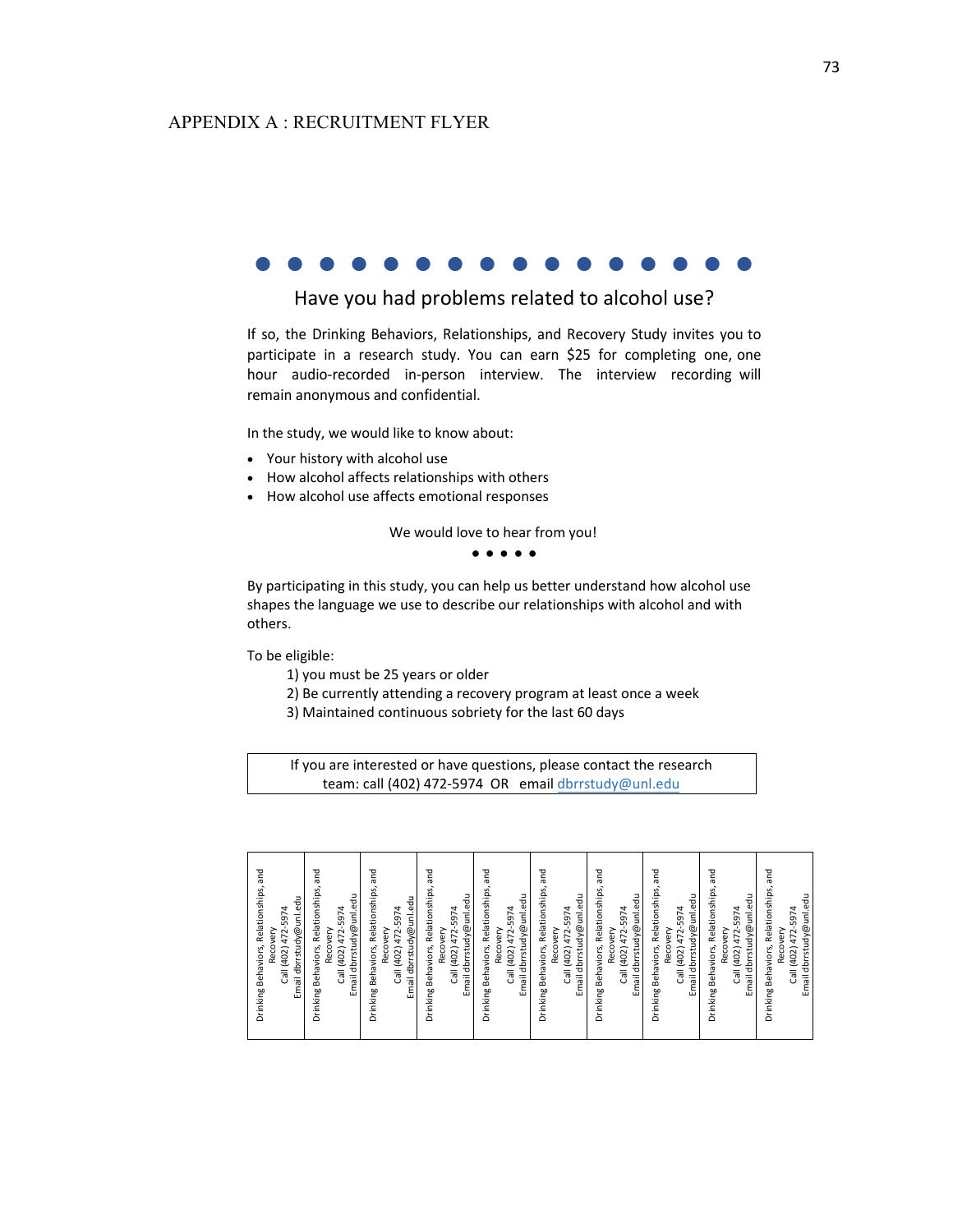## APPENDIX B : SCREENING PROCEDURES

#### **Participant Screening Procedures-Audio Recorded Interview**

The SECONDARY INVESTIGATOR will complete the following steps when someone contacts the study team:

- A. **Email reply**: "Thank you for your interest in the Drinking Behaviors, Relationships, and Recovery Study. Please call us at (402) 472-5974 anytime Monday through Friday between 8am and 1pm. To determine eligibility for participating in the study, we have three brief questions for you. This call should take no longer than 5 minutes. We look forward to hearing from you."
- B. **Phone Reply:** "Thank you for your interest in the Drinking Behaviors, Relationships, and Recovery Study. This study is examining the ways in which alcohol use affects the language people use to describe their relationships with other people. We have three brief questions to determine if you are eligible to participate:
	- 1. How old are you? (if younger than 25: I am very sorry, but you don't quite fit the age range we are looking for. Thanks for calling!)
	- 2. In the last 60 days, have you maintained continuous sobriety (for further clarification, abstained from alcohol use within the last 60 days)?
		- a. If yes: Within the last 60 days, have you attended Alcoholics Anonymous or another recovery program at least once a week?
			- i. If yes: Eligible for the study
			- ii. If no: Not Eligible for the study  $\rightarrow$  "I am very sorry, but you don't quite fit the profile of individuals we are looking for. Thanks for calling!"
		- b. If no: Within the last 60 days, have you attended Alcoholics Anonymous or another recovery program at least once a week?
			- i. If yes: Not Eligible for the study $\rightarrow$ "I am very sorry, but you don't quite fit the profile of individuals we are looking for. Thanks for calling!"
			- ii. If no: Eligible for the study
	- 3. If they are eligible for the study: "Thank you! You are eligible to participate in our study. The in-person interview will take approximately an hour, and it will be completed in a private room. We can complete the interview either at the space that is available at the Bridge Behavioral Health or we can complete the interview at Benton Hall. Do you have a preference? (wait for a response)—Great, let's go ahead and schedule an in-person interview. Can I get a first name and initial of your last name?"
		- a. [To SCHEDULE INTERVIEW] "What are some days and times that would work for you over the next few weeks?"
		- b. "To send you a reminder about the interview date and time, is there a preferred way that I could contact you? This can be either email, phone, text, whichever you'd prefer?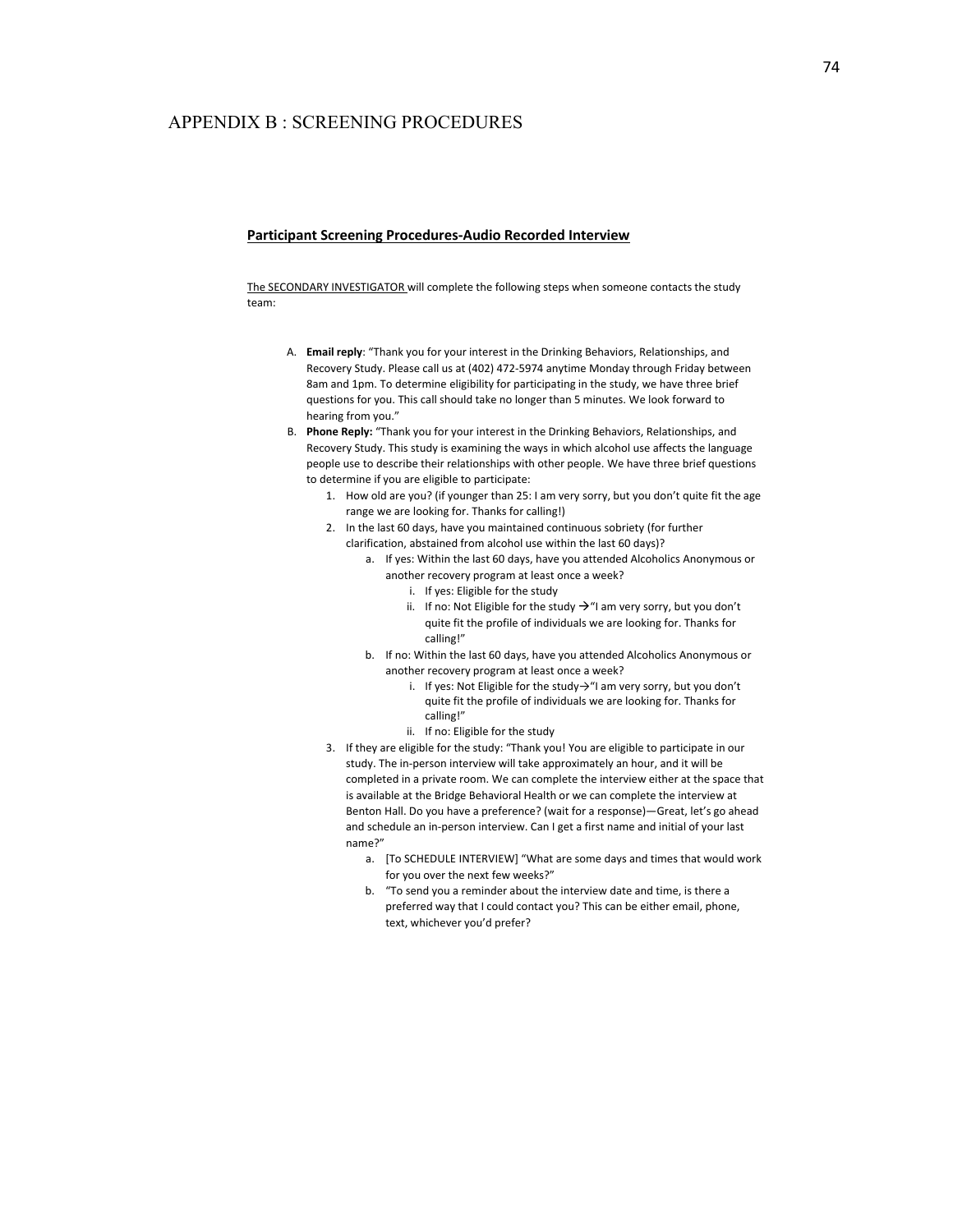## APPENDIX C: COGNITIVE SCREENER

#### **COGNITIVE SCREENER**

**COG1.** I am going to name three objects. Please wait until I say all three words, and then repeat them. Remember what they are because I am going to ask you to name them again in a few minutes. Please repeat these words for me: YELLOW—TABLE—PENNY. (3 TIMES)

|                                      | DID THE RESPONDENT CORRECTLY REPEAT ALL THREE WORDS? Y / N |                                                      |    |                         |
|--------------------------------------|------------------------------------------------------------|------------------------------------------------------|----|-------------------------|
| CS1.                                 | What year is this?                                         |                                                      |    | CORRECT1                |
| CS2.                                 | What month is this?                                        |                                                      |    | CORRECT1                |
| CS3.<br>What is the day of the week? |                                                            |                                                      |    | CORRECT1                |
| CS4.                                 |                                                            | What were the three objects I asked you to remember? |    |                         |
|                                      |                                                            |                                                      |    | CORRECT1                |
|                                      |                                                            |                                                      |    | CORRECT1                |
|                                      |                                                            |                                                      |    | CORRECT1                |
|                                      |                                                            |                                                      |    |                         |
|                                      | Scoring                                                    | Total Correct:                                       | /6 | Total Incorrect:<br>/ 6 |
|                                      |                                                            |                                                      |    |                         |

**(0-3 correct) FAIL. STOP**

**(4-6 correct) PASS. PROCEED TO INTERVIEW QUESTIONS**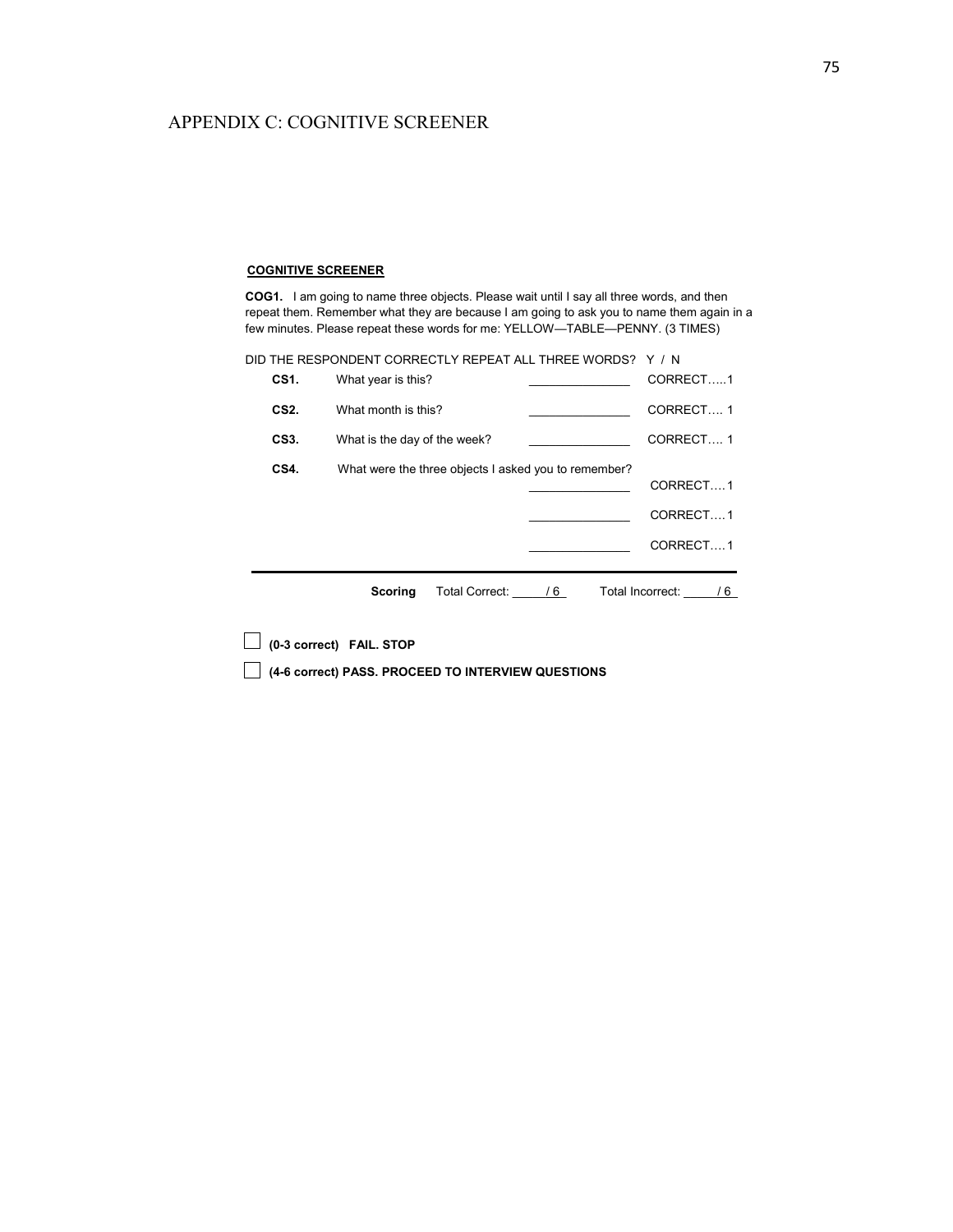## APPENDIX D: INTERVIEW SCRIPT FOR ACTIVE DRINKING SAMPLE

Interview Script for individuals who do not attend AA or another recovery program weekly AND have not maintained 60 days of continuous sobriety

\*\*Have them read and sign the *Informed Written Consent\*\**

## A: Introduction Statement

"Today we will be asking you some questions about yourself, your drinking behaviors, and your relationships with others. You are free to skip any questions and say as much or as little as you want as we go through them. The first few questions will be some general information about yourself. We want to keep this interview anonymous, which means that your name and any identifying information will not be attached to your interview. Do you have any questions before we begin?"

- 1. If yes: Answer questions
- 2. If no: Proceed to general questions

"These next few questions will just ask you for some general information about yourself."

## B: General Questions

- 1. Can you give me a nickname for yourself that I can use during ourinterview?
- 2. How old are you?
- 3. What gender do you identify as?
- 4. What is your marital status? (Married, Widowed, Divorced, Separated, Long Term Partner, etc)
	- a. Are you currently in a relationship?
	- b. How would you describe that relationship?
- 5. What type of work do you do?
	- a. Do you consider your work full time or part time?
	- b. Do you receive health insurance from your employer?
	- c. Do you receive any sorts of benefits or services from your employer? (Examples: work day care, vacation days, paid leave, etc.)
- 6. Do you have any children under the age of 19 who currently live in your home? By children, we mean any biological children, adopted children, step children, or any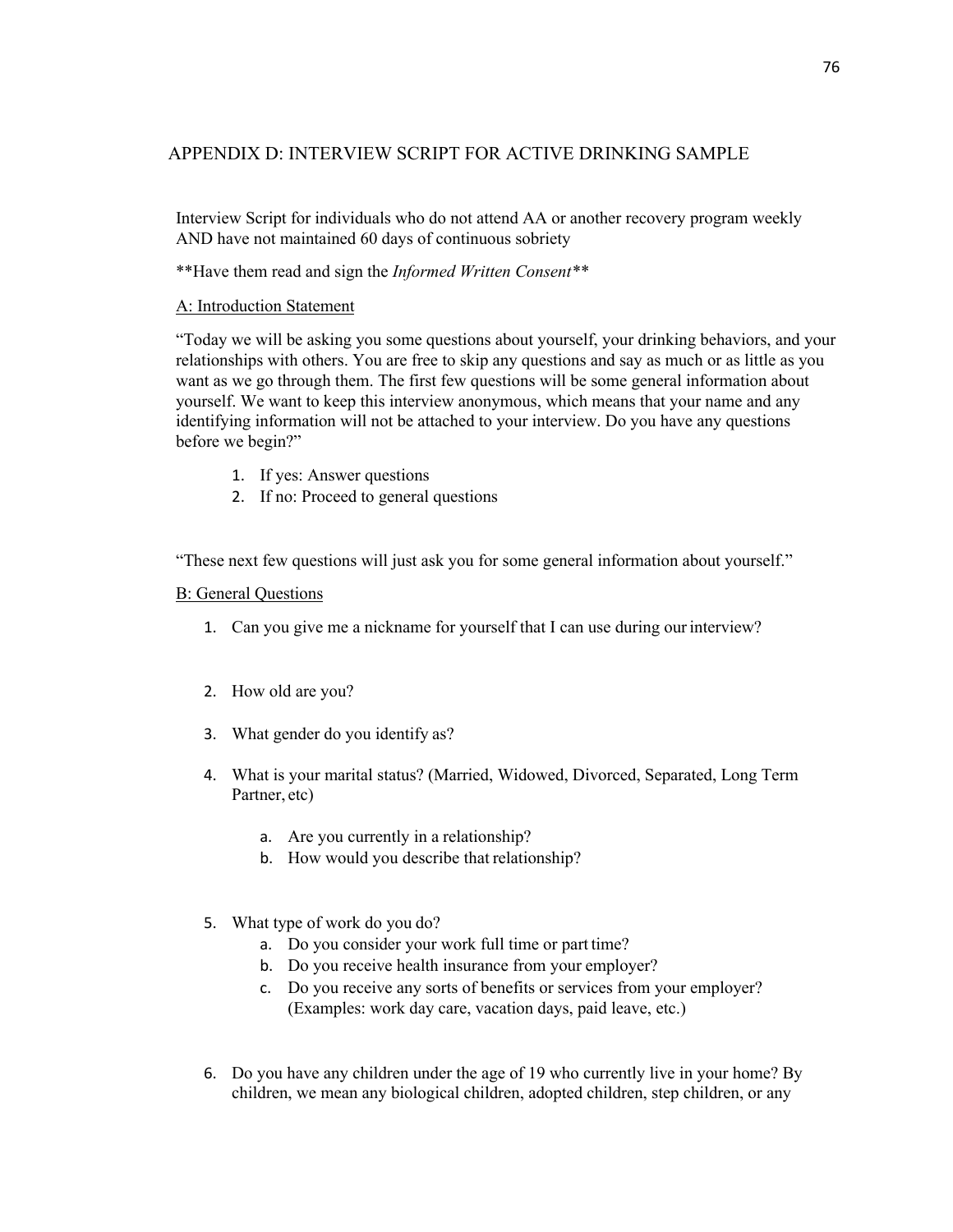other child you may be a guardian of?

- a. Do you care for any children in your home under the age of 19 who you are not a legal guardian of?
- 7. Do you provide caregiver support for other individuals in your life?
	- a. What is their relationship to you? (Examples: elderly or disabled parent, family member, or adult child)

"Great, so we're going to move on now to some general questions that will ask you about your drinking

behaviors"

C: Drinking Behavior Questions

- 1. How old were you when you had your first drink?
- 2. At what age did you begin to drink more heavily?
	- a. On average, how may drinks do you have during a day?
	- b. On average, how many drinks do you have during a week?
- 3. Do your drinking behaviors ever change depending on if it is a weekday, a weekend, or a holiday?
- 4. Have you ever considered quitting drinking within the last year?
	- a. If you have: what is the longest that you have gone without a drink?

"With these next sets of questions, I'd like to talk to you more about your relationships that you have with other people and your interactions with alcohol."

## D:Drinking Behavior Content Questions

- 1. To start off, can you describe some reasons for why you drink?
	- a. Can you recall the emotions that you feel during those times?
- 2. What sorts of emotions do you feel when you are intoxicated?
	- a. What sorts of emotions are you feeling when you are not intoxicated?
- 3. Within the last year or so, have you ever been concerned about your own drinking behaviors?
	- a. If you have been: Are there people you have felt comfortable talking to aboutyour concerns? If so, how did they respond to you?
	- b. If you haven't been: Describe how you see your own drinking behaviors. Do you feel they are normal compared to others?
- 4. Who are the people who you feel most comfortable drinking with? What are their relationships to you?
	- a. How would you describe your drinking behaviors with these individuals?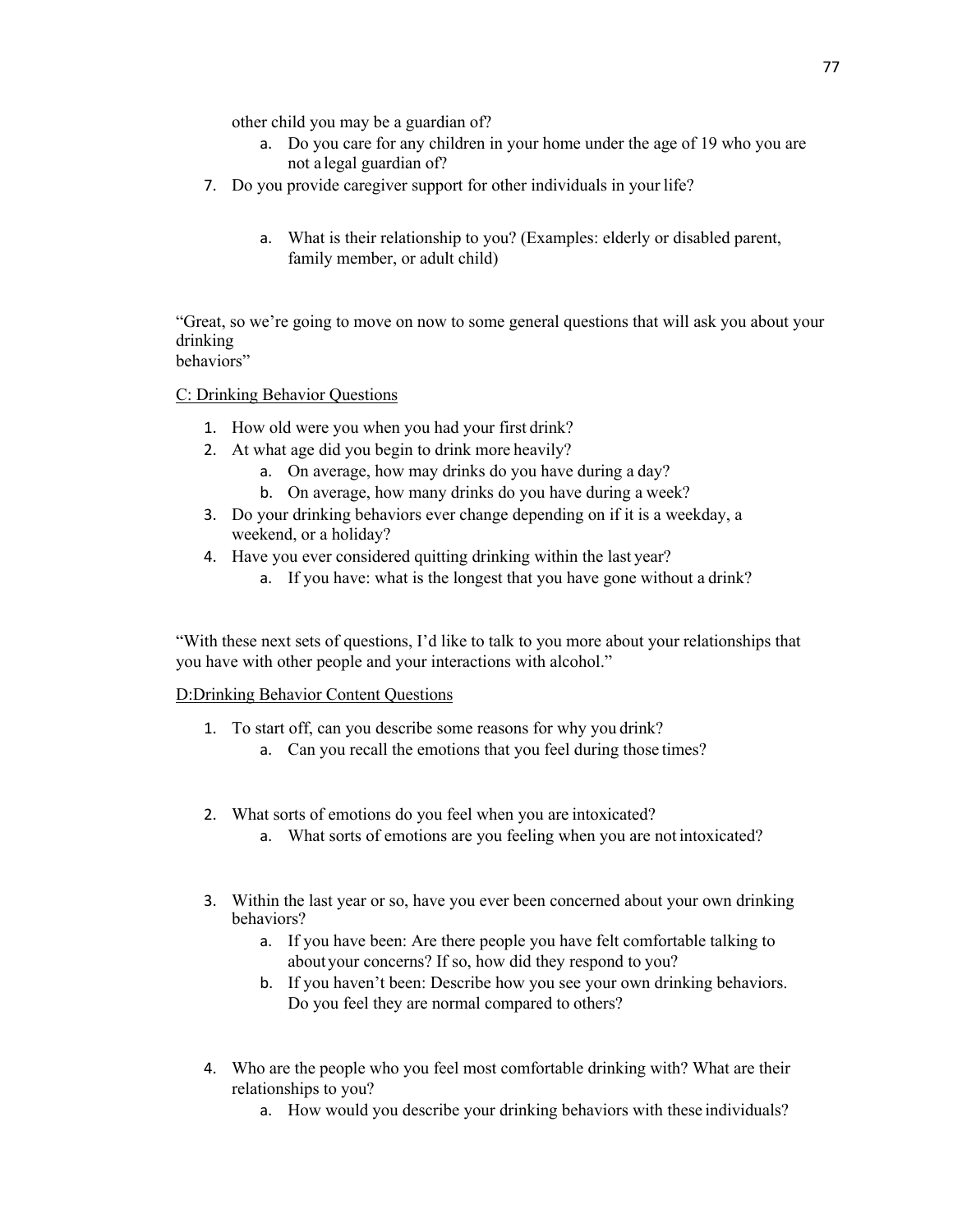- i. How often do you drink together?
- ii. How much do you drink together?

#### 5. Are there people who you feel uncomfortable drinking around?

- a. What are their relationships to you?
- b. Why do you feel uncomfortable?
- 6. Do you prefer drinking by yourself or drinking with others?
	- a. Why do you prefer respondent choice?
- 7. Within the last year, have any of your friends or family come to you with concerns aboutyour drinking behaviors?
	- a. If they have:
		- i. What sorts of things do they say to you?
		- ii. How do you feel about their concerns?
		- iii. How do you react?
		- iv. When your friends and family confront you, do your own feelings about your drinking change? Does your drinking change in response to your own concerns?
	- b. If they have not:
		- i. Why do you think they have not talked to you about your drinking behaviors?
- 8. Are there moments in which you feel that you do not have control over your drinking?
	- a. If Yes:
		- i. How do you feel in those moments?
		- ii. Are there people that you talk to about these feelings?
	- b. If no:
		- i. On a scale of 1 to 10 , with 1 being not at all confident and 10 being very confident, how confident are you that you have control over your drinking?
- 9. People often use the phrase "hitting rock bottom" in speaking about their experiences with addiction.
	- a. Do you think there is a rock bottom?
		- i. If yes:
			- 1. What do you think it means to have hit rock bottom?
			- 2. Do you believe that you have ever hit a rock bottom?
			- 3. What are some of the emotions and experiences do you believe people have when they believe they're at rock bottom?
			- 4. What do you think are some of the experiences and feelings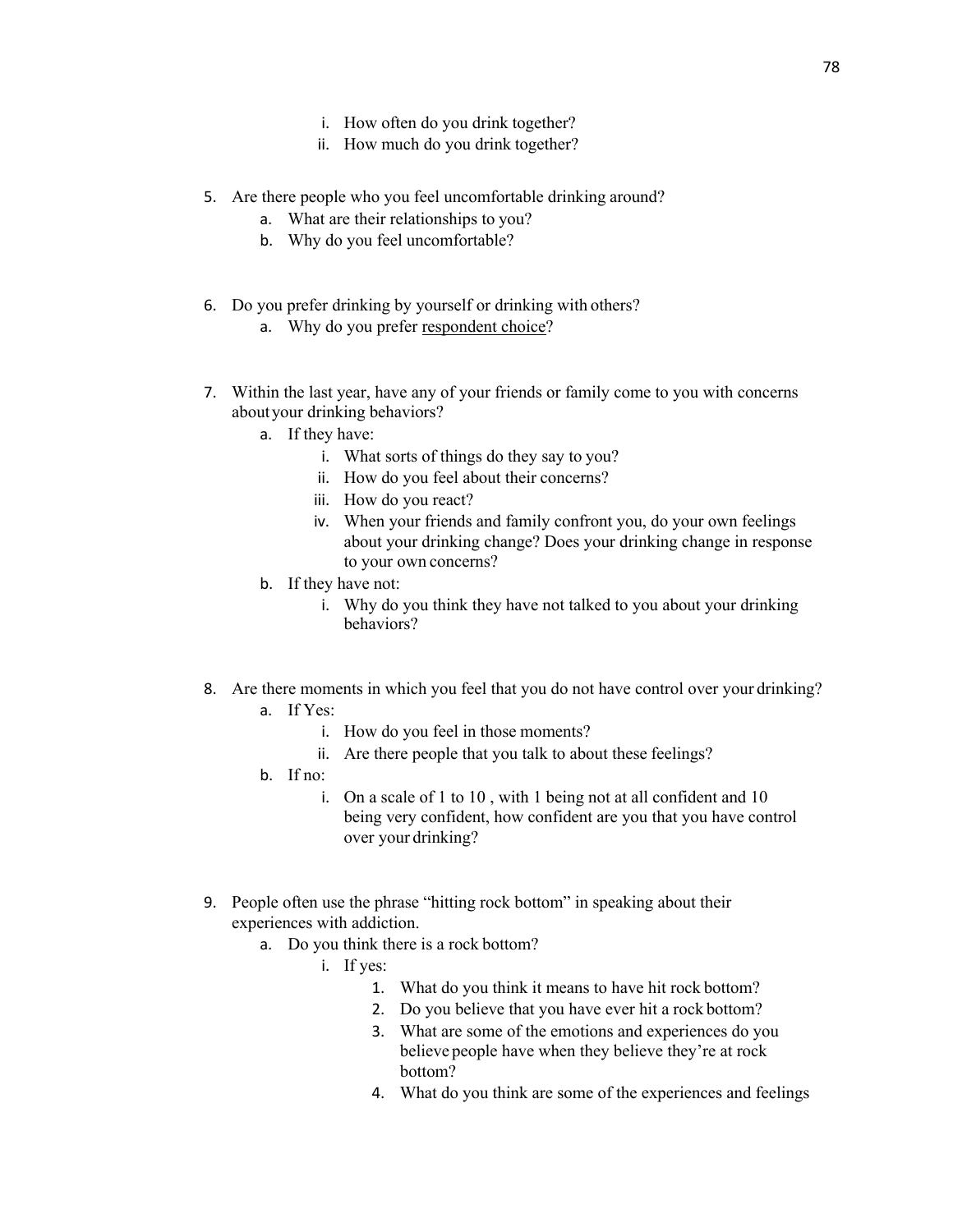that lead people to start a recovery program?

ii. If no:

- 1. What do you think people mean when they talk about a rock bottom?
- 2. What do you think are some of the experiences and feelings that lead people to start a recovery program?
- 10. Do you think relationships change (both with those you are comfortable drinking with and those you uncomfortable drinking around) when individuals start a recovery program for their drinking behaviors?
	- a. How do they change?
- 11. Have you ever considered starting a recovery program?
	- a. If yes: Which ones are you considering? Why? What drew you to that particular program?
	- b. If no: Why have you not considered a recovery program?
- 12. What are some ways that you see recovery programs being useful in maintaining continuous sobriety?
- 13. Why do you think people join recovery programs that involve a group setting?
- 14. As you may potentially know, Alcoholics Anonymous emphasizes the presence and usefulness of a higher power in their recovery program.
	- a. What does a higher power mean to you?
	- b. Do you feel the concept of a higher power may be important in maintaining continuous sobriety?
		- i. If yes, how is it important?
		- ii. If not, then what are some ways that you think people are able to successfully maintain continuous sobriety?
	- c. In what ways do you see the concept of a higher power being useful?
	- d. In what ways do you see the concept of a higher power being not useful?
- 15. What are some ways in which involvement in a recovery program may affect relationshipswith friends and family?
	- a. How might it affect those relationships?

"Great, so now I want to give you the opportunity to let me know if you feel that there are topics and concepts that we should have covered but that we did not get to.

a. Do you have any topics that you believe we should talk about that were not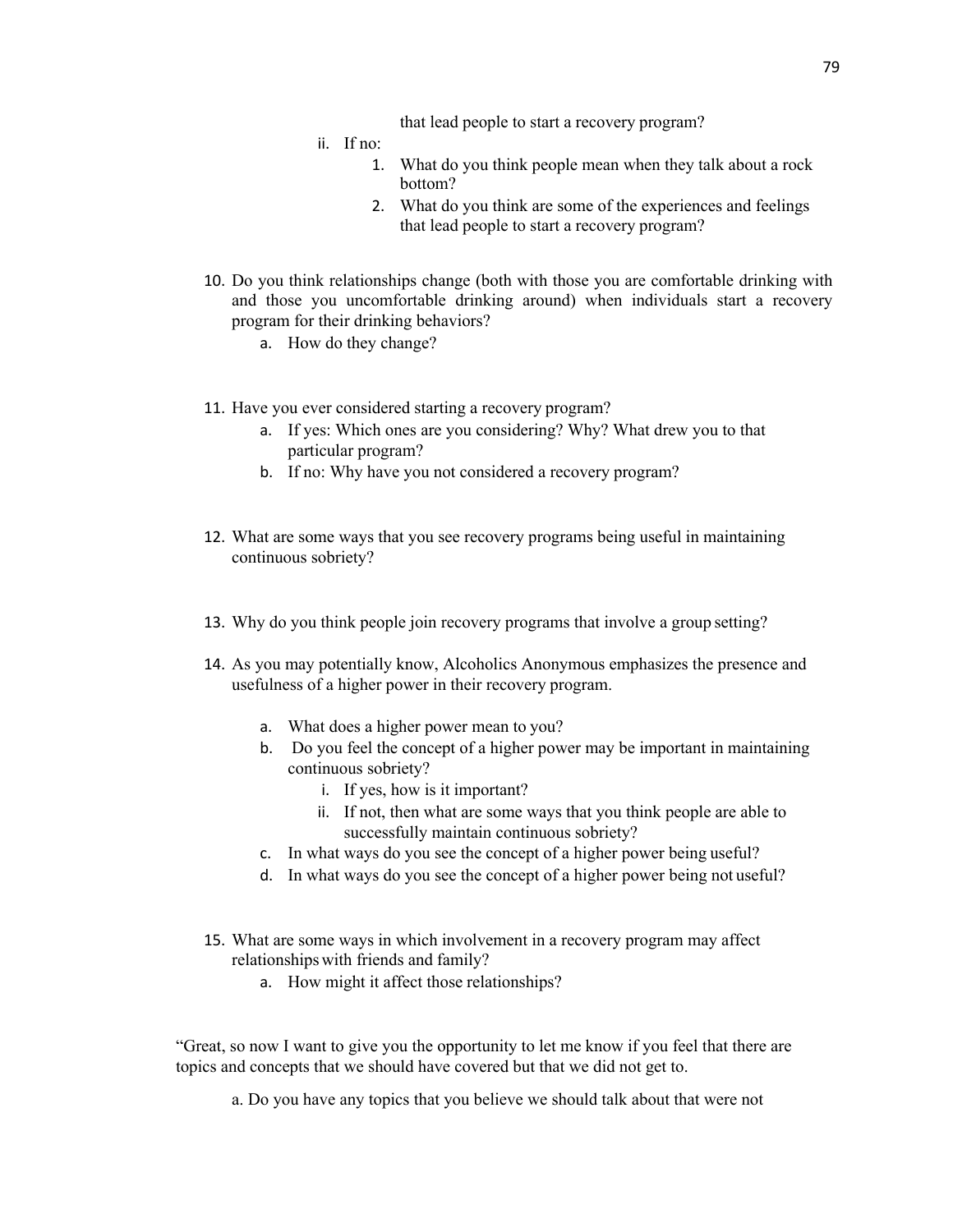#### discussed?

"Well that was the last of my questions. I appreciate that you've been so forthcoming with your answers."

#### E. Closing Statement

"Thank you so much for answering these questions and providing valuable feedback for our study. Once again, your privacy is important to us and there will be no personal identifying information in any of the final study reports, publications, or thesis materials. If you have any questions or concerns regarding this interview, please don't hesitate to contact either me or Dr. Kirk Dombrowski, the Principal Investigator for the study. Our contact information is at the top of the paper that is paper clipped to the \$25. If I can just have you sign this receipt to verify you received the \$25, we should be good to go. Thanks again for your time. I hope you have a wonderful rest of the day."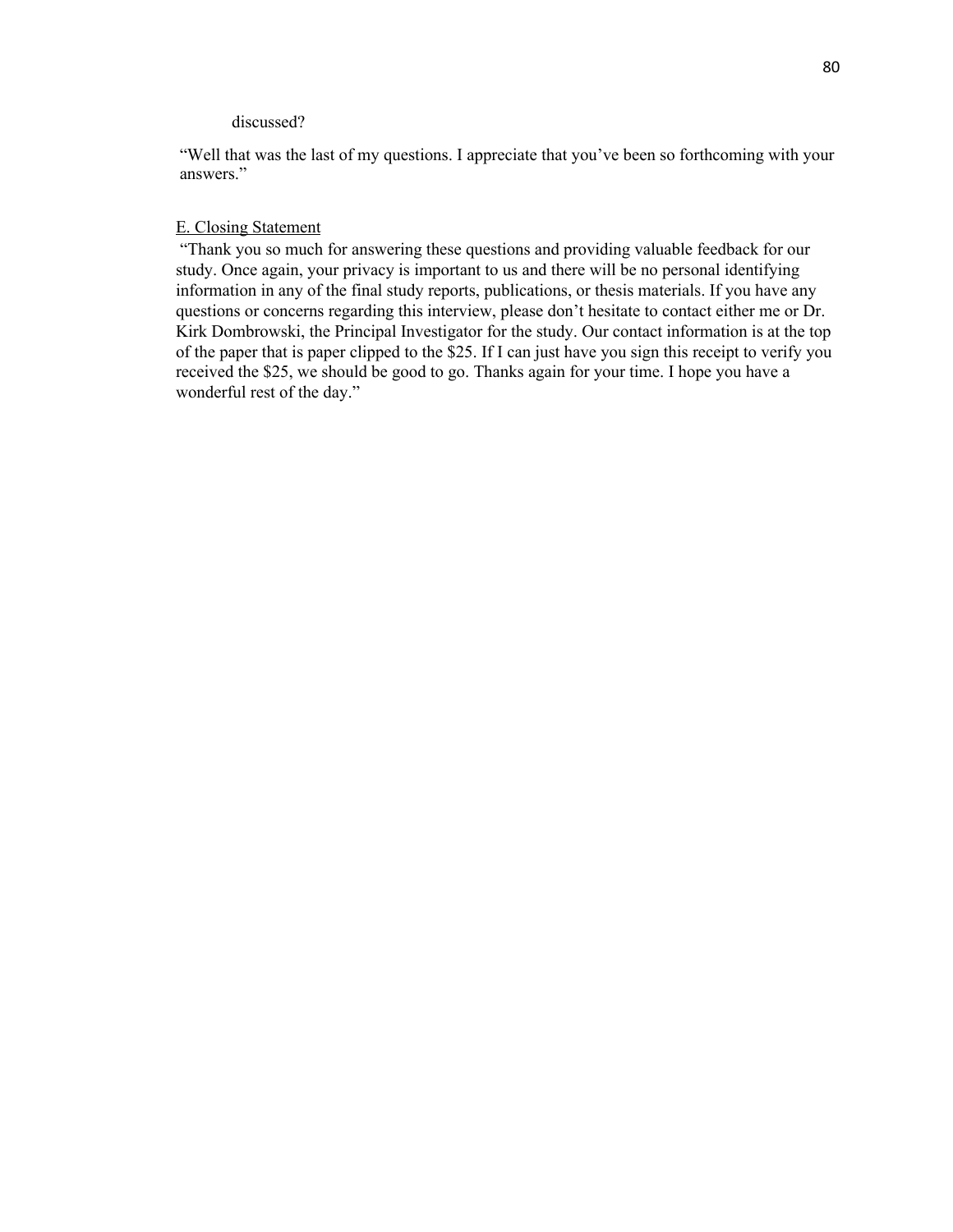## APPENDIX E: INTERVIEW SCRIPT FOR ACTIVE RECOVERY SAMPLE

Interview Script for individuals who attend either AA or another recovery program weekly AND have maintained 60 days of continuous sobriety:

\*\*Have them read and sign the *Informed Written Consent*\*\*

## A: Introduction Statement

"Today we will be asking you some questions about yourself, your drinking behaviors, and your relationships with others. You are free to skip any questions and say as much or as little as you want as we go through them. The first few questions will be some general information about yourself. We want to keep this interview anonymous, which means that your name and any identifying information will not be attached to your interview. Do you have any questions before we begin?"

- 1. If yes: Answer questions
- 2. If no: Proceed to general questions

"These next few questions will just ask you for some general information about yourself."

## B: General Questions

- 1. Can you give me a nickname for yourself that I can use during ourinterview?
- 2. How old are you?
- 3. What gender do you identify as?
- 4. What is your marital status? (Married, Widowed, Divorced, Separated, Long Term Partner, etc)
	- a. Are you currently in a relationship?
	- b. How would you describe that relationship?
- 5. What type of work do you do?
	- a. Do you consider your work full time or part time?
	- b. Do you receive health insurance from your employer?
	- c. Do you receive any sorts of benefits or services from your employer? (Examples: work day care, vacation days, paid leave, etc.)
- 6. Do you have any children under the age of 19 who currently live in your home? By children, we mean any biological children, adopted children, step children, or any other child you may be a guardian of?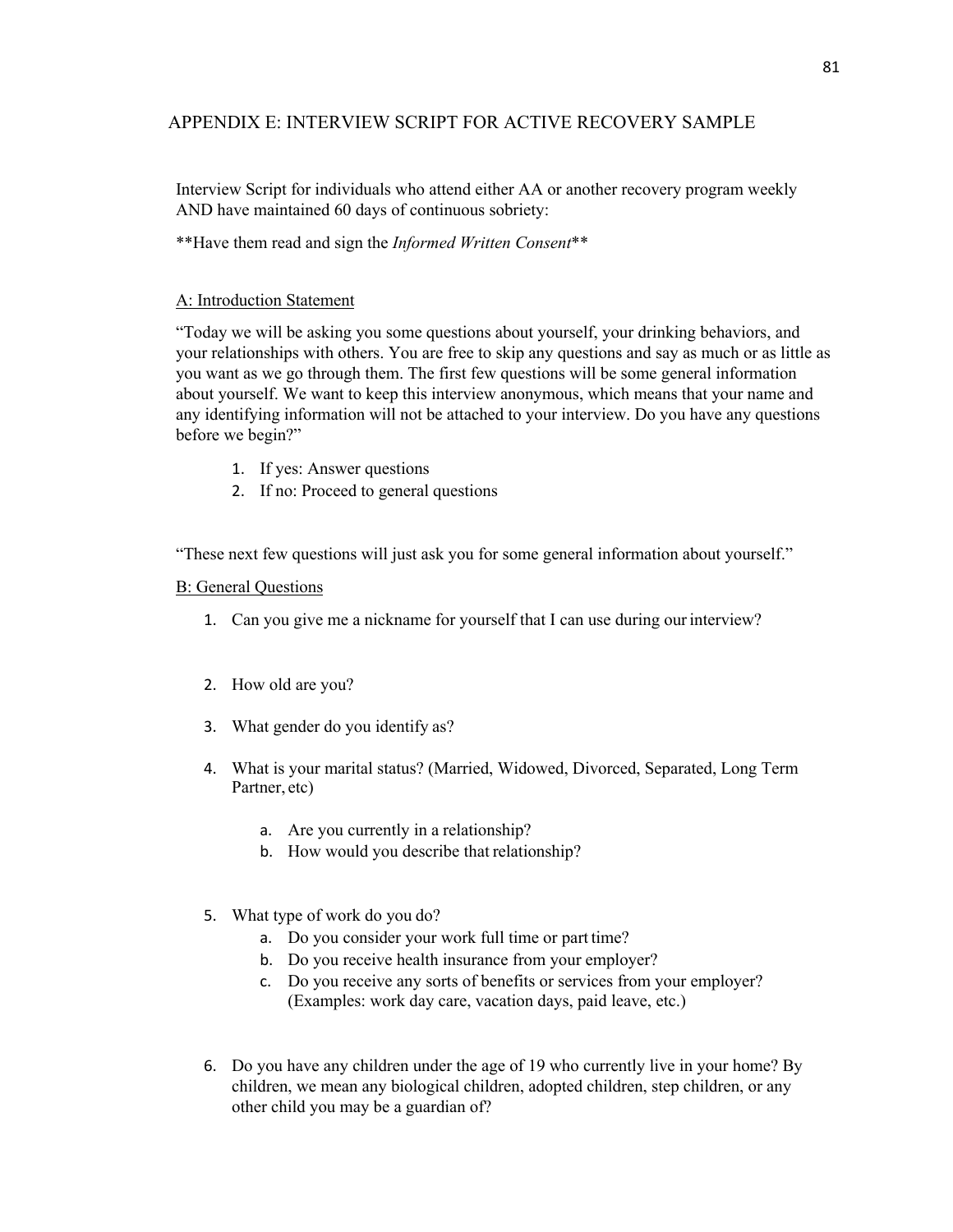- a. Do you care for any children in your home under the age of 19 who you are not a legal guardian of?
- 7. Do you provide caregiver support for other individuals in your life?
	- a. What is their relationship to you? (Examples: elderly or disabled parent, family member, or adult child)

"Great, so we're going to move on now to some general questions that will ask you about your past drinking behaviors"

C: Drinking Behavior Questions

- 1. How old were you when you had your first drink?
- 2. At what age did you begin to drink more heavily?
	- a. On average, how many drinks would you have during a day?
	- b. On average, how many drinks would you having during a week?
- 3. Did your drinking behaviors ever change depending on it if was a weekday, a weekend, or a holiday?
- 4. How long have you abstained from alcohol?

"With these next sets of questions, I'd like to talk to you more about your relationships that you have with other people and your interactions with alcohol.

## D: Drinking Behavior Content Questions

- 1. To start off, can you describe some reasons for why you used to drink?
	- a. Can you recall any of the emotions that you were feeling during those times?
- 2. What sorts of emotions did you feel when you were intoxicated?
	- a. What sorts of emotions were you feeling when you were not intoxicated?
- 3. Were you ever concerned about your own drinking behaviors?
	- a. If you were concerned: Were there people who you felt comfortable talking to about your concerns? If so, how did they respond?
	- b. If you weren't concerned: Describe how you saw your own drinking behaviors. Did you

feel they were normal?

4. Who were the people who you felt the most comfortable drinking with? What was their relationship to you?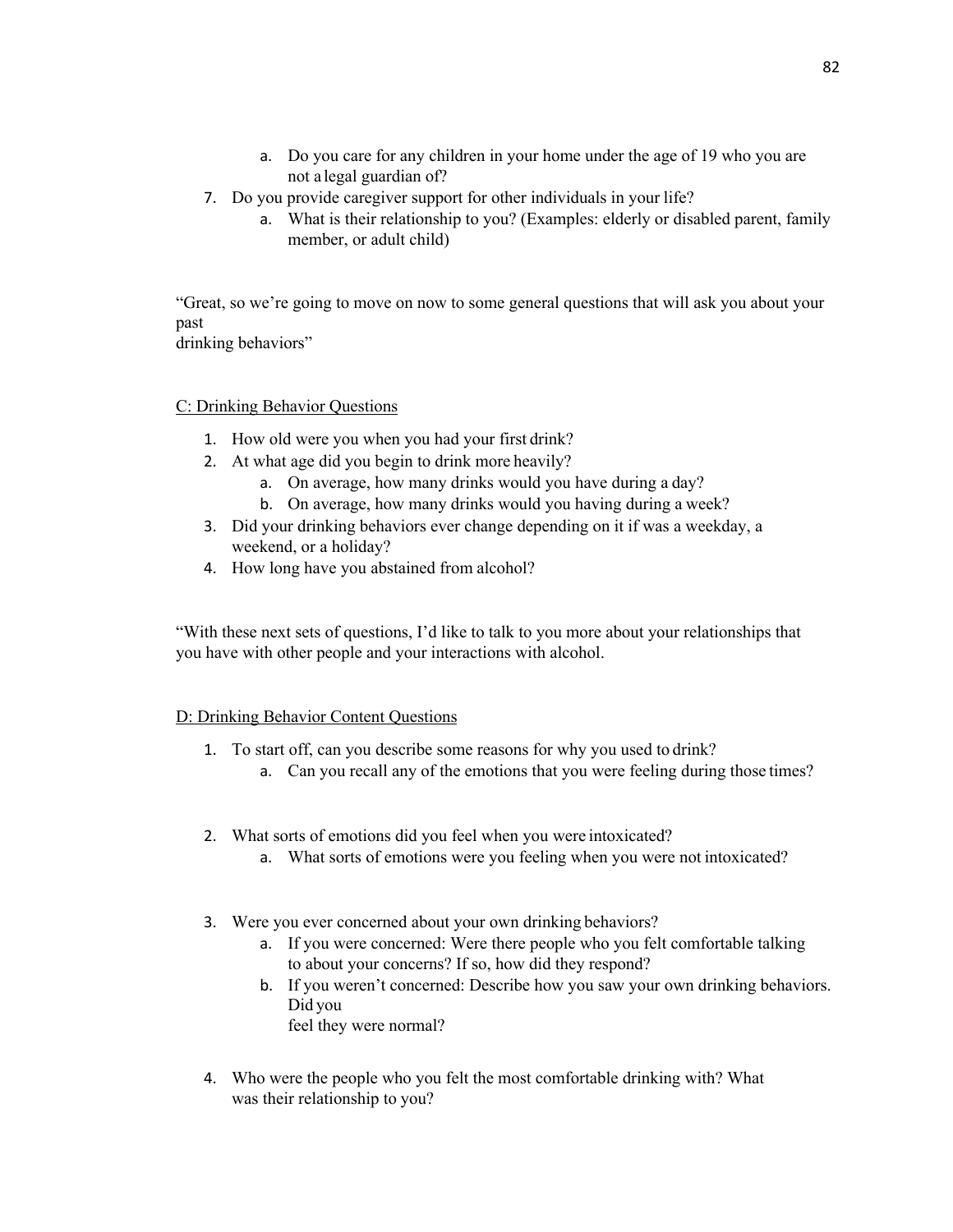- a. How would you describe your drinking behaviors with these individuals?
	- i. How often would you drink together?
	- ii. How much would you drink together?
- 5. Were there people who you felt uncomfortable drinking around?
	- a. What was their relationship to you?
	- b. Why did you feel uncomfortable?
- 6. Did you prefer drinking by yourself or drinking with others?
	- a. Why did you prefer respondent choice?
- 7. Were there instances in which any of your friends or family came to you with concerns about your drinking behaviors?
	- a. If they did:
		- i. What sorts of things did they say to you?
		- ii. How did you feel about their concerns?
		- iii. How did you react?
		- iv. When your friends and family confronted you, did your own feelings about your drinking change? Did your drinking change in response to your own feelings?
	- b. If they did not:
		- i. Why do you think they didn't come to you with concerns?
- 8. Were there moments in which you felt you could not control your drinking behaviors?
	- a. If yes:
		- i. How did you feel in those moments?
		- ii. Were there people that you talked to about these feelings?
	- b. If no: On a scale of 1 to 10, with 1 being not at all confident and 10 being very confident, how confident were you that you had control over your drinking?
- 9. People often use the phrase "hitting rock bottom" in speaking about their experiences recovering from an addiction.
	- a. Do you think there is a rock bottom?
		- i. If yes:
			- 1. What do you think rock bottom means/how would you describe rock bottom?
				- 2. Do you believe you have ever hit rock bottom?
			- 3. What were some of emotions you were feeling after you felt you hit rock bottom?
			- 4. What were some of the experiences and feelings that led you to believe you were at rock bottom?
			- 5. What were some of the experiences and feelings that you were having that motivated you to enter recovery?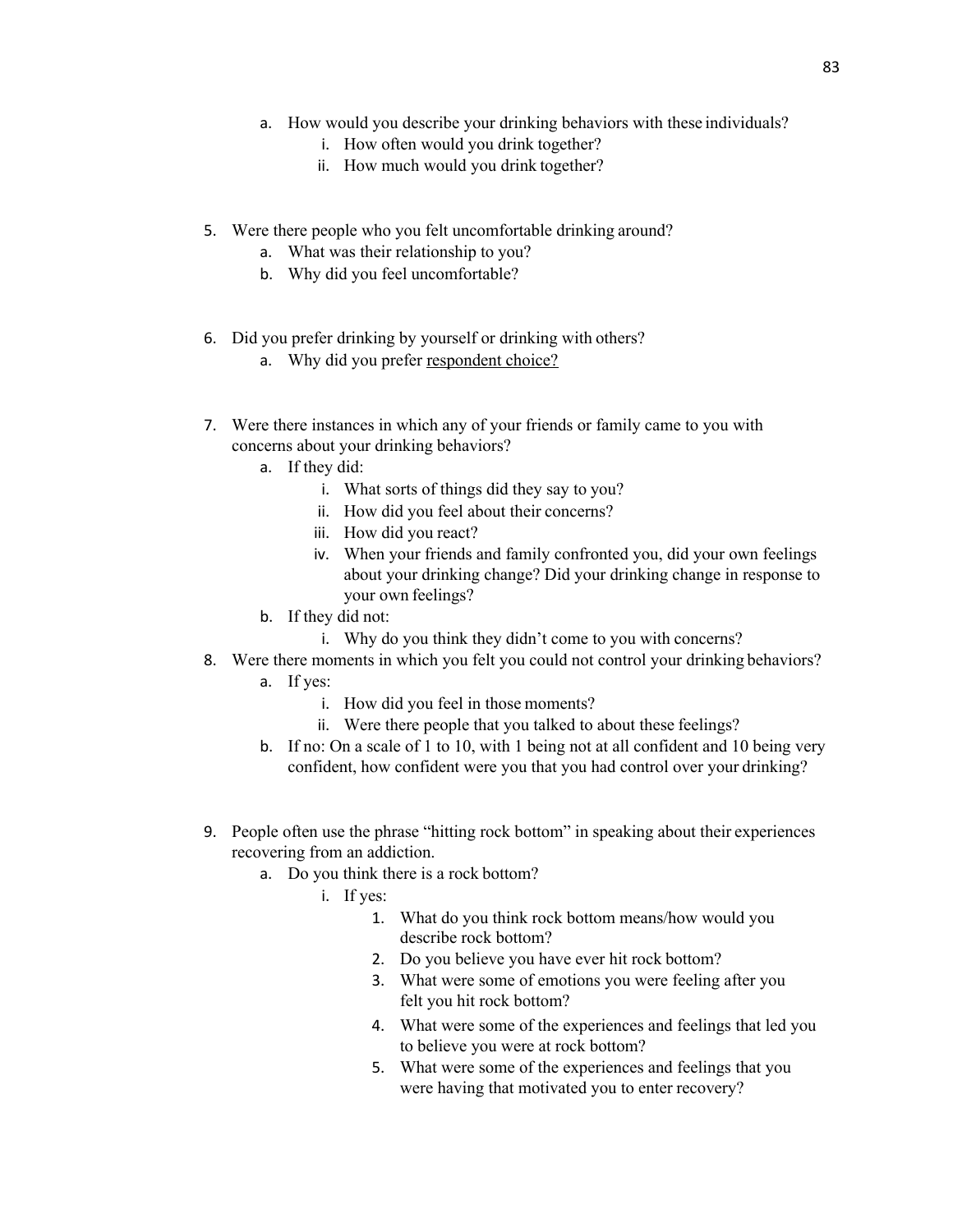- ii. If no:
	- 1. What do you think people are talking about when they talk about rock bottom?
	- 2. What were some of the experiences and feelings that you were having that motivated you to enter recovery?
- 10. As you began to start the process of a recovery program, what were your relationships like with the people you previously felt most comfortable drinking with?
	- a. With the people you were most uncomfortable drinking around, what were your relationships like?
- 11. What type of recovery program are you in? (AA, another 12 step program)
	- a. Why did you choose that particular program?
	- b. In what ways has that recovery program been successful?
		- i. Are there ways in which the program has been unsuccessful? 1. How so?
- 12. As you may know, Alcoholics Anonymous emphasizes the presence and usefulness of a higher power in their recovery program
	- a. What does a higher power mean to you?
	- b. Do you feel the concept of a higher power is important in maintaining continuous sobriety?
		- i. If not, then what are important factors in maintaining continuous sobriety?
	- c. In what ways do you see the concept of a higher power being useful?
	- d. In what ways do you see the concept of a higher power being not useful?
- 13. Did your recovery program affect the way you viewed your relationships with friends and family?
	- a. How did it affect those relationships?

"Great, so now I want to give you the opportunity to let me know if you feel that there are topics and

concepts that we should have covered but that we did not get to.

a.

Do you have any topics that you believe we should talk about that were not discussed?

"I have two quick last questions that I'd like for you to answer.

- b. What are some of the things that have helped you during the recovery process?
- c. What are some of the things that may have hindered you during the recovery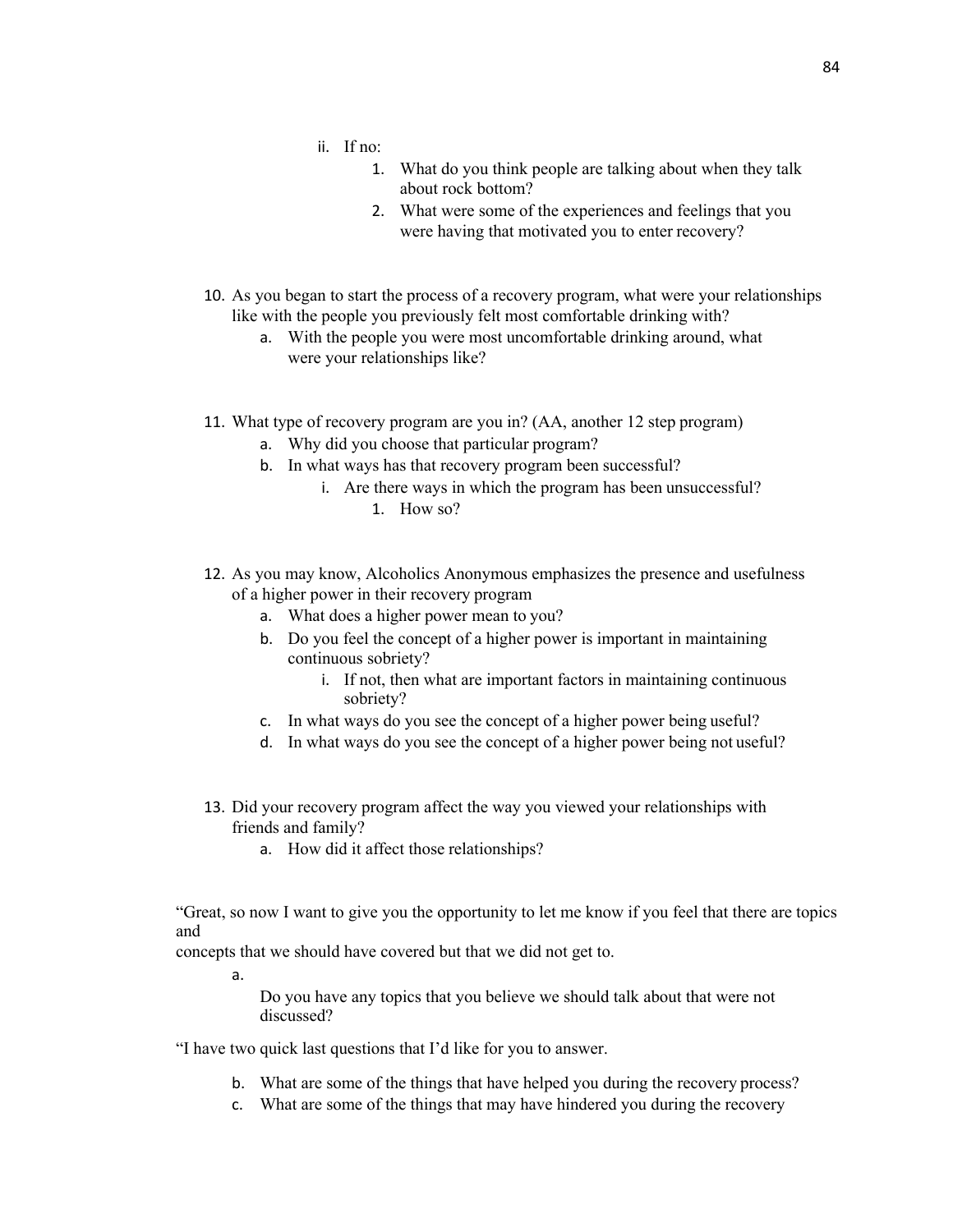process".

"Well that was the last of my questions. I appreciate that you've been so forthcoming with your answers."

## E. Closing Statement

"Thank you so much for answering these questions and providing valuable feedback for our study. Once again, your privacy is important to us and there will be no personal identifying information in any of the final study reports, publications, or thesis materials. If you have any questions or concerns regarding this interview, please don't hesitate to contact either me or Dr. Kirk Dombrowski, the Principal Investigator for the study. Our contact information is at the top of the paper that is paper clipped to the \$25. If I can just have you sign this receipt to verify you received the \$25, we should be good to go. Thanks again for your time. I hope you have a wonderful rest of the day."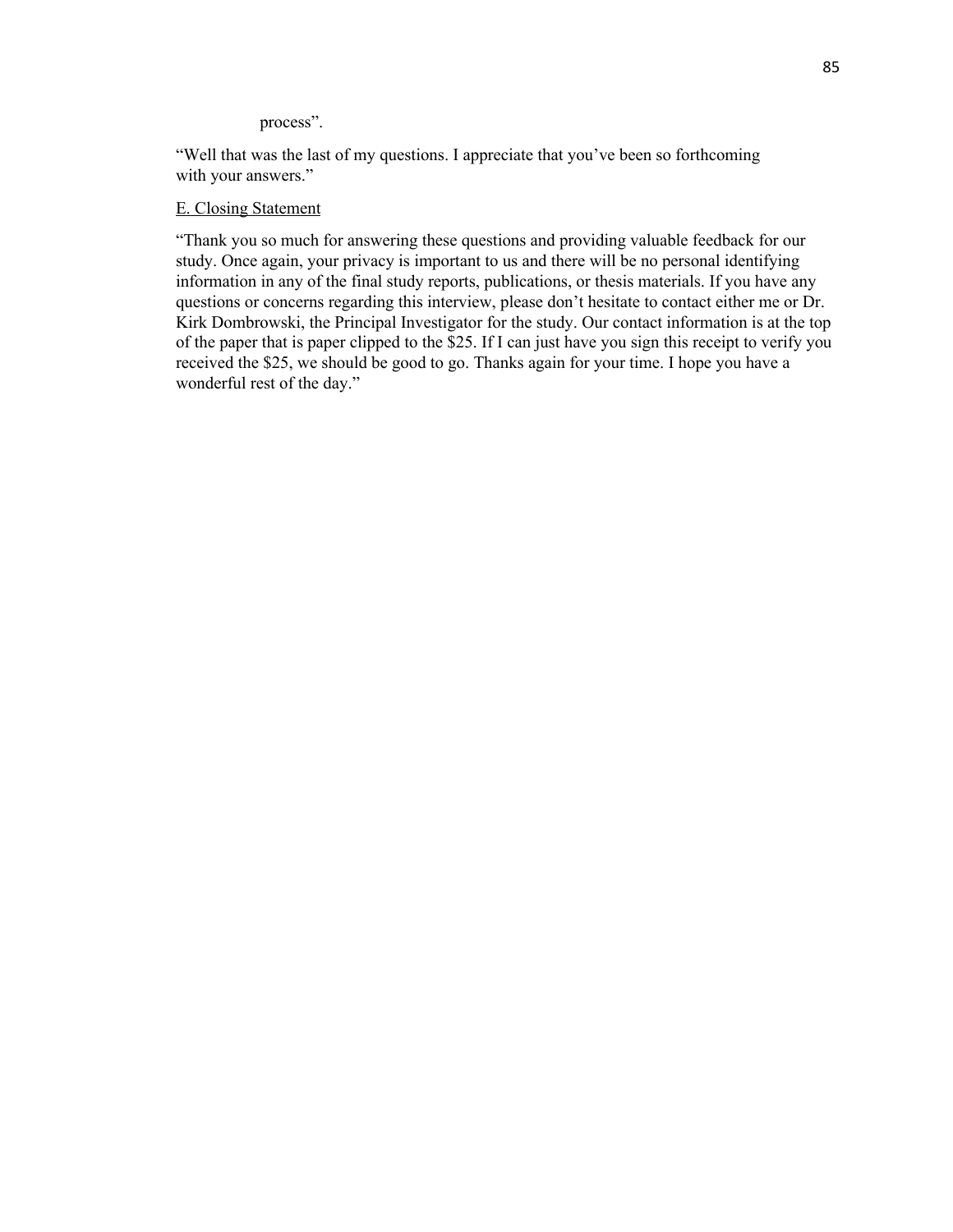## 1. ALCOHOLIC FEELINGS

## 2. ALCOHOLICS ANONYMOUS (PARENT CODE):

- 1. Perceived successes (child code)
- 2. Perceived failures (child code)
- 3. Shared experiences (child code)
- 3. CHANGING RELATIONSHIPS

## 4. COMFORTABLE DRINKING WITH

## 5. COMPLEMENTARY RELATIONSHIPS (PARENT CODE):

- 1. Complementary with alcohol (child code)
- 2. Complementary with friends and family (child code)
- 3. Complementary with higher power (child code)
- 6. CONTROL OVER ADDICTION
- 7. DRINKING BEHAVIORS
- 8. FEELINGS WHEN INTOXICATED
- 9. FEELINGS WHEN SOBER
- 10. HEALTH PROBLEMS
- 11. LEGAL TROUBLES
- 12. MOTIVATION FOR RECOVERY
- 13. NORMAL DRINKING
- 14. REASONS FOR DRINKING
- 15. ROCK BOTTOM
- 16. SUICIDAL OR SUICIDE ATTEMPTS
- 17. SYMMETRICAL RELATIONSHIPS (PARENT CODE):
	- 1. Symmetrical with alcohol (child code)
	- 2. Alcoholic Pride (child code)
	- 3. Symmetrical with friends and family (child code)
	- 4. Symmetrical with higher power (child code)
- 18. UNCOMFORTABLE DRINKING WITH